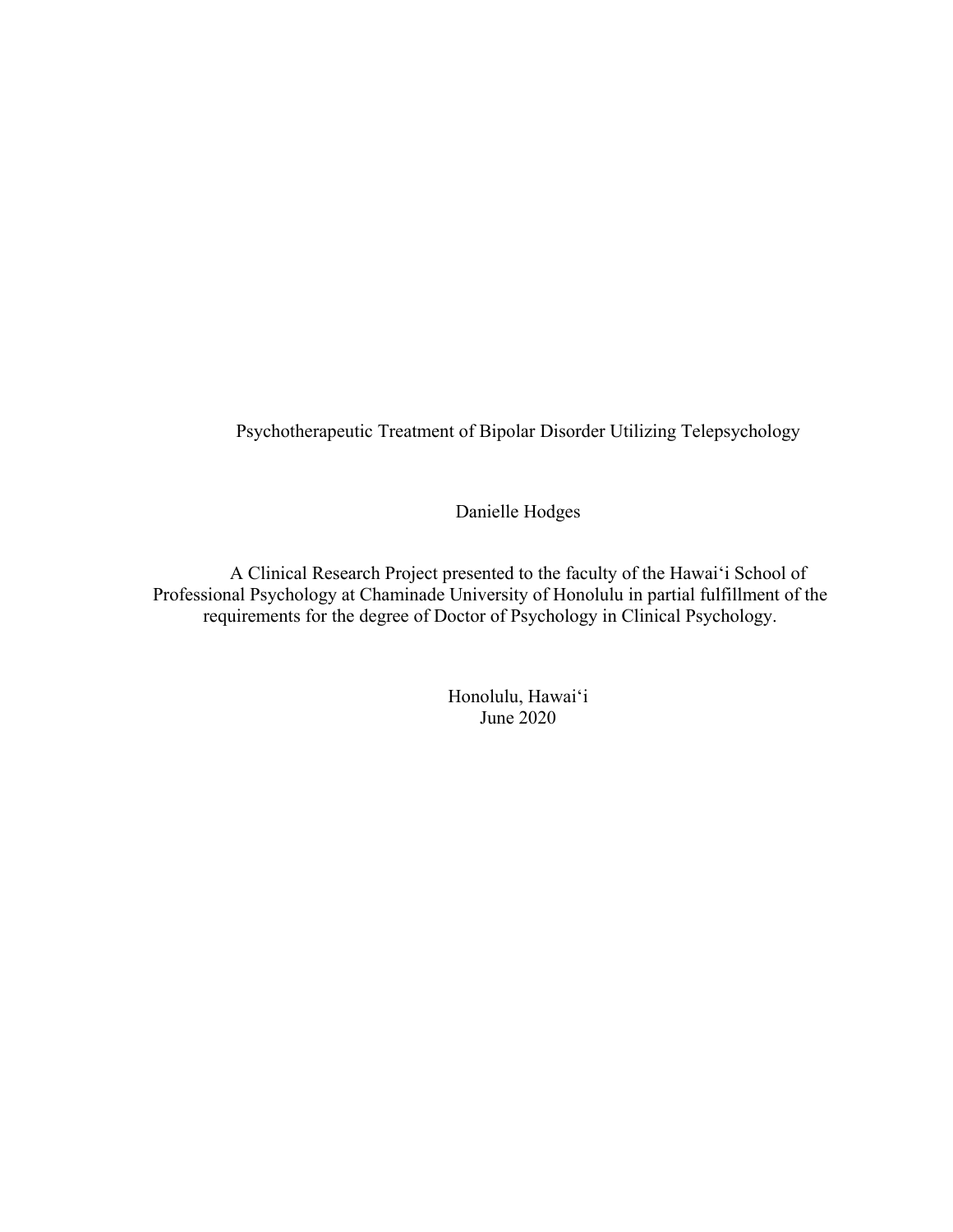Psychotherapeutic Treatment of Bipolar Disorder

Utilizing Telepsychology

This Clinical Research Project by Danielle Hodges, directed and approved by the candidate's Clinical Research Project Committee, was approved by the faculty of the Hawai'i School of Professional Psychology at Chaminade University of Honolulu in partial fulfillment of the requirements of the degree of Doctor of Psychology in Clinical Psychology.

 $\bigcup$  Date: 2020.10.13 14:48:47 -10'00' Digitally signed by Sean W. Scanlan, Ph.D. Date: 2020.10.13 14:48:47 -10'00'

Sean W. Scanlan, Ph.D., Program Director Hawai'i School of Professional Psychology

Clinical Research Project Committee

 $\frac{1}{2}$  (so as

Steven J. Choy, Ph.D. Chair

 $\overline{\text{Ricky Trammel}}$  Digitally signed by Ricky  $\overline{\text{Ricky}}$ Ricky Trammel, Ph.D. Committee Member Date: 2020.08.14 10:21:08 -10'00'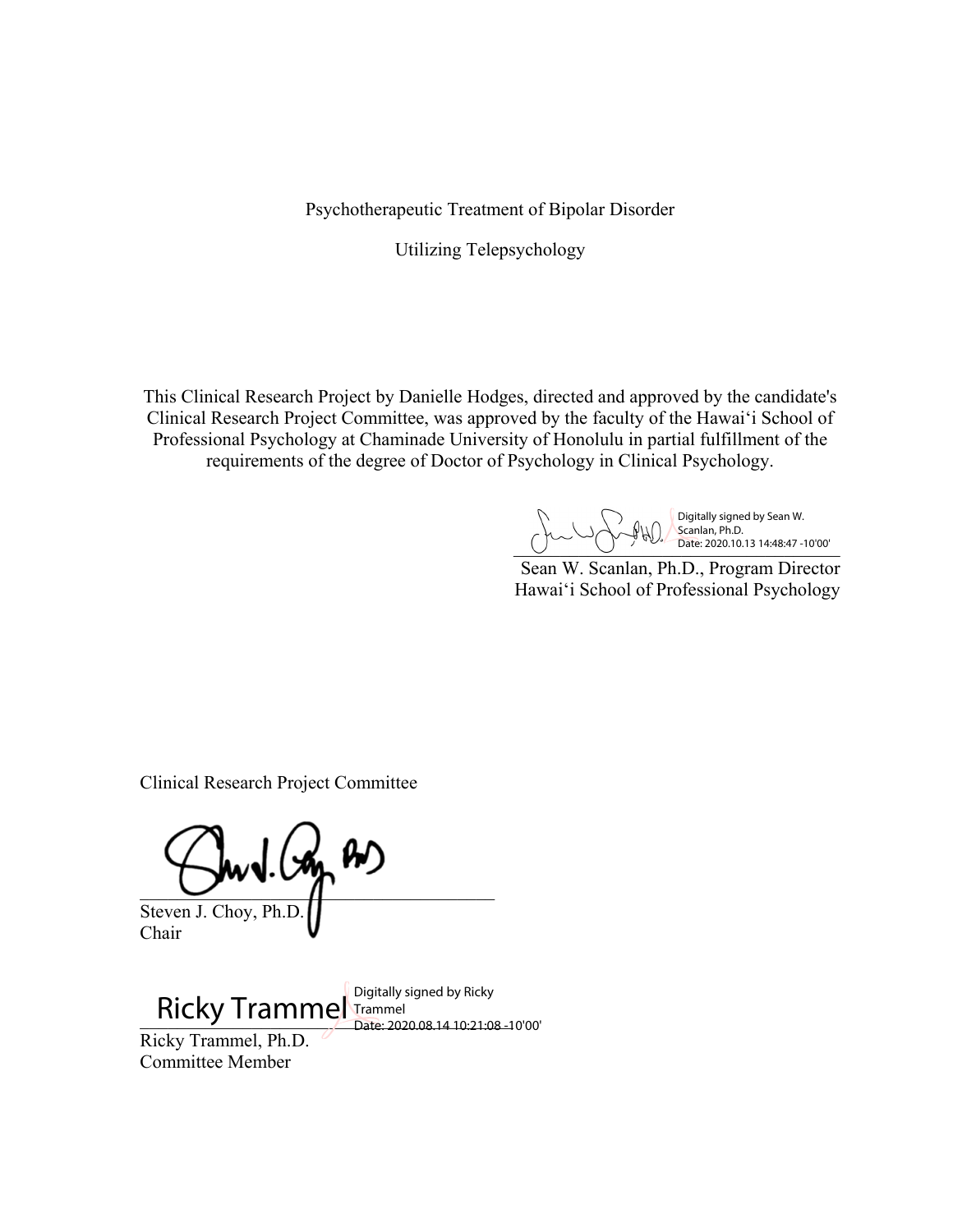© copyright 2020

by

Danielle Hodges

All Rights Reserved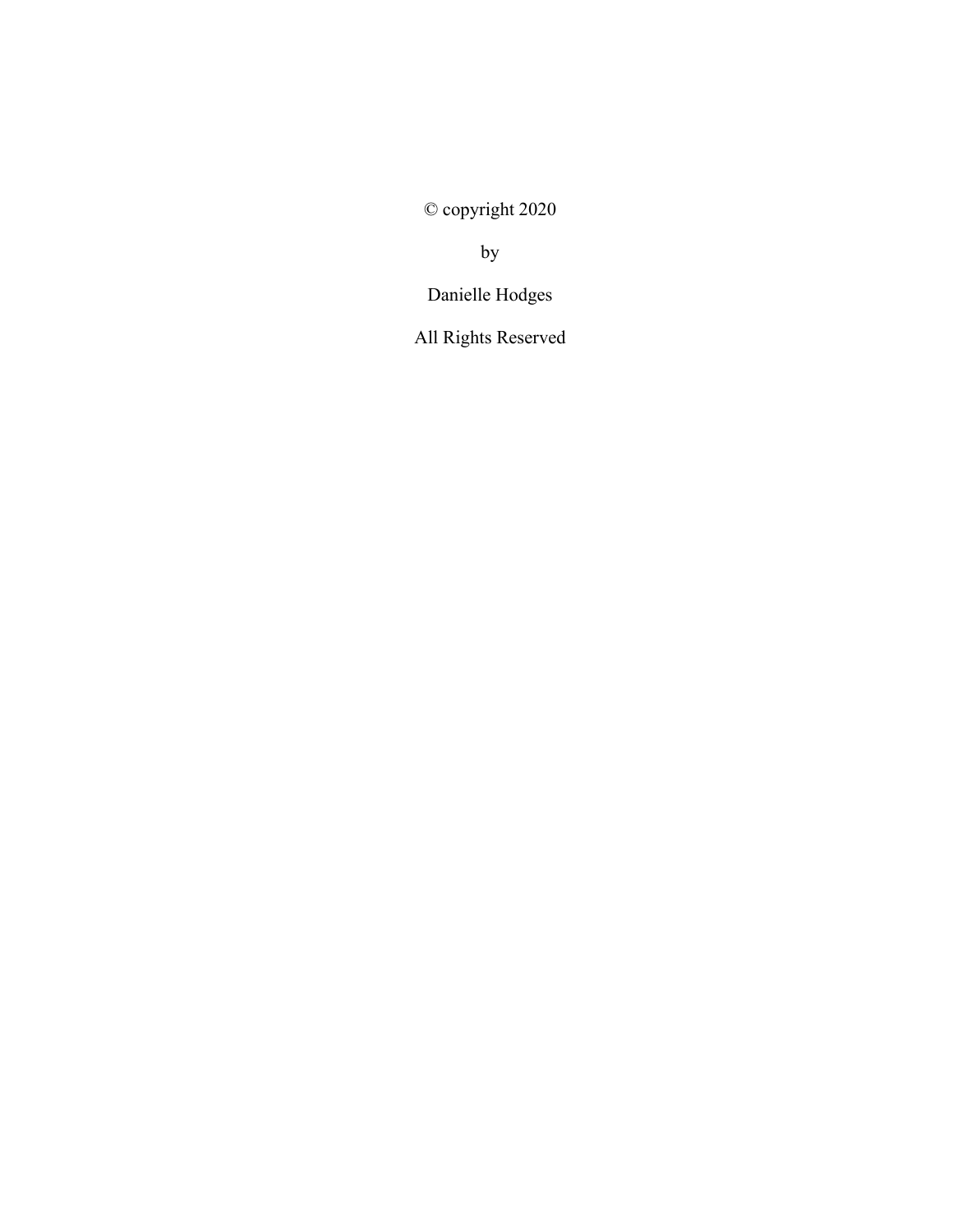# Psychotherapeutic Treatment of Bipolar Disorder Utilizing Telepsychology Danielle Hodges

Hawai'i School of Professional Psychology at Chaminade University of Honolulu - 2020

It is believed that the Greeks, in the second century A.D, were the first to identify bipolar disorder. They understood it to be an illness with a biological cause. Throughout history, bipolar disorder has been caught in the mind-brain debate, as great thinkers have sought to identify the root cause of its unique presentation. At present, research has identified neurological and biochemical variations in bipolar disorder and the need for pharmaceutical treatment. Effective treatment begins with and relies on medication adherence, and yet poor adherence is one of the main challenges in bipolar disorder treatment. Effective medication adherence occurs as a result of appropriate psychotherapeutic interventions. The predicament lies in resolving how to keep individuals receiving necessary psychotherapeutic treatment, which then enables successful psychopharmacological outcomes, and thus leads to effective psychotherapy and long-term treatment success. Poor treatment response and the repercussions of inadequate bipolar disorder treatment can be life-threatening, leading to suicide, hospitalizations, and impaired quality of life for the individual. This Clinical Research Project focuses on the design of a psychotherapeutic model that utilizes technological resources, known as telepsychology, to improve treatment factors and enable successful psychotherapeutic interventions that allow for long-term recovery for individuals with bipolar disorder.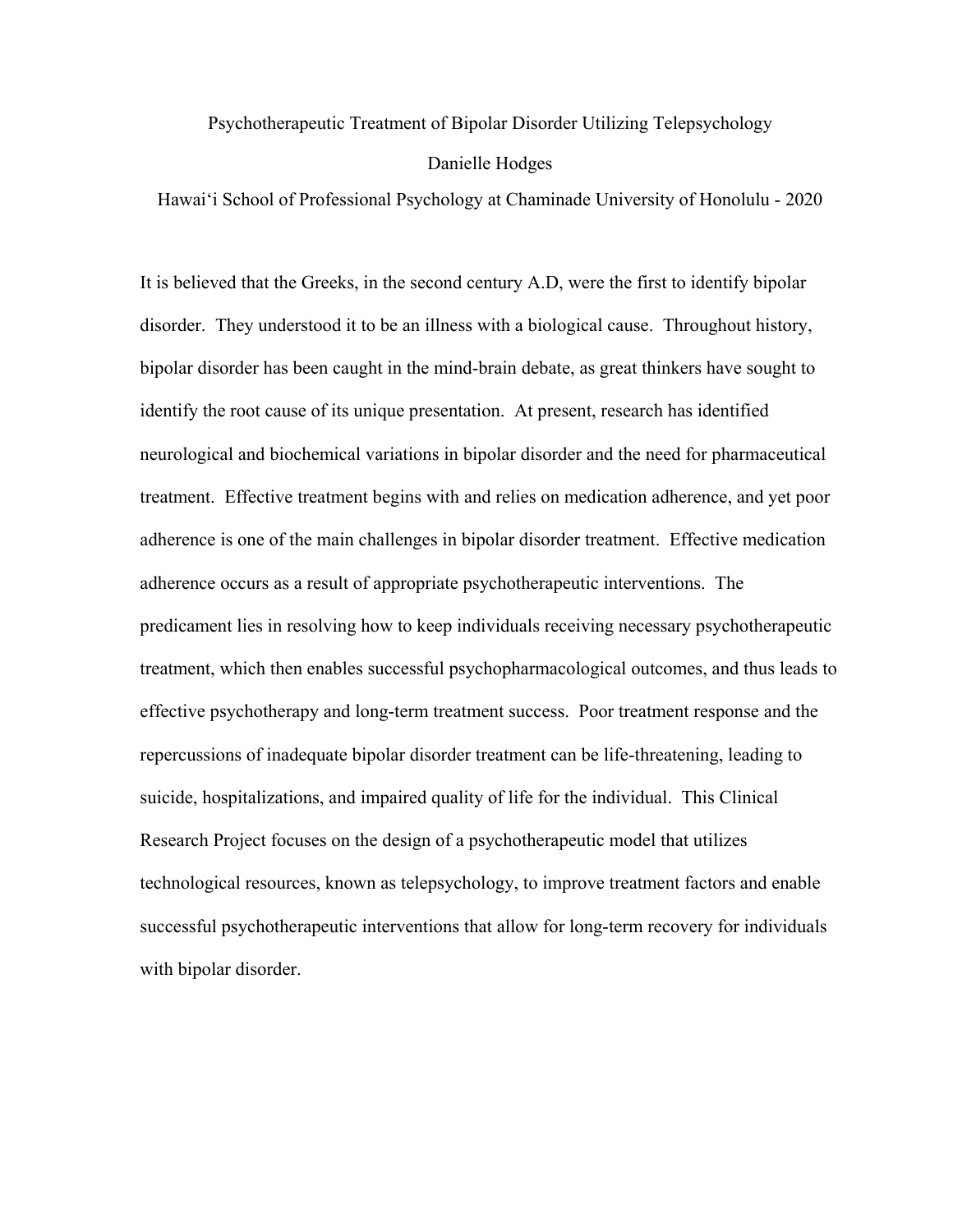## Dedication

This work is dedicated to the lovely and complex individuals whose lives are challenged by bipolar disorder.

For Thor, my muse, collaborator, and partner on this uncharted interpsychic journey; hands down the most instrumental person that made this academic endeavor possible, your hard work and diligence have been a support and an inspiration. I adore you the most.

For my children, thank you for sharing me with my academic and professional pursuits. You are my joy and meaning.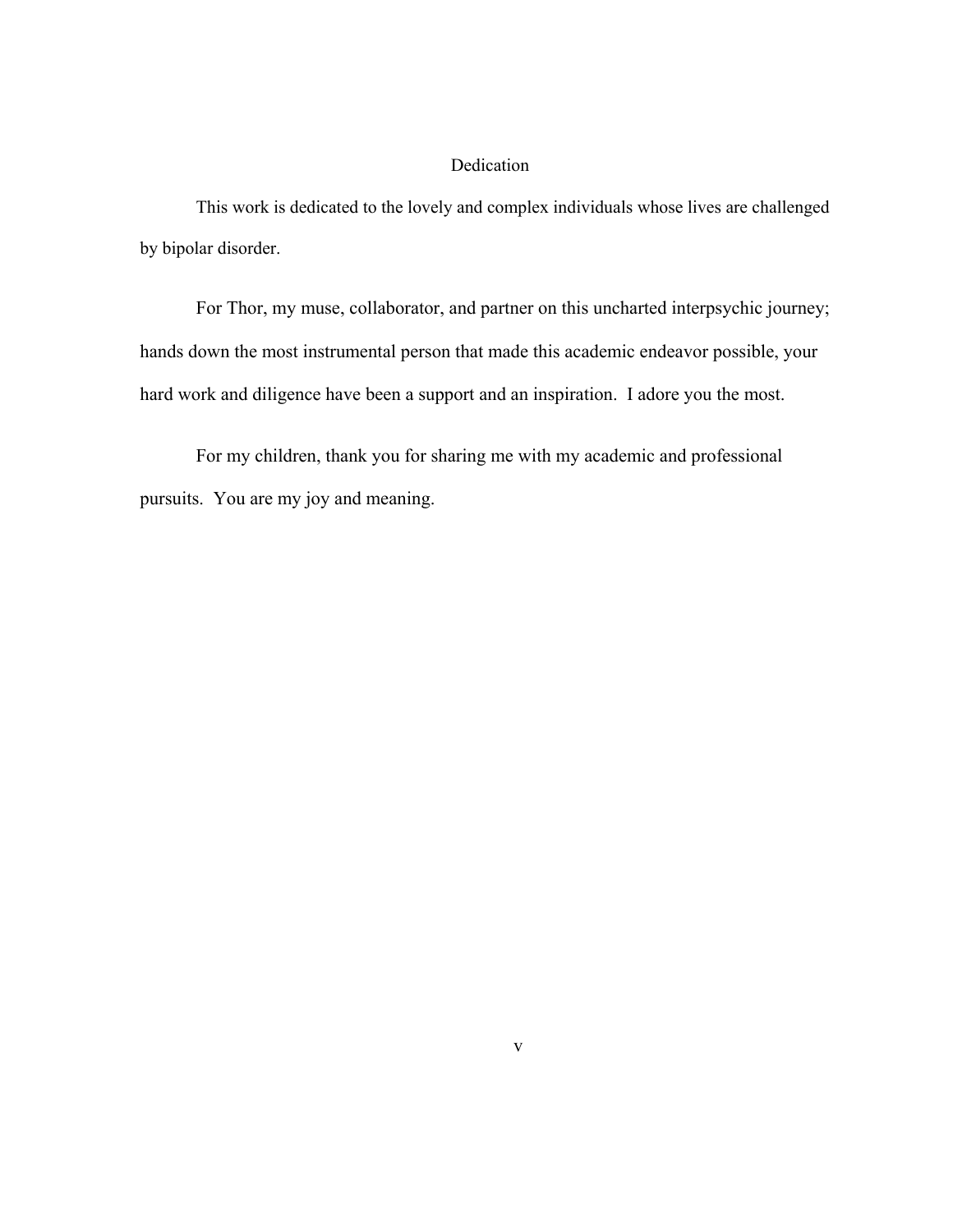## Acknowledgements

I want to thank the State of Hawaii Department of Health Adult Mental Health Division, for allowing me three incredibly rich years of practicum experience working with the severely mentally ill consumers entrusted to the care of the Hawaii State Hospital and Windward Treatment Services Section. It was a privilege to have worked as a member of countless interdisciplinary treatment teams and learned from so many clinicians.

To my direct Supervisors, Dr. Meghan McBrearty, Dr. Nikita Hay, and Dr. Joshua Ford, I appreciate the guidance and encouragement you provided that helped me discover who I am as a clinician.

I wish to extend a special thanks to Dr. Michael Omizo, who has been an amazing coach and mentor in my professional journey; and got me through the first half of this research project. And to my Clinical Research Project Chair, Dr. Steven Choy and Committee Member, Dr. Ricky Trammel, thank you for helping me see this work to completion.

Finally, I am sincerely grateful for all the faculty at the Hawaii School of Professional Psychology (HSPP); elements of this work began my first semester at HSPP. I am especially grateful for Dr. Robert Anderson and Dr. Joy Tanji. Since our first meeting, at my admission interview, they have encouraged and inspired my passion for this field and fostered the critical thinking necessary to persist in this clinical project.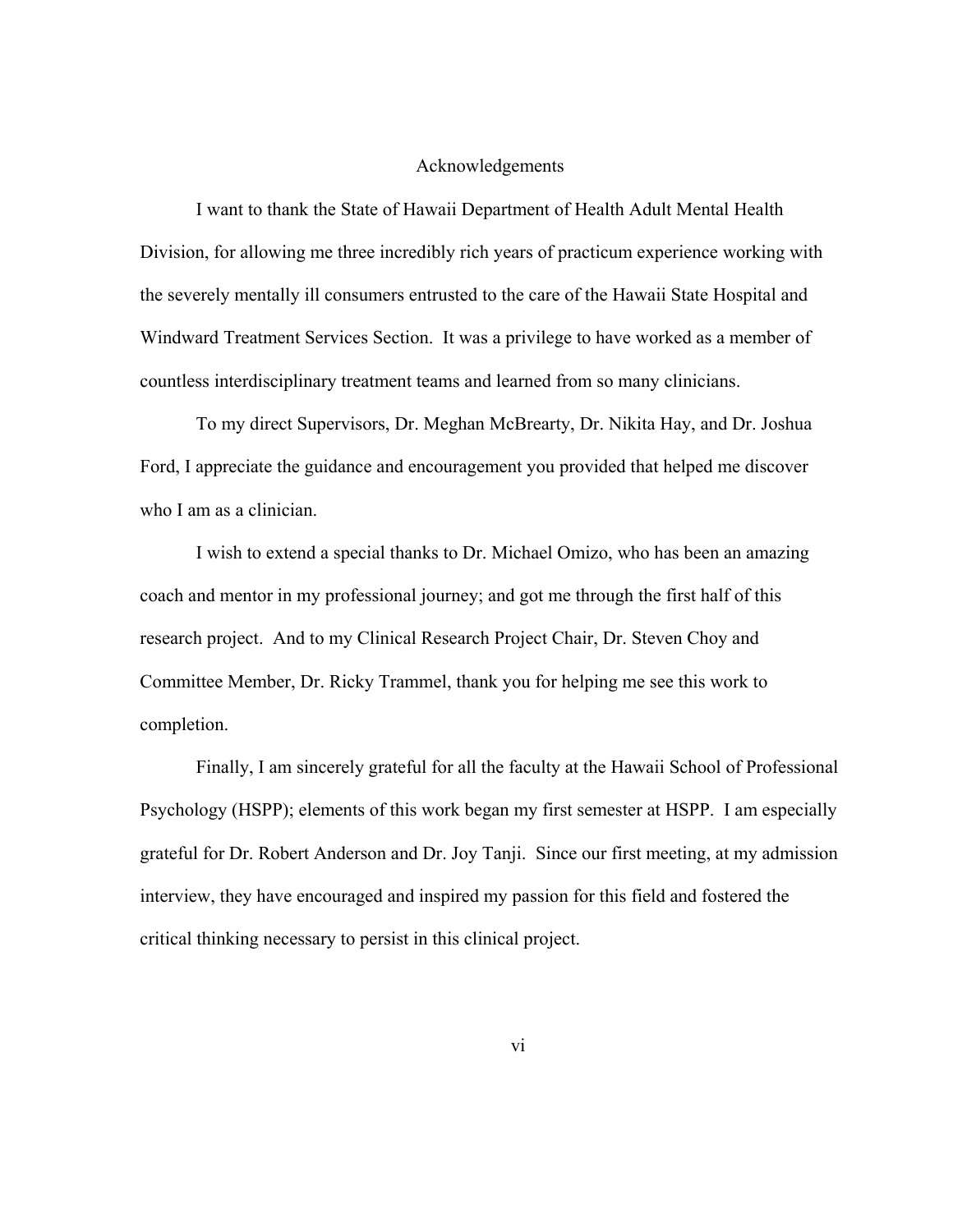## Table of Contents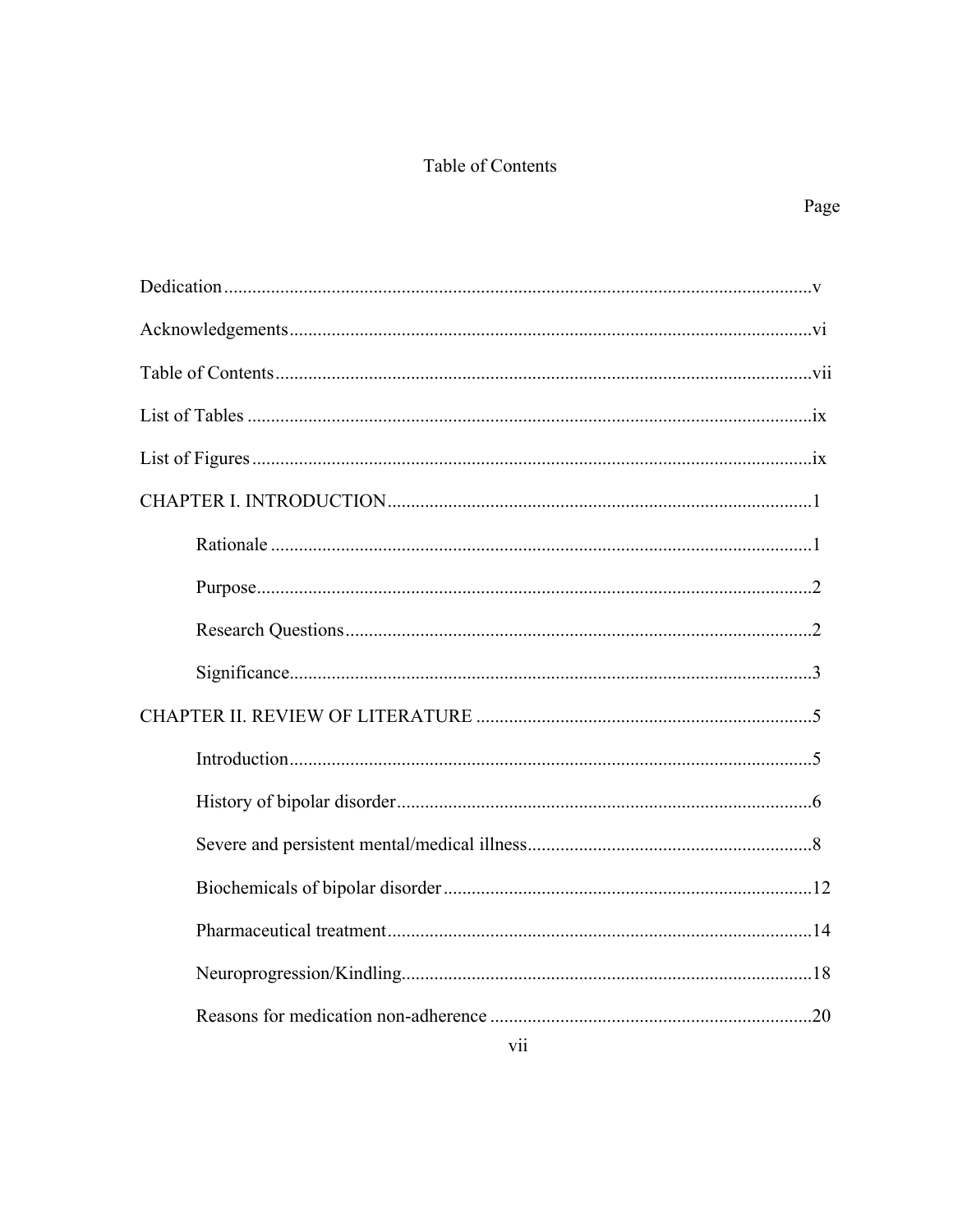| Discussion of findings as they relate to the original questions112 |  |
|--------------------------------------------------------------------|--|
|                                                                    |  |
|                                                                    |  |
|                                                                    |  |
|                                                                    |  |
|                                                                    |  |
|                                                                    |  |
|                                                                    |  |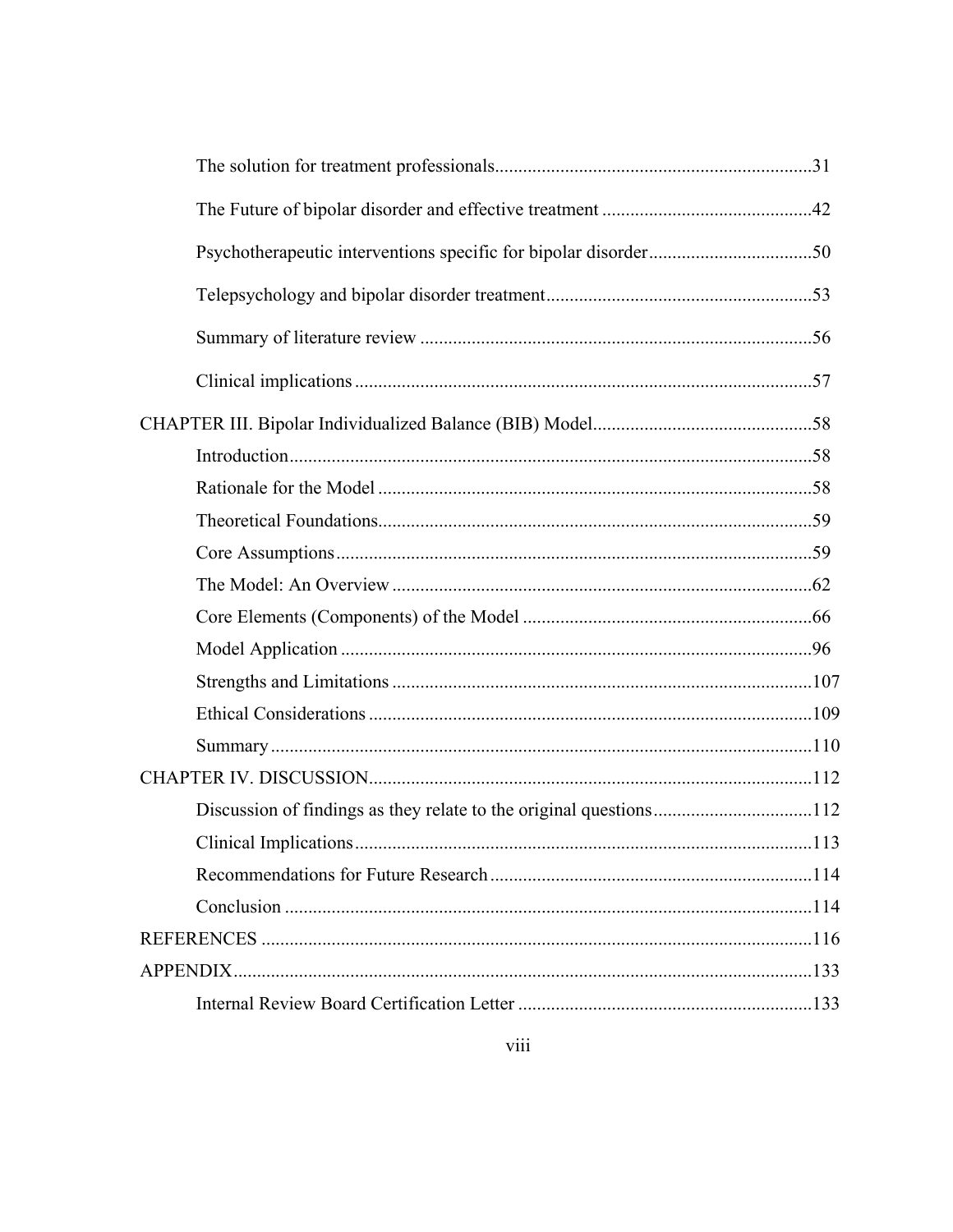## List of Tables

# List of Figures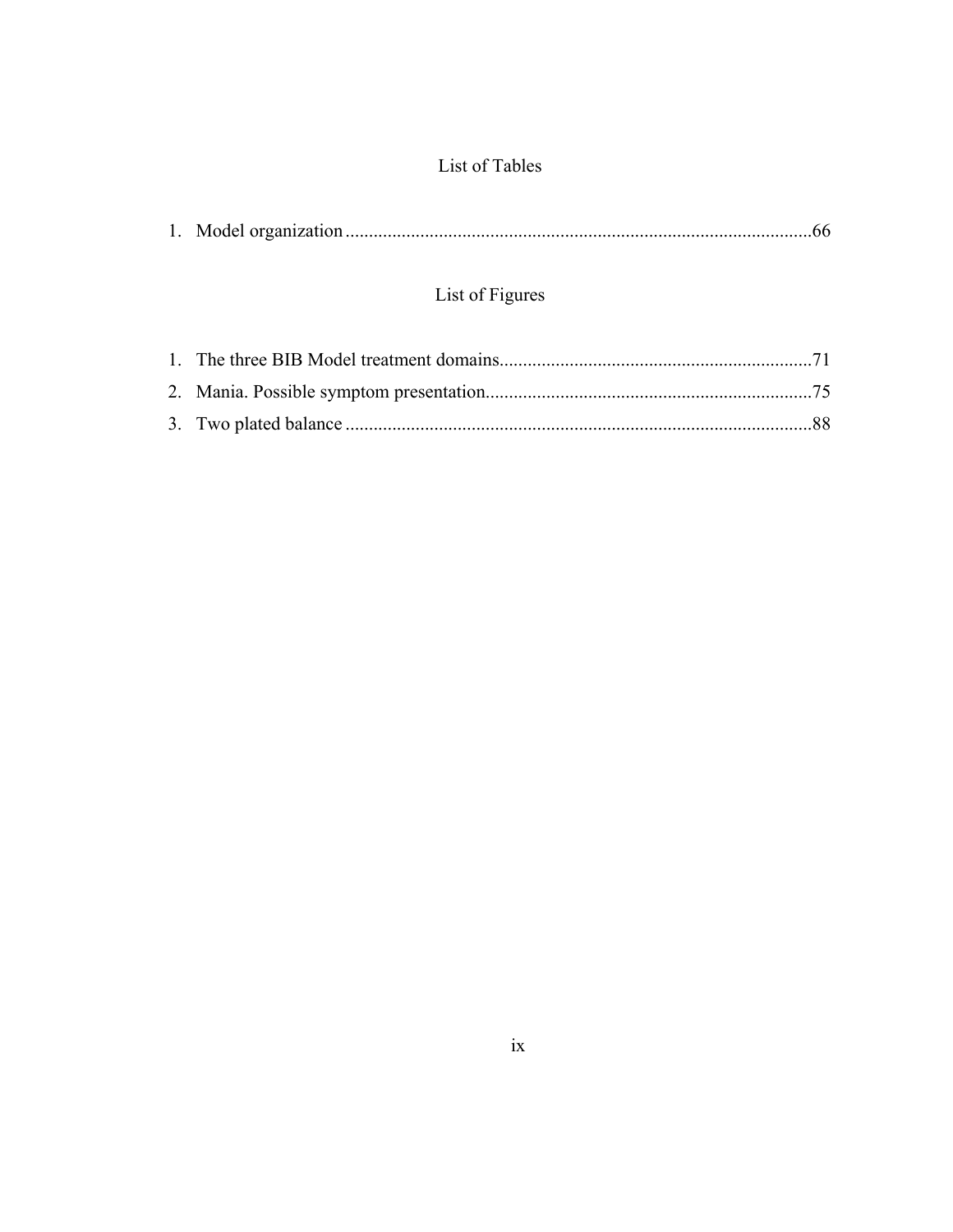#### **CHAPTER I**

## **INTRODUCTION**

The literature reviewed for this Clinical Research Project includes a thorough introduction, explanation, and historic understanding of bipolar disorder. The factors affecting effective treatment of bipolar disorder, programs for the treatment of bipolar disorder, telemental health/telepsychology interventions, and use of technology to treat bipolar disorder will also be reviewed in order to provide a bedrock for the cohesive psychotherapeutic treatment model later presented in this project.

## **Rationale for the Study**

Effective treatment of bipolar disorder requires the complimentary combination of both psychopharmacological and psychotherapeutic interventions. However, this necessary harmony of interventions does not easily occur. Research suggests that individuals with bipolar disorder struggle with appropriate medication adherence, and without this foundational aspect of bipolar treatment they lose the insight and stability to maintain psychotherapy treatment. To further complicate this matter, the key to ensuring medication adherence is psychotherapeutic interventions. This paradoxical situation can lead to deleterious outcomes. Poor treatment of bipolar disorder can be life-threatening; leading to suicide, hospitalizations, and impaired quality of life for the individual and their loved ones. A specifically designed treatment model, utilizing telepsychology, for individuals with bipolar disorder could amend the present treatment dilemma.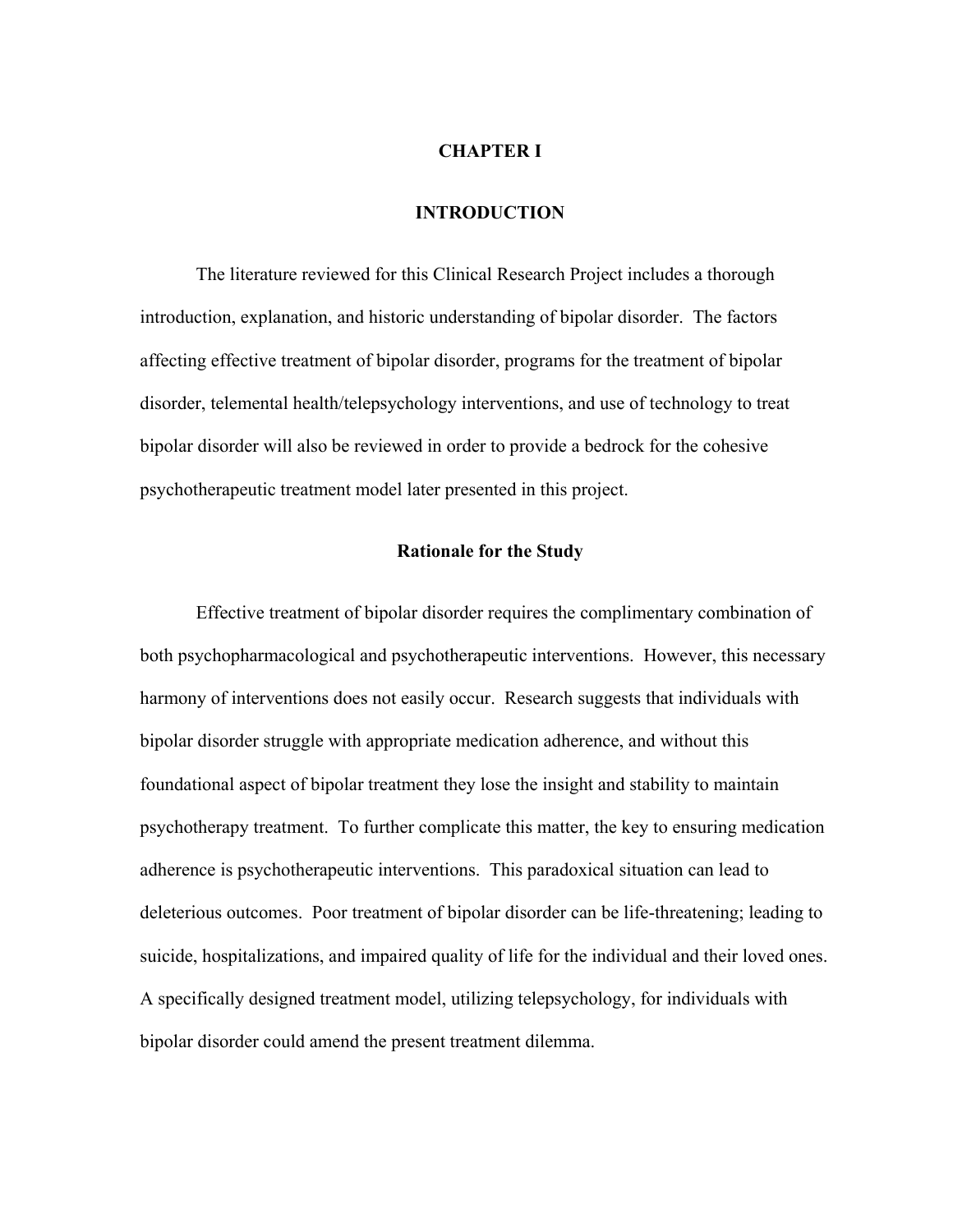## **Purpose of the Study**

At present, the course of treatment for individuals with bipolar disorder is ambiguous, complex, and disconcerting to even seasoned mental health professionals. Research indicates that the expectancy of recovery and success for individuals with bipolar disorder is a long arduous journey that not all individuals can or will attain. The goal of this project is to create a model that organizes and allies the discordant aspects of bipolar treatment and enables a more cohesive course of efficacious treatment. Through the use of technology, telepsychology can allow psychotherapeutic treatment to efficiently support proper psychopharmacological treatment, thus allowing for necessary psychotherapy to occur, and overall treatment of bipolar disorder to remain more consistent and effective, enabling longterm recovery. This model is designed from a biopsychosocial perspective, addressing all aspects of the bipolar disorder illness, and seeking holistic long-term illness recovery through all stages (diagnosis – remission).

## **Research Questions**

This research study will seek to address several questions including; what is bipolar illness and how is it effectively treated?; what are the reasons why individuals diagnosed with bipolar disorder are not adhering to the medications they are prescribed?; What variables/factors contribute to medication adherence?; what psychotherapeutic interventions are effective in treating bipolar disorder?; How can telepsychology supplement traditional psychotherapeutic interventions for bipolar disorder and ameliorate attrition and/or treatment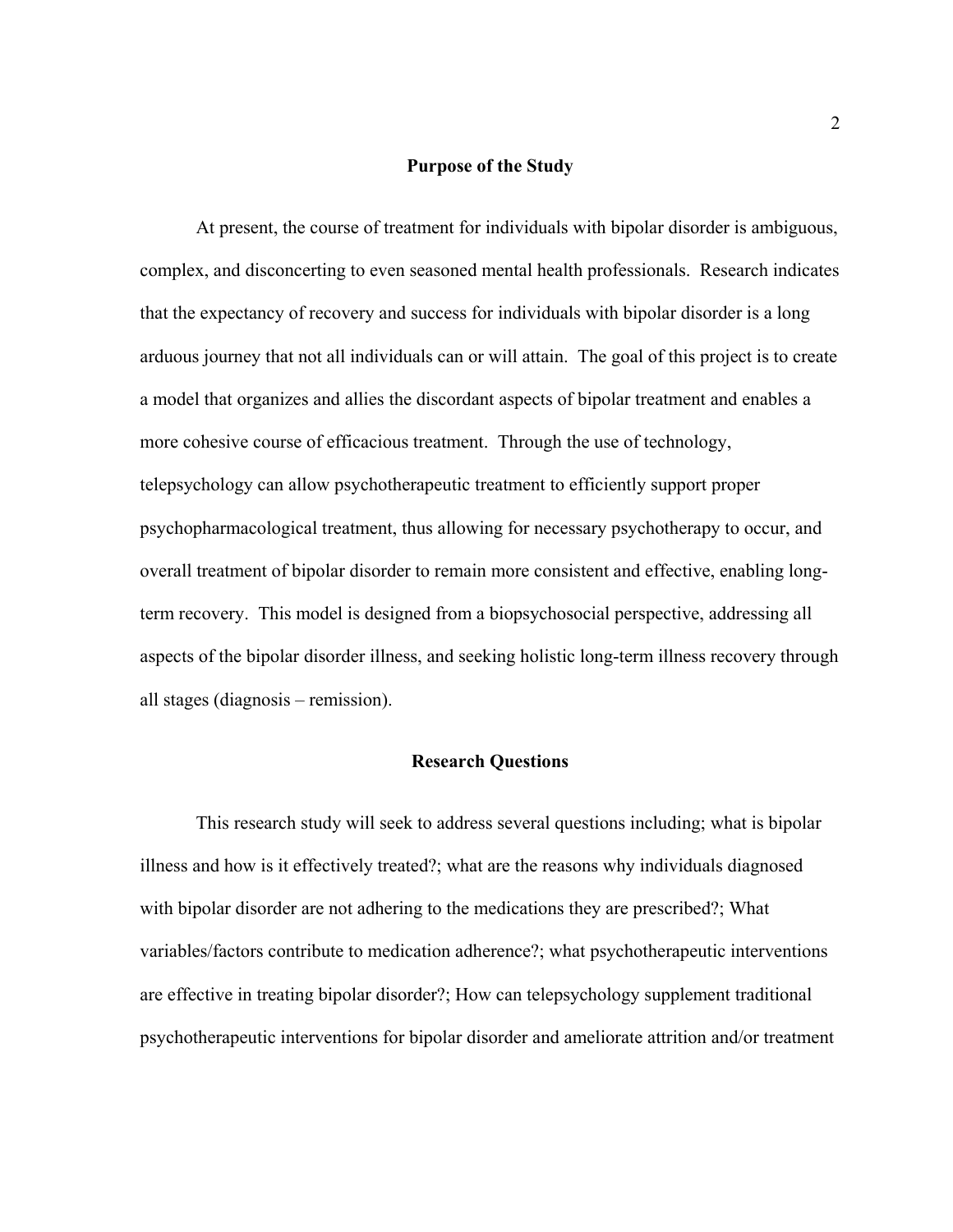noncompliance? And lastly, what elements are necessary to design a holistic long-term psychotherapeutic treatment model for bipolar disorder.

## **Significance of Study**

The biopsychosocial nature of bipolar disorder creates complex and unique multidisciplinary treatment needs that cannot be wholly addressed by either the current structure of either the field of psychiatry or psychology alone. The contentious and discordant undercurrents taking place between mental health fields only complicates treatment for individuals with bipolar disorder. Both psychiatrists and clinical psychologists can diagnose bipolar disorder, however, in most states psychiatrists alone prescribe the necessary medication for bipolar treatment. What options are available for clinical psychologists treating bipolar clients? According to "bipolar disorder expert" Eric Youngstrom, PhD, the best psychotherapeutic treatments for bipolar disorder each address separate aspects of the individual's needs and would require a clinician trained in each modality or the client to see a variety of clinicians to have complete illness care. He states, that effective therapies " include cognitive behavioral therapy to pay attention to automatic positive thoughts as potential triggers for hypomania or mania; dialectical behavior therapy for improving emotion regulation; psychoeducational therapy to understand triggers and ways of managing the illness; family-focused therapy to improve communication and reduce intense emotional conflict; and interpersonal social rhythm therapy that emphasizes regular sleep and activity patterns." (APA, 2012). Clinical psychologists seeking to treat individuals with bipolar disorder would best benefit from one comprehensive treatment model that incorporates telepsychology modalities and integrates all necessary and effective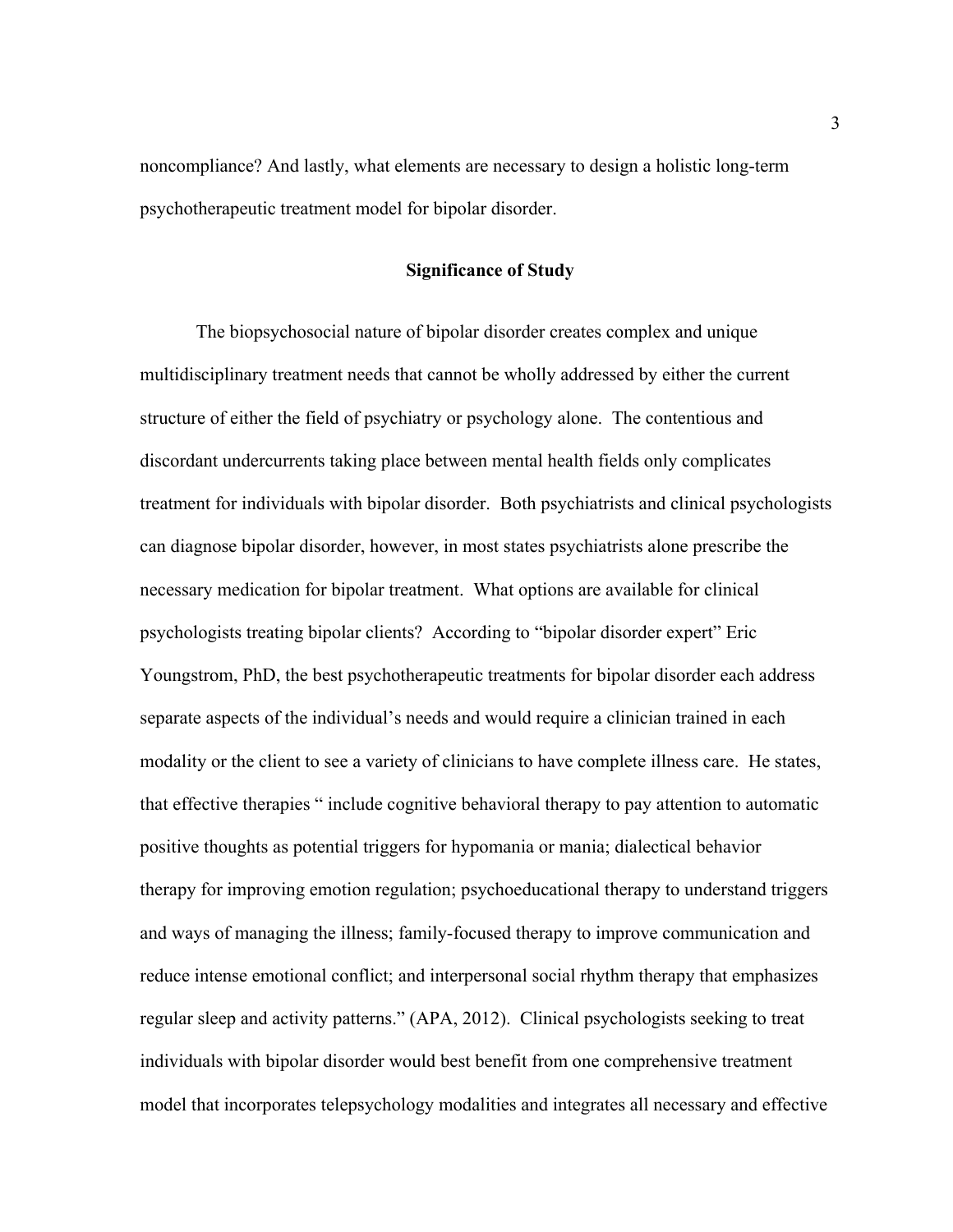components of treatment, regardless of theoretical orientation, to help ensure the best outcome for their bipolar clients. This would address the issue of medication adherence, seek to ensure long-term treatment compliance, and minimize attrition. A single comprehensive model for the treatment of bipolar disorder utilizing telepsychology options also benefits the client, by simplifying an already complex journey of illness recovery.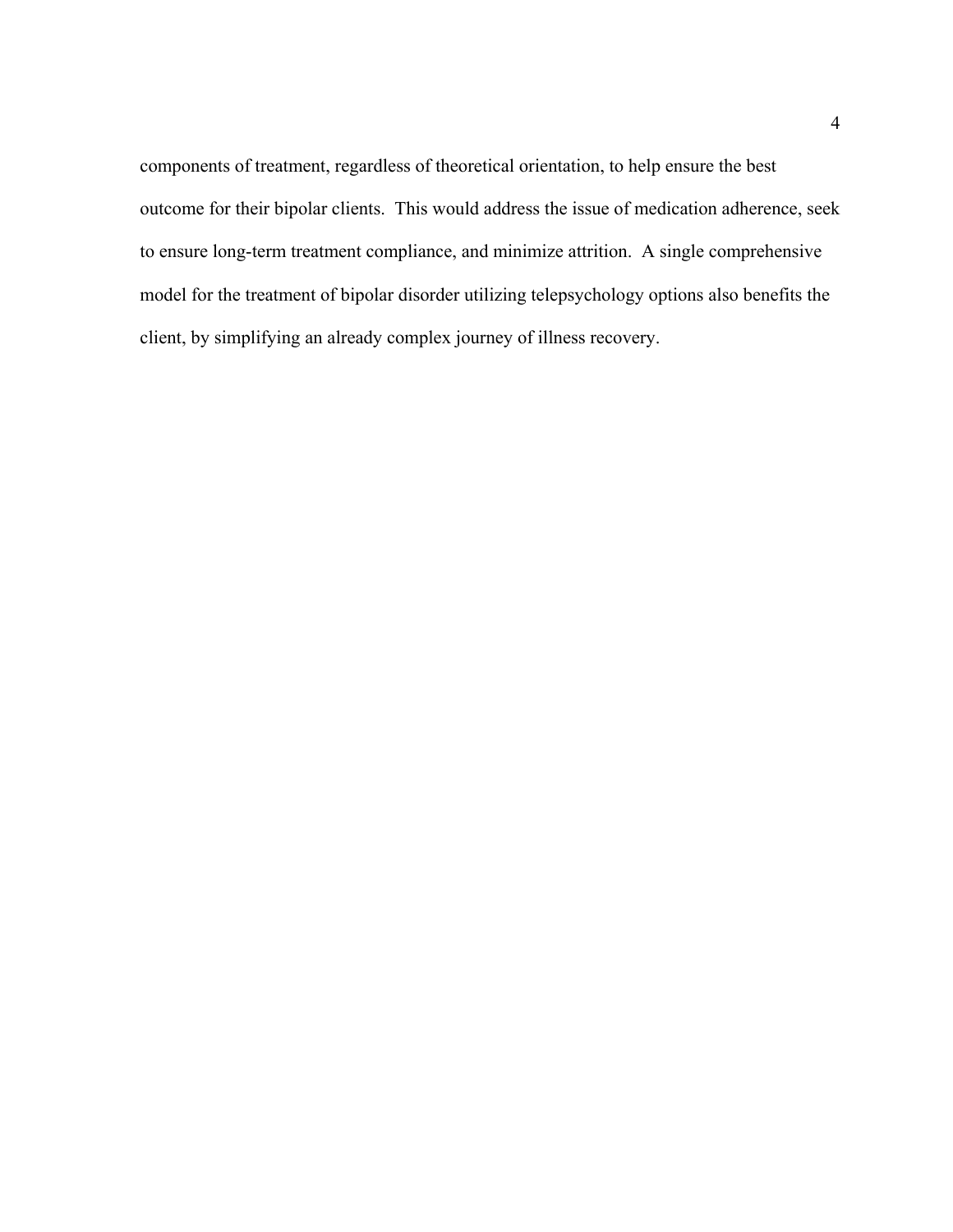#### **CHAPTER II**

## **REVIEW OF LITERATURE**

#### **Introduction to Bipolar Disorder**

Bipolar disorder is an illness with a biological etiology and a psychological presentation. It requires medication and psychotherapy for effective treatment. Treatment adherence, specifically medication adherence is a major problem that treatment professionals face. There are effective psychosocial/psychotherapy treatment strategies to aid patient adherence to medication and overall treatment.

Bipolar Disorder is a severe and persistent mental illness (SPMI). In its simplest form characterized by excessive highs and lows in mood and energy. Where most people experience periods of low mood or even depression, an individual with bipolar disorder has no floor to the depth that their low mood can fall into. Likewise, where most people experience elevated moods or brief periods of euphoria, and or anger, persons with bipolar disorder have no ceiling and can experience moods that become severe and irrational. Many patients with bipolar disorder also experience psychosis. Due to the severity of this illness psychotropic medications are routinely the first means of treatment.

Each year Bipolar disorder affects approximately 5.7 million adult Americans, this amounts to nearly 2.6% of individuals 18 years or older, in the United States. The mean onset age for bipolar disorder is 25 years. However, symptoms can begin in early childhood or present later in life, occurring at times in one's 40's or 50's. The illness affects all gender, races, ethnic groups, and social classes equally. It is noted that for those diagnosed with bipolar disorder over two-thirds will have at least one close relative with either bipolar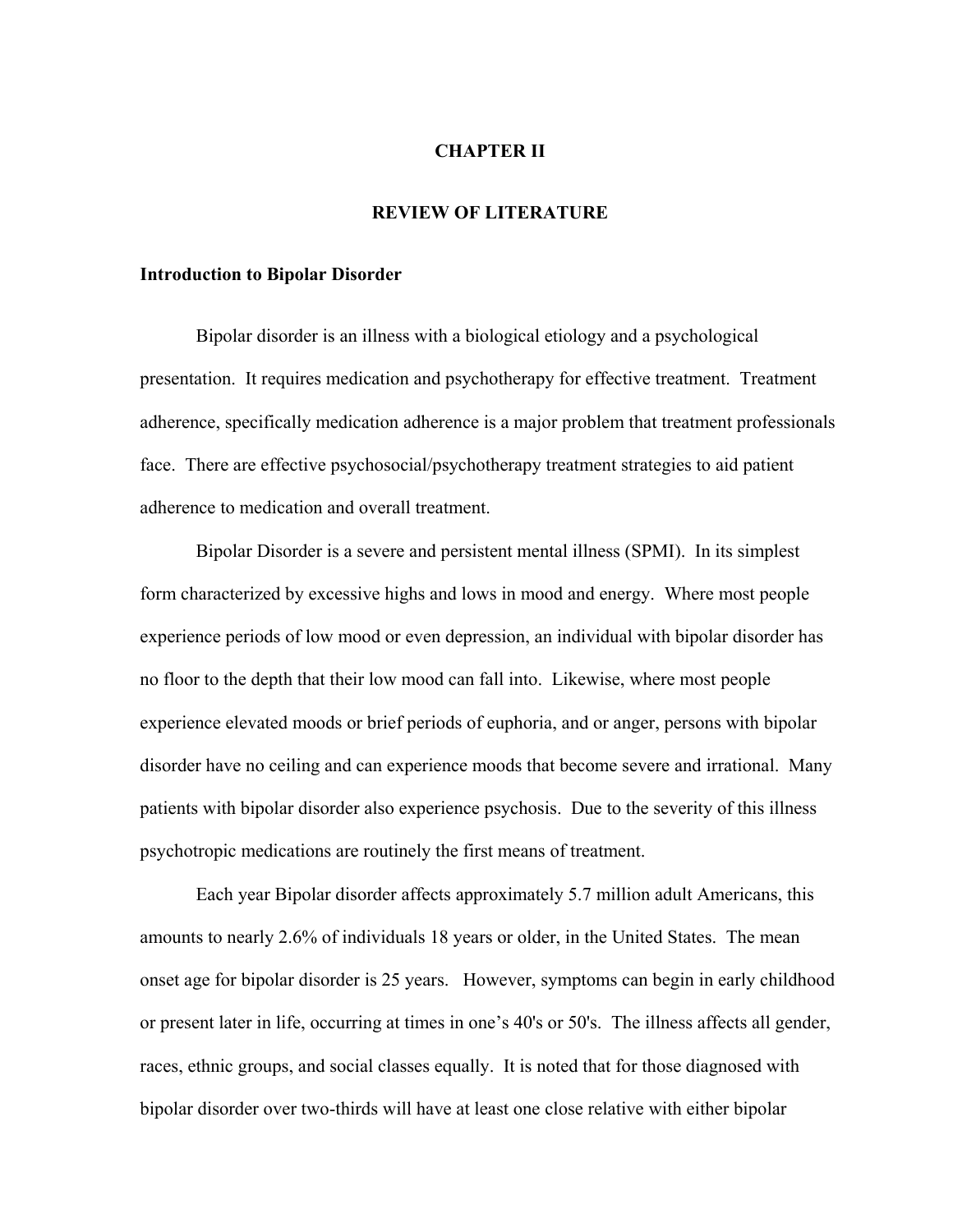disorder or unipolar major depression. This data clearly points to the heritable nature of the disease (National Institute of Mental Health, 2018)

Bipolar disorder has its roots in a person's biochemistry and the rationale for medication as the first line of treatment is evidenced by current research. The problem becomes that it is estimated that only 35-59% of bipolar disorder patients are considered compliant with their prescribed bipolar disorder pharmaceutical treatments (Javadpour, Hedayati, Dehbozorgi, & Azizi, 2013; MacDonald, Chapman, Syrett, Bowskill, & Horne, 2016; Arvilommi, et al., 2014; Belzeaux, et al., 2015). Effective treatment relies on medication adherence, and yet poor adherence is one of the main challenges in bipolar disorder treatment (Belzeaux et al., 2015; Goodwin & Jamison, 2007). Poor medication adherence equates to poor treatment response, and the repercussions of inadequate bipolar disorder treatment can be life-threatening leading to suicide, hospitalizations, loss of productivity, and susceptibility to a range of professional and interpersonal indispositions (Javadpour, Hedayati, Dehbozorgi, & Azizi, 2013; Arvilommi, et al., 2014; MacDonald, Chapman, Syrett, Bowskill, & Horne, 2016).

## **History of Bipolar Disorder**

Medication treatment for bipolar disorder is relatively new, the illness itself can be traced as a physiological condition as far back as the second century A.D. The Greeks believed it was caused by an imbalance in two of the four vital bodily fluids or humors. They believed depression or melancholia, was due to an excess of black bile, and mania caused by an excess of yellow bile. The exploration of the physical causes of mental illness ceased during medieval times when religious explanations were given for psychiatric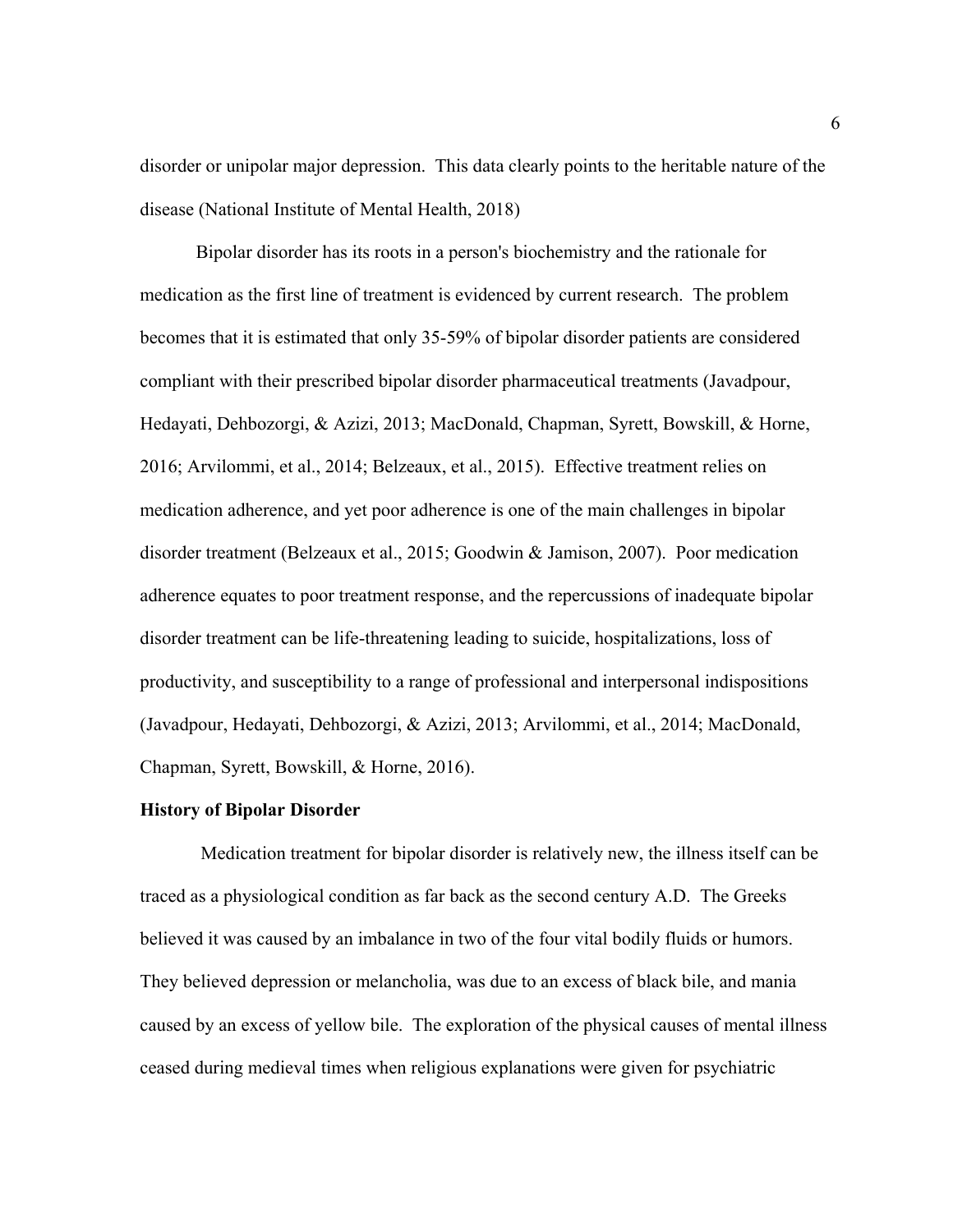conditions. The Renaissance and the Enlightenment allowed physicians rather than priests to once again explore and classify diseases. In the late 1700's the English physician Robert James recognized that melancholia and mania were not separate but connected syndromes in many patients. In 1894 two French alienists, (the term used to refer to physicians specializing in mental illness at that time) Jules Baillarger and Jean-Pierre Falret, both identified in published writings on an illness that was observed to have periods of normal mood occurring alternating with periods of melancholia/depression and times of mania. In 1899, the German psychiatrist Emil Kraepelin went on to solidify our modern concept of bipolar disorder in his writings, classifying it as a periodic mood disorder, separate from the deteriorating illness of schizophrenia. Dr. Kraepelin offered a thorough explanation for the description of bipolar disorder; however, he offered little in terms of a solution or remedy. In 1906 major discoveries identifying the biological causes of general paresis as a Syphilitic infection, and the chemical and anatomical abnormalities of what we know today as Alzheimer's disease, fueled hope that the biochemical source of other mental illnesses like bipolar disorder could also be discovered. When the efforts to identify the physical cause of bipolar disorder and schizophrenia failed, physicians such as Sigmund Freud and Adolf Meyer, labeled them functional illnesses; ones rooted in the mind, rather than the brain. They sought to discover the source of dysfunction in patient relational and experiential histories. This approach offered little success in treating bipolar disorder, or what was then called manic-depressive illness. In 1948, an Australian physician named John F.J. Cade, while seeking a biological explanation for manic-depressive illness, discovered that lithium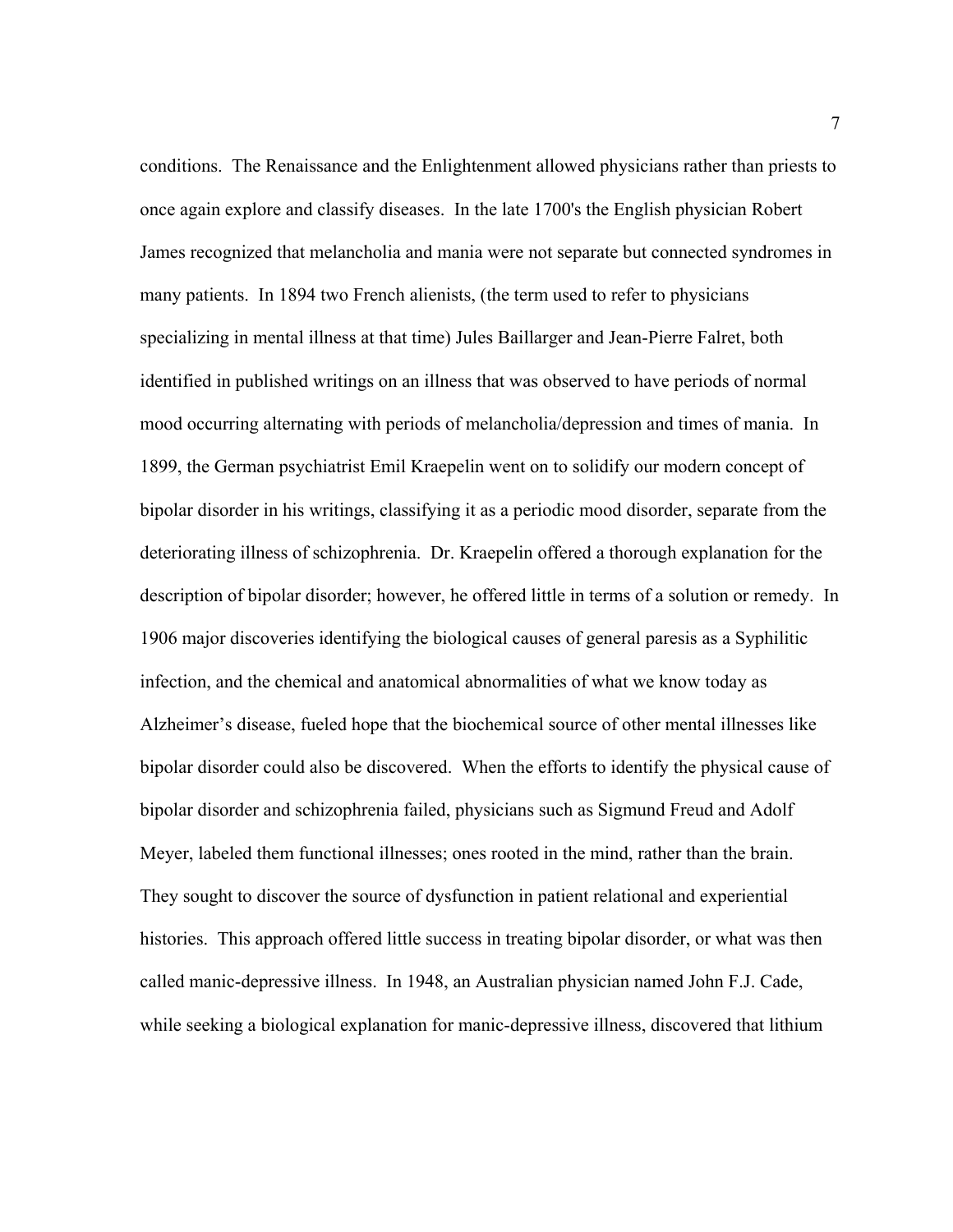had positive effects on managing manic symptoms, that the doors were opened once again to identifying the biological nature of what we now call bipolar disorder (Mondimore, 2006).

## **Severe and Persistent Mental/Medical Illness**

The hunt for the exact source of bipolar disorder has uncovered some clarity and understanding of the bipolar brain, however, science has still not found the diagnostic "smoking gun" that will move bipolar disorder into the kind of historic place that general paresis insanity found so long ago.

Researchers have identified specific brain regions significant to bipolar disorder symptoms. To understand a relatively simple function, such as vision, requires some advanced scientific explicating. Bipolar disorder is far from simple, it exemplifies a myriad of complex behaviors that can be disrupted at various phases of the illness such as, depressive, manic, or euthymic; or at either the early or late stages of progression. The multifarious nature of bipolar disorder results in brain region possibilities occurring in more than one single location. Brain lesions resulting from brain tumors, stroke, or head injury were often observed to produce manic-like behavior in patients. Recognizing this correlation researchers have explored the idea that bipolar disorder could be associated to variations is in brain structure (Berns & Nemeroff, 2003). Generally, brain lesions are more likely to lead to depressive symptoms, however, lesions that lead to manic symptoms are commonly found in the frontal and temporal lobes, or subcortically in the caudate and thalamus (Cummings  $\&$ Mendez, 1984; Starkstein, Fedoroff, Berthier, & Robinson, 1991). Lesions of the left frontal lobe are more likely to result in depression, whereas right frontotemporal lesions are more likely to create symptoms of mania (Berns & Nemeroff, 2003). Many exceptions to these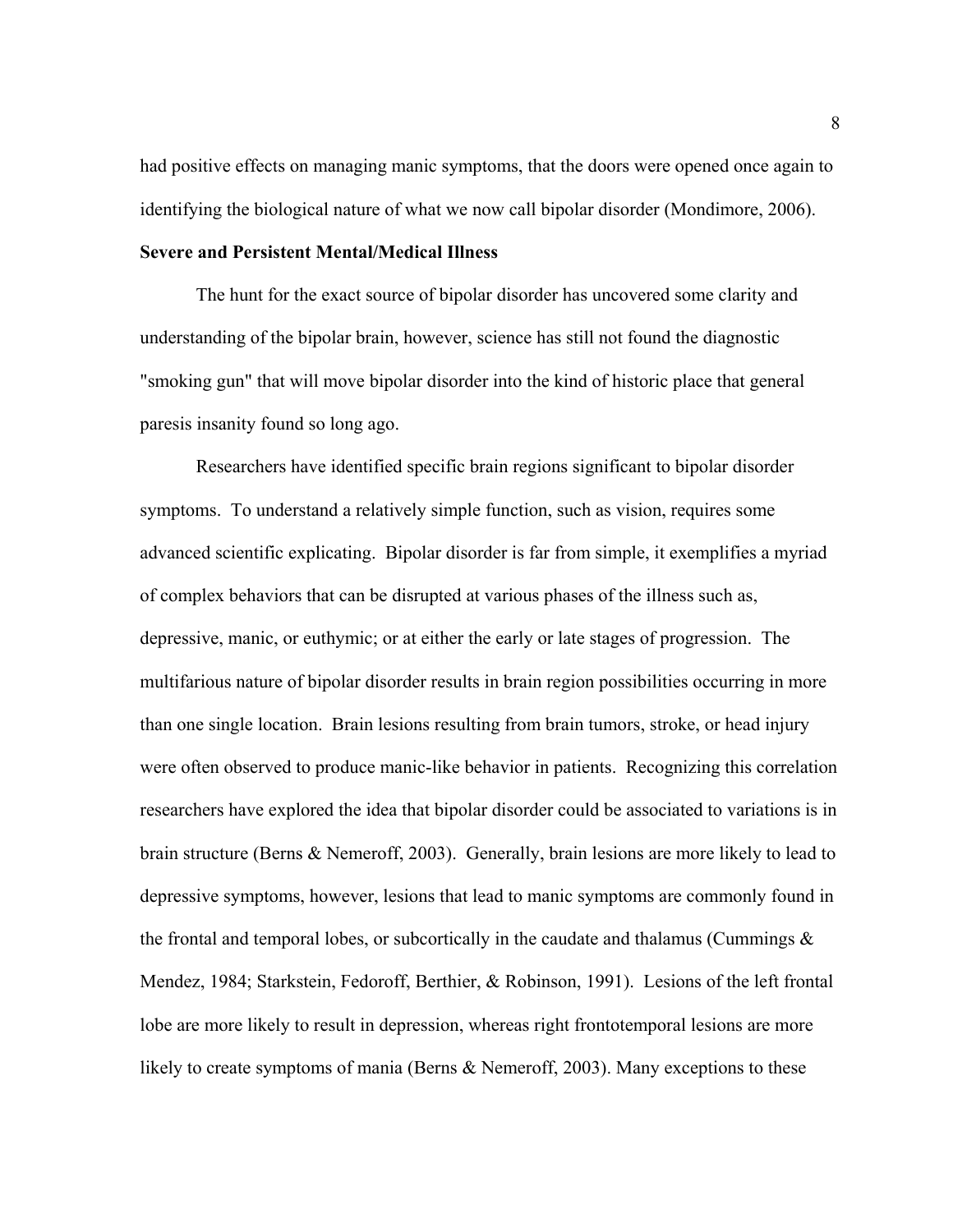generalizations of laterality have been observed and therefore cannot be utilized for diagnostic means. Brain imaging has allowed researchers to explore the differences in the bipolar brain.

#### **Computed Tomography (CT)**

Early CT scans helped researchers identify that patients with bipolar disorder have larger ventricles than normal controls (Schlegel & Krtezschmar, 1987; Dewan, et al., 1988; Swayze, Andreasen, Alliger, Ehrhardt, & Yuh, 1990). Ventricular enlargement can be the result of cell loss, or alterations in neural circuit development. Volumetric imaging studies have revealed significant findings in bipolar disorder patients. The basal ganglia and thalamus are larger in bipolar patients, whereas both bipolar and unipolar depressed patients have smaller prefrontal lobe volumes. While recognizing the difference in volume measurement is useful to help direct further research, it leaves open many possibilities as to why this is observed (Berns & Nemeroff, 2003).

#### **Magnetic Resonance Imaging (MRI) Hippocampus volume**

More recent MRI studies have found decreased hippocampus volumes in patients with bipolar disorder. Alongside a smaller hippocampus, researchers also found that memory performance was impaired in patients with bipolar disorder (Cao, Bauer et al., 2016). Additionally, a similar study found a difference in hippocampal volume in bipolar disorder patients categorized by; Early-Stage, Intermediate-Stage, and Late-Stage bipolar disorder. Early- stage patients were those that had 3 or less manic episodes. Late-stage patients were those that had 10 or more manic episodes and 1 or more hospitalizations. A significant difference was discovered in hippocampal volumes of late-stage bipolar disorder patients.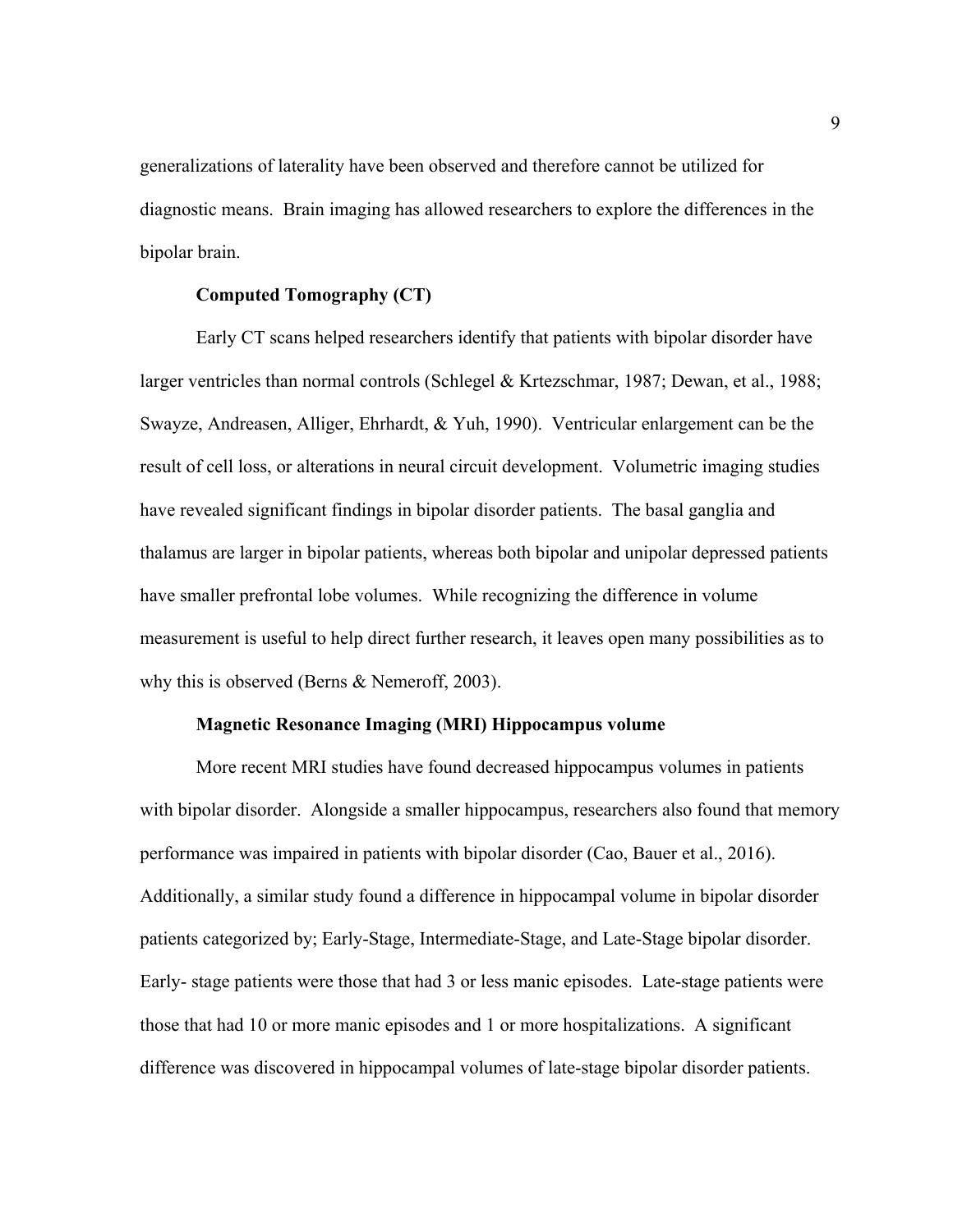They had smaller hippocampus than any other stage, as well as decreased verbal memory function. Interestingly, Early and Intermediate stage bipolar disorder patients had no significant hippocampus volume difference from healthy controls. However, Intermediatestage patients did score lower on verbal memory, while Early-stage patients showed no difference from healthy controls (Cao, Passos, et al., 2016). These results suggest that bipolar disorder has progressive deteriorating biological effects. This unique means of categorizing bipolar disorder patients based on the progressive nature of the illness, marked by the number of manic episodes, could be the reason an earlier 2014 study; by Avery, Williams, Woolard, and Heckers, found no difference in hippocampal volume or relational memory impairment. Perhaps the participants in the latter study were made up of patients the 2016 study by Cao and others, would have classified as Early-stage bipolar disorder patients.

#### **Positron Emission Tomography (PET)**

PET scan findings in in the frontal lobes of bipolar disorder patients, during depression, show a stable decrease in the metabolic rate (Buchsbaum, Someya, Wu, Tang, & Bunney, 1997). Overall, the metabolic patterns in PET scans of bipolar disorder patients is not varied enough from other neurological complications to use as a diagnostic test for bipolar disorder. However, like MRI, PET scans identify that bipolar disorder does display real physical changes in brain function compared to healthy controls (Mondimore, 2006).

#### **Functional Magnetic Resonance Imaging (fMRI)**

fMRI studies looking at changes in metabolism and cerebral blood flow found that during periods of depression patients with bipolar disorder had considerably lower cortical metabolism than either controls or patients with only unipolar depression. However, these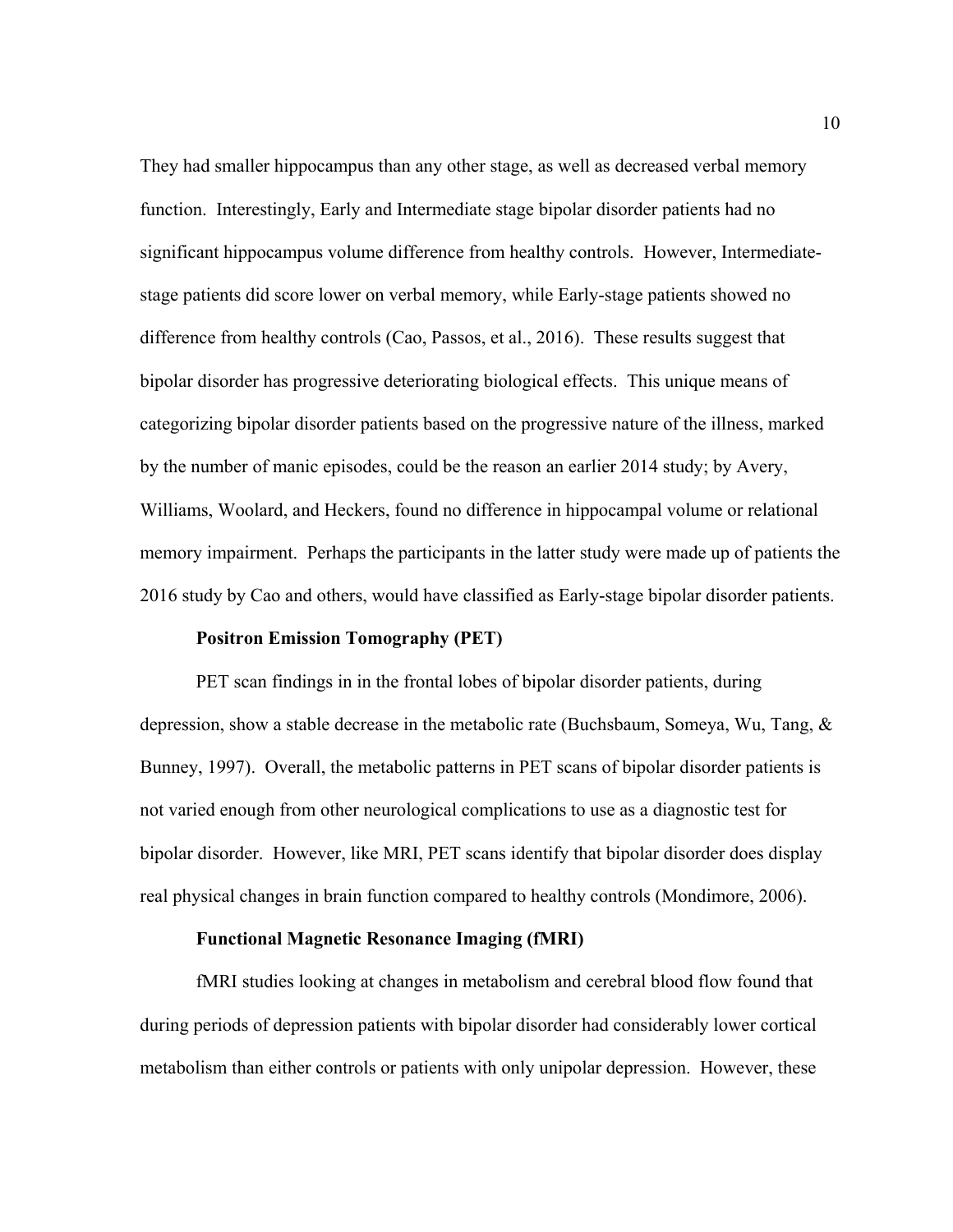changes were found to be state dependent; meaning that when the depressive phase of illness ended, so did the observed abnormalities (Baxter et al., 1985; Buchsbaum et al., 1986). Overall, functional neuroimaging in bipolar disorder patients has helped to identify networks of activity, rather than identifying specific regional abnormalities. This lends itself to the idea that if a cognitive process requires various brain regions to coordinate and function, then an alteration in one region may cause dramatic effects on the whole circuit (Berns & Nemeroff, 2003).

#### **One Brain Approach**

The idea of looking at the brain as one system is an approach being pursued by current researchers and has been dubbed the "one brain" approach. This approach has a global following. *Brain Canada* is an organization focused on a broad range of brain research. These researchers explain that the studies looking into the brain as "one system" can help shed light on and provide greater clarity on a variety of conditions. In 2013, the Human Brain Project was established in Europe, it involves 23 organizations in 13 countries the aim of this project is to simulate the complete brain using a supercomputer in the next ten years. The U.S. government also supported the launch of a 2013 initiative to map every single neuron, in a project being called the Human Connectome. The key concept is connectivity, Amit Anand M.D., a specialist in brain connectivity and mood disorders, explains that how cortical and limbic areas of the brain interact, may be the root of bipolar symptoms, rather than simply a decrease or increase in activation of one brain area. (Forbes, 2015).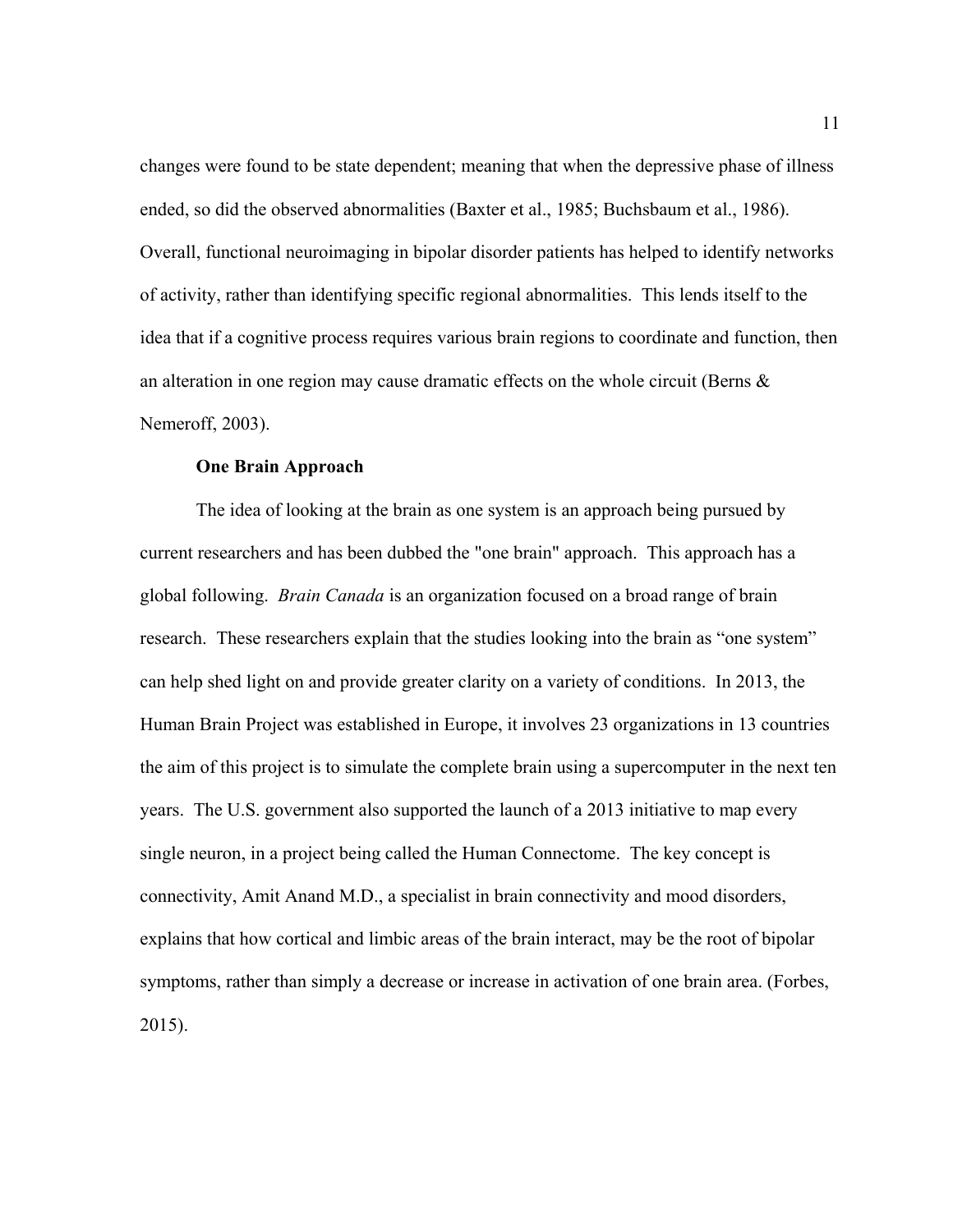## **Biochemicals of Bipolar Disorder**

While the future of bipolar research seeks to understand the brain as a whole interconnected system, there is some present consensus on clear identifying characteristics in bipolar disorder neurochemical behavior. The early discovery in 1957 by Swiss psychiatrist Roland Kuhn, that Imipramine Hydrochloride had therapeutic effects on depressed patients, but led to manic symptoms in other patients, led to the recognition of a link between a biochemical relationship and bipolar disorder symptoms (Mondimore, 2006). A similar observation was made when patients were given the drug reserpine for high blood pressure and became severely depressed. It was recognized that reserpine depletes monoamine neurotransmitters, including dopamine, serotonin, and norepinephrine. The idea that monoamines are reduced in depression was confirmed with postmortem studies of suicide victims (Kolb & Whishaw, 2015). Neuroscientists have found that nearly all medications that effectively treat depression create a block of neurotransmitter reuptake in brain cells. The amine hypothesis of mood disorders is a theory that suggests depression is caused by abnormally low levels of neurotransmitters and that mania is caused by too high a level (Mondimore, 2006).

#### **Norepinephrine**

Originally, norepinephrine was the neurotransmitter that received the most attention. Norepinephrine has been found consistently altered in the cerebrospinal fluid of patients with bipolar disorder, as well as, metabolized to other compounds that appear in plasma, urine, and cerebrospinal fluid. Elevations in norepinephrine have been found to precede the switch into mania (Berns & Nemeroff, 2003). It was believed that low levels of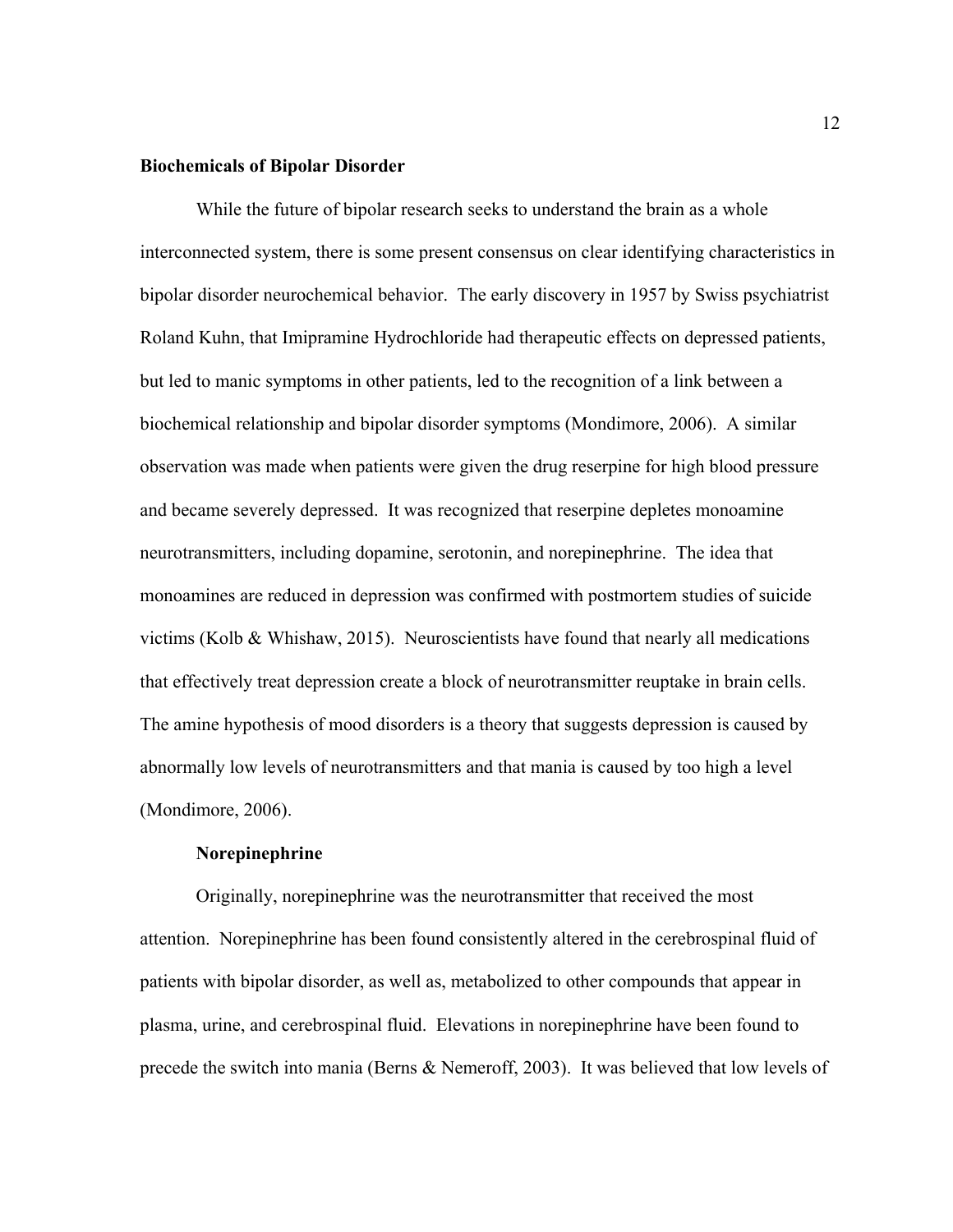norepinephrine resulted in depression, while mania was the result of high levels. This proposal was called the catecholamine hypothesis (Schildkraut, 1965). While the evidence does point to a norepinephrine deficiency in depression, and an excess during mania, this may be indicative of complex global neural activity, rather than a causative factor (Berns  $\&$ Nemeroff, 2003). Trying to pin the biochemical source of bipolar disorder on norepinephrine was recognized as being too simplistic (Mondimore, 2006).

#### **Serotonin**

As more antidepressant medications were discovered, researchers found that the more effective ones had little effect on norepinephrine; rather, popular medications such as Fluoxetine (Prozac) inhibit the reuptake of serotonin (Mondimore, 2006.) Fluoxetine is a selective serotonin reuptake inhibitor (SSRI), it increases serotonin in the cortex. Fluoxetine may also act in ways that are independent of serotonin, but important to the hippocampus, and thus opening up a potentially new understanding of a deeper rooted biological component of bipolar disorder. The death of hippocampal granule cells occurs when glucocorticoids (stress-related hormones) are elevated and sustained. The death of these cells could be due in part to a lowered Brain-derived neurotrophic factor (BDNF) during stress. BDNF acts to enhance the growth and survival of synapses and neurons. Cao, Bauer, et al. (2016) found evidence to specifically identify a BDNF allele val66met, linked to reduced hippocampus volume and memory performance. Fluoxetine stimulates BDNF production and increases the number of granule cells in the hippocampus through neurogenesis (Kolb and Whishaw, 2015). Animal studies have also found that two additionally used bipolar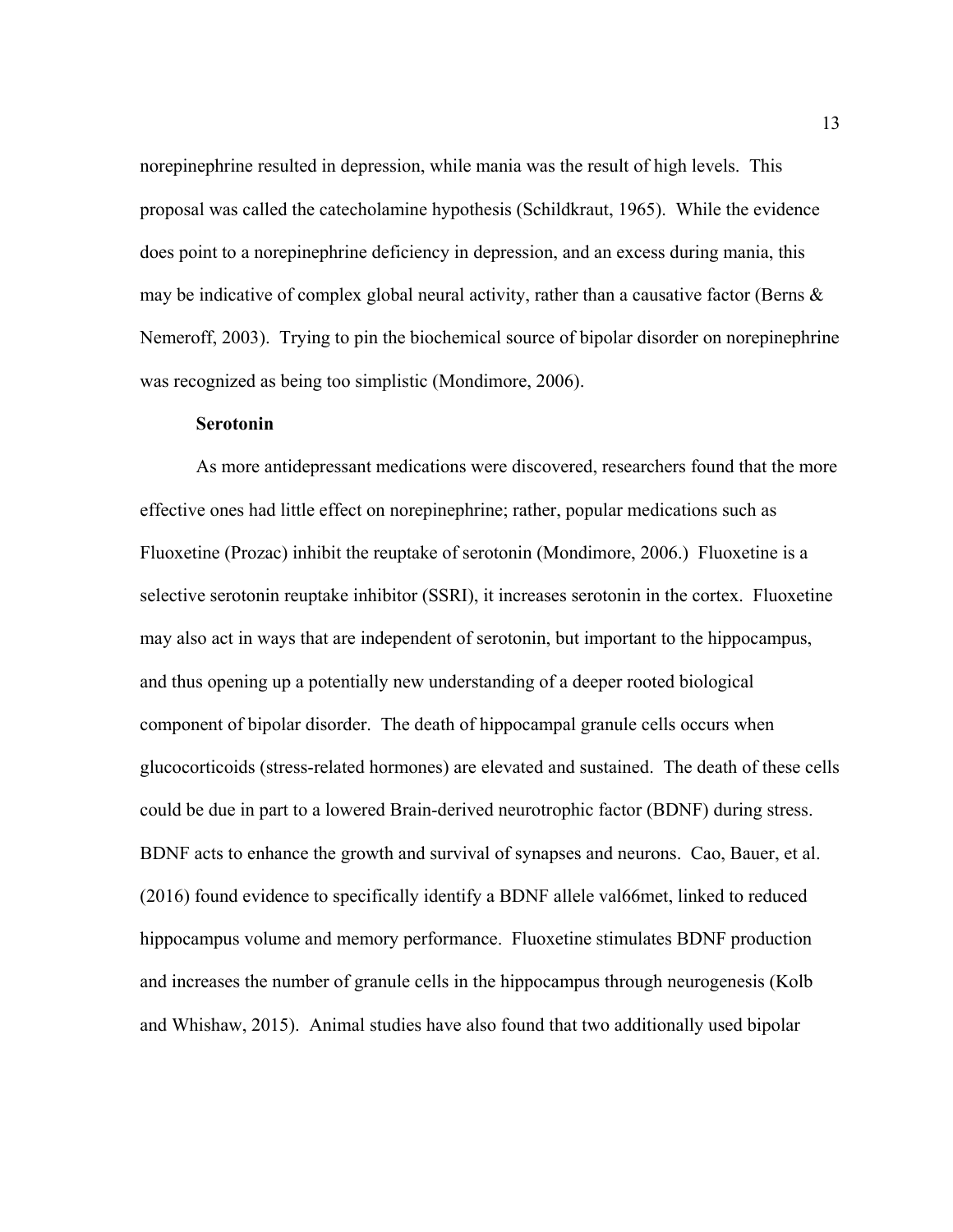treatments, lithium, and electroconvulsive therapy, also increase the growth of neurons in the hippocampus (Mondimore, 2003).

## **Glutamate**

BDNF, as well as CREB (cAMP response element binding protein), are smaller molecules within the neuron that have been recognized as playing a role in the biochemical aspects of bipolar disorder, specifically the role they play in neuroplasticity, or the ability for a neuron to react and reshape itself in response to stress. Glutamate is another neurotransmitter that has been found to have an important role in neuroplasticity. Antidepressants don't seem to have an effect on glutamate, however, it is affected by lamotrigine and other mood stabilizers (Mondimore, 2003).

## **Pharmaceutical Treatment**

From the invent and discovery of lithium by John F.J. Cade, the current first line of treatment in bipolar disorder is pharmaceutical; including lithium, anticonvulsants, antidepressants, anxiolytics, and antipsychotics. These medications have been found to bring about tangible symptom relief in bipolar disorder patients, but they are also becoming scientifically recognized for the effects they have on a neurobiological level. Research has also shown that lithium, valproate (Frey et al., 2006, Fukumoto et al., 2001), the antipsychotic quetiapine (Park et al., 2006), and clozapine and olanzapine (Bai et al., 2003) have been found to increase BDNF in animal studies, suggesting the possibility of preventing early cell death and diminishing deterioration of cognitive ability often observed in bipolar disorder illness. Lithium and valproic acid (Cui et al., 2007), as well as atypical antipsychotics (Berk, et al., 2007), were found to reduce oxidative stress. As mentioned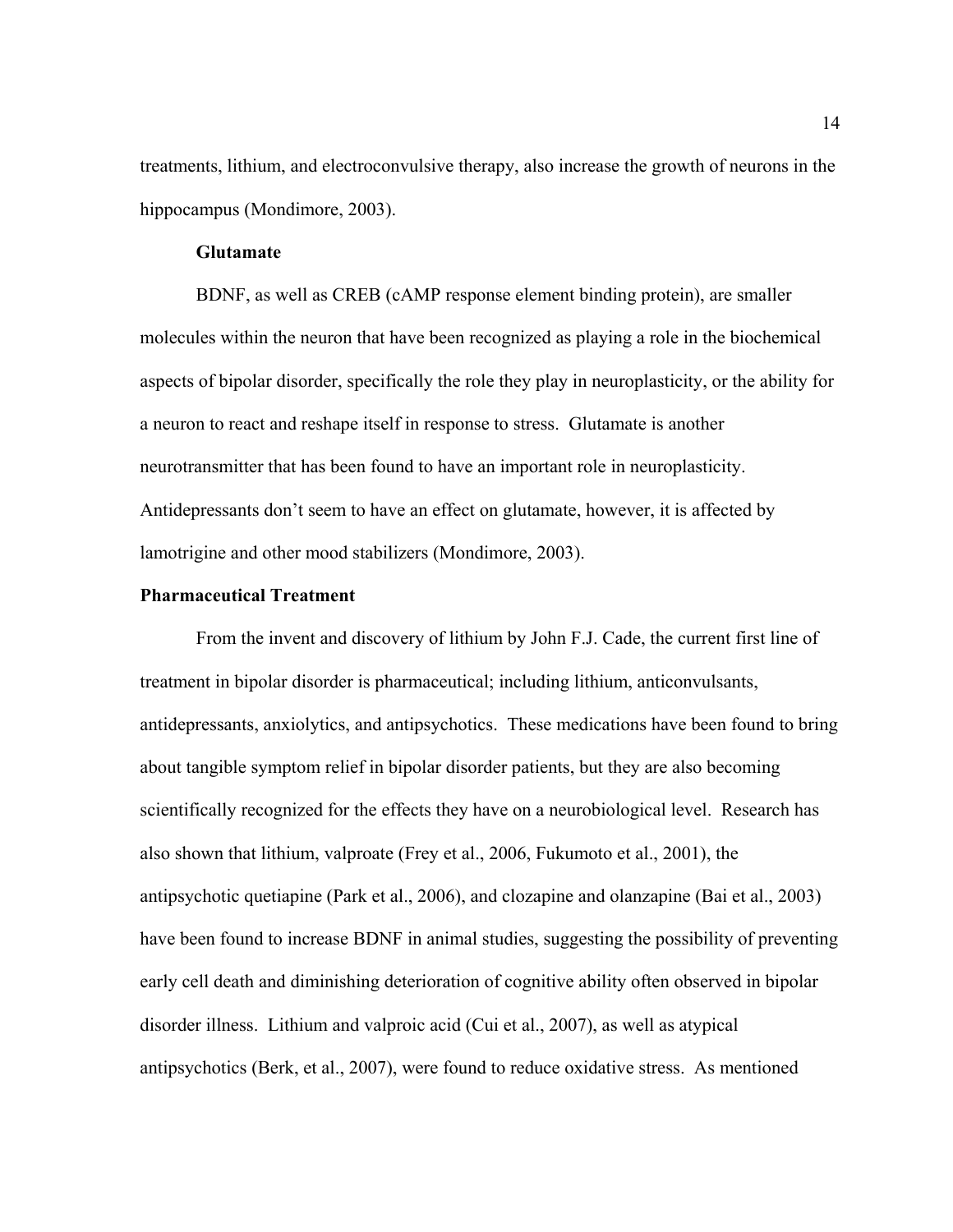earlier Fluoxetine stimulates both BDNF production and neurogenesis in the hippocampus (Kolb and Whishaw, 2015); lithium, antidepressants, and electroconvulsive therapy have also been found to increase the growth of neurons in the hippocampus (Mondimore, 2006). Not only do pharmaceutical treatments help to bring about external symptom relief, but they offer a deeper neurobiological intervention that could slow the progression of the bipolar disorder illness and aid in a person's ability to have insight and overall quality of life.

Bipolar disorder is a complex illness that even with complete treatment adherence an individual is likely to experience severe symptom episodes, called relapses; making the need for individuals to collaborate with and follow the medication plan provided by their physician that much more crucial (Crowe, Wilson & Inder, 2011).

Much of the current literature identifies the failure to follow the prescribed medication treatment by a patient as "non-adherence" the term non-compliance is often considered paternalistic and not recommended. However, psychologist Dr. David Miklowitz in his book the Bipolar Disorder Survival Guide prefers the term "concordance" to either adherence or compliance. He agrees with Sachs' (2000) definition of concordance as, "a congruence between the plan made with the physician and the plan carried out by the patient." He prefers to use the word concordance because it highlights the importance of the alliance between the physician and the person with bipolar disorder (Miklowitz, 2002). Due to the more routine use of the term adherence in the present research literature, for this paper, the word adherence will be used.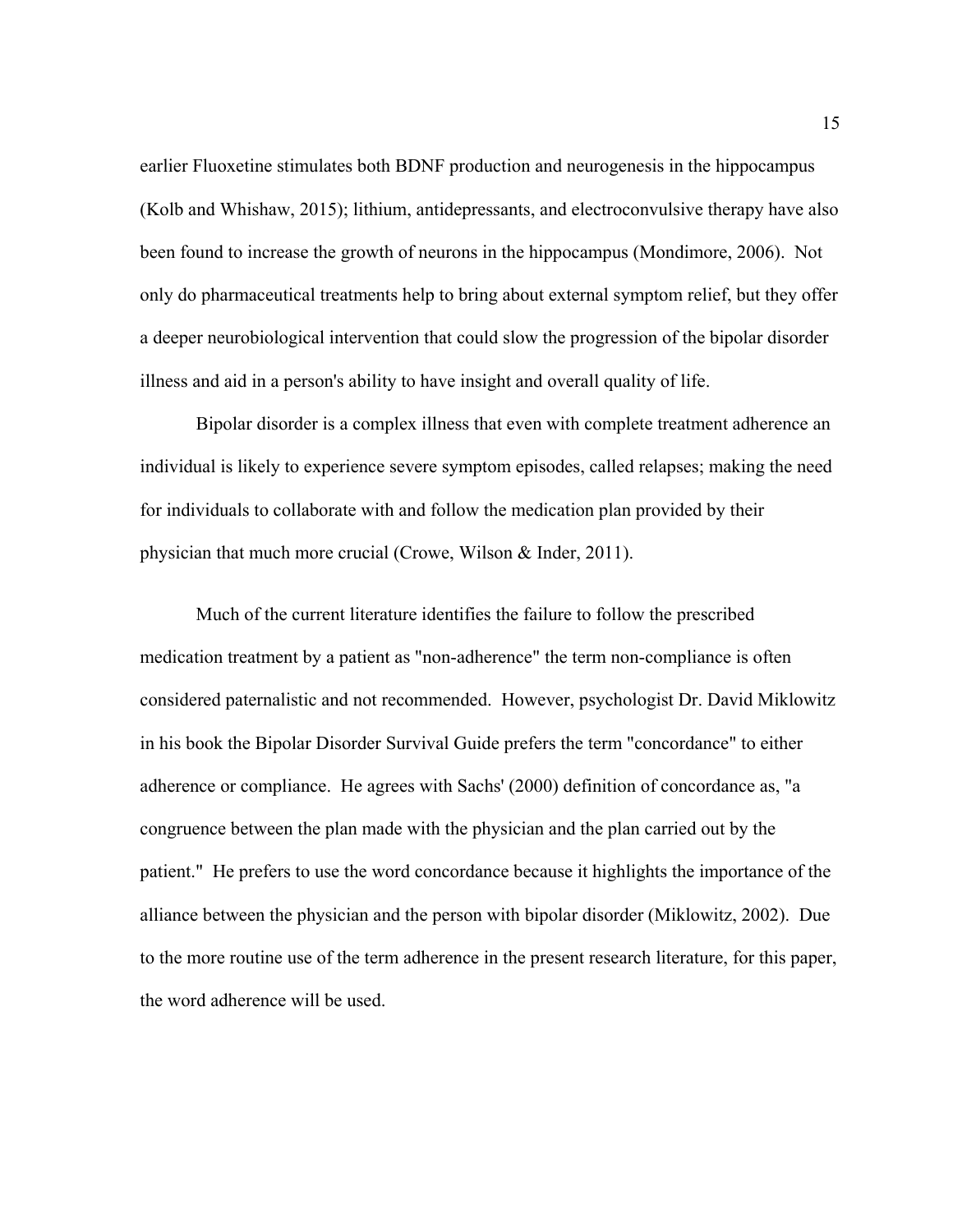#### **Non-Medication Approach**

Mark Mondimore M.D. (2006), states in his book *Bipolar Disorder a Guide for Patients and Families*, that to would be unethical, amounting to "malpractice" to recommend counseling or therapy as the only treatment for bipolar disorder, because medication treatment is essential to achieving ultimate bipolar health. However, Cappleman, Smith, and Lobban (2015), suggest that most professionals working with patients that have bipolar disorder focus on medication intervention more than any other type of treatment. They conducted a study into those individuals that have selected to not use medication to manage their bipolar illness. In their article, Managing Bipolar Moods Without Medication: A Qualitative Study, they found that individuals with bipolar disorder that have chosen not to take medication came to that decision through somewhat of a "cost-benefit analysis" (p.244). The study's participants cited medication side-effects as a major concern. Specifically, weight gain, tremors, loss of libido, and lithium toxicity.

This study found that patients focused on channeling their moods to a desired effect, when they experienced their mood becoming either higher or lower than desired, they acted to bring about a more desirable cognitive, emotional, or physiological state. Patients with bipolar disorder are more likely to find their depressed moods problematic and not recognize their high moods as a concern. However, due to the nature of the illness and the high probability of experienced psychosis, to suggest that someone with a Bipolar I diagnosis has the capacity to simply manage their moods through sheer will is highly unlikely. This study has numerous limitations, first, it utilizes an exceedingly small sample of only 10 participants. Secondly, it based its findings on interviews that lasted at most 105 minutes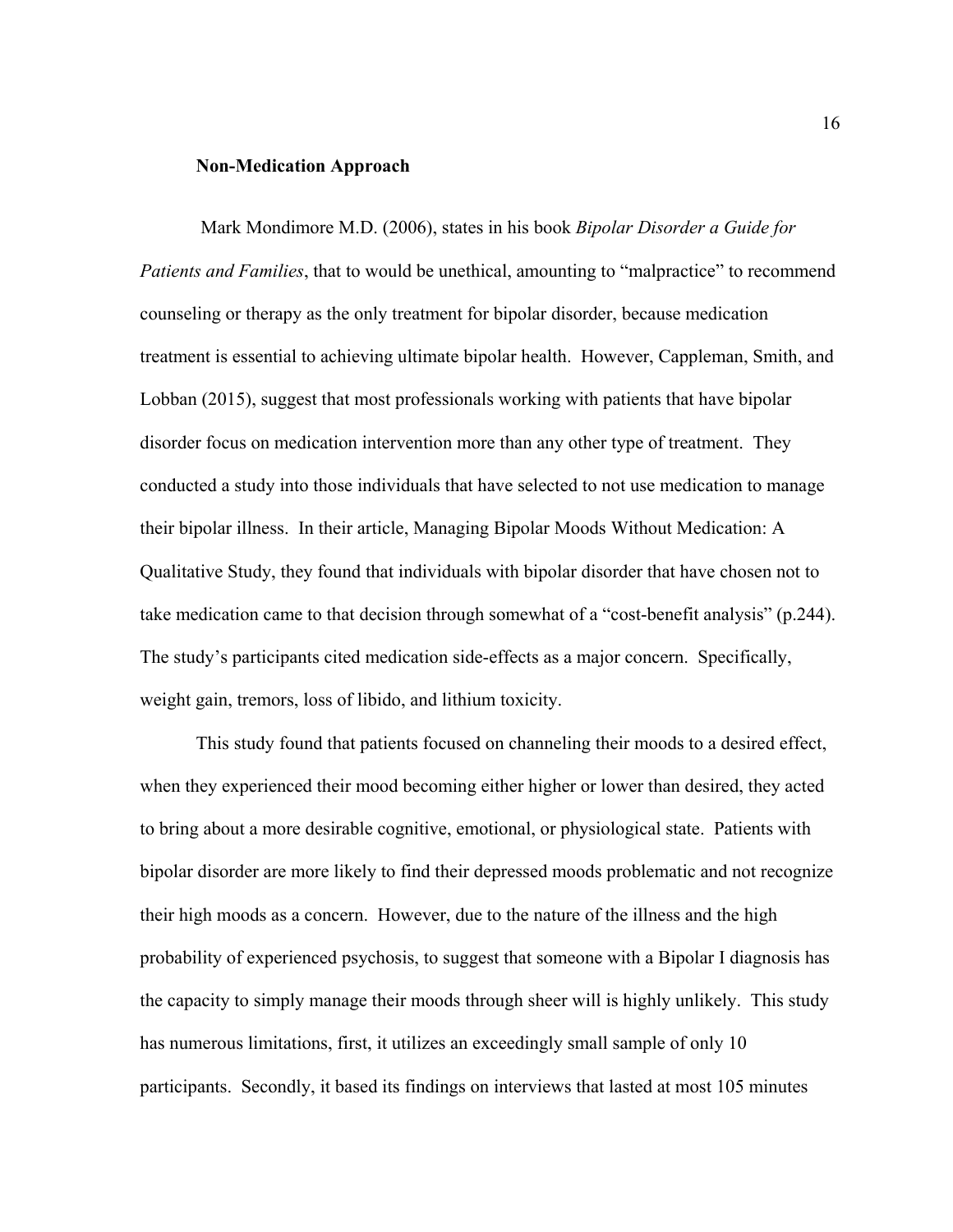long. The noteworthy findings from the study are that it is crucial to consider the patient's beliefs about moods, self, and relationships with others and how they consider medication to have an impact on these areas. The risk outweighs the benefits, in the long run, to simply not using medication but personalizing and helping the patient work through all aspects of treatment are critical for long-term success. The foundation of medication treatment for bipolar disorder is to provide the individual insight and allow them to live a truly meaningful life. Studies have shown that insight, specifically Theory of Mind (ToM), the type of insight that allows for a full understanding of oneself in interpersonal relation to others, is essential to quality of life, and is impaired in individuals with bipolar disorder. In a meta-analysis that included thirty-four studies, comparing one-thousand two-hundred and fourteen, remitted, subsyndromal, and acute (manic/depressed), patients with bipolar disorder; Bora, Bartholomeusz, and Pantelis (2015), concluded that ToM abilities were significantly impaired in those with bipolar disorder, compared to controls. Additionally, research suggests that the implications for not getting proper bipolar disorder treatment span beyond the impairment of insight and ToM alone. Not effectively treating bipolar disorder often leads to more severe mood symptoms, intense mood episodes, and rapid cycling of moods; this subsequently makes achieving effective treatment more challenging, due to potential neurological changes ("kindling" effects) that may impair one's longterm prognosis (Post, 1992; Post et al., 1996). One possible theory of bipolar disorder that involves the neurological mechanisms of patients with the condition suggests that while stress may be the initial trigger to illness onset, once instigated the brain no longer needs external variables to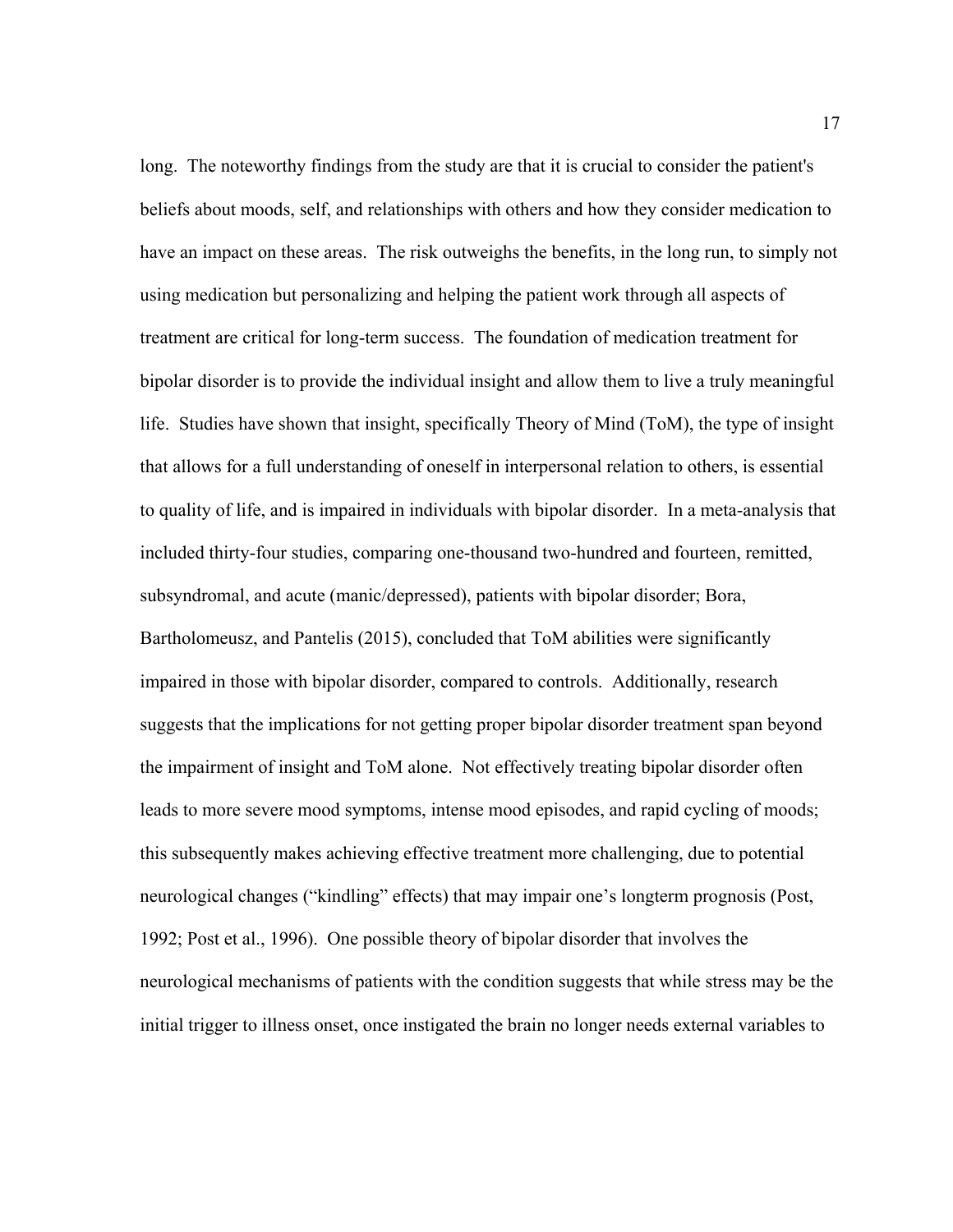perpetuate subsequent episodes of severe moods, this theory is called kindling (Bender & Alloy, 2011).

## **Neuroprogression/ Kindling**

Stress is a primary contributor to what is widely accepted as the progressive nature of bipolar disorder. Mondimore (2006) discusses how early mood episodes often occur due to psychological stressors, but after several episodes, they begin to arise spontaneously in what is called the kindling phenomenon in bipolar disorder. As Cao, Passos, et al. (2016), point out bipolar illness does differ, getting progressively worse with each new episode. Researchers are gaining a clearer understanding of the process of neuroprogression in bipolar disorder that includes inflammatory cytokines, neurotrophins, mitochondrial dysfunction, oxidative stress, and epigenetic effects (Berk et al., 2011). This understanding may help to establish clear biomarkers for future diagnostic and treatment processes. When bipolar patients were given MRI scans over a four-year period, patients showed a decrease in gray matter in the fusiform gyrus, hippocampus, and cerebellum compared to healthy controls. Specifically, researchers noticed a significant relationship between the number of symptomatic episodes a patient had with the amount of gray matter and cognitive loss found (Moorhead, et al., 2007).

The understanding that neuroplasticity may be a necessary part of maintaining a stable mood state as we respond to stress in our environment, and thus a key factor in the physiology of bipolar disorder; has led researchers to hone in on stress and its role in bipolar disorder. Some consider psychosocial stress to be a catalyst to initiating the first major presentation of bipolar symptoms; however, the following episodes continue to occur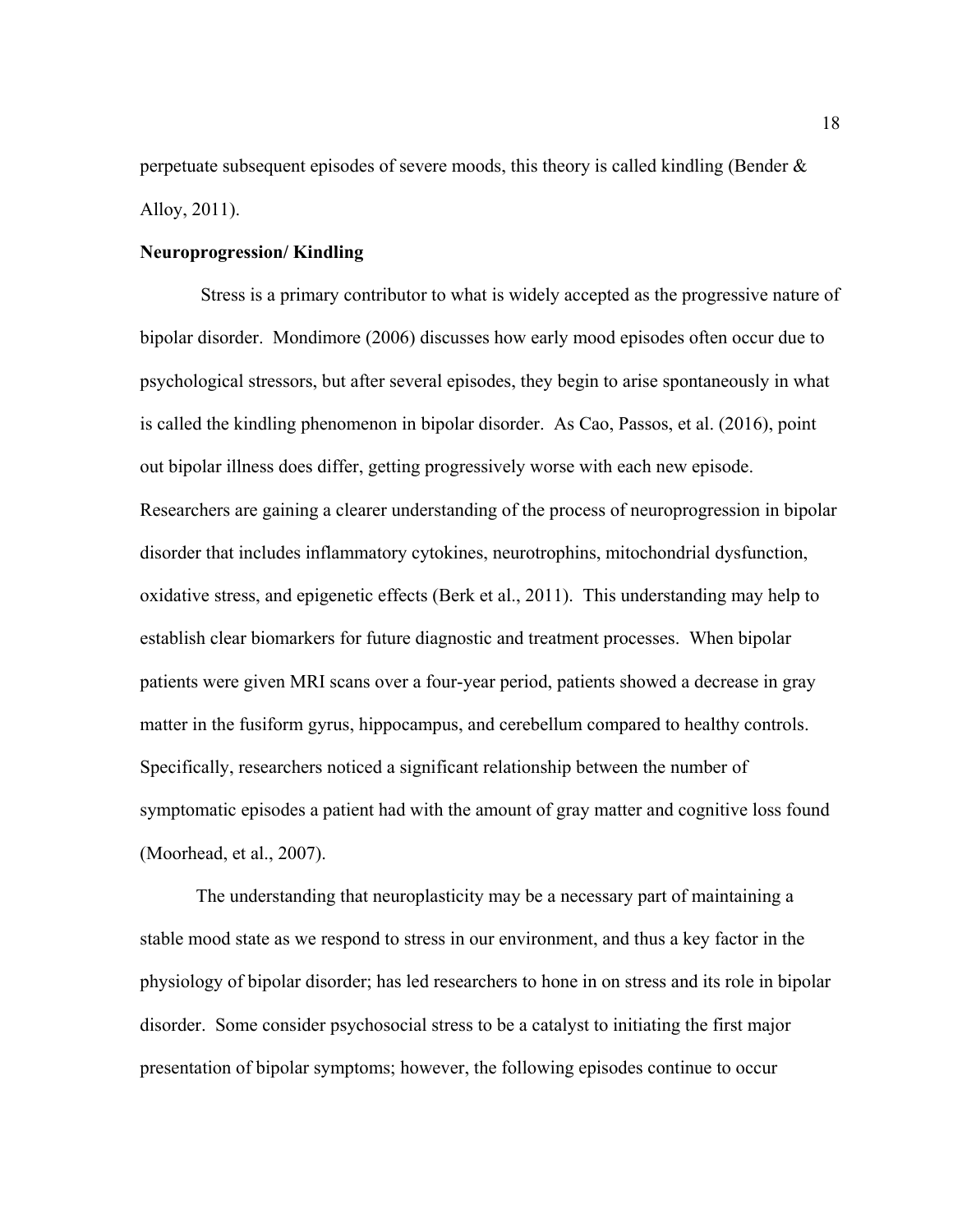spontaneously in predisposed individuals (Kolb and Whishaw, 2016). The role of the hypothalamic-pituitary-adrenal circuit or HPA axis has also been recognized as having a significant role in bipolar illness. The resulting cortisol production from the HPA axis due to chronic stress has been found in elevated levels in both the cerebrospinal fluid and urine of bipolar patients experiencing mixed manic symptoms (Swann et al., 1992). Chronic stress exposure is linked to a higher number of episodes, greater symptom severity, and persistence (Kim et al., 2007). Patients with bipolar disorder experience long periods of cortisol production (Daban et al., 2005). Mansur, Cha, Asevedo, McIntyre, and Brietzke (2013), point out that manic episodes result in the release of inflammatory cytokines, and the deprivation of neurotrophins that offer protection to cells. Leboyer et al. (2012), presented the idea that bipolar disorder could be viewed as a multi-system inflammatory disease, going beyond the bipolar mind as simply a brain disorder, but a full body disorder; associated with a variety of comorbid medical illnesses linked to stress. They point out that cardiovascular death is the leading cause of mortality in bipolar disorder, above suicide or accidents.

Recognizing that bipolar disorder is an illness that progressively gets worse, essentially wreaking havoc from a psychosocial to a neurobiological level of a patient's being, is a strong argument for early diagnosis and treatment; to best preserve and ensure patient stability, and ultimate holistic health. Noting that researchers have found little significant difference between early-stage bipolar patients (those having had very few symptomatic episodes) and healthy controls, specifically in cognitive tests, and hippocampal changes (Cao, Passos, et al., 2016) supports the idea that early intervention is vital, particularly as this similarity does not remain as the disease progresses.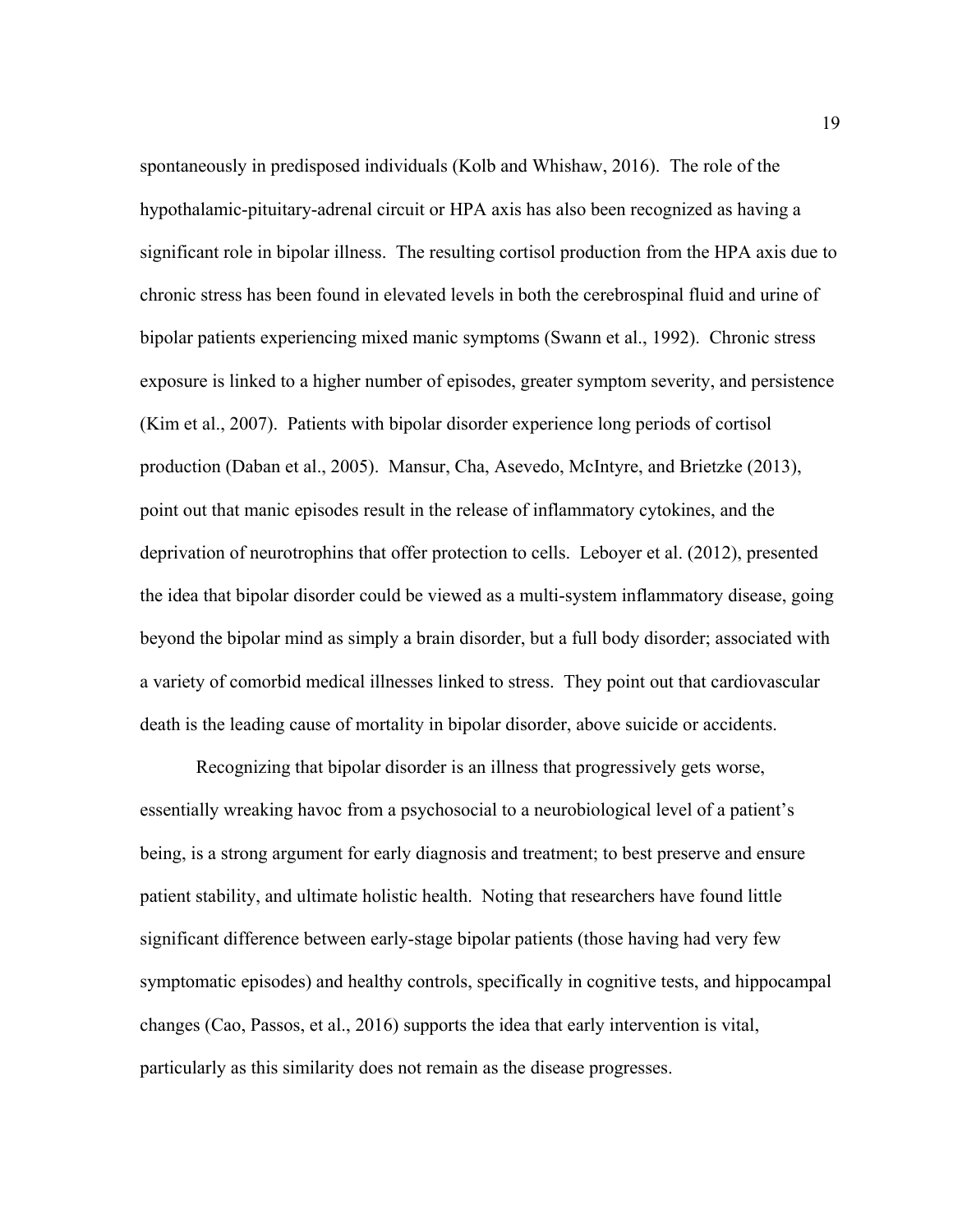## **Reasons for Medication Non-Adherence**

Non-medication adherence is defined in this paper as failure to take medication as prescribed. Several research studies consider non-adherence as an equivalent to poor adherence, and poor adherence as missing 30% or more of medication (Sajatovic et al., 2011), however, the relationship to medication adherence and effective treatment is the exploration of this paper. The primary factors affecting medication non-adherence in bipolar disorder include patient characteristics, illness presentation, treatment factors, and environmental issues (Arvilommi et al., 2013; Leclerc et al., 2013; Crowe, et al., 2011).

#### **Patient characteristics**

Patient characteristics include basic demographics such as; gender, age, education level, socioeconomic status, marital status as well as patient perceptions, substance use, and other comorbid conditions have been recognized as risk factors to medication non-adherence. The gender differences affecting adherence found women to be slightly more adherent to medication than men (Gonzalez-Pinto et al., 2006, 2010). Individuals below the age of 30 years were found to have a greater risk of not adhering to medication (Leclerc et al. 2013). Several research studies identified a lower level of education as a risk factor for medication non-adherence also (Johnson et al.,2007; Gonzalez-Pinto et al.,2010). Additionally, being single was found to also increase a person's risk of non-adherence (Gonzalez-Pinto et al., 2006, 2010).

#### **Patient perceptions**

While certain studies have been able to identify some demographic and clinical features that indicate individuals at high risk of non-adherence this information is far too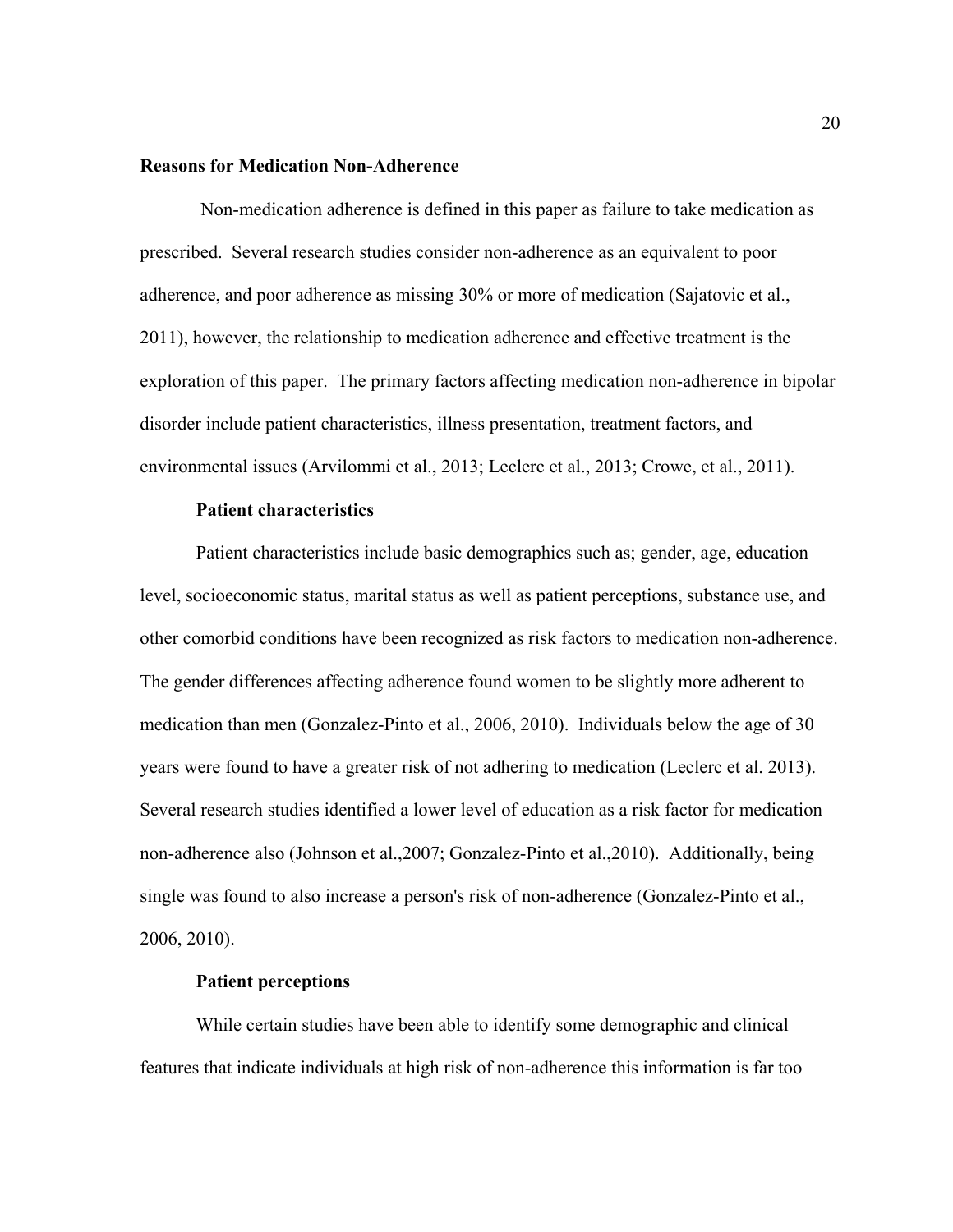broad and less helpful to treatment professionals working with individuals with bipolar disorder. Clatworthy et al., (2009) recognize that a person's beliefs about treatment and how they balance their perceived need for treatment against concerns they have regarding the prescribed plan are a better indication for treatment professionals to help identify those patients most likely to become non-adherent. Their study found that 30% of participants with low-adherence had greater doubts about their need for treatment as well as concerns about potential negative side-effects of medication. Numerous studies have identified negative attitude toward medication as a relevant concern in understanding why individuals with bipolar disorder do not adhere to medication treatment (Sajatovic et al., 2009; Arvilommi et al., 2014; Zeber et al., 2011; Crowe et al., 2011). A study by Broadbent et al., (2006) recognized five dimensions of patient perception of bipolar illness: the label the person uses to describe the illness; the expected outcomes of the disease; personal beliefs about the cause of the disease; how long the person believes the illness will last; and the extent to which the patient believes they can recover from or control the illness. Perception is clearly shaped by the unique circumstances relevant to each individual and thus requires the treatment professional be sensitive to how and why these perceptions exist and how to best counter them to encourage better adherence.

The initial diagnosis of bipolar disorder can be a bittersweet experience; denial is a common reaction (Miklowitz, 2002). The individual and their loved ones have likely endured numerous challenges that may not have made sense, and the diagnosis may offer an explanation for many painful or confusing prior events. However, an accurate bipolar disorder diagnosis is for life, and most will begin a long journey to establishing how to best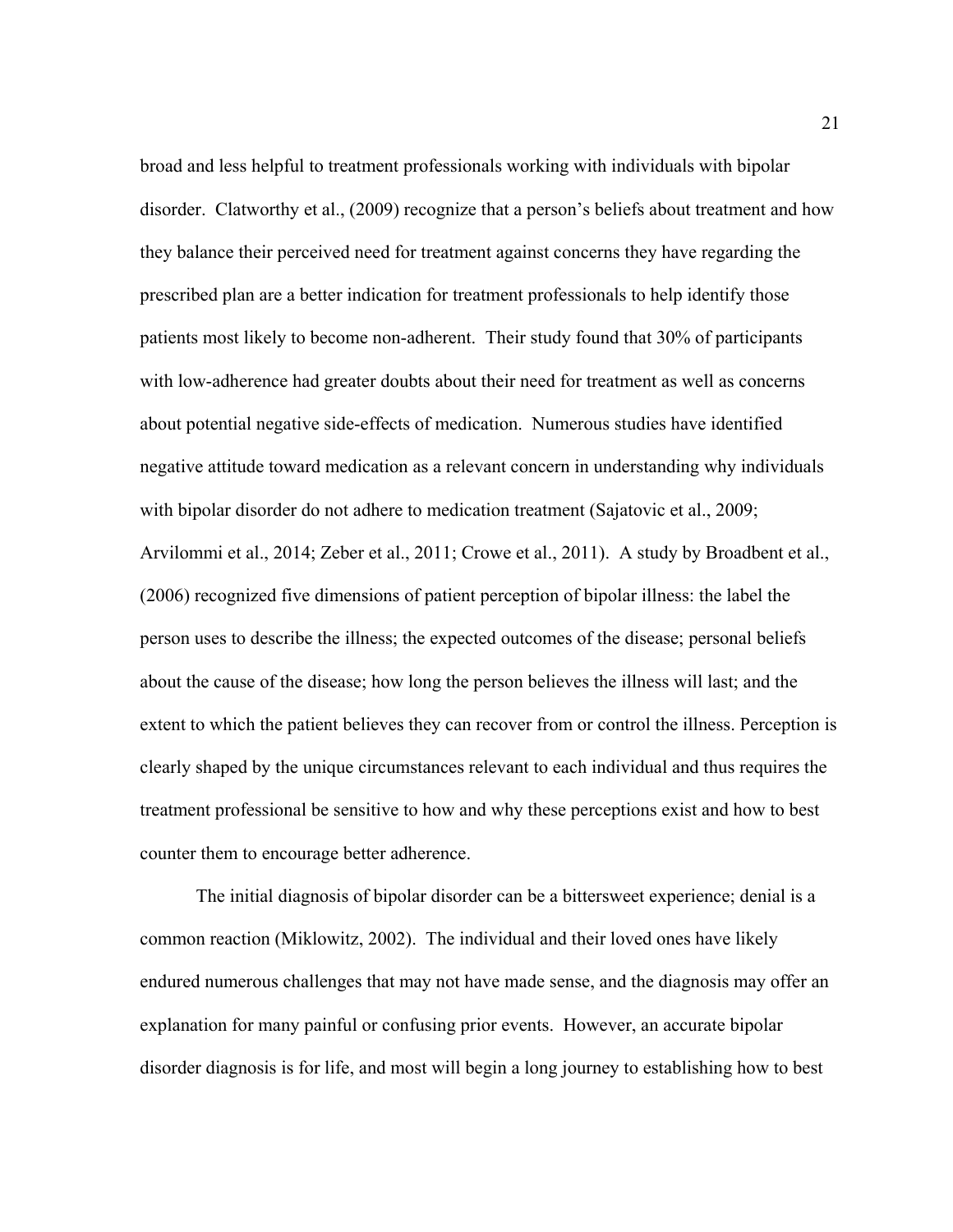live with a severe and persistent mental illness. Accepting that the diagnosis is accurate is not always easy or received by patients. The very nature of bipolar disorder presentation, with its fluctuating mood states, could play a large part in an individual's perception of medication treatment. An often-encountered issue is an ambivalent attitude by the person with bipolar disorder toward the diagnosis in general, and subsequently the treatment as well. It can be difficult for the person to accept the disorder as chronic and severe because periods of illness are often counterpoised with periods of wellness when the person experiences not symptoms (Crowe, et al., 2011). The person may attribute symptom etiology to circumstances that they see as transient or isolated, such as a specifically stressfully life event. The person may assume that the bipolar symptoms were the result of the specific situation rather than a more complex biological inner working triggered by the external event. Individuals naively assume that by changing the external circumstance they can thus avoid future symptoms. When these ideas coincide with a period of symptom remission this rationale can be deceptive.

#### **Stigma**

Bipolar disorder and other severe and persistent mental illnesses are not the only conditions that those with the ailments struggle to faithfully adhere to the prescribed pharmaceutical regimen (Miklowitz, 2002). However, attitudes specifically toward antipsychotic medications, or mental health medications are significantly more negative and contribute to medication non-adherence (Berk et al., 2010). Having a severe and persistent mental illness comes with an added layer of scrutiny by others and the public at large. Stigma can be defined as either *external*: stemming from society or others that lack sufficient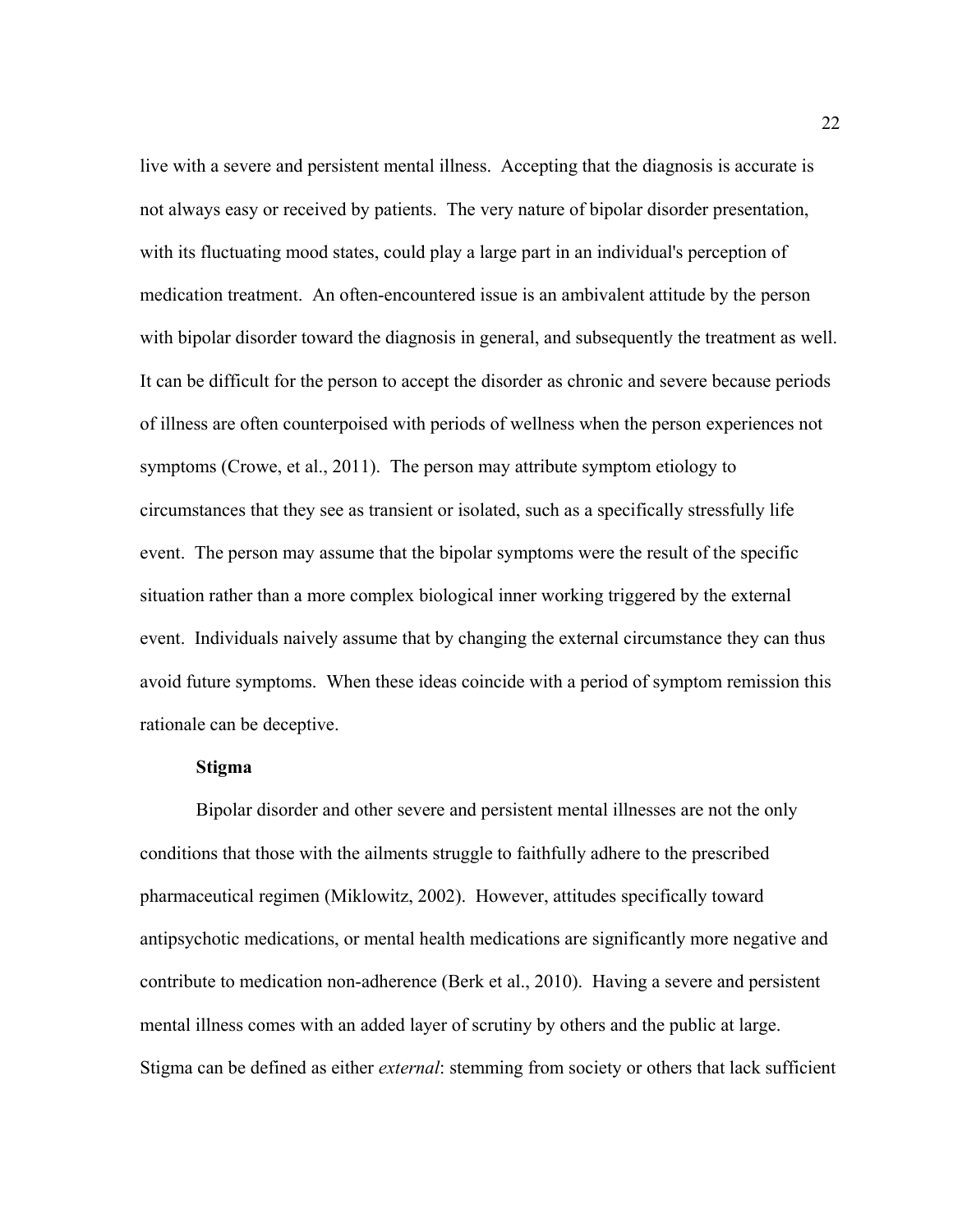understanding and knowledge about a condition that contribute to biases against individuals with the condition. Stigma can also be *internal*, called self-stigma, occurring when stigmatized individuals take on society's viewpoint and incorporate it into their sense of self (Howland et al., 2016). We are living in a time of the greatest understanding and knowledge of mental illnesses in history, and yet most people still lack a clear understanding of severe and persistent mental illnesses. Mainstream media creates misperceptions of severe mental illness, suggesting that there exists a level of danger in individuals with these conditions by highlighting crimes committed by people with psychiatric diagnoses. It is not just fear of individuals with mental illness that contributes to ignorance regarding bipolar disorder, but also a general misunderstanding in what the condition is, and what it means for someone to live with bipolar disorder.

Studies have found that society harshly judges and discriminates individuals suffering with psychotic disorders more than those with only anxiety or depression (Pescosolido, Monahan, Link, Stueve,  $\&$  Kikuzawa, 1999). The most pervasive understanding is that individuals have highs and low, either depressed or manic, which is usually indicated as an extreme euphoric mood. The reality is so much more complex, and while some degree of name recognition exists today with bipolar disorder being a relatively well-known illness, with the recognition has come the misunderstanding. Those that must live with this illness have to wrestle with not only the illness itself but the perception that others have of them as well. Several research studies have specifically looked into the relationship between stigma and medication adherence in bipolar disorder. Both Howland et al. (2016) and Kamaradova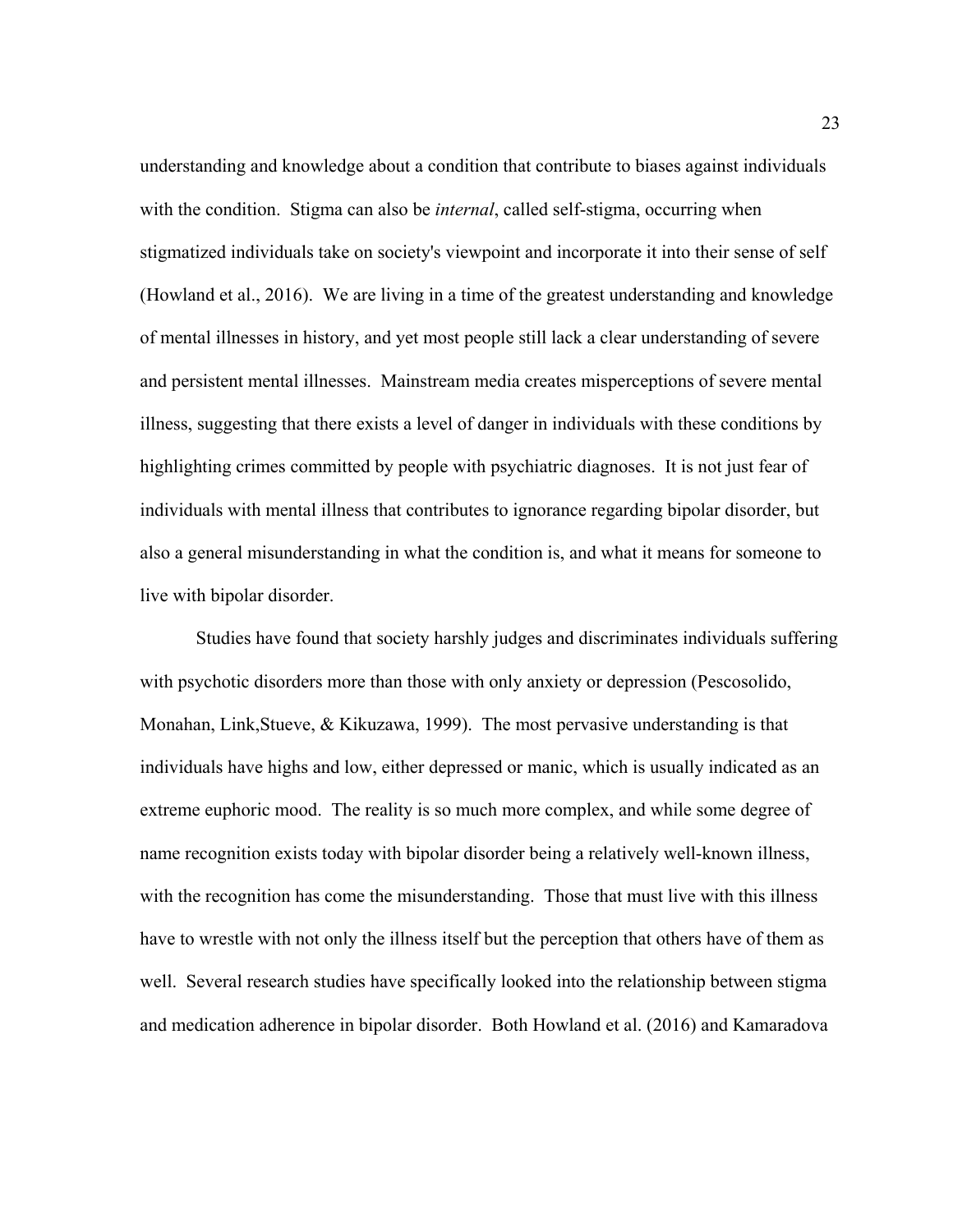et al. (2016) identified a noteworthy relationship between self-stigma and adherence to treatment.

## **Substance use**

Substance use is a significant issue that affects individuals with bipolar disorder. When compared to other Axis I psychiatric disorders large epidemiologic surveys of the general US population identified those suffering from bipolar disorder to have the most incidences of alcohol and substance use disorders (Regier, et al., 1990; Kessler, et al., 1997). Substance and alcohol use complicate the symptom presentation and prognosis of bipolar disorder (Salloum & Thase, 2000; Salloum et al., 1999). The lure to self-medicate the complicated experience of bipolar illness symptoms is a temptation that Velligan, et al. 2017, identified in their meta-analysis study as 36.1% of the reason for medication nonadherence in bipolar individuals. All of the 13 studies they evaluated that analyzed the relationship between substance abuse and medication adherence, demonstrated a significant association. Treatment adherence, in general, has been found to be reduced among individuals that have substance abuse issues (Weiss, et al., 1998; Solloum & Thase, 2000).

#### **Other comorbidities**

While substance used disorder dominates the comorbid conditions most likely to influence adherence behavior in bipolar patients several studies have identified additional comorbid conditions that negatively impact medication adherence as well. Baldessarini et al., (2008) found obsessive-compulsive disorder to be a comorbid condition that influenced medication non-adherence negatively in bipolar individuals. Likewise, Perlis et al. (2010) discovered that anxiety disorders were associated with poor medication adherence in their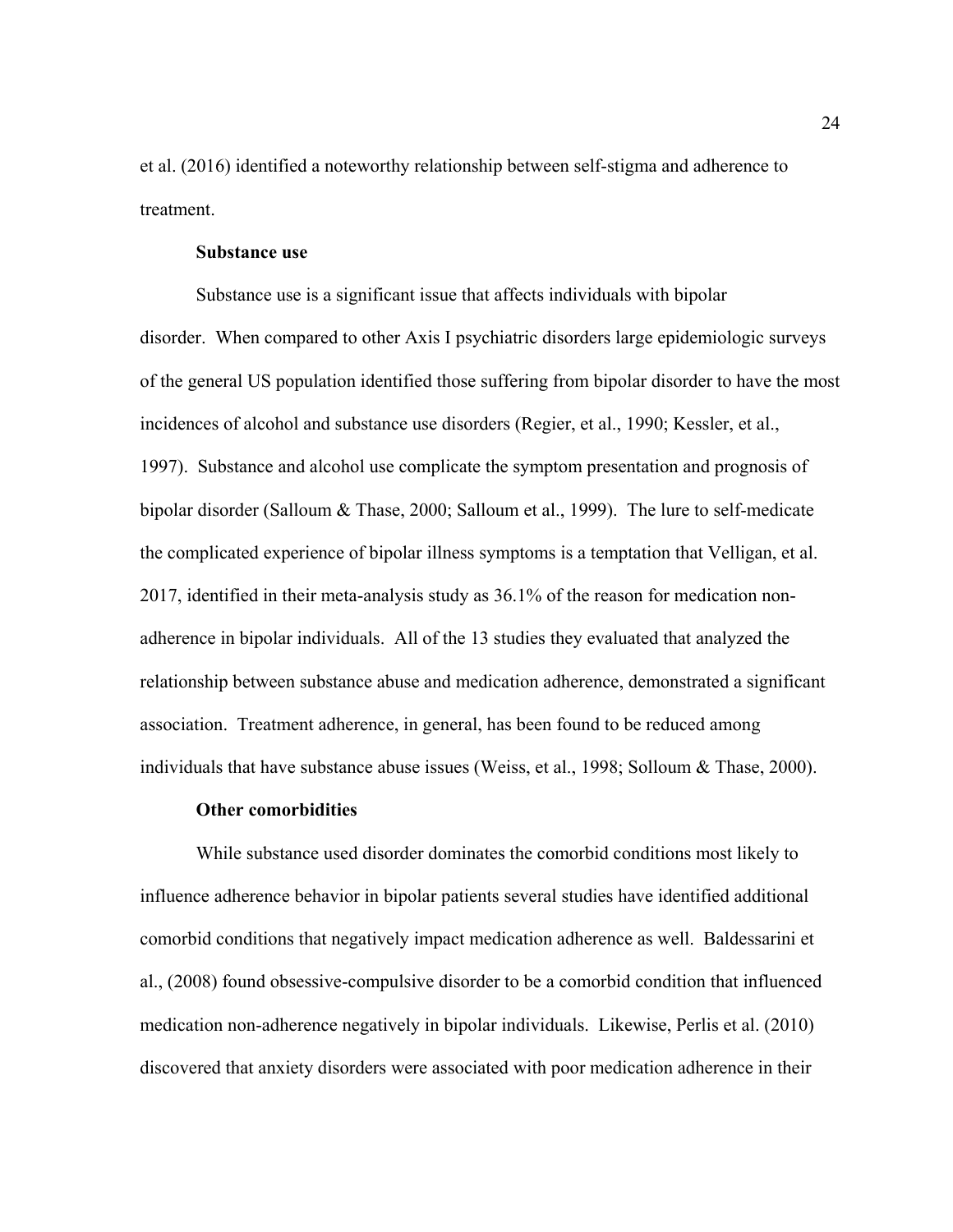study. Individuals that reported a history of panic attacks were found in the Feske et al. (2000) study to have poor medication adherence also. Other researchers identified personality disorder comorbidity as the greatest factor in a study of euthymic bipolar patients (Colom et. al., 2000).

## **Illness presentation**

Individuals behavior and beliefs can change radically depending on the phase of bipolar illness they are in. A person's perceptions of their illness and beliefs about their ability to control their bipolar illness may fluctuate according to their mood state, ie. depressive, manic, hypomanic, mixed mood, or euthymic (Crowe, et al., 2011; Inder et al., 2008). Insight is subject to extreme variation throughout different phases of bipolar illness. While it has not been an easy variable to study in research, some studies have identified that Poor insight could be related to nonadherence (Gonzalez-Pinto et al., 2010; Velligan et al., 2010).

Individuals with bipolar disorder often feel distressed and seek help for their depression symptoms in that they are experienced internally and for longer periods of time, more so than manic symptoms. On average, without treatment, manic or hypomanic episodes last a few months, whereas depression can often last for longer than six months (Darling, et al., 2008). Arvilommi et al. (2014) found the highest risk for discontinuing medication treatment occurred when bipolar individuals were depressed. The severity of one's illness has been linked to medication nonadherence also (Baldessarini et al.,2008). Those in a mixed episode with rapid cycling or delusions and hallucinations are at a greater risk of non-adherence (Gonzalez-Pinto et al., 2010; Velligan et al., 2010). Also, those who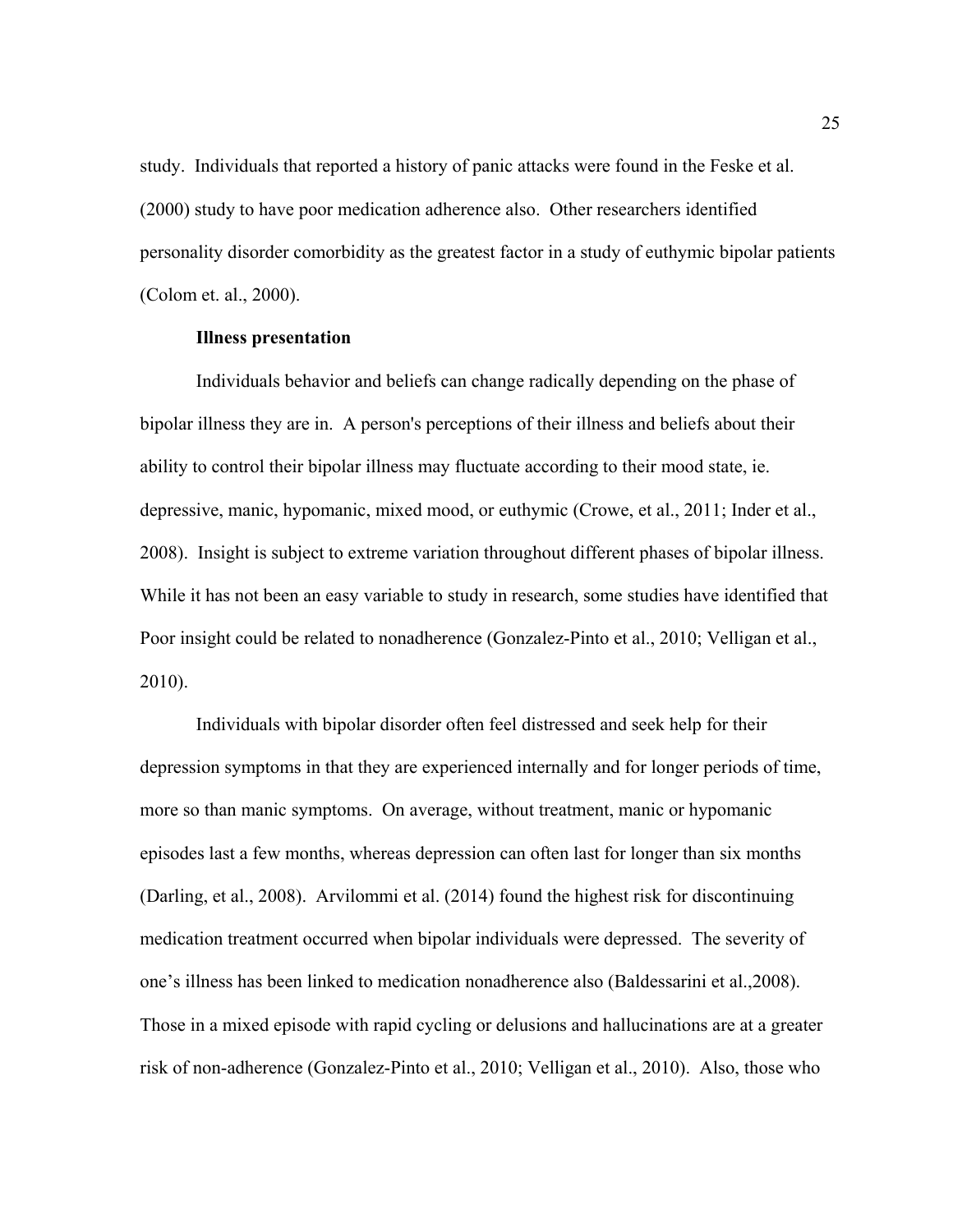have made a suicidal attempt in the last year or individuals with a current inpatient status were identified as being more at risk to be nonadherent (Gonzalez-Pinto et al., 2006, 2010).

## **Treatment factors**

Medication side-effects are a leading factor in the reason for non-adherence in persons with bipolar disorder. Complaints vary depending on the medication, however, the primary reported problematic side-effects include weight gain, sedation, cognitive impairment, sexual dysfunction (Leclerc et al., 2013; Gómez Sánchez-Lafuente, Gonzalez, & Abellan, 2017).

Tacchi and Scott, (2005) point out that treatment studies frequently suggest that the side-effect profile of medications is the main cause of nonadherence. These researchers believe that this only part of the reasoning for nonadherence and cannot constitute the primary explanation. They explain that since the 1950,'s and the introduction of psychotropic medications, the non-adherence rates have not changed, regardless of the large variety of different prescriptions introduced.

The clear cause of bipolar disorder remains unknown, and treatment approaches have emerged, at times unexpectedly, as in the case of discovering Lithium's therapeutic effect. Decades of experience have helped scientists refine the empirical data to some extent, however, not having a concrete understanding of a specific mechanism of the disease makes understanding why some medications work better than others for different people very difficult; and results in what has come to be known as the trial-and-error approach to medication treatment for bipolar illness (Mondimore, 2006 p.153). This is when medications are started and then discontinued for either ineffectiveness or intolerable side-effects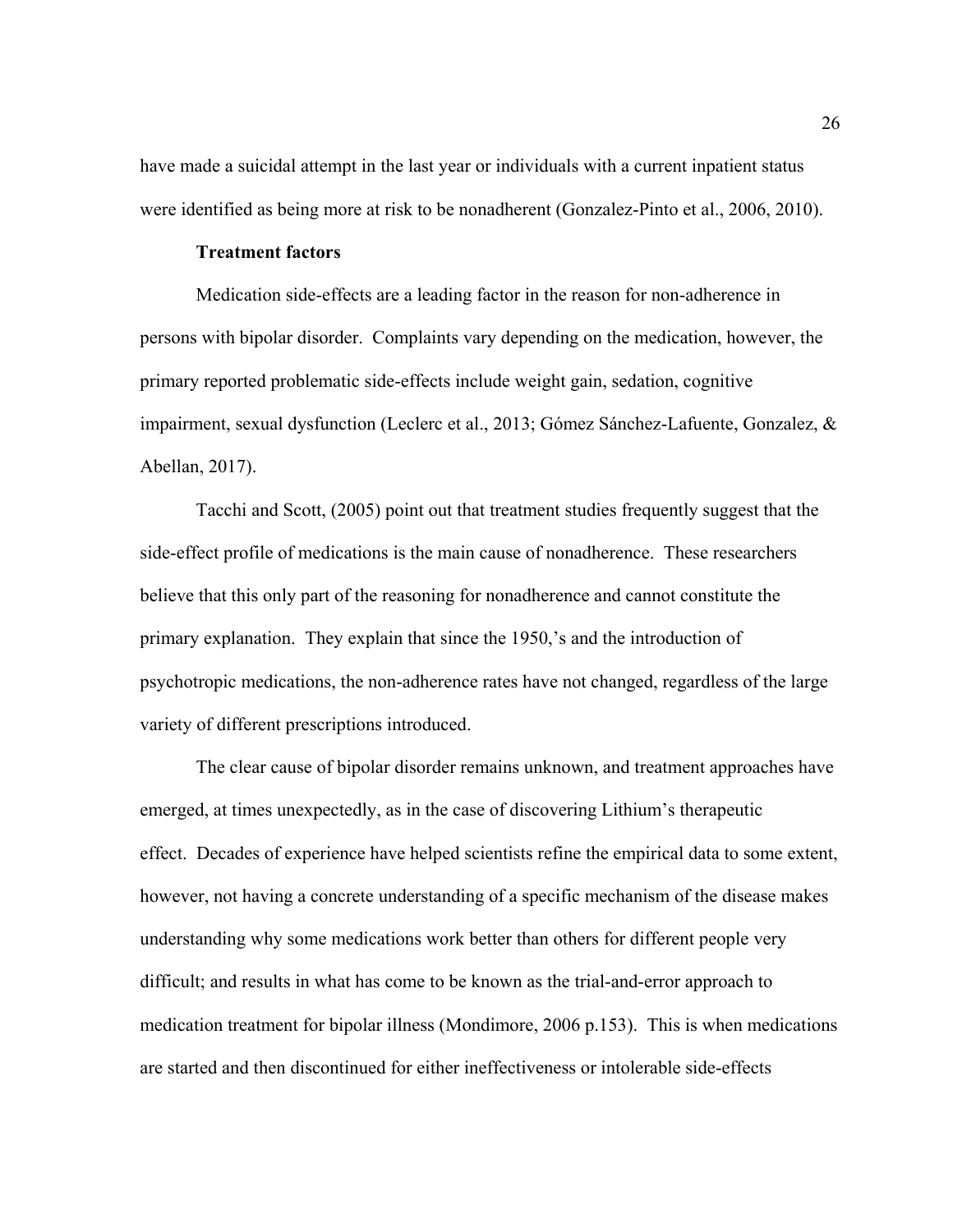(Arvilommi et al., 2014). Like any medical condition bipolar disorder presents with some variability from patient to patient. However, the standard of medications for bipolar disorder are primarily confined to mood stabilizers, and antipsychotics, some anticonvulsants such as Depakote, and sometimes anxiolytics and antidepressants. Despite depression being a major component in bipolar disorder, antidepressant medication must be used with great caution as it has been shown to trigger manic episodes in patients with bipolar disorder and SSRIs have been linked to rapid cycling (Cascade, Reites, & Kalali, 2007). One of the biggest challenges after diagnosis for a bipolar patient is enduring the challenging trial and error approach to medication treatment. Lithium has long been the foundation in bipolar disorder mood stabilizers, and yet it has been found to be effective in only one-third of patients studied (Silverstone et al., 1998). Patients must endure long months and often years of trying to establish the perfect cocktail of medicine for their individual chemistry. The inadequate efficacy of medication treatment has also been identified as a risk factor in non-adherence. If a person experiences no relief from the distressing symptoms of bipolar disorder and/or just the side-effects of the medication it becomes easy for them to lose hope in medication treatment (Velligan et al., 2010). Inaccurate or delayed diagnosis has been reported as a major concern by patients with bipolar disorder. Antipsychotic medications first prescribed for misdiagnosed psychosis, schizophrenia, or schizoaffective disorder must be clearly explained as an appropriate and routine medication for bipolar disorder also. Antipsychotic medications are often considered schizophrenia medication and carry with them stigma leading to non-adherence (Sajatovic & Jenkins, 2007).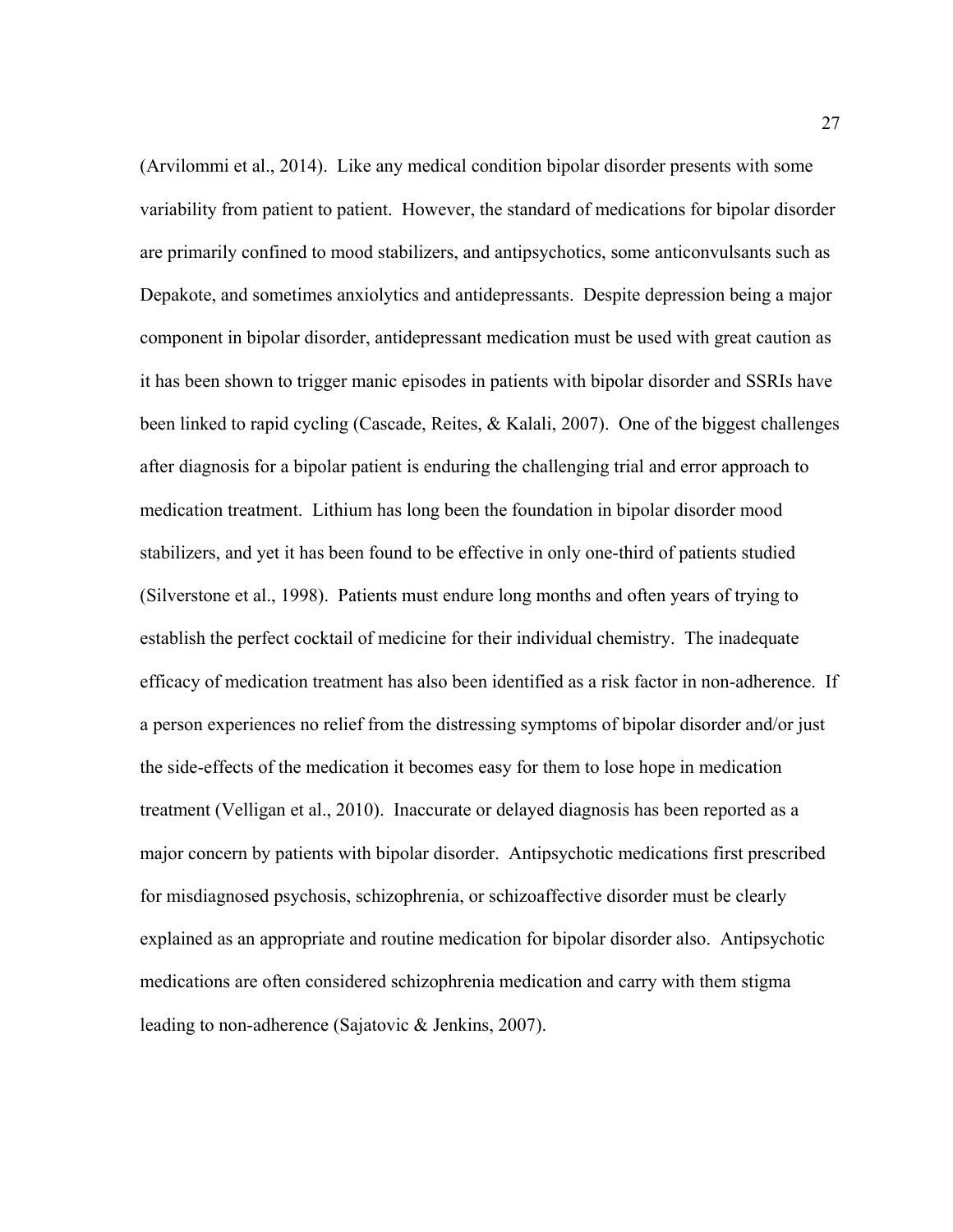# **The problem of effective treatment**

The unexpected and negative side-effects of bipolar medications are understandably a deterrent in further treatment adherence, and yet effective treatment of bipolar disorder with medication can also result in non-adherence due to the effective result being undesirable to the person. Miklowitz (2002) points out a fact that is all too real for individuals with bipolar disorder, many individuals enjoy the "high" feelings of euphoria and grandiosity that accompany hypomanic and manic episodes. They feel productive, driven, cheerful, and invulnerable. Mood stabilizers do just that, they stabilize a person's mood. Much of what is bipolar symptomatology has become intertwined into a person's understanding of who they are, and they see medication as taking away or subduing a part of themselves. This complaint is not only relevant to those that miss the high and roller coaster excitement that their bipolar symptoms brought them, but it also makes individuals feel as if they have lost aspects of their creativity.

# **Perceived loss of creativity**

A fascinating phenomenon is the artistic creativity associated with bipolar disorder. Many famous artists, poets, writers, musicians, and performing artists have or had bipolar disorder; including Sylvia Plath, Anne Sexton, Robert Lowell, Ernest Hemingway, Delamore Schwartz, Vincent van Gogh, and Ludwig van Beethoven to name just a few (Miklowitz, 2002). Whether or not medication truly does disrupt creativity or just seem to do so in bipolar patients, it is undoubtedly a factor in medication non-adherence.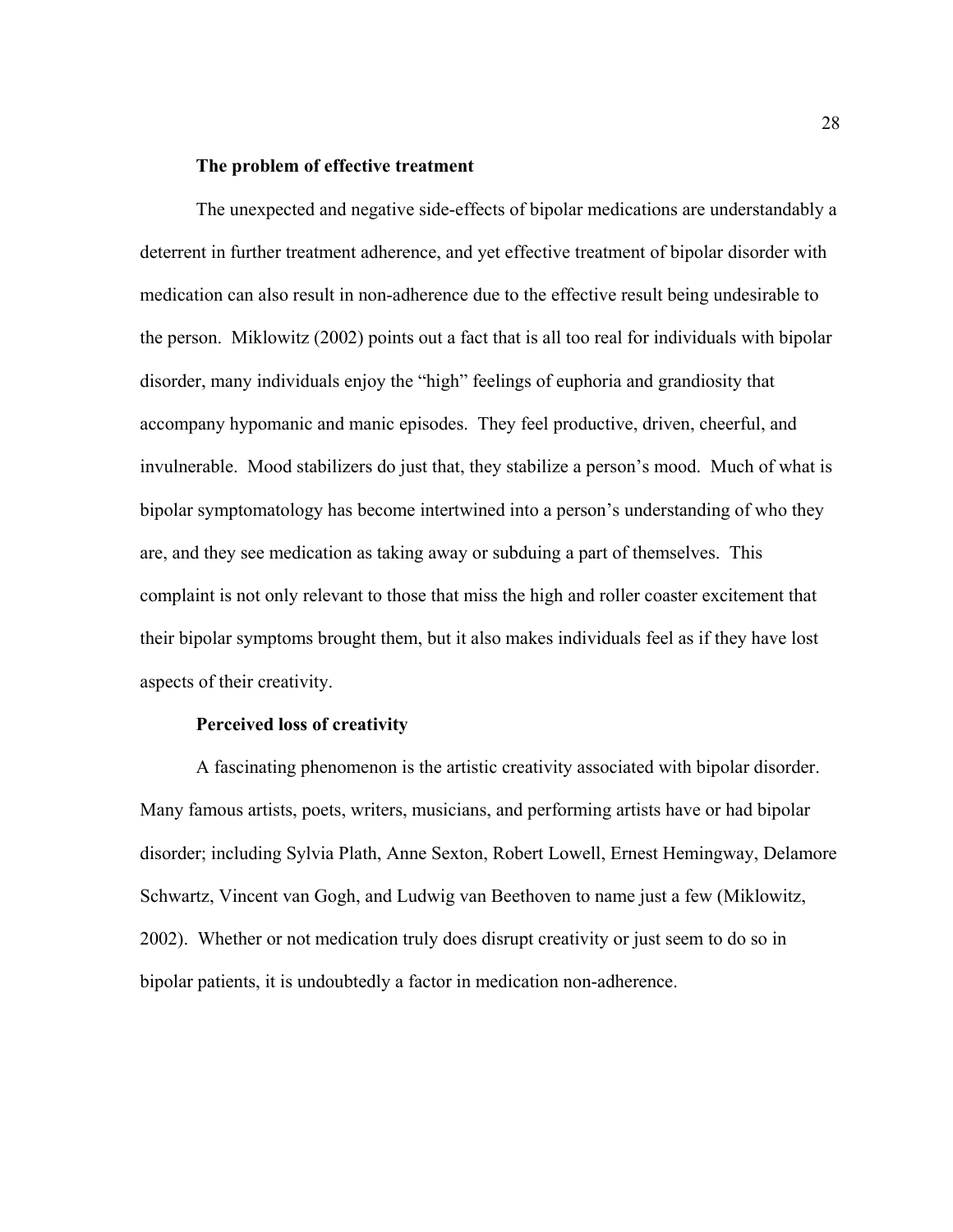### **Reality is not good**

Side-effects are most often thought of as secondary physical reactions or symptoms that occur as outside the intended purpose or reason the person is taking the medication for. For example, headaches, dry mouth, fatigue, trouble concentrating, etc. However, a side effect of adhering to bipolar medication treatment can also be a much deeper psychological reaction that requires consideration and sensitivity on behalf of the treating treatment professional. An individual may have been ill suffering from the consequence of bipolar disorder for a short or long period of time. They may have behaved in ways or existed in a manner without personal insight for a while. Effective medication treatment may reveal the reality of their present circumstances with a degree of clarity and insight that may be devastating and painful to face. For instance, if a person finds oneself in a forensic psychiatric hospital realizing that they committed a crime while psychotic and the future they face is grim, they may not appreciate the glare of reality that medication stabilization forces upon them. Or the realization that they have destroyed relationships, finances, or a career due to their illness. The shift from what has been an individual's understanding of normal can be unsettling and not easily accepted.

#### **Environmental issues**

There are basic and practical issues that also interfere with adequate medication adherence including systemic barriers to care, family, and financial reasons. Systemic barriers account for 50% of individuals not receiving appropriate care (Bhugra & Flick, 2005) and can include a lack of sufficient health insurance to cover the necessary treatment of bipolar disorder, but also just simply a flaw in the approach to care. For example, Bhugra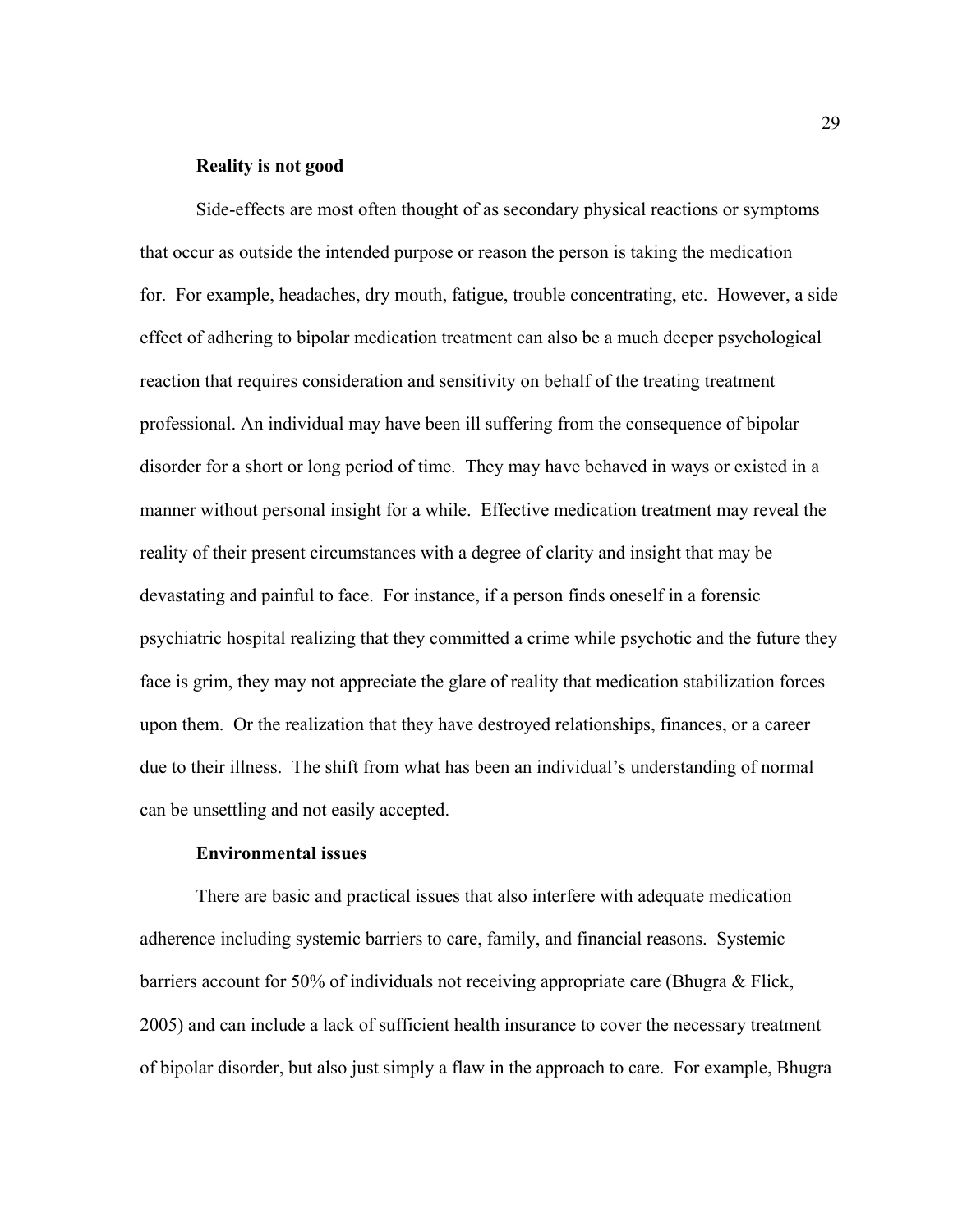and Flick (2005) suggest that the current focus of treatment is mainly directed at acute care or reacting to crisis episodes, and not on a more proactive comprehensive, consistent, long-term treatment approach. Sajatovic et al., (2008) found that non-adherence was more likely to occur if follow-up was less intensive and if there were more barriers to receiving care. Another study identified that nearly two-thirds of individuals were unable to pay for medications at least some of the time (Sajatovic et al., 2011). Unstable living situations, homelessness, and limited income make adhering to bipolar treatment especially challenging. Also, appointment complications and challenges, as well as turnover in providers, create further adherence risks (Blixen et al., 2016).

Medication non-adherence can also be due to basic difficulty with remembering to take medication daily, whether due to a specific cognitive impairment or poor medicationtaking routines (Sajatovic et al., 2009). Similarly, individuals can fail to get prescriptions refilled in a timely manner, leading to non-adherence. Once non-adherence begins a snowball effect can occur with symptoms developing or worsening, further complicating adherence in the future.

The support from family and loved ones has been identified as a significant component in medication adherence also. How those close to the person with bipolar disorder respond and cope, as well as how they believe and perceive bipolar disorder plays a large role in affecting how the individual with the illness makes decisions toward their own care (Darling, et al., 2008; Blixen et al., 2016) in that they are often giving advice.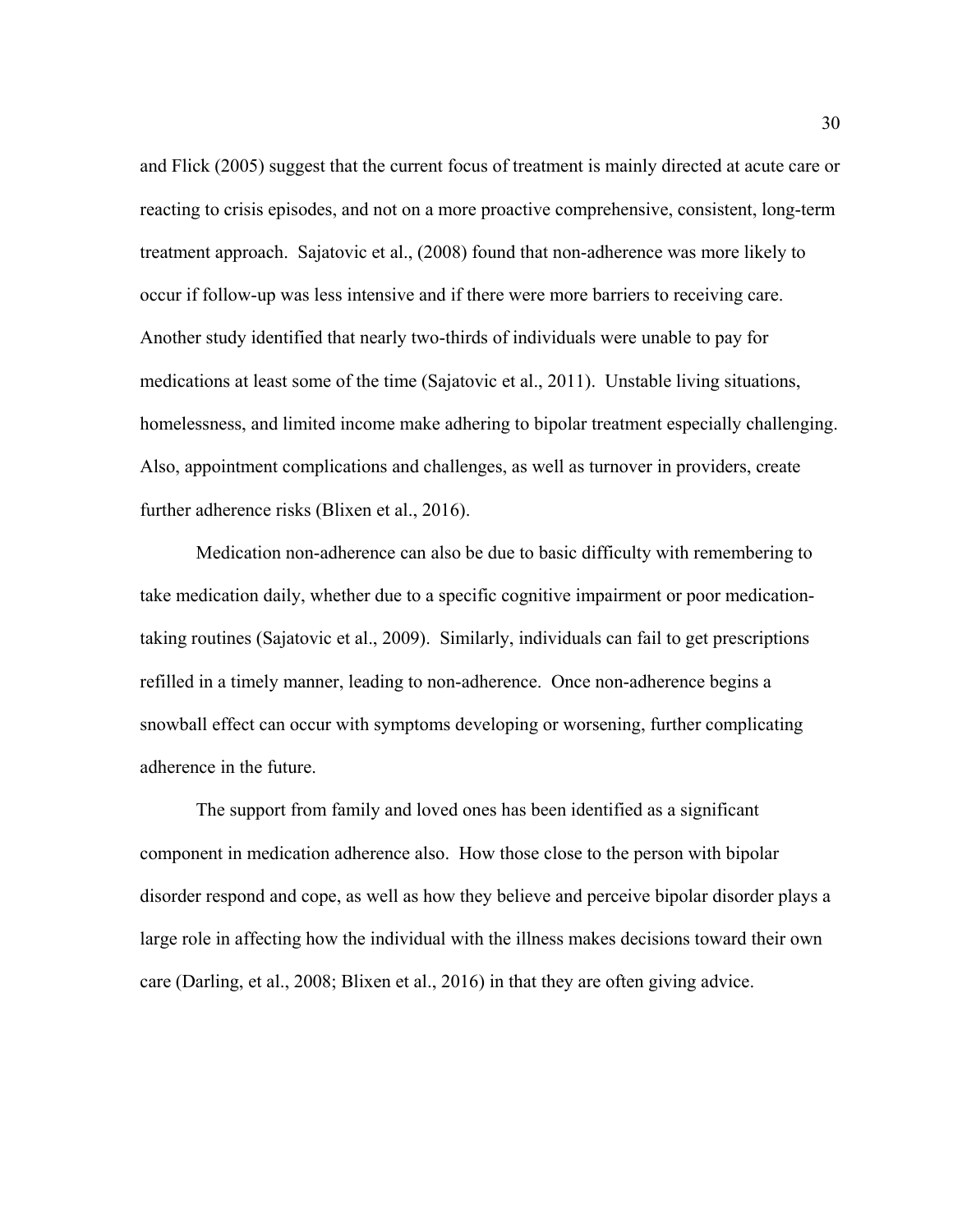### **The Solution for Treatment Professionals**

*"I cannot imagine leading a normal life without both taking lithium and having had the benefits of psychotherapy...ineffably, psychotherapy heals. It makes some sense of the confusion, reins in the terrifying thoughts and feelings returns some control and hope and possibility of learning from it all… It is where I have believed-or have learned to believe that I might someday be able to contend with all of this. No pill can help me deal with the problem of not wanting to take pills; likewise, no amount of psychotherapy alone can prevent my manias and depressions. I need both."*

-Kay Redfield Jamison (taken from Miklowitz, 2002, p.120)

For decades despite the staggeringly high rates of noncompliance, many mental health services have utilized medication as the only treatment option. Many have not focused on the issues responsible for medication nonadherence (Crowe, Wilson, & Inder, 2011). Medication treatment alone is not the panacea for bipolar disorder treatment, however, it is paramount and vital to prevent recurrence of illness episodes (Royal Australian and New Zealand College of Psychiatrists Clinical Practice Guidelines Team for Bipolar Disorder, 2004) Yet despite even diligent medication adherence illness relapse rates are reported as high as 40% in the first year, 60% in the second year and 73% over five years or more (Gitlin et al., 1995). So, what can treatment professionals do to aid in helping individuals with bipolar disorder adhere to the medication component of their treatment, that will then allow them the ability to fully adhere to all additional treatment interventions that are just as crucial for overall health and wellbeing? The research has found that the most effective means of aiding medication adherence is psychoeducation.

It has been essential to lay a solid foundation for understanding the biochemical nature of bipolar disorder, however, to place all hope of recovery in medication alone would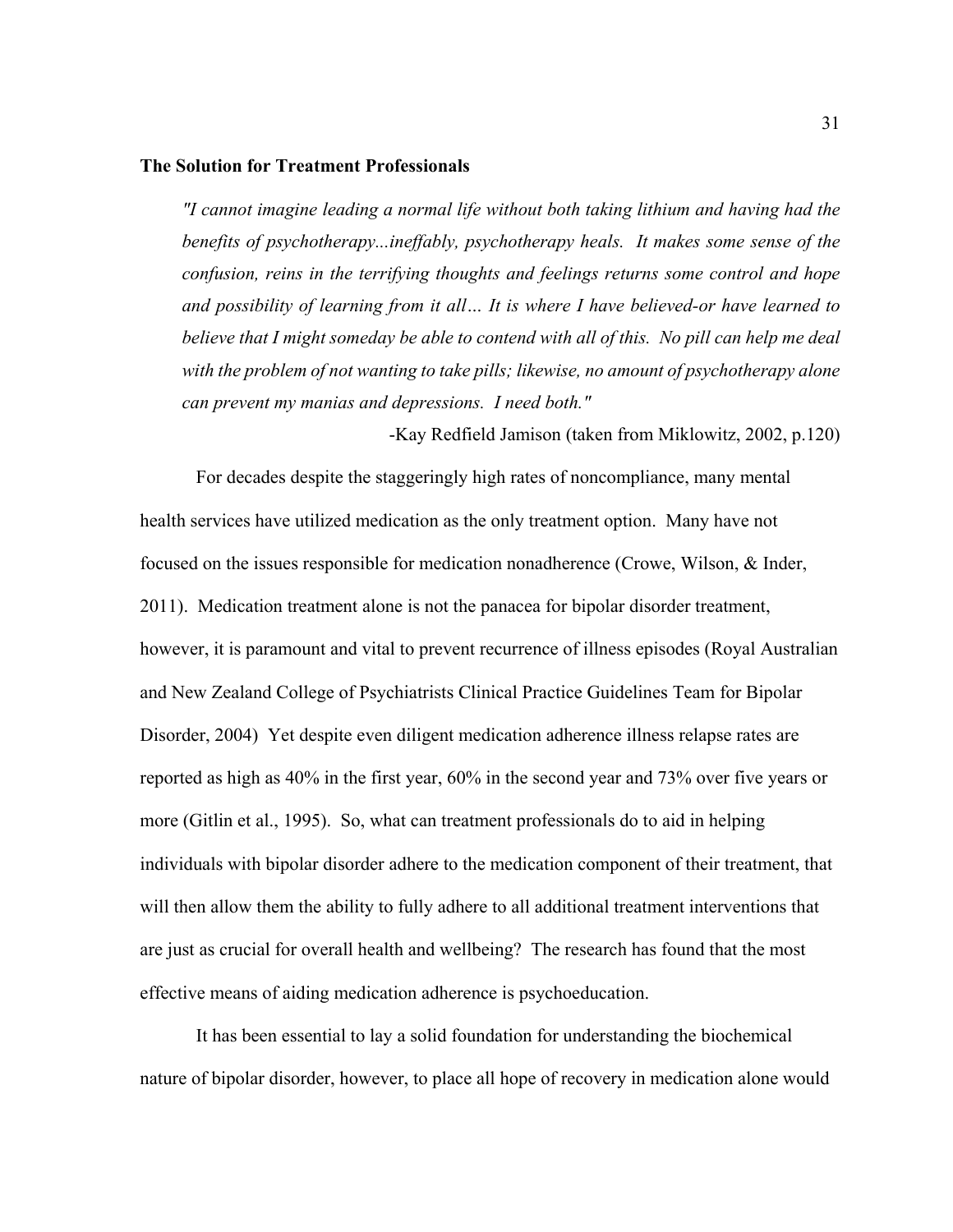be as erroneous as foregoing medication. Diagnosis of bipolar disorder is likely to be traumatic for most individuals and their loved ones and require the treatment professional to offer some peace through what Mondimore (2006) describes as how therapy should be for bipolar patients: "providing good information, objective feedback, and solid encouragement in a supportive, confidential setting" (p. 140). The Society of Clinical Psychology states on its website that "Psychoeducation treatment involves providing patients with information about bipolar disorder and its treatment, with a primary goal being to improve adherence to pharmacological treatment by helping patients understand the biological roots of the disorder and the rationale for pharmacological treatments. Patients are also taught the early warning signs for episodes, and common triggers for symptoms." This position is most representative of the viewpoint of psychoeducation for the purpose of this paper.

The primary factors affecting medication non-adherence as earlier reported include patient characteristics, illness presentation, treatment factors, and environmental issues (Arvilommi et al., 2014; Leclerc et al., 2013; Crowe, et al., 2011). Psychoeducation can be applied to each of these primary areas of need.

#### **Patient characteristics**

Psychoeducation is where the non-prescribing treatment professional can have the most significant impact on the bipolar patient and their loved ones. In many outpatient cases, this would be best served by a Treatment Professional that could maintain regular sessions with the patient and ensure balanced care is taking place on a long-term basis. The infrequency of treatment appointments and changing care providers have been identified as a risk factor to non-adherence (Blixen et al., 2016) the bipolar patient is ideally going to need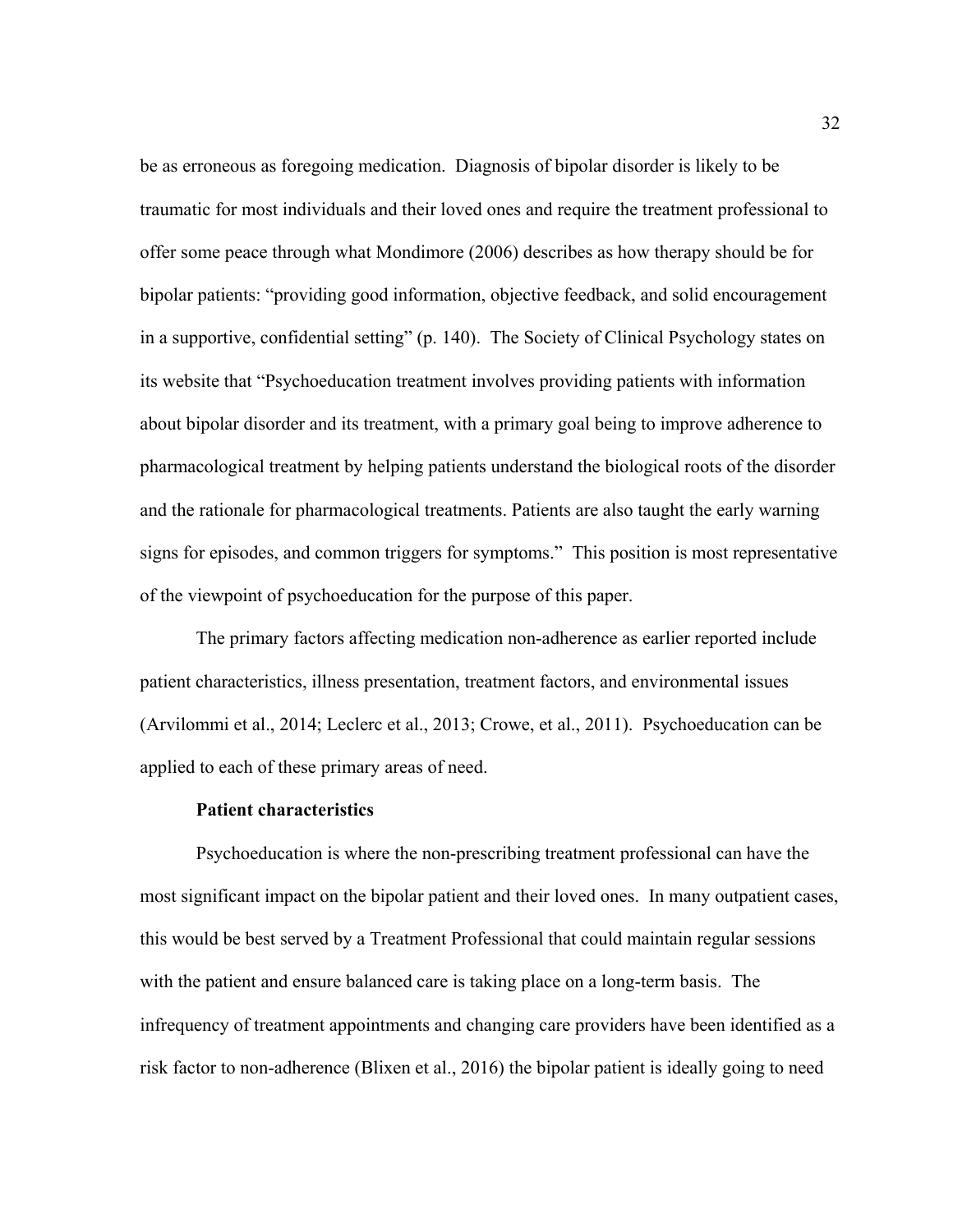lifelong support that will include an evolution of knowledge about their illness over time. This education begins with simply learning what their illness is, what it will mean for them to live with bipolar successfully, including proper self-care, how to work with their prescribing treatment professional to manage medication/s, and establishing quality support from friends and family.

The absolute first aspect of psychoeducation begins with clearly informing the individual of their bipolar diagnosis. One study by Clary, Dever, and Schweizer (1992) found that more than half of the psychiatric inpatients they studied did not know the condition they were being treated for, the names of the medications they were taking, or the purpose of those medications.

The second step in the psychoeducation process is teaching the individual about bipolar disorder. This should begin with the basics of the illness spectrum and presentation of symptoms, how bipolar disorder is treated, and how to build a personal literacy and create the self-care routines that are essential to living successfully with bipolar disorder. Research has found that in general individuals diagnosed with bipolar disorder simply do not feel they know much about their illness (Velligan et al., 2010; Sajatovic et al., 2011).

Understanding bipolar disorder from a patient perspective begins with knowing the basics of the illness, and what that looks like for them individually. While there are standard presentations of bipolar symptoms, the illness like any illness will have variations unique from individual to individual. The personalization of integrating the facts of the bipolar illness with the unique variables of the individual is an integral component of treatment and likely to yield greater treatment success. Research suggests that the first year following a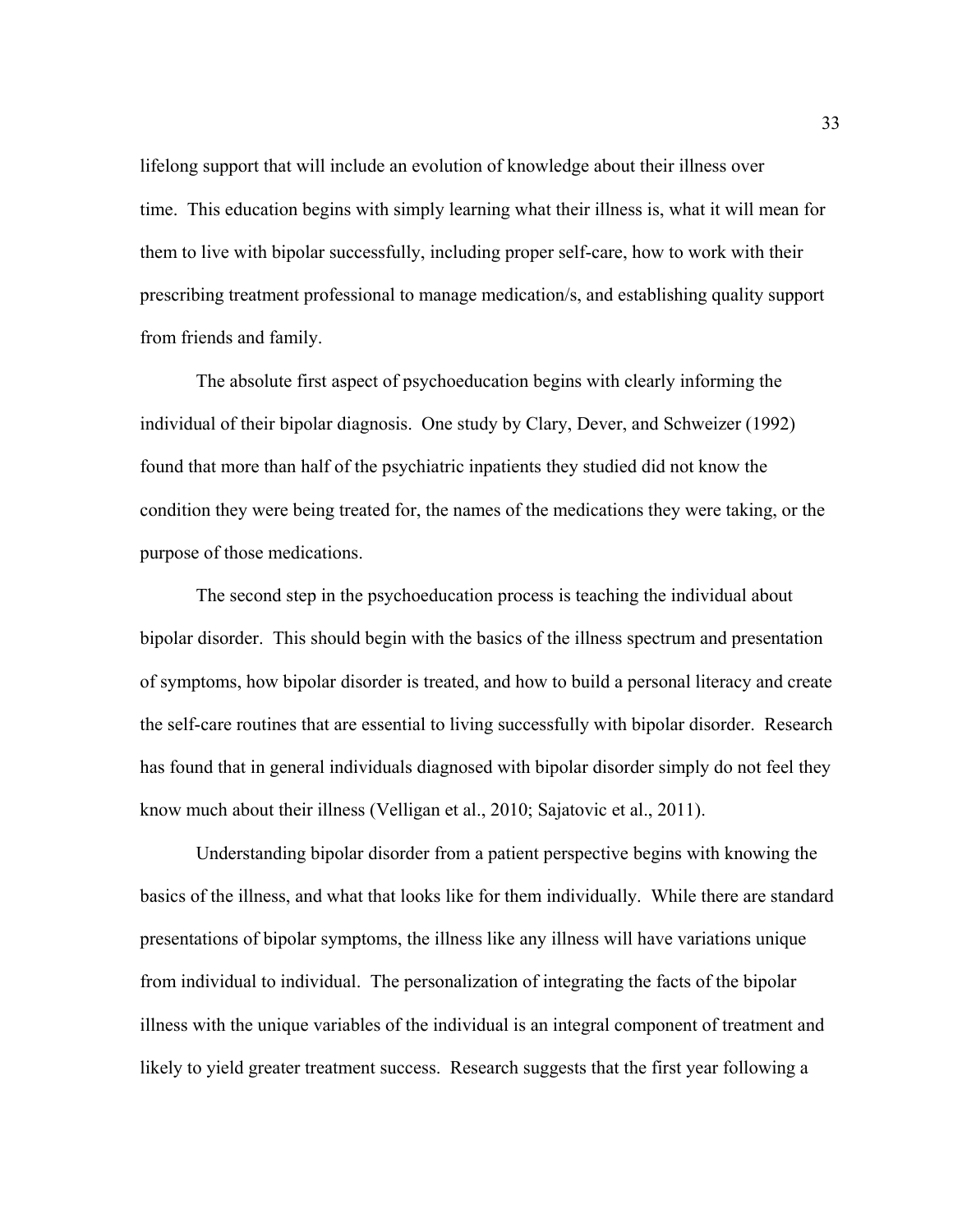patient's bipolar diagnosis is the most critical to receiving the quality education, support, and encouragement necessary through psychotherapy to ensure long-term success (Scott, 1995). It is not only important for the treatment professional to be able to sufficiently answer and put at ease the questions that deal with the patient's past and how they have arrived at this diagnosis, but also what it means in the present, and how they can successfully attain their future goals. An individual with bipolar disorder and even their loved ones may have difficulty piecing out the parts of the individual's behavior that can be attributed to them and what is linked or due to the illness. Jonsdottir et al. (2012) report that patients who have doubts about their illness are more likely to not take medication effectively. It is in therapy that these doubts are best addressed, and confusion clarified. Many of the negative perceptions that individuals with bipolar disorder have can be addressed and/or eliminated with quality psychoeducation.

The approach to educating a patient about bipolar disorder should be twofold; first, as new information is presented to the person that information should be thoroughly discussed and explained. For example, much of the research suggests that concern over medication and fear of adverse side-effects may play a larger role in non-adherence then an actual side-effect experience (Sajatovic et al., 2009). If each prescribed medication was explained to the patient and details regarding potential side-effects, creating a plan if side-effects are burdensome, alternative options, and the pros and cons of each medication option, as well as any questions the person might have, were addressed at the start, the rate of concern and fears would be lessened. The second component involves a systematic long-term teaching the individual about their illness and what it means for them individually. Successful delivery of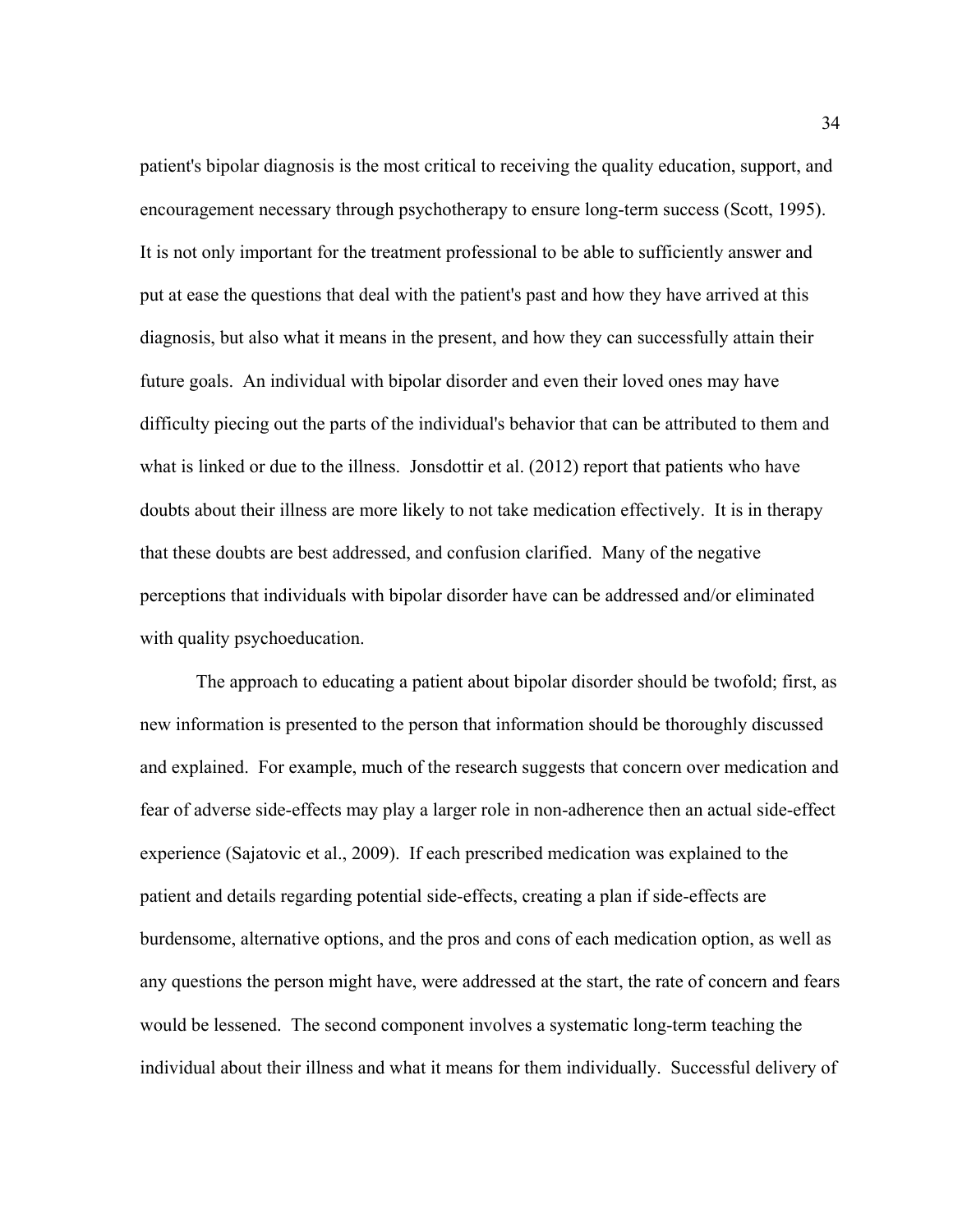this second component of psychoeducation has been presented in different ways, including a group setting (Leclerc et al., 2013) or specifically organized bipolar psychoeducation programs (Eker and Harkin, 2012). Sajatovic et al. (2012) evaluated the effectiveness of a short-term, four-week manualized individual behavioral intervention designed for specifically non-adherent individuals. They found the customized adherence enhancement (CAE) program did improve adherence in participants. While having specific organized psychoeducation programs have proven successful, treatment professionals can utilize that concept and simply approach each session with an organized plan to educate the patient on the present concerns of their illness and anticipate future concerns that may arise.

Having the knowledge that alcohol and substance use are significant factors in patient non-adherence and that they create additional complications to overall bipolar patient health requires the topic be addressed early-on in treatment. Addressing the unique needs that everyone has regarding alcohol and substance use will best inform the treatment professional as to what is most important to the person's overall care. For instance, an individual with little difficulty in this area may require a simple explanation of the drawbacks and repercussions of usage. Whereas, an individual with a more habitual usage may require more intensive treatment.

Additionally, the treating professional can address any comorbid conditions, such as the previously identified obsessive-compulsive disorder, or anxiety that may be hindrances to a patient's adherence and overall care.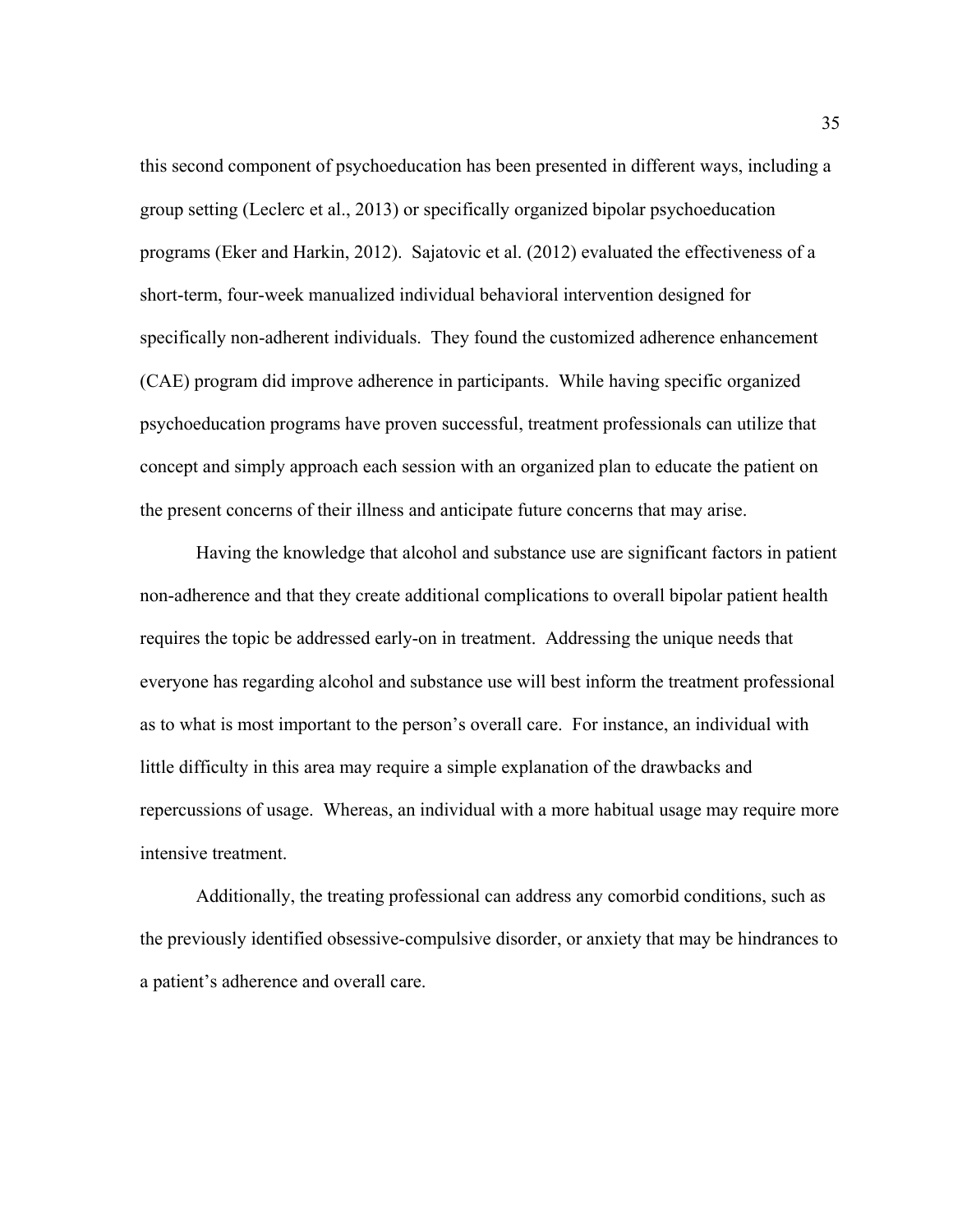#### **Stigma**

The treatment professional should expect and do all possible to counter stigma. Kamaradova et. al, (2016) found in their study that the level of self-stigma was associated with not only medication adherence but discontinuing treatment of any kind. Mental illness diagnoses carry a great deal of confusion and misunderstanding. Bipolar disorder is a relatively well known mental illness discussed widely in the media. The accuracy of what bipolar disorder as an illness is, is less understood (Vilhauer, R.P., 2015). However, one thing that is clear to a person receiving the bipolar diagnosis is that they have a major mental illness. The issue of responsibility becomes a factor when receiving a mental health diagnosis. In most cases how we speak and behave, seems to be in our control, particularly in contrast to behavior out of our control such as sneezing, or running a fever. When a medical illness presents, and we receive a diagnosis it is not common for the receiving party to feel they have caused the medical condition. For instance, baring very clear correlations between someone that was a chronic chain-smoker that receives a lung cancer diagnosis, or someone that has unprotected sex and develops a sexually transmitted disease; most people that learn they have a serious medical condition must often face the randomness of why their body has developed the illness. In some cases, a family history may reveal that the illness has been transmitted due to a familial link, but the person is not usually faced with a sense of blame or responsibility for causing their symptoms. However, in mental illness, the symptoms present behaviorally and therefore it is difficult to separate responsibility for those behaviors onto the illness and away from the individual. In the situation of bipolar disorder symptom presentation, it is easy for the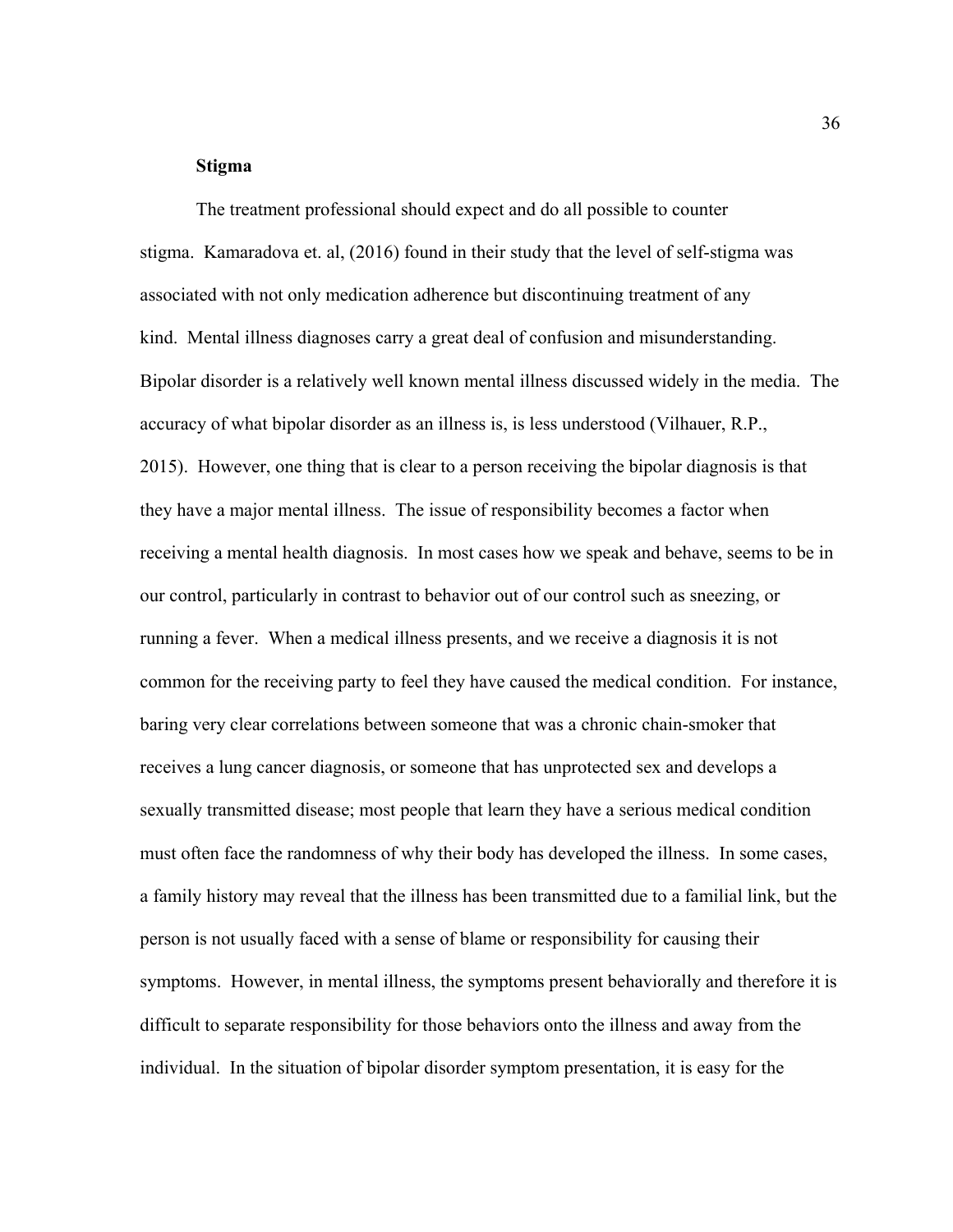individual or their loved ones to struggle with seeing the symptomatic behaviors as presentations of an illness. When someone runs up their credit cards making frivolous purchases or is unable to get out of bed and go to work those can be clear behaviors linked to bipolar disorder symptoms, and yet because they have the appearance of being willful choices that necessitate someone bare responsibility. This is a complicated and long debated topic that will not be further pursued in this paper, however, in the case of bipolar disorder history and present science has shown its biological origins. Howland, et al. (2016) suggest that cognitive-behavioral strategies may help modify the internal stigma experienced by individuals with bipolar disorder. Helping the patient understand that their brain is an organ, and like every other organ in the human body it can malfunction and become unhealthy. When the brain becomes unhealthy one of the most prominent ways this presents is in a person's behavior, helping people understand this fact is crucial for acceptance of a bipolar diagnosis. The treating professional should assume self-stigma exists and realize the level experienced will considerably influence the treatment process (Kamaradova et al., 2016).

Long used pejoratives such as "crazy" that have been associated with mental illness contribute to a deep sense of marginalization for those faced with a bipolar disorder diagnosis. Howland et al. (2016) explain that society often defines the experience of hallucinations as mentally abnormal or "crazy." They suggest that treatment professionals should seek to combat the patient's internalized stigma by explaining hallucinations or other bipolar symptoms as common components of a biological illness. Pointing out those individuals in society that have learned to live successfully with their illness can be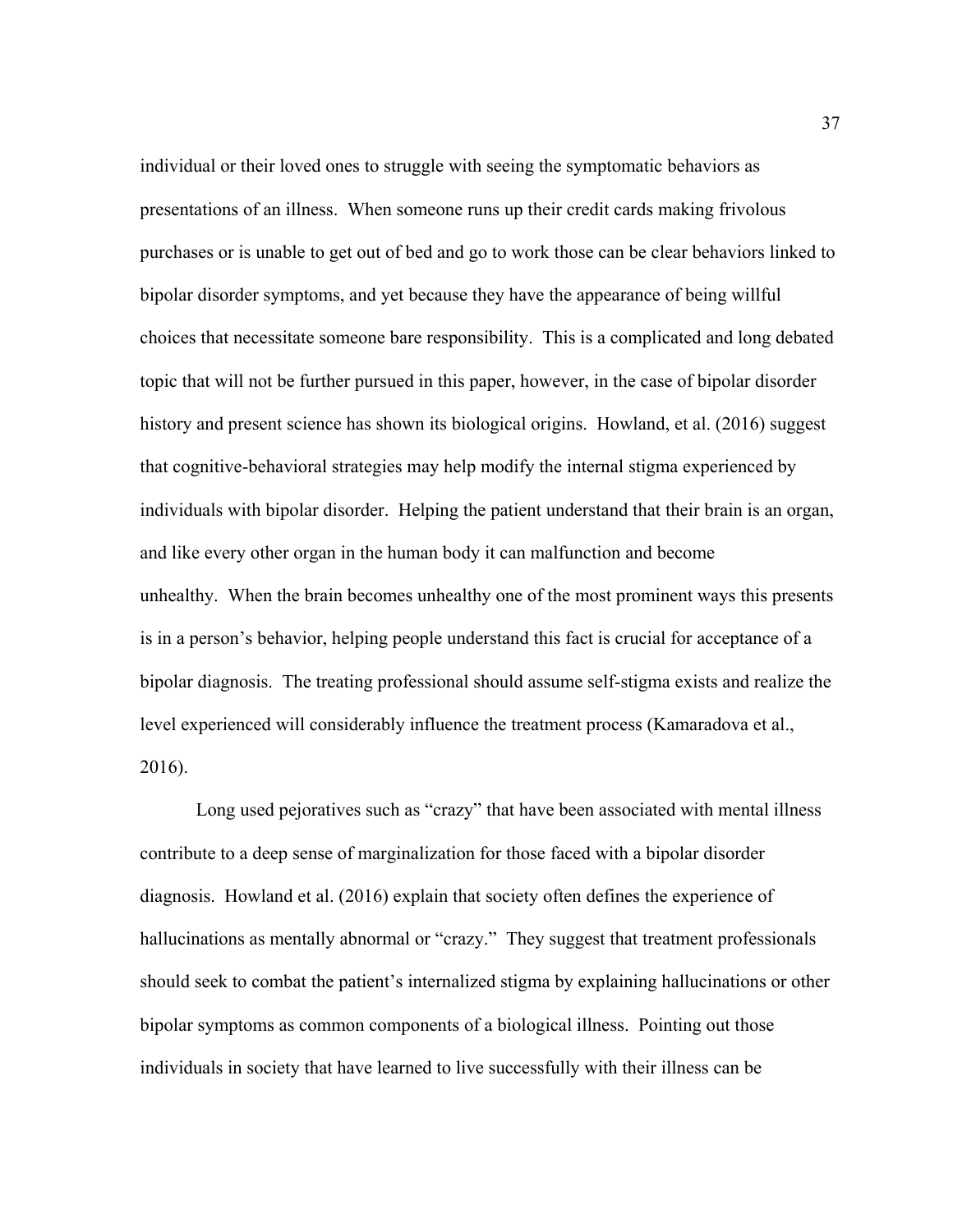encouraging to the individual trying to make sense of what this diagnosis means for their future. A treatment professional can do a simple internet search to familiarize themselves with celebrities that have openly discussed their bipolar diagnosis to help their client combat stigma. Kay Redfield Jamison is a successful Clinical Psychologist, author, mental health advocate, and she also has bipolar disorder; her books on the subject may be helpful to instilling hope for a person struggling with a bipolar diagnosis. This type of explanation is psychoeducation, helping the patient gain perspective and not feel alone or isolated with their illness. The goal in combating stigma is to improve a person's self-efficacy and address the internalized stigma. Livingston and Boyd (2010), point out that psychoeducation is the answer to helping individuals with bipolar with these areas, and they also recommend group cognitive behavioral therapy sessions. Cognitive behavioral therapy has been found in several studies to be an effective form of therapy when working with bipolar patients (Chaing et al., 2017).

# **Illness presentation**

Psychoeducation can help an individual with bipolar disorder better recognize how the illness manifests in their lives specifically. While there are the basic aspects of the illness presentation it is essential that individuals learn to recognize what each mood presentation looks like in themselves. The basics of bipolar illness presentation will entail the general understanding of how the condition presents from both an internal perspective, as well as, an external observable perspective. In other words, what the patient feels and experiences and what others observe.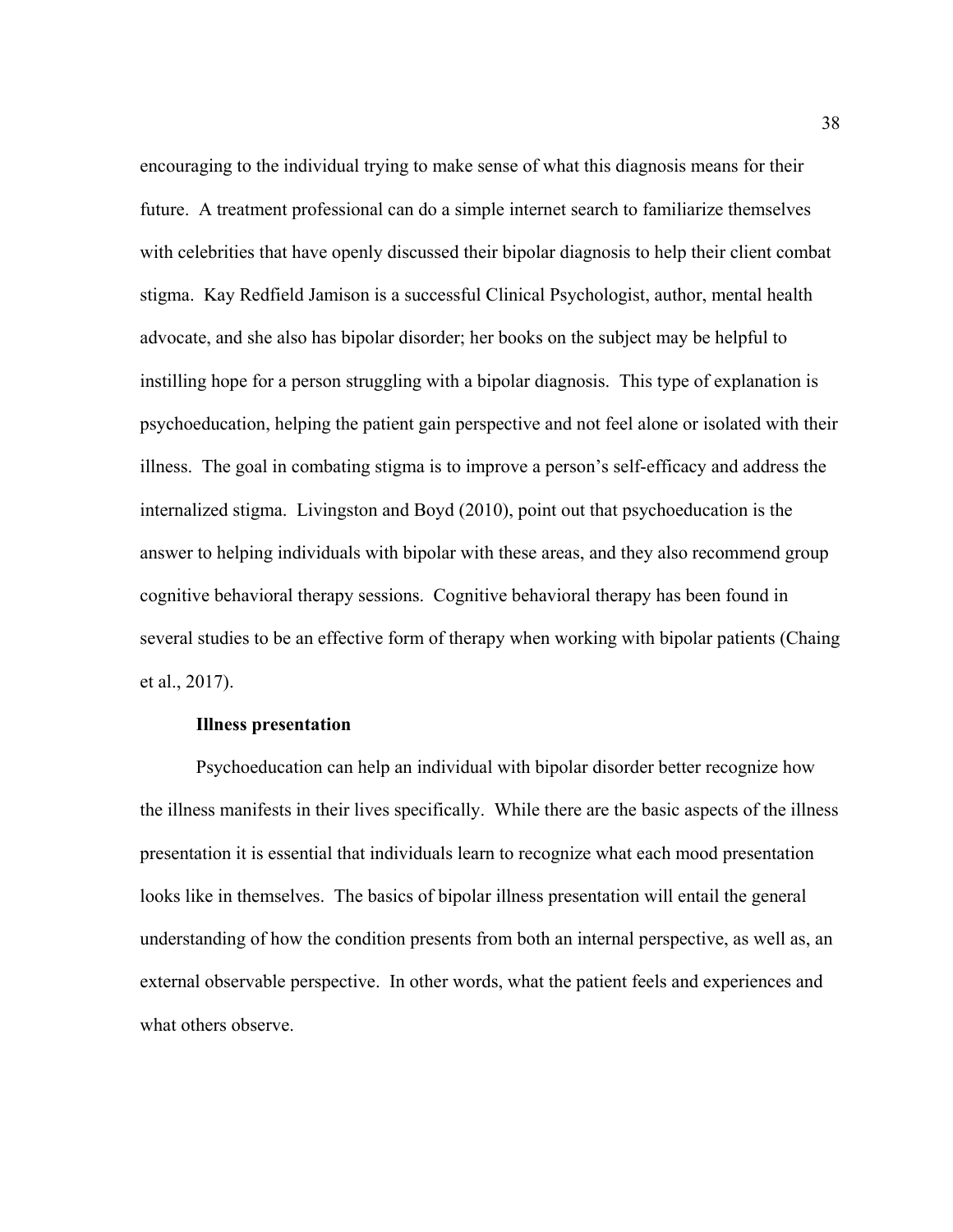Moreover, it is essential to foster the individualized understanding of how the disorder will present uniquely in the patient's life. This unique understanding begins with the individual's specific bipolar disorder diagnosis. For instance, do they experience manic episodes or only hypomanic episodes? A patient with a bipolar I diagnosis will need to understand that depression, hypomania, and mania are all components of the illness. Of great importance is educating the patient on the possibility and presentation symptoms of psychosis.

Understanding that stress is a major contributor to the onset and progression of bipolar disorder places a great importance on helping the individual with bipolar disorder manage and place meaning on the demands and resources they have, to maintain a state of homeostasis (Boss, 2002; Lavee, McCubbin & Olson, 1987; Watzlawick, Beavin & Jackson, 1967). Homeostasis at its most fundamental is creating balance in one's life, this is a key component of what a person with bipolar disorder must learn to achieve their greatest health. Darling et al. (2008) explain that their research identified the benefits of a person developing and maintaining an internal health locus of control, or the view that the individual believes their behavior is a primary factor in their overall health. And, is opposed to the idea that one's health is due to the actions of powerful others, such as doctors, family members; likewise, in chance, fate, or luck. Teaching a person to be their greatest advocate is a primary goal of the treatment professional.

The idea of ultimate self-advocacy in the case of someone with bipolar disorder involves the treatment professional providing as much information about the illness, how the illness presents in the individual, the factors unique to that person's life and relationships that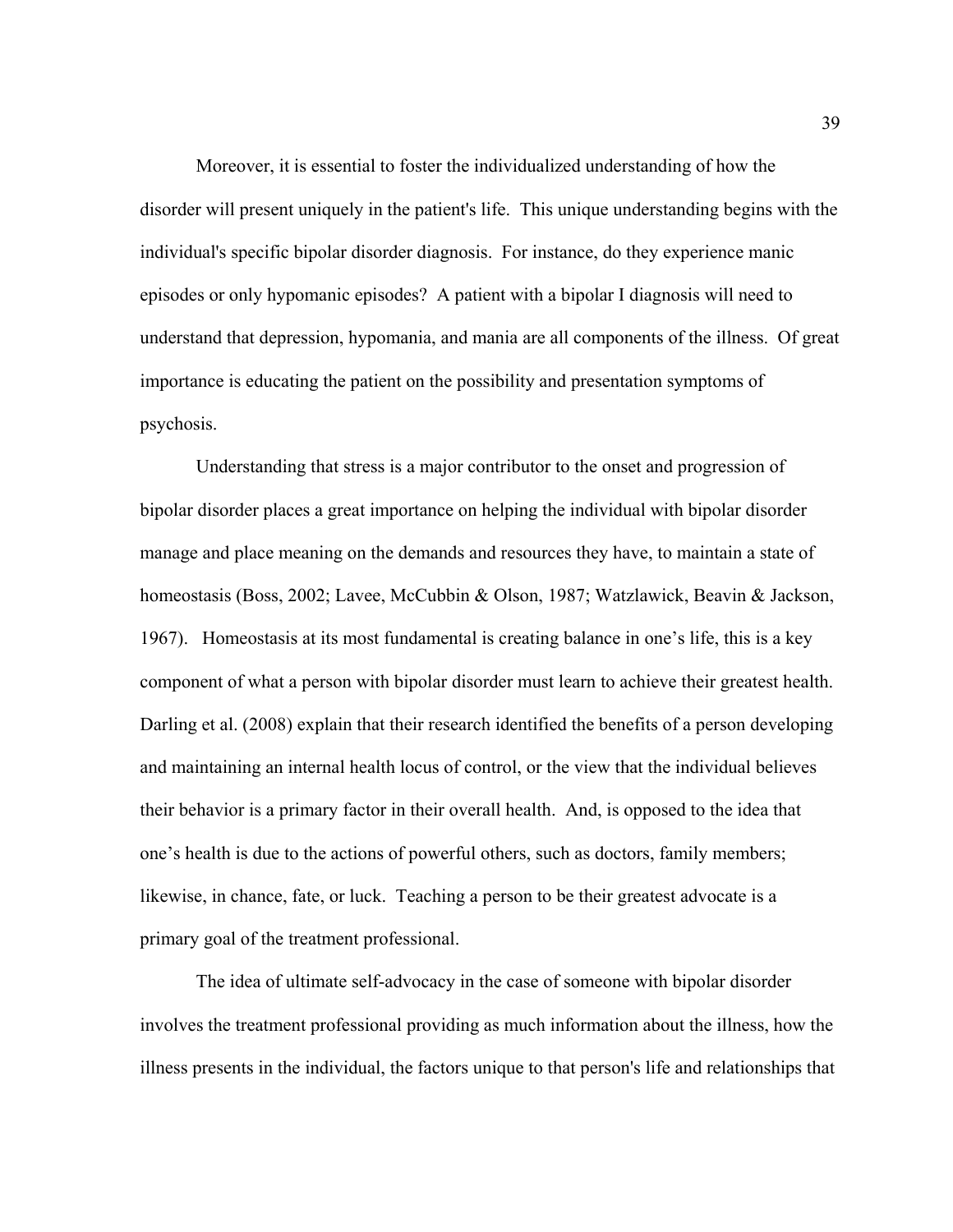influence their health and how with all that knowledge they can become their own health expert. This is a long journey of recognizing triggers that disrupt balance and lead to mood disturbance, what the prodromal signs and symptoms are too different illness phases, what steps the individual can take to prevent episodes or the progression of an episode. All of this self-advocacy involves a thorough and clear knowledge of the role of medication in selfmanagement and the importance of adhering to medication treatment.

#### **Treatment factors**

Medication is the foundational treatment for bipolar disorder and with it comes the need for the individual with bipolar disorder to become a mini-expert on the medications used to treat the illness, how those medications work, including side-effects, necessary lab work, and alternatives to each type of medication. The more informed a person is the more empowered they are to be their best advocate. If a person understands at the forefront the potential side-effects of a medication, the possible duration of those side-effects, ways to manage or deal with those effects, and the alternative options if the medication is simply ineffective or too much for the person to live with, then the individual is more likely to continue to work with their prescribing treatment professional and follow through with treatment adherence.

Sajatovic et al. (2011) tout the benefits of technology-assisted prompts in aiding individuals with bipolar disorder better manage their lives and live with their illness. These can include pill counting devices to ensure proper adherence and awareness of dosing, devices to track sleep and mood patterns. Recognizing that the most basic reasons for nonadherence are sometimes those common to all individuals that must take medication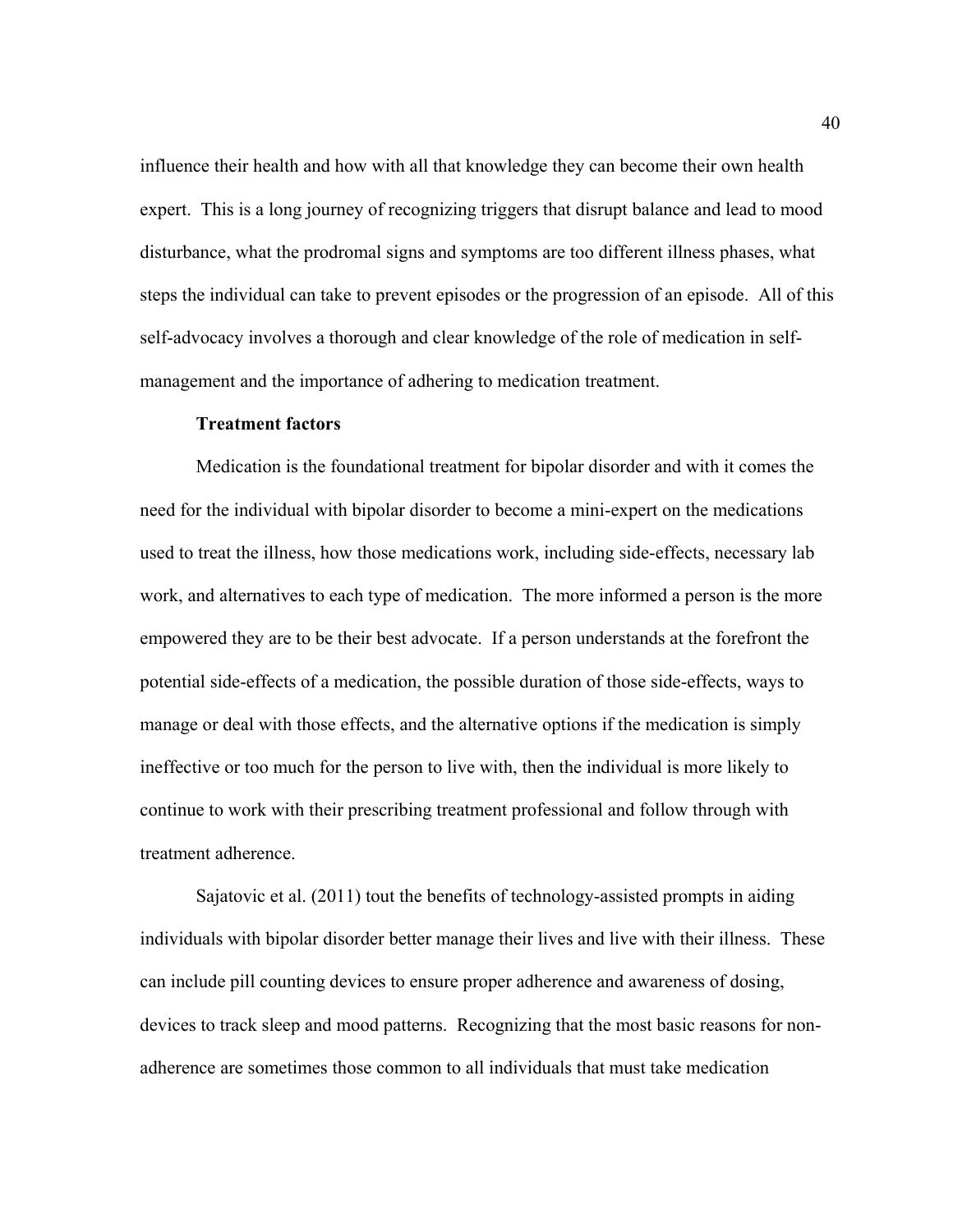routinely, like simply forgetting to take their medication, or failing to refill medication on time. Mail order medication that comes straight to the person's home or automatic refill programs with their pharmacy can be very helpful.

# **Environmental issues**

The environmental concerns surrounding non-adherence can be more challenging for treatment professionals to address, specifically those systematic barriers such as health insurance, or financial limitations. Familiarize with free resources, and support, ie. library, nonprofits organizations, etc.

The role of significant others, including family, friends, spouses etc. and the crucial role they play in the overall health and life of a person with bipolar cannot be emphasized enough. Studies have found that being single, or living without a partner is a risk factor in adherence to treatment (Kamaradova et al., 2016) and the understanding or misunderstanding that the supportive persons in a patient's life have plays a major role in self-stigma and how they conceptualize their illness and its treatment (Blixen et al., 2016) Psychoeducation can play a significant role in aiding the supporting family and loved ones of an individual with bipolar disorder. Malhi et al. (2009) found a reduction in the number of recurrent episodes and greater length of time between episodes for the group of bipolar patients whose primary loved ones were involved in a psychoeducation program. A program designed by Miklowitz and Goldstein called Family-Focused Therapy includes a combination of psychoeducation and skills-based training provided to the patient and their family over a 9-month period following a bipolar episode found that mood disorder symptoms, adherence to medication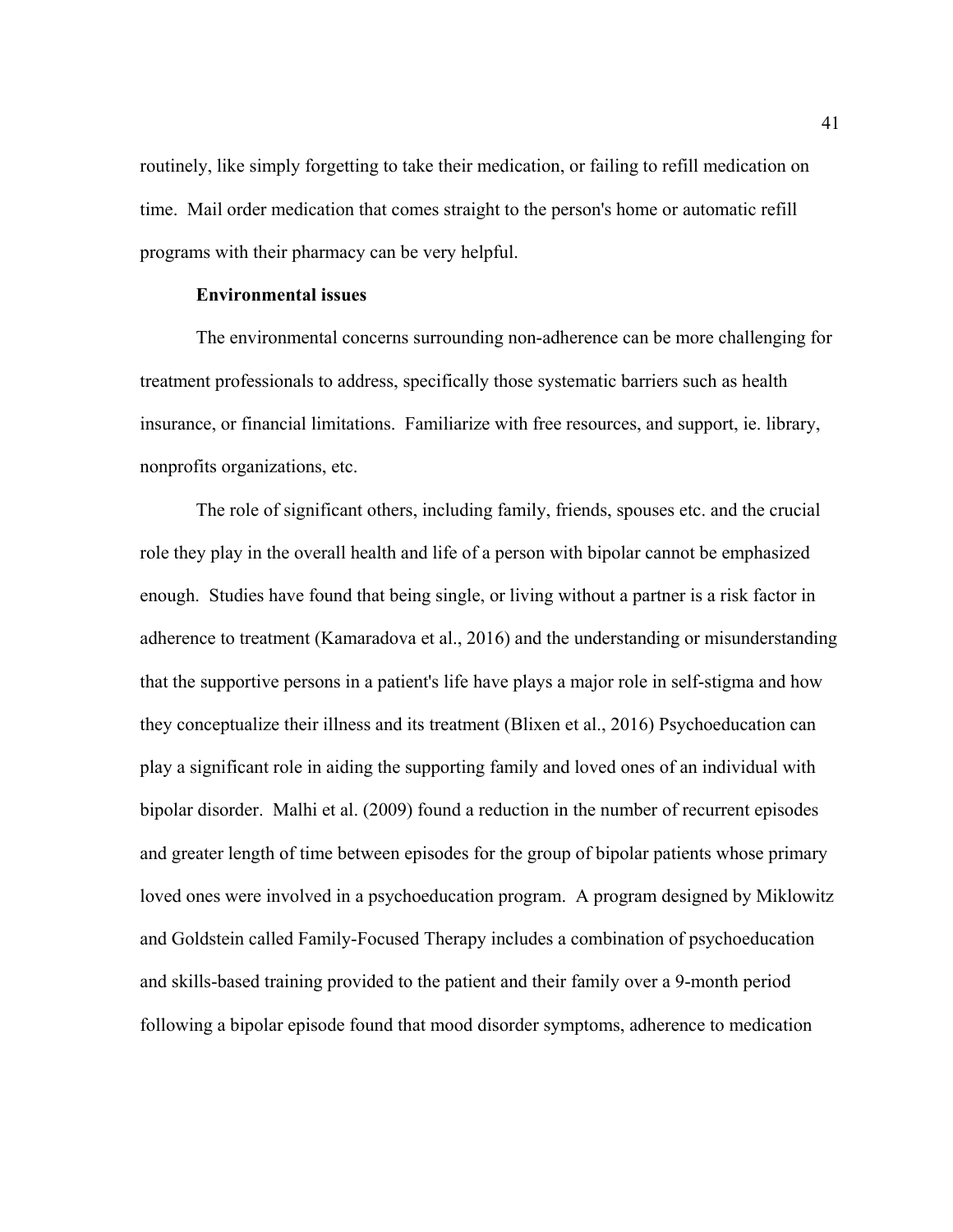improved, as well as fewer relapses over follow up periods of up to two years following the program (Rea, et al, 2003; Miklowitz, et al. 2003).

# **The Future of Bipolar Disorder and Effective Treatment**

#### **Mind-brain origins**

Great thinkers have pondered and sought to understand how mind and body are related for hundreds of years. Ancient Greeks generally accepted the idea that the body and soul were separate. Rene Descartes further explored the question of what constitutes the human mind, and how are the mind and body related. This involved looking at the mind as mental processes, our thoughts, and consciousness. The brain, its structure, and how it functions would constitute the body. The long-standing questions involve where does one end and the other begin, and how do mind and body interact? Dualism is the idea that mind and body exist separately. Mind being nonphysical, and the body or brain being physical. Descartes proposed that there was a two-way interaction between the nonphysical mind and the physical brain/body; this is known as Cartesian dualism (Mcleod, 2018). According to Descartes, the body was subject to mechanical laws; however, the mind was not (Mehta, 2011). Where does this enduring philosophical problem apply to mental illness today?

Neeta Mehta, PhD, explains in her article "Mind-body Dualism: a critique from a Health Perspective," (2011) that Cartesian dualism opened the door for scientific and medical study of the body, by challenging the religious views that body and soul/mind were one, an idea that prevented the study of the human body via dissection. However, she notes that by isolating the mind from the body, mind-body dualism denies the mind's significance in the health experiences of individuals.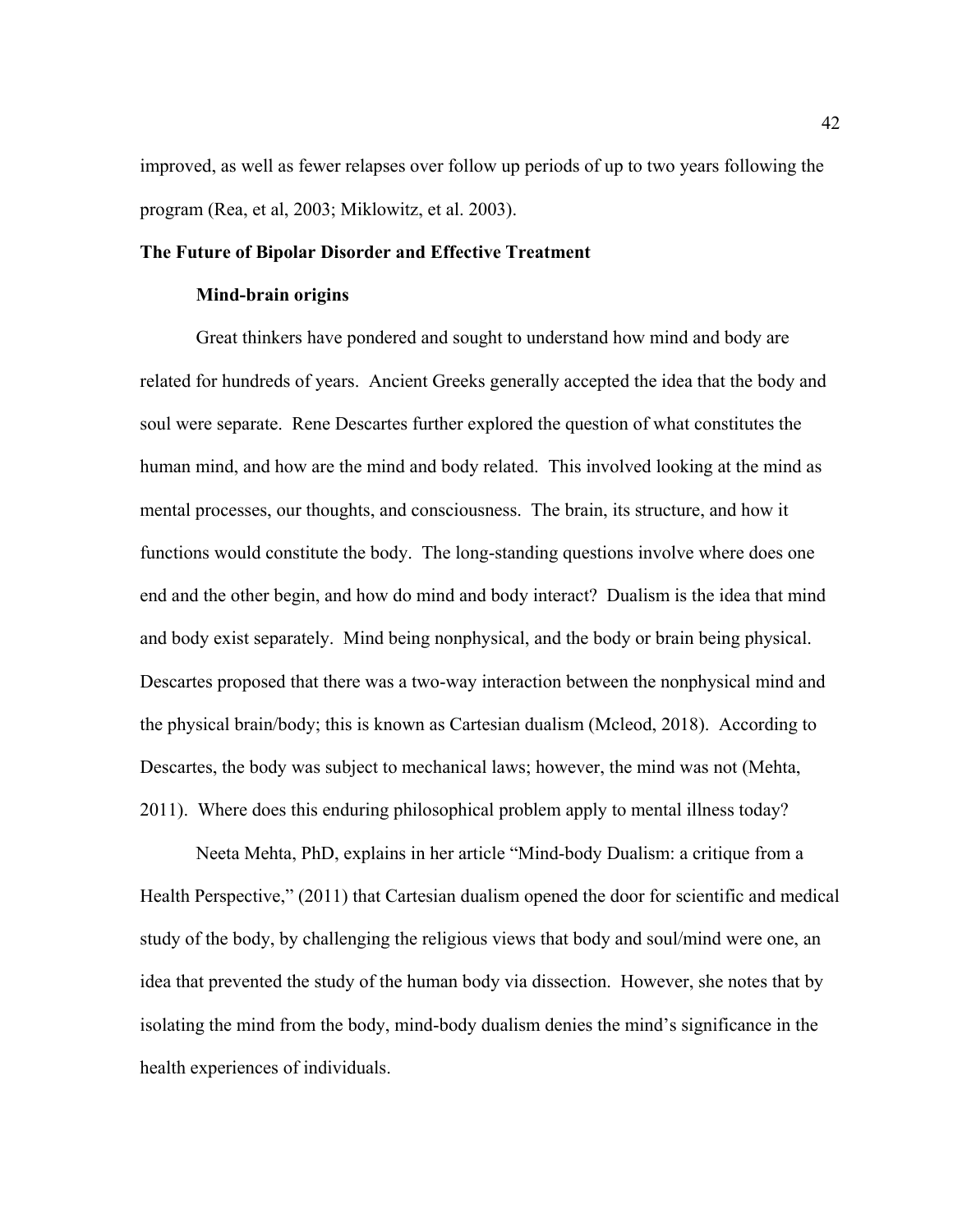In his article, "The Pernicious Effect of Mind/Body Dualism in Psychiatry," Joachim Raese (2015), states,

*"Mind/Body dualism has adverse consequences for psychiatry, such as stigmatization of mental illness, restricted funding for research and patient care, discrimination against patients with psychiatric or addictive disease in the insurance marketplace and leads to cognitive distortions affecting the training and practice of psychiatry."*

Does accepting dualism mean that etiology of mental illness somehow rests in the responsibility of the individual suffering? If so, it is understandable that those individuals would be stigmatized, if somehow, they can work or will themselves to balance. A large research study including 250 students at Edinburgh University, and 1858 healthcare workers and members of the public, found that most of the participants regarded mind and brain as separate entities (Demertzi, et al., 2009). Moreover, 270 psychiatrists and psychologists at McGill University were given self-report questionnaires. This study found a significant number of participants responded indicating that they believed patient's symptoms due to psychological responsibility rather than a physical brain-based origin. (Miraseco  $\&$ Kirmayer, 2006).

Over a hundred years ago, neurology and psychiatry were a single specialized science. Kraepelin, Alzheimer, Freud, and Meyer would be classified today as neuropsychiatrists. They treated a range of conditions brain including stroke, epilepsy, tertiary syphilis, psychosis, depression, and anxiety. Illnesses of the mind, that presented as emotions, thoughts, and behaviors were considered to be manifestations of brain pathology, and scientific exploration was rooted in this understanding (Nasrallah, 2013).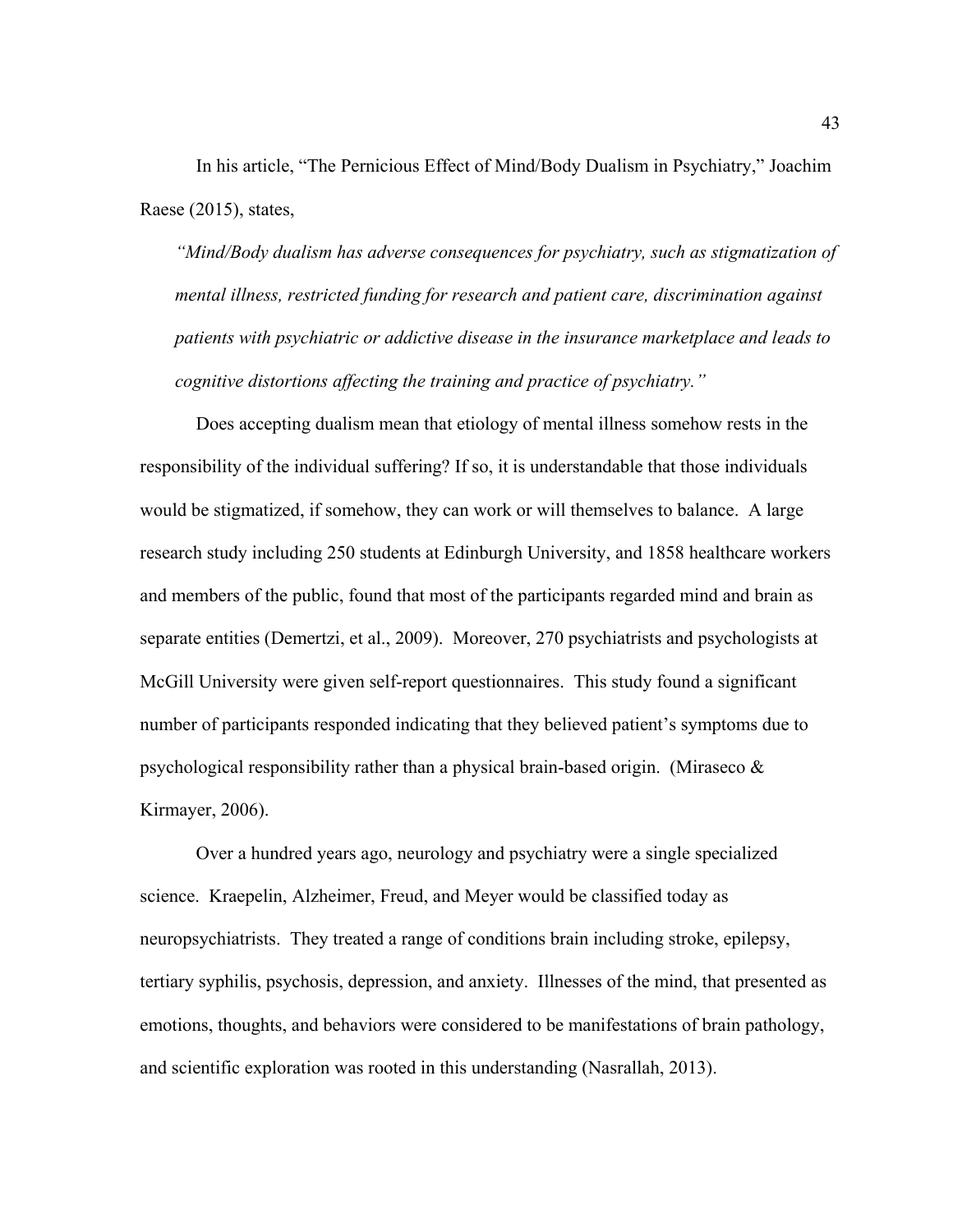In 1906 major discoveries identifying the biological causes of general paresis as a Syphilitic infection, and the chemical and anatomical abnormalities of what we know today as Alzheimer's disease, fueled hope that the biochemical source of other mental illnesses like manic depression and schizophrenia could also be discovered. When the efforts to identify the physical cause of manic depression (bipolar disorder) and schizophrenia failed, physicians such as Sigmund Freud and Adolf Meyer, labeled them functional illnesses; ones rooted in the mind, rather than the brain. They sought to discover the source of dysfunction in patient relational and experiential histories (Mondimore, 2006).

The present advantage of modern science and high-tech tools to assess cognitive and affective brain disorders was not available to early neuropsychiatry researchers, and as such their theories appear flawed and limited today. Similar to the way in which germ theory of disease illuminated the true source of disease for medical science, and put to rest erroneous theories such as the miasma or "bad air" theory of disease, current knowledge of neurochemistry, receptors, neurotransmitters, and brain circuits enable researchers to localize root causes and links to mental illness (Nash, 2007; Nasrallah, 2013).

Editor-in-Chief of *Current Psychiatry,* Henry A. Nasrallah, M.D. (2013), explains that when in the 1950s, the American Medical Association's *Archives of Neurology and Psychiatry* was split into *Archives of Neurology* and *Archives of General Psychiatry* the two specialties drifted apart significantly impacting clinical, educational, and research emphases. Dr. Nasrallah explains that over the past fifty years we have lost important scientific understandings regarding higher brain functioning due to separating diseases of the brain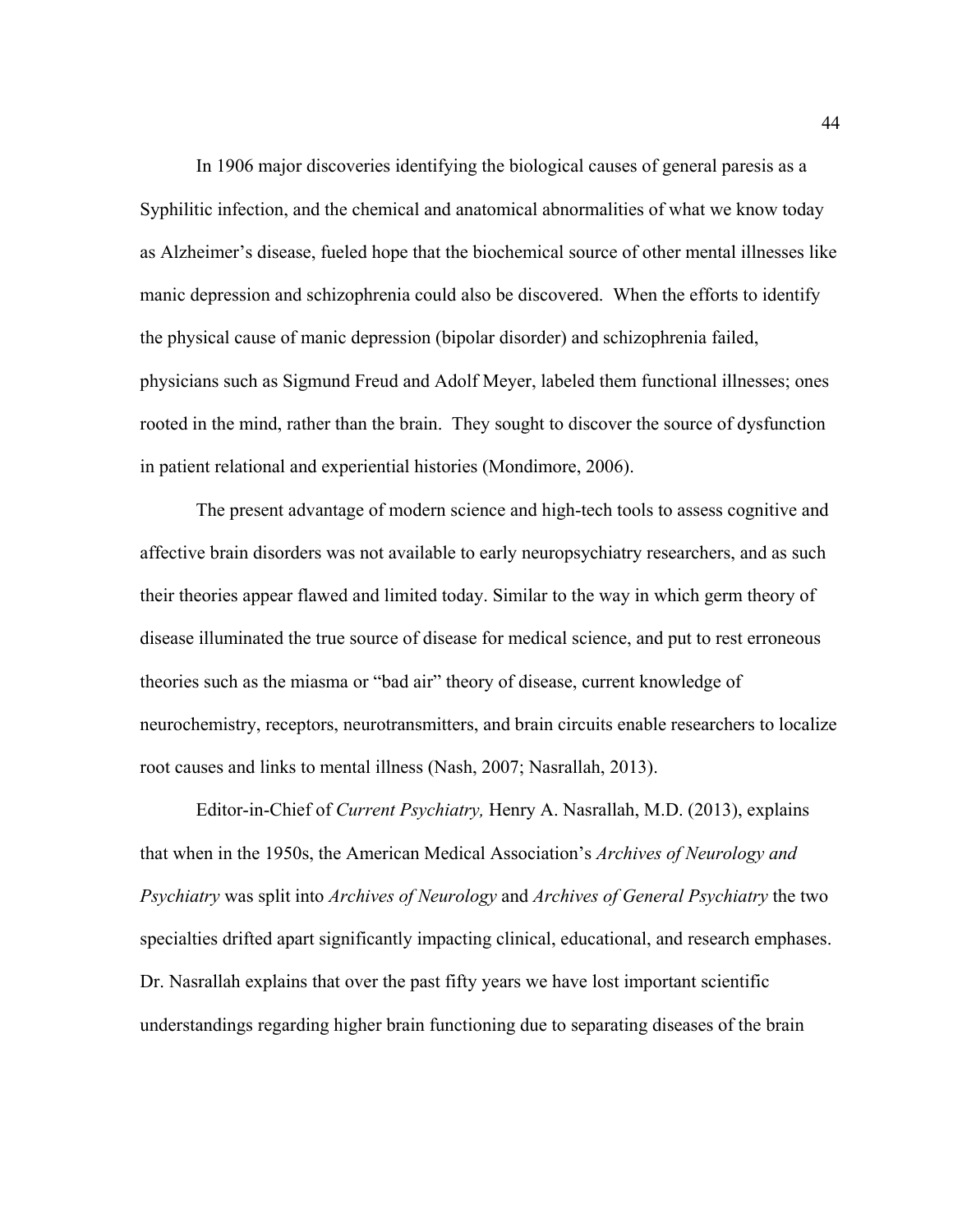from those of the mind. Despite this political rift, some of the scientific underpinnings of mental illnesses and the links to brain chemistry managed to emerge.

The early discovery in 1957 by Swiss psychiatrist Roland Kuhn, that Imipramine Hydrochloride had therapeutic effects on depressed patients, but led to manic symptoms in other patients, led to the recognition of a link between a biochemical relationship and bipolar disorder symptoms (Mondimore, 2006). A similar observation was made when patients were given the drug reserpine for high blood pressure and became severely depressed. It was recognized that reserpine depletes monoamine neurotransmitters, including dopamine, serotonin, and norepinephrine. The idea that monoamines are reduced in depression was confirmed with postmortem studies of suicide victims (Kolb and Whishaw,

2015). Neuroscientists have found that nearly all medications that effectively treat depression create a block in neurotransmitter reuptake in brain cells. The amine hypothesis of mood disorders is a theory that suggests depression is caused by abnormally low levels of neurotransmitters and that mania is caused by too high a level (Mondimore, 2006).

Understanding how brain affects the mind, and the identification of effective psychopharmacological interventions that work directly on brain functions, has had monumental impacts on how conditions classified as mental illnesses are treated. Antipsychotics specifically played a major role in allowing for individuals to live outside of psychiatric institutions and in the community (Stroup & Manderscheid, 1988).

#### **Monism**

Where Cartesian dualism first opened the door to effective and broad scientific understanding, is the answer to scientific progress today, a need to close the door on mind-

45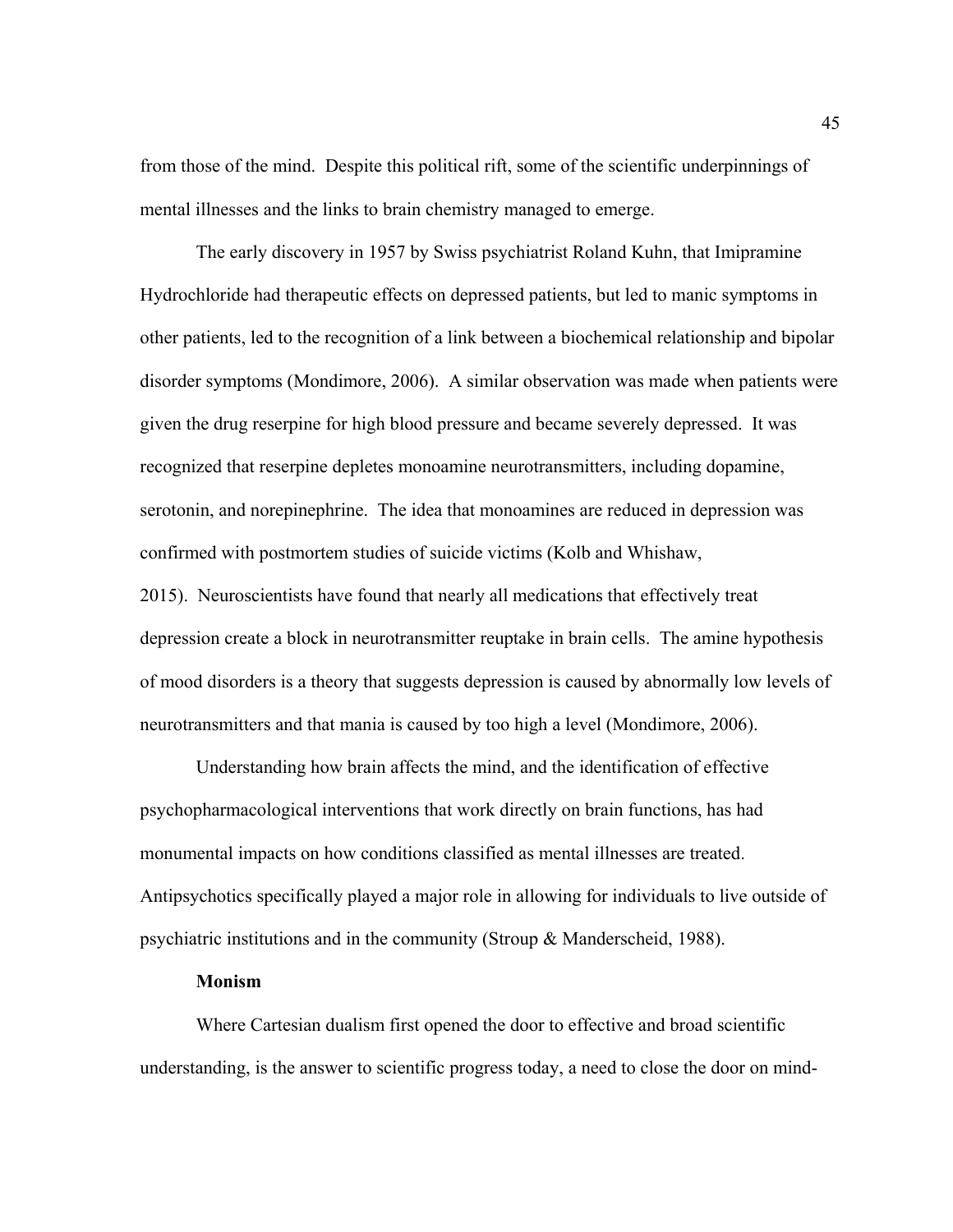body dualism? Dr. Mehta (2009), explains that while mind-body dualism once enabled science to circumvent religious roadblocks to science, it also, *"cost us dearly as it took our focus away from the dynamic nature of human beings, their relationship with the environment and their real health concerns."* He further explains that this flawed mind body dualism thinking has inhibited the development of truly effective treatment means.

Joachim Raese (2015) outlines how Consciousness, Phenomenal First-Person Experience (Qualia), Free Will, and the idea of the Soul have dominated the reasoning for maintaining a mind-body/brain dualism dominate perspective on mental illness. However, Raese highlights the role of neuroplasticity and neuroscientific discoveries in the areas of consciousness, phenomenal qualia, free will and the self/soul, as sufficiently addressing these once considered barriers to physicalism?

Consciousness is laid out by Raese (2015), as identifiable metacognitive processes linked to studies of various cortical regions; *prefrontal, parietal and parahippocampal*. Raese points out, that neuroscience has historically avoided the study of consciousness due to the belief that the subjective nature of consciousness made it unavailable to objective scientific inquiry. To the idea of Free Will, Raese references a study's findings where a participant's physical movement intentions were discovered to be encoded in frontopolar cortex up to seven seconds before the person was even aware of their decision. The studies findings supported the understanding that a network of brain regions exist that contribute to the formation of decision making before the intention reaches a person's conscious awareness. In regard to phenomenal first-person experience (qualia**)**, Raese utilizes a study on rats using a brain- to- brain interface (BTBI) that showed the real time exchange of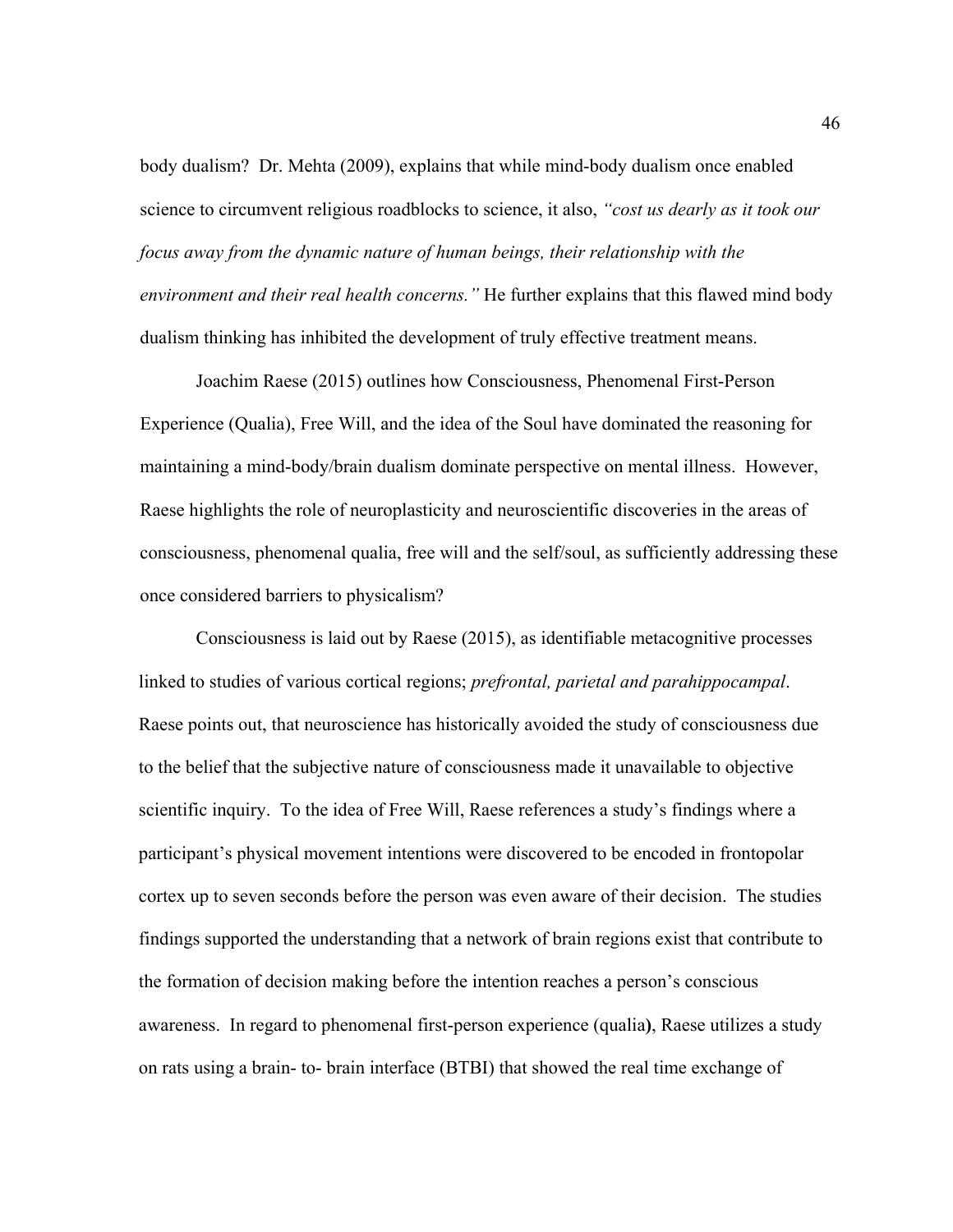sensorimotor information between the brains of the two animals. Lastly, the idea of the **Self** is also explainable through neuroscience as our ability to engage in self-referential mental activity, according to Raese. These perspectives challenge the idea of maintaining a medically driven approach based in the once limited separation of mind and brain understanding.

# **Integrated understanding**

The need for a mind-body/brain dualism was necessary for the advancement of human understanding at one time, and today there is a clear movement to radically shift in a seemingly dramatic overcorrection toward a physical monism. It is understandable that with the regularity of emerging neuroscience discoveries and links between brain and mental processes that the "science" would serve as best practice approach to mental illness, if a science exists to explain and treat. However, the arguments seem insufficient to dismiss dualism altogether. Along with the need for better integration or collaboration of neurology, psychiatry, and psychology fields, perhaps, new nosology should be created to explain a novel concept that offers a collaboration of modern understanding of mind-brain dualism and physical monism. The article, *Psychosis as a State of Aberrant Salience: A Framework Linking Biology, Phenomenology, and Pharmacology in Schizophrenia,* by Shitij Kapur, M.D. (2003), illustrates how an alliance of this type works to create the ideal understanding of mental illness. In this article, Dr. Kapur identifies that the mesolimbic dopamine system as a critical component in the "attribution of salience." This is a process that occurs when various experiences, either from external or internal sources influence one's attention, drive action, and influence goal-directed behavior because of their association with reward or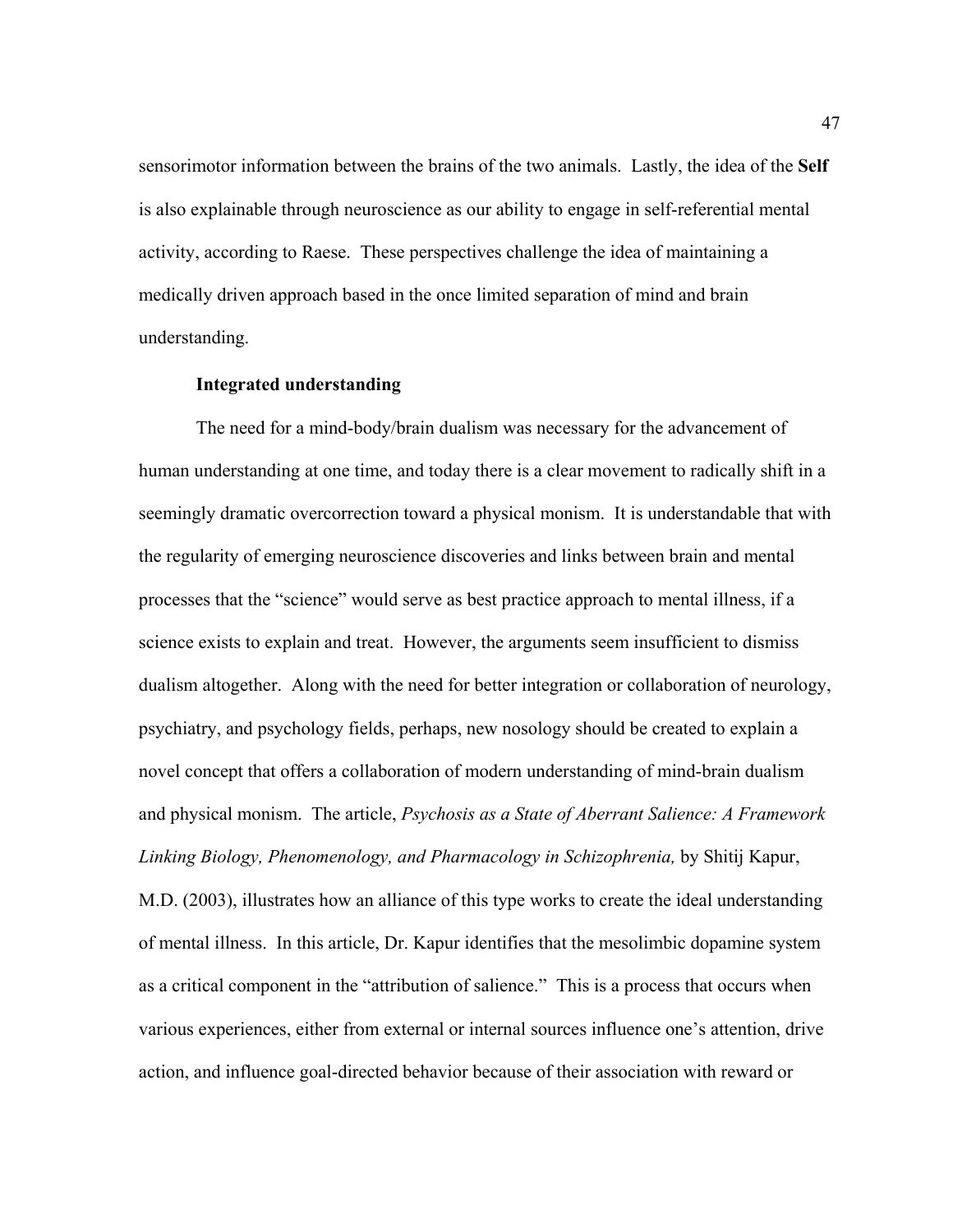punishment. In the case of psychosis, a person experiences a strong need to gain clarity regarding the situation created by the dopamine system. The sense that the individual with psychosis makes of a dopamine created aberrant experience is a top-down subjective explanation. For instance, an individual in a rural African village will have a vastly different explanation for aberrant saliences then an individual living in urban New York city. One needs to have first learned that a Central Intelligence Agency (CIA) exists to attribute an aberrant salience to the working of the CIA.

A novel approach that combines the efforts of neurology, psychiatry, and psychology with respect to the objective findings of neuroscience while also allowing for the phenomenological subjective experience of the individual, is the most ideal approach to treating mental illness today.

Not unlike the illness itself the collective view on bipolar disorder classification has experienced peaks and valleys, beginning with the earliest Greek thinkers, through the dark ages into the Enlightenment, and beyond Freud's functional explanation; however, the current consensus amongst the science-minded is that bipolar disorder is, in fact, a biological illness. The exact cause has continued to confound researchers, but the future of genetic tests may help shed light on who is most likely to develop bipolar disorder and need early intervention. The cost of mapping a person's DNA has dramatically decreased in the past decade. In pursuit of answers specific to bipolar disorder and schizophrenia, The Psychiatric Genomics Consortium was founded in 2007; it includes over eighty institutions from twenty-five countries sharing genetic data from more than 170,000 participants. In 2008, a U.S. based Genomic Psychiatry Cohort was formed including a dozen academic institutions, the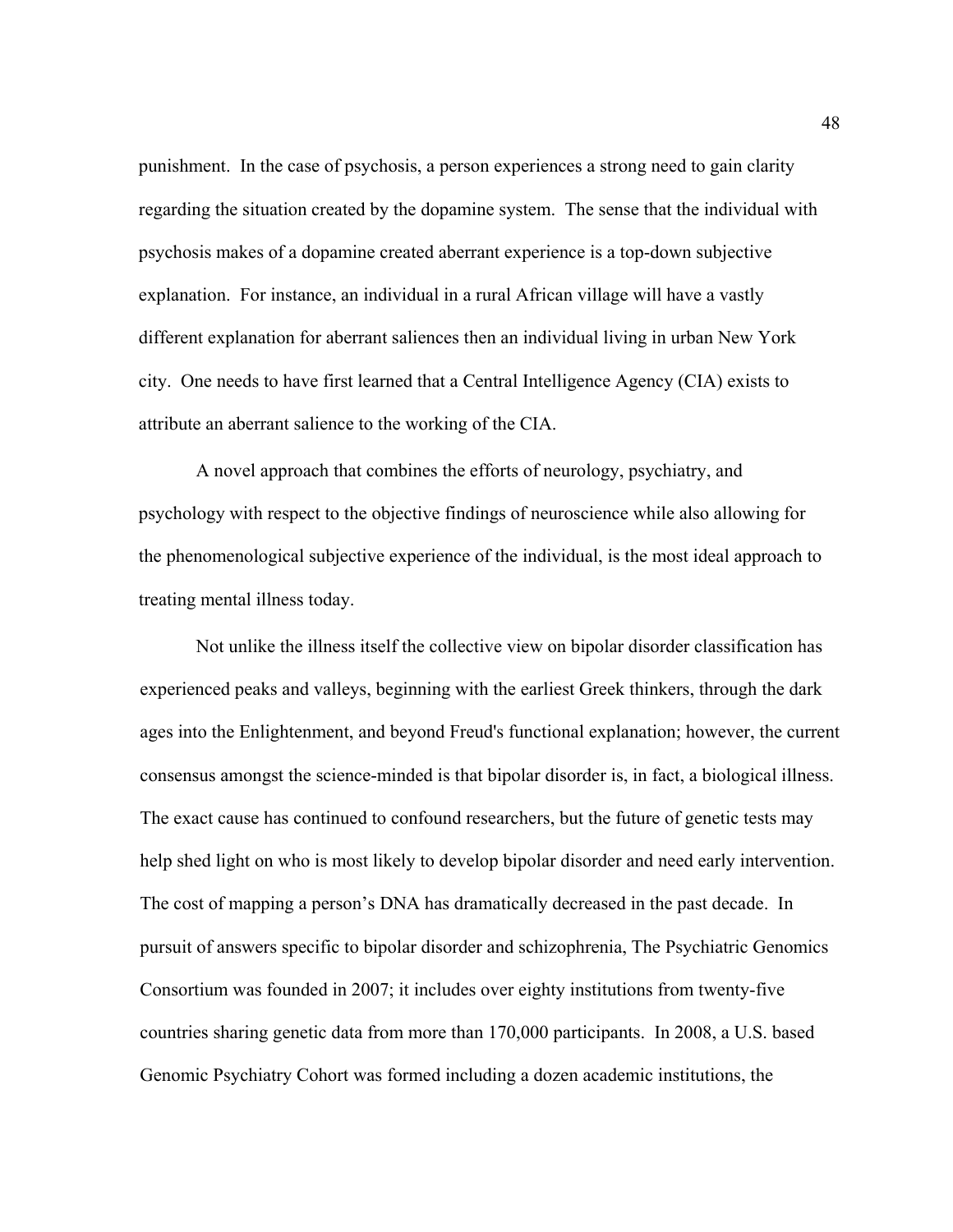National Institutes of Health and nearly 40,000 participants. Researchers have already recognized that there is no single gene responsible for bipolar disorder, but the clear indication that the illness runs in families fuels the quest for clarity (Forbes, 2015). Researchers are already finding specific genetic variants related to bipolar disorder. Frye et al. (2017), have found an association between DNA haplogroup U and psychosis in bipolar disorder. Another grand possibility on the horizon is the ability for researchers to narrow down the specific pharmaceutical treatment for an individual, based on clues discovered in their personal biological markers. This would eliminate the trial-and-error methods currently used to find the proper treatment for bipolar patients. The hope is that one day researchers will be able to send bipolar disorder the way of general paresis, identifying its precise cause and simplifying treatment for those with this condition. Until that day medication is a necessary foundation for bipolar disorder treatment. The significant deficits in social cognition as seen in theory of mind research, the possibilities of neuroprogression and myriad of detrimental outcomes of bipolar illness episodes, such as suicide, eliminate a nonmedication approach unrealistic and potentially harmful. The reasons individuals fail to adequately adhere to medication is attributed to a range of factors included in specific patient characteristics, the illnesses unique presentation of episodes, treatment variables, and environmental issues. Research has concluded that thorough and comprehensive psychoeducation is the solution to aid individuals in medication treatment adherence. Treatment professionals working with individuals with bipolar disorder will likely face issues regarding medication adherence at some point, having the resources and understanding on how best to address these concerns will be essential to quality patient care. Those who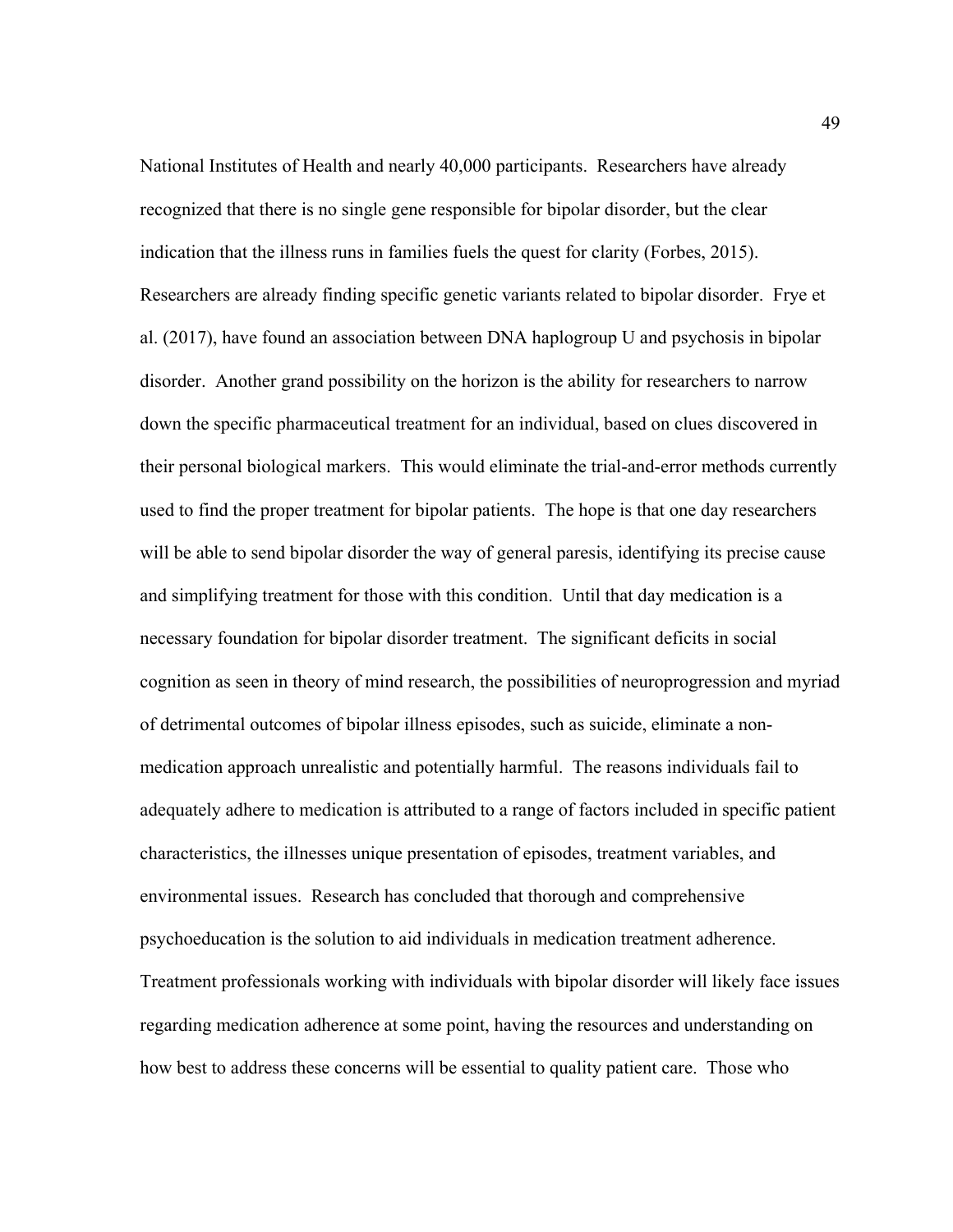adhere to medication treatment are significantly more likely to report that they are more content with their lives and feel less overall health related stress (Darling, et al., 2008).

# **Psychotherapeutic Interventions Specific for Bipolar Disorder**

Evidence-based practice (EBP) stems from evidence-based medicine (EBM) and the idea that a diagnosis or disease is the target or goal of the clinician to resolve via elimination or improvement (Gomory, 2013). EBP originated in the United Kingdom and extended to the mental health field there. In the United States a similar movement began in the 1990,'s it emphasized research findings as a guide for clinical practice, called Empirically Supported Treatment (EST) (Wampold & Bhati, 2004). In 2006 the American Psychological Association developed evidence-based practice in psychology (EBPP), a more culturally sensitive approach to applying researched therapeutic interventions in clinical practice (La Roche & Christopher, 2009).

The concerns and challenges of EBPP involve the effectiveness of generalizing treatment research, that takes place in controlled environments with selected samples, to typical clinical practice (Hunsley, 2007). Furthermore, in much of psychotherapy the work is not focused exclusively on a target or elimination of symptoms, rather it is about a process of coping with life and all of the complexities involved (Kazdin, 2008). The role of the psychologist in research is largely ignored, and the unique influence of various psychologists on the outcome of treatment secondary to the treatment itself (Wampold and Bhati, 2004).

Psychologists do have an ethical obligation to offer evidence-informed services (Stuart & Lilienfeld, 2007). Identify and tracking a client's progress in therapy is important, and ultimately the psychologist is the clinical expert and should select the best treatment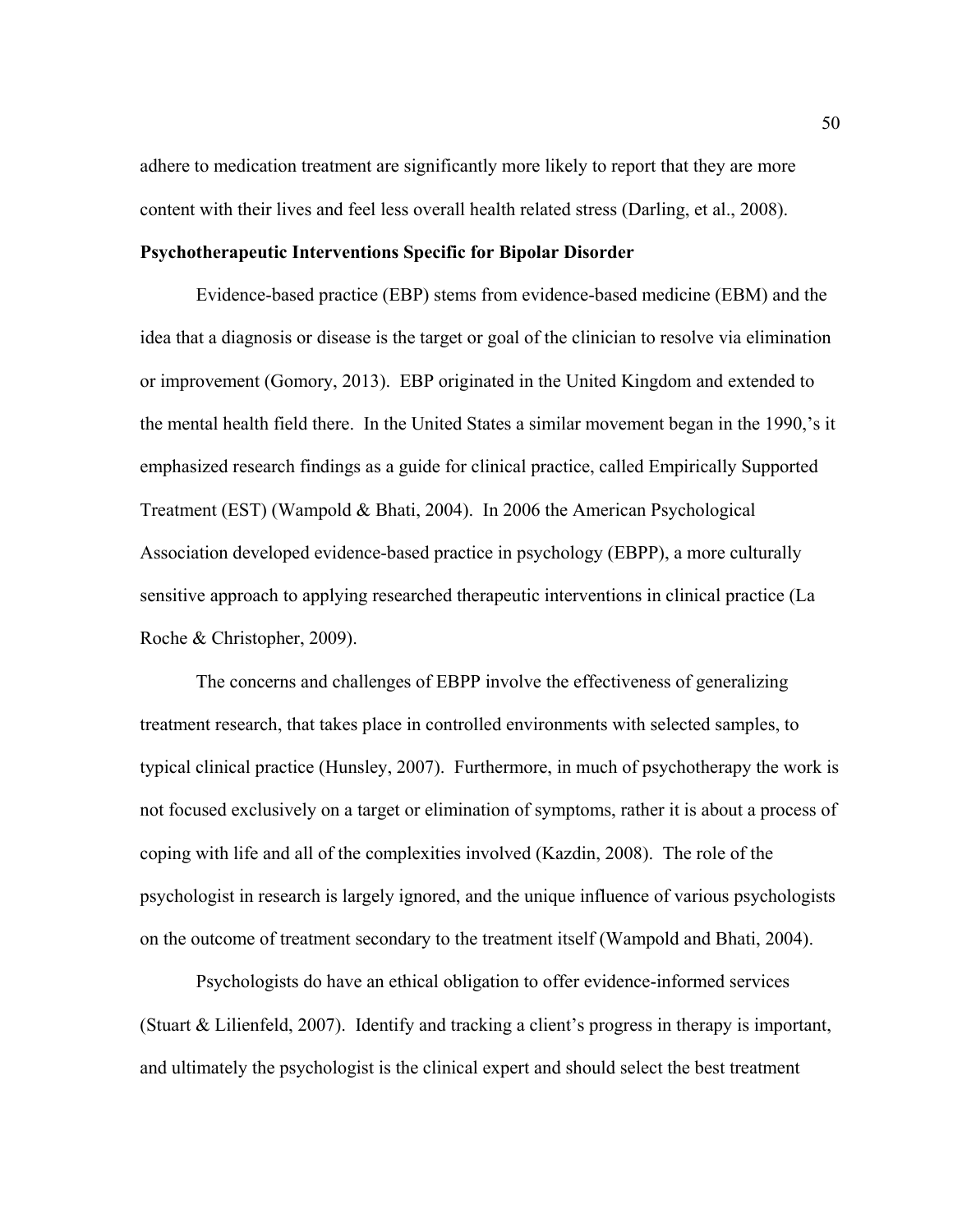possible whether it be one verified in research literature or individualized (Kazdin, 2008); this constitutes the "best practice" in psychological treatment. Research has been able to aid in identifying treatments found effective in more real-world settings, such as clinics, but those studies are not as readily available as those studies researched in lab conditions. Psychologists may find no published research on effectiveness studies for many of the conditions they are seeking to utilize best practice with (Hunsley, 2007). So, while available research can help inform treatment in practice, it cannot alone serve as the primary foundation for treatment. This is applicable when looking at a treatment that is culturally relevant. What is considered EBP in some instances with certain populations in specific conditions is ultimately limited by the boundaries of research studies and can be challenging to generalize to the vast diversity of potential clients (Kirmayer, 2012).

Evidence based treatments for bipolar disorder are listed as psychopharmacological (Connolly & Thase, 2011). However, several psychotherapeutic treatment programs are considered EST, and designed to address bipolar disorder symptoms. The American Psychological Association (APA) Society of Clinical Psychology Division 12 (2019), lists five psychological treatments for bipolar disorder that have research recognizing their efficacy for various bipolar disorder aspects. All of the five programs are modifications from other treatment theories. Interpersonal and Social Rhythm Therapy (IPSRT) was created solely for the treatment of bipolar disorder and is modified from the Klerman and Weisman *Interpersonal Therapy* program for depression. The other four treatment programs include Cognitive Therapy (CT) for Bipolar Disorder; Family Focused Therapy (FFT) for Bipolar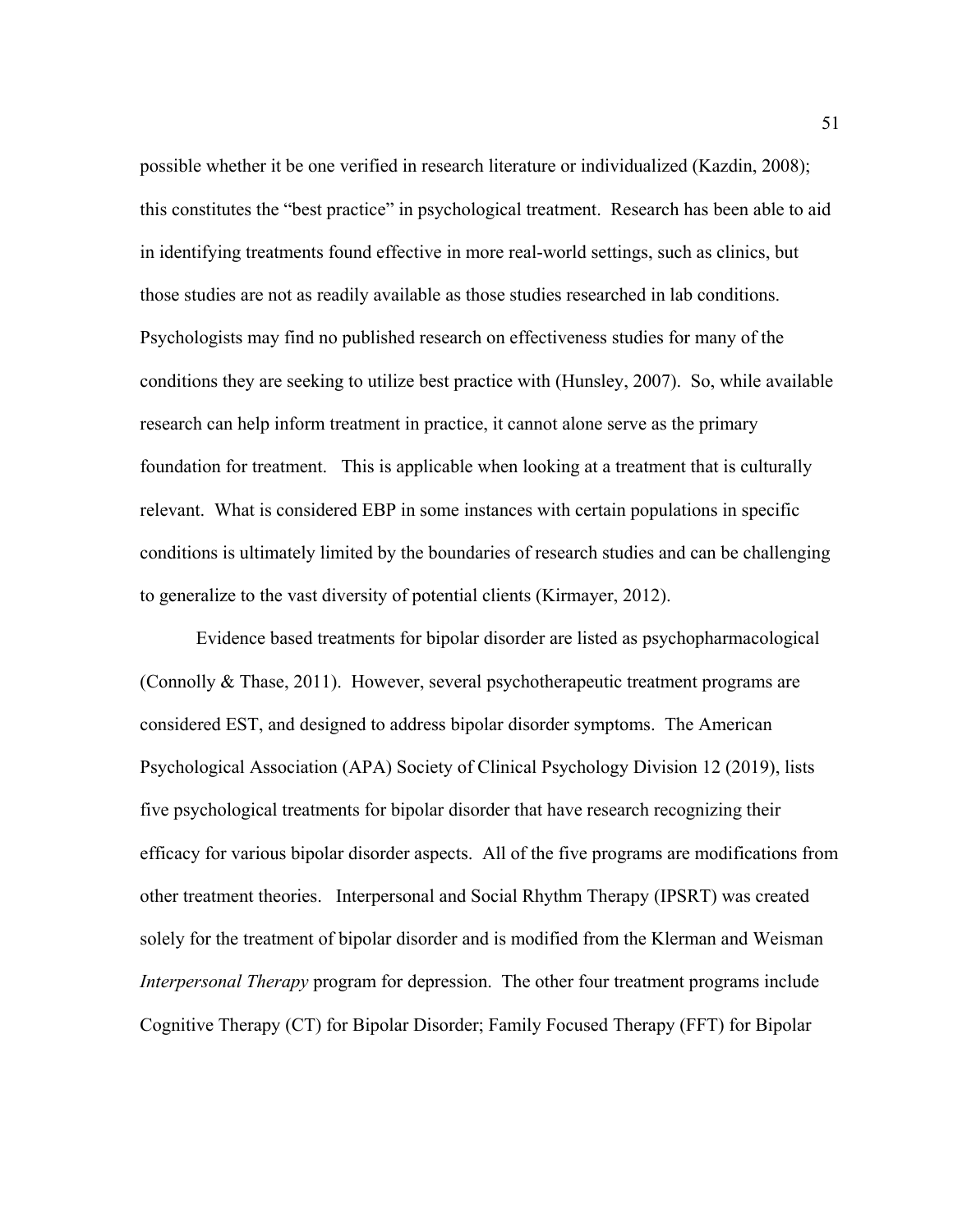Disorder; Psychoeducation for Bipolar Disorder; and Systematic Care for Bipolar Disorder (Society of Clinical Psychology, 2019).

IPSRT integrates the original Interpersonal Psychotherapy (IPT), with specific bipolar sleep schedule management. The original IPT has a main goal to improve the quality of a client's interpersonal relationships and social functioning, in order to reduce distress. It addresses four key areas; interpersonal deficits, manage grief, cope with life transitions, interpersonal conflicts (Klerman & Weisman, 1994). Research by Frank et al. (2005) found that acute treatment sessions lead to significant improvements in symptoms of depression, maintenance sessions did not result in significant symptom improvement.

CT for Bipolar Disorder can be found in a variety of different manuals and can be in either individual or group formats. All CT manuals include components that address bipolar psychoeducation along with a focus on identifying cognitive distortions and errors. The oneyear report of the Systematic Treatment Enhancement Program for bipolar disorder and additional research have found that the CT manual by Dominic H. Lam, Steven H. Jones, and Peter Hayward was supported positively by the findings which included evidence of lessening manic symptoms over time (STEP; Miklowitz et al., 2007). The research on CT for bipolar disorder found modest support for both improvement in mania and depression (Society of Clinical Psychology, 2019).

FFT for Bipolar Disorder is a modified version of the therapy originally developed for treating individuals with schizophrenia (Goldstein & Milkowitz, 1995). This therapy includes all immediate members of the patient's family and focuses on psychoeducation and teaches the family appropriate coping responses to symptoms. The family also learns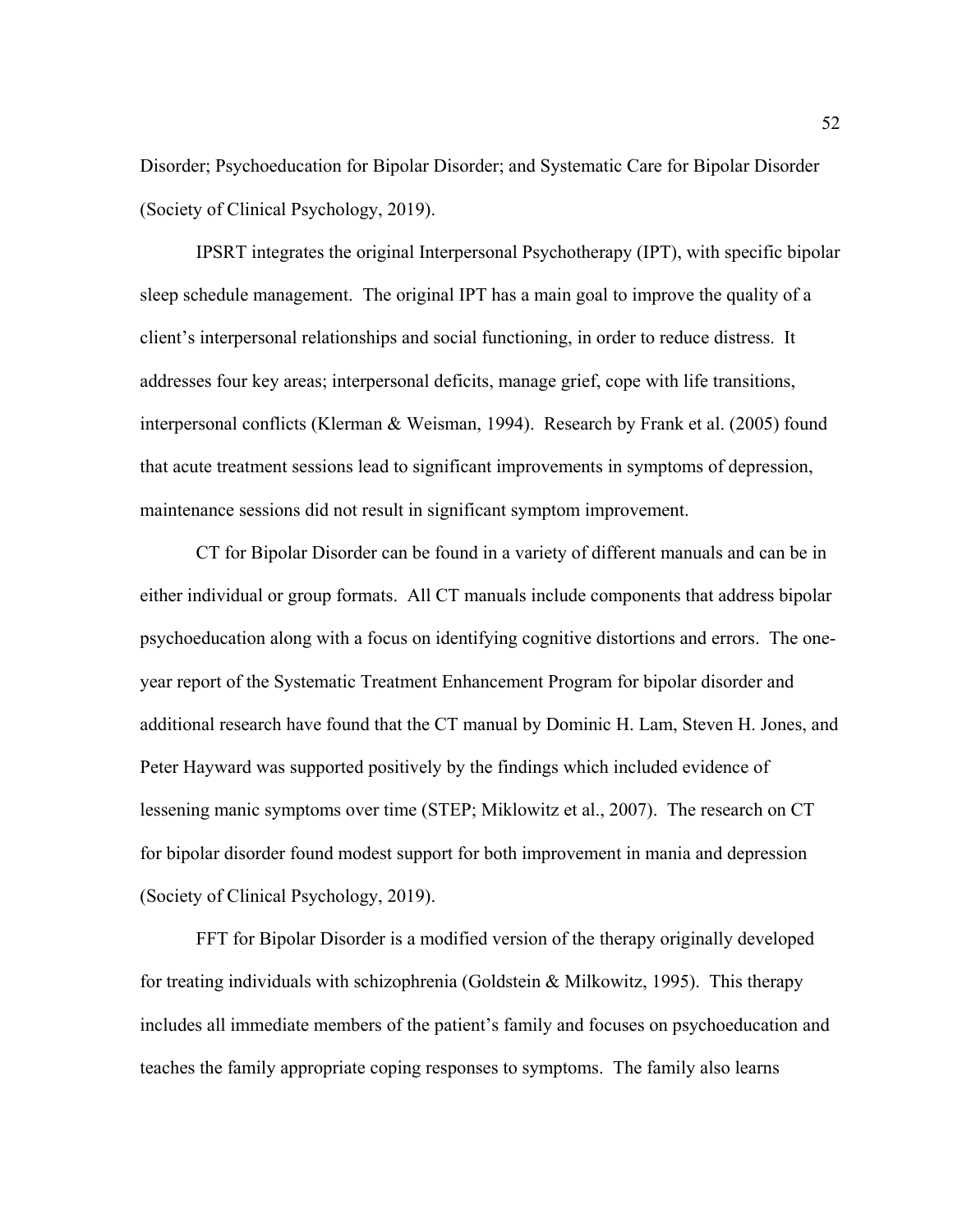communication and problem-solving skills. There is some evidence to suggest FFT can aid in depression (Society of Clinical Psychology, 2019).

Psychoeducation for bipolar disorder is foundational in any effective treatment program and has, as mentioned earlier, strong research support to suggest it helps with medication adherence and also in lessening manic symptoms. The goal of psychoeducation for bipolar disorder is to help patients understand the biological nature of the illness and necessity of medicine as well as signs and triggers for illness episodes. Group psychoeducation for bipolar are recognized as being especially effective (Colom & Vieta, 2003).

Lastly, a systemic care approach to bipolar disorder has shown evidence in lessening mania. Care is provided by an outpatient team made up of a nurse care coordinator and a psychiatrist. Psychoeducation is provided in a group format and telephone consultations are utilized. The Life Goals Program is a systematic care intervention that combines group psychoeducation and also has participants create a customized self-management plan specific to their early warning signs, it consists of 5 weekly group sessions and twice monthly sessions for up to forty-three sessions (Simon et al., 2006).

A variety of psychotherapeutic treatment approaches have been found to be effective in resolving aspects of bipolar illness in some individuals. Effective holistic treatment for the management of the range of presenting bipolar symptoms has yet to be identified.

# **Telepsychology and Bipolar Disorder Treatment**

The desire to reach underserved populations, serve individuals with disabilities, those with specialized language or other needs, or simply convenience in scheduling has led to an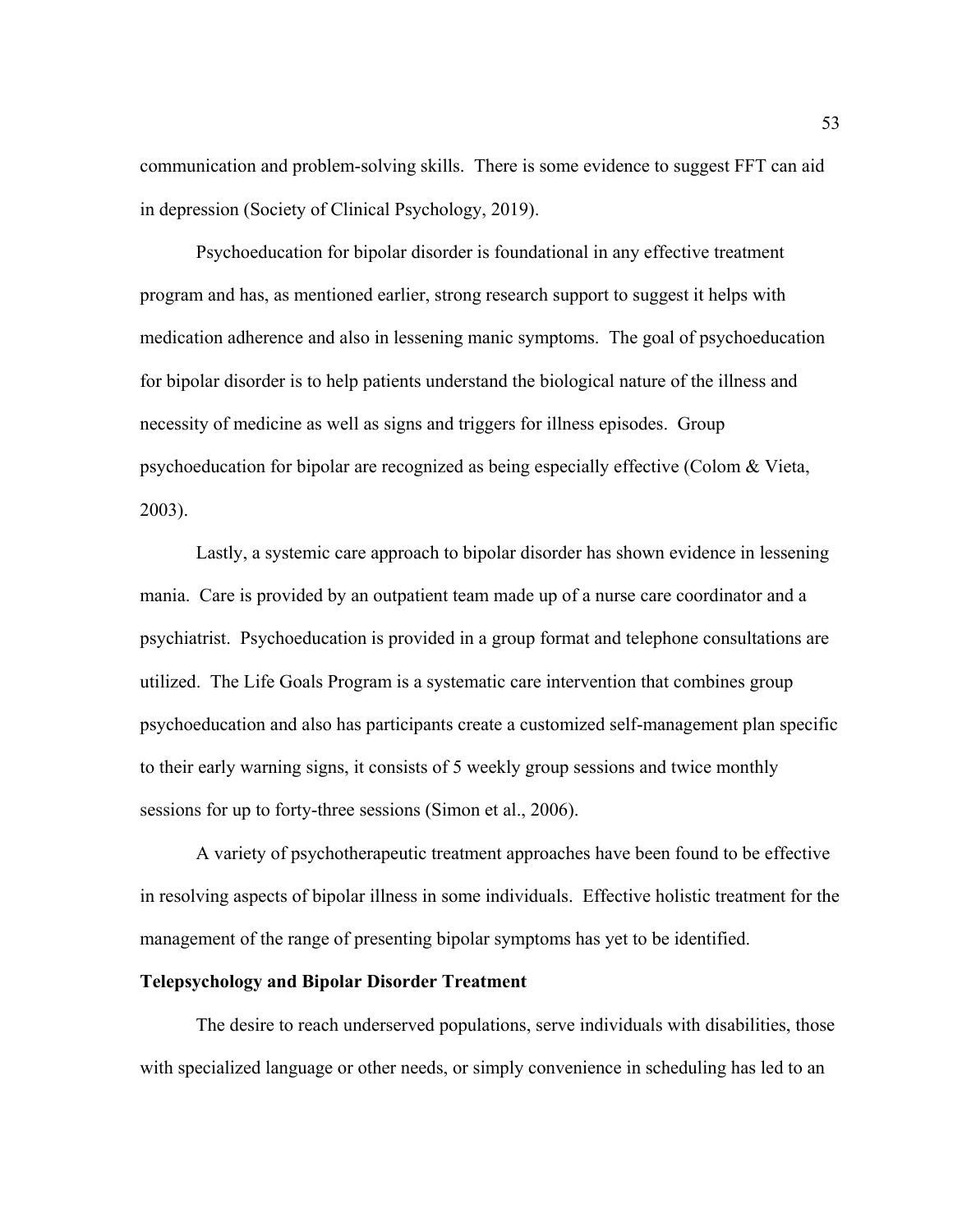increase in therapy services offered through a variety of technological modalities. This trend is called telepsychology or telemental health and is a branch of telemedicine. The types of technology most commonly used in telepsychology are phone, email, webcams, mobile apps, webpages, or adaptive and assistive equipment (American Psychological Association [APA], 2018).

Psychotherapy delivered via various technological modalities offer a range of established advantages for the client. For example, flexibility scheduling appointments, accessibility to services; as well as a solution to transportation challenges, childcare concerns, and perceived stigma of receiving mental health treatment are reasons clients appreciate telepsychology services (Bee, Lovell, Lidbetter, Easton, & Gask, 2010; Mohr et al., 2005). Psychotherapy utilizing cognitive behavioral therapy (CBT), delivered via telepsychology, was well received by clients in a 2008 meta-analysis. That study found a mean attrition rate of about 8% for psychotherapy conducted by phone for the treatment of depression (Mohr et al.). Those findings were considerably lower than the 47% attrition rate found by an earlier study of traditional face-to-face CBT psychotherapy (Wierzbicki & Pekarik, 1993).

Several studies have focused specifically on telepsychology and bipolar disorder treatment. A study in 2010, by Nicholas, et al., sought to understand the reasons that an online bipolar education program, designed to provide psychoeducation to individuals newly diagnosed had attrition rates similar to face-to-face therapy, at 26.5%. The findings identified that the primary reasons for not completing the online program were related to difficulties the individuals were experiencing in the acute phases of bipolar disorder such as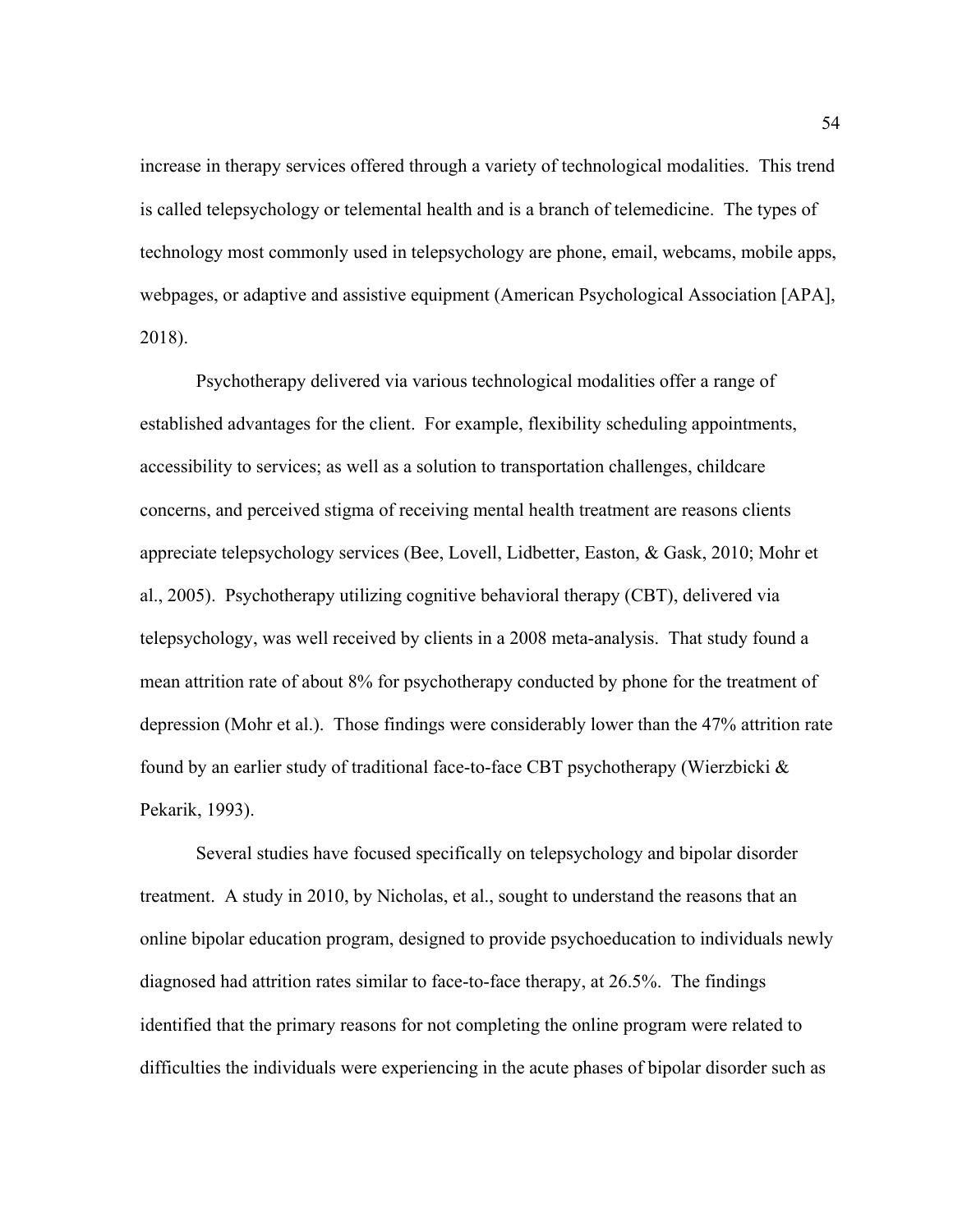lack of energy and motivation due to depression. Also, participants indicated a desire to repress and avoiding the reality of their new diagnosis kept them from wanting to review the material regularly. Others stated that the program was not specific enough to their unique needs. Studies looking at purely internet-based programs for bipolar disorder, found that individuals appreciate the agency that self-management allows, they want a program that is individualized and seeks to improve their overall quality of life, not just manage symptoms (Todd, Jones, & Lobban, 2013).

Murane et. al. (2016) looked at how individuals with bipolar disorder use various types of technology to monitor their condition. The researchers found that participants used computer software, smartphone and tablet applications, websites, and wearable digital devices with corresponding software or apps, to track their mood, sleep, finances, exercise, and sociability. Participants reported an overall greater sense of peace, a feeling that their lives felt more structured, manageable, and purposeful as a result of the self-agency that data tracking created. Additionally, the research by Murane et. al. (2016) found that respondents noted that self-monitoring assisted in helping individuals establish patterns of recovery for dealing with mood shifts. Increased insight lead to greater self-confidence, better use of coping strategies, and helped combat self-criticism and hopelessness. This was explained as due to the ability to better maintain a long-term healthy perspective, optimism, and endurance through particularly challenging times. Self – tracking one's mood and symptoms resulted in both self-compassion and self-efficacy, leading to better decision making from a nurturing and kind internal perspective when considering their mental health. The greater overall self-awareness was noted as especially important when participants were faced with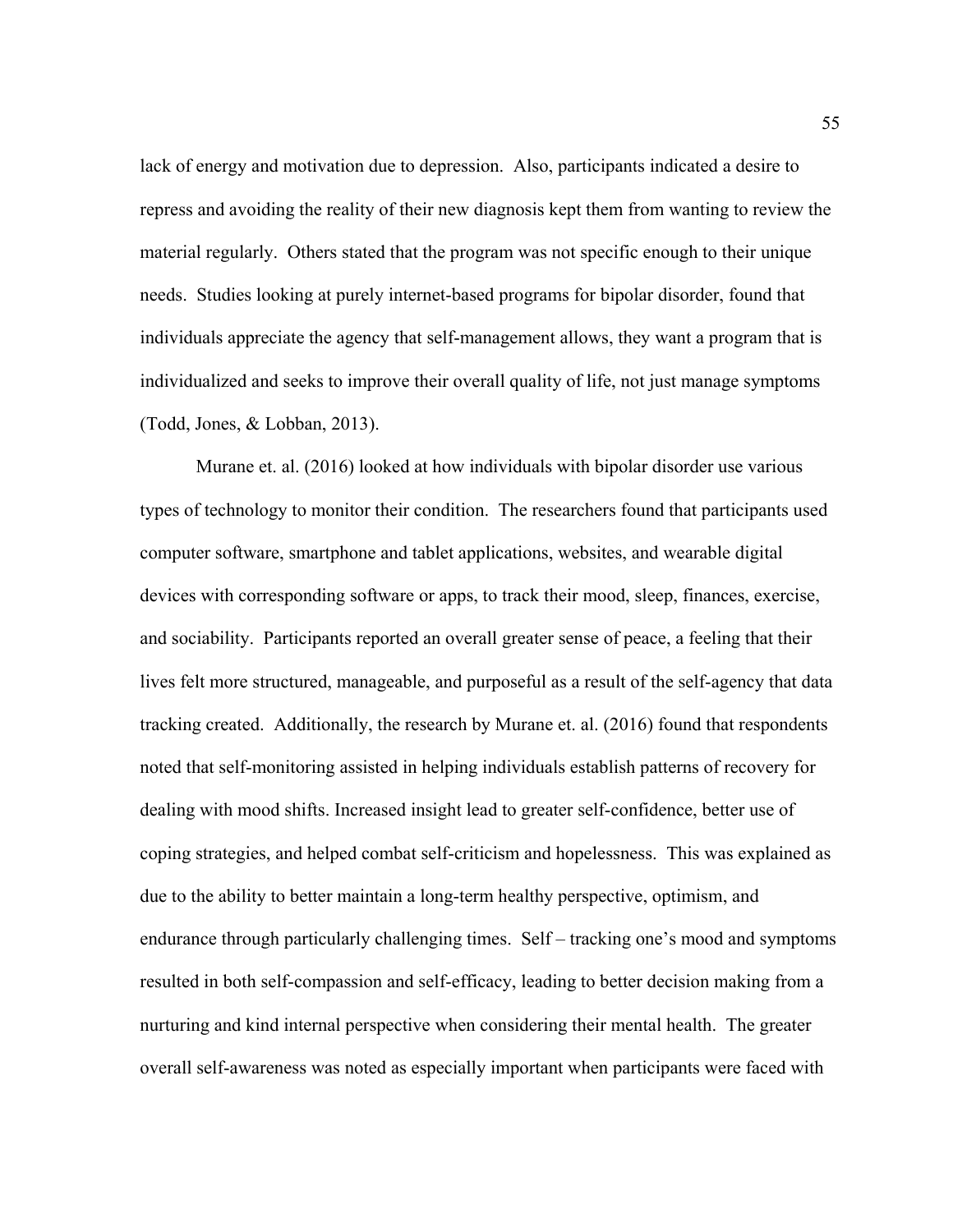difficult mood episodes or the onset of more severe symptoms, when they needed to seek assistance from others.

# **SUMMARY OF LITERATURE REVIEW**

The review of literature covered the earliest origins of bipolar disorder indicated in human history. The biological nature of the illness and its status as a severe and persistent mental illness requiring psychopharmaceutical interventions as the foundation and standard of care were also carefully reviewed. Next, the problem of medication adherence for individuals suffering from bipolar disorder, and the factors contributing to adherence was fully explored. Looking at how treatment professionals can increase and ensure proper adherence was laid out from present research literature. Bipolar disorder's complex nature and confounding treatment process as well as the need for more research into clearer and more efficacious means of diagnosing and treating were also looked at. The more radical emergent treatment options were briefly discussed. Due to the biopsychosocial aspects of the illness, the recognized psychotherapeutic interventions were reviewed and noted to treat only aspects of the illness symptoms. The current debate over the mind-dualism and divisions amongst the fields of psychology, psychiatry, and neurology are also discussed. To cover a broader range of symptoms requires treatment from a scattered variety of theoretical interventions, and not cohesive or comprehensive. Telepsychology and its ability to bridge the gap and allow for continuity of psychotherapy is highlighted. Research on what individuals with bipolar disorder want from web-based treatment is identified. Finally, the latest in cutting edge technological devices aimed at better treatment for bipolar disorder is laid out in this literature review.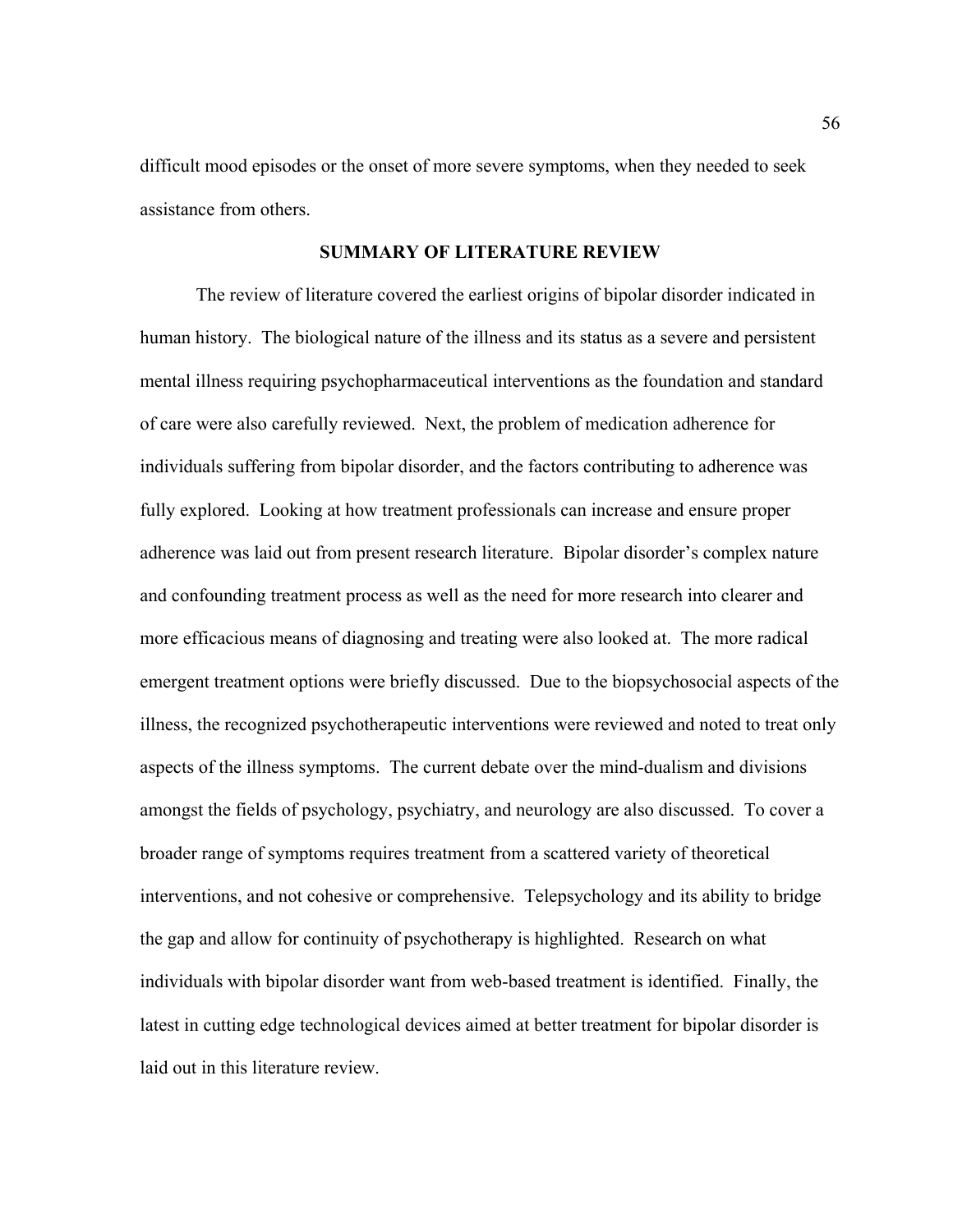# **Clinical Implications**

The complex and biopsychosocial nature of bipolar disorder has confounded scientists, complicated treatment, and inhibited those suffering with the illness from receiving the most comprehensive care. The advent of telepsychological interventions and tools, may allow for a complete, and truly holistic treatment model to be designed. This treatment model could aid in addressing bipolar disorder recovery in a way not possible in the past. The model should assist in providing the necessary psychoeducation identified in the research literature as crucial to proper medication adherence. With this foundational treatment variable in place, the ideal model could further guide psychotherapists in customizing treatment for each individual, and allow psychotherapists to play a larger role in treating individuals living with bipolar disorder; clients that have been primarily reliant on psychopharmacology alone. Ultimately, a model that accounts for the broad range of treatment factors presented in the research literature can aid in ensuring long-term, comprehensive bipolar disorder treatment, and the most successful outcomes for those suffering with the condition.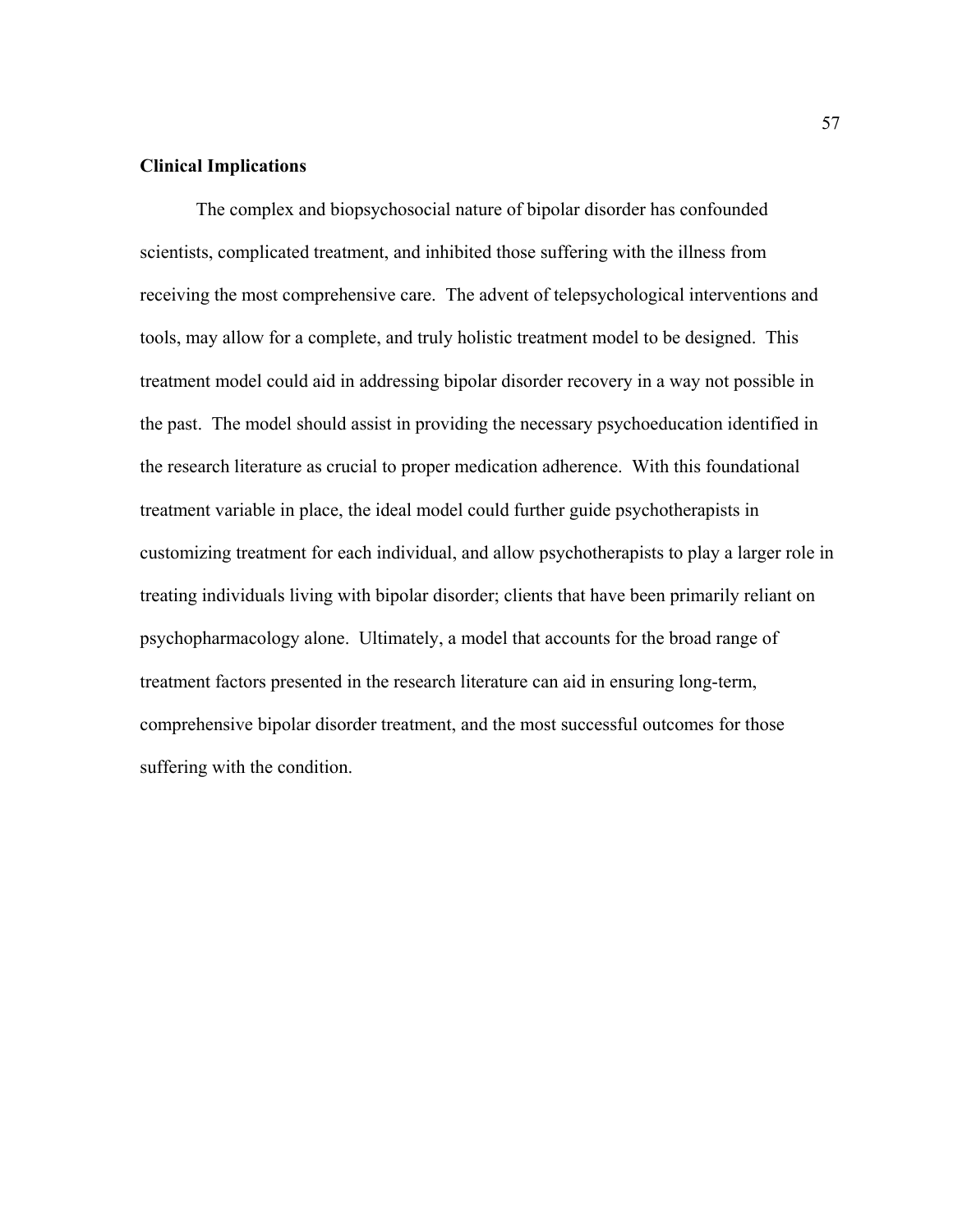#### **CHAPTER III**

#### **BIPOLAR INDIVIDUALIZED BALANCE (BIB) – MODEL**

#### **Introduction to the model**

At present, the course of treatment for individuals with bipolar disorder is ambiguous, complex, and disconcerting to even seasoned mental health professionals. Research indicates that the expectancy of recovery and success for individuals with bipolar disorder is a long arduous journey that not all individuals can or will attain. The goal of this project is to create a model that organizes and allies the discordant aspects of bipolar treatment and enables a more cohesive course of efficacious treatment. Through the use of technology, telemental health/telepsychology can allow psychotherapeutic treatment to efficiently support proper psychopharmacological treatment, ameliorate attrition and/or treatment noncompliance, thus allowing for necessary psychotherapy to occur, and overall treatment of bipolar disorder to remain more consistent and effective, enabling long-term recovery. This model is designed from a biopsychosocial perspective, addressing all aspects of the bipolar disorder illness, and seeking holistic long-term illness.

# **Rationale for Model**

Effective treatment of bipolar disorder requires the complimentary combination of both psychopharmacological and psychotherapeutic interventions (Mondimore, 2014). However, this necessary harmony of interventions does not easily occur. Research suggests that individuals with bipolar disorder struggle with appropriate medication adherence, and without this foundational aspect of bipolar treatment they lose the insight and stability to maintain psychotherapy treatment. To further complicate this matter, the key to ensuring medication adherence is psychotherapeutic interventions. This paradoxical situation can lead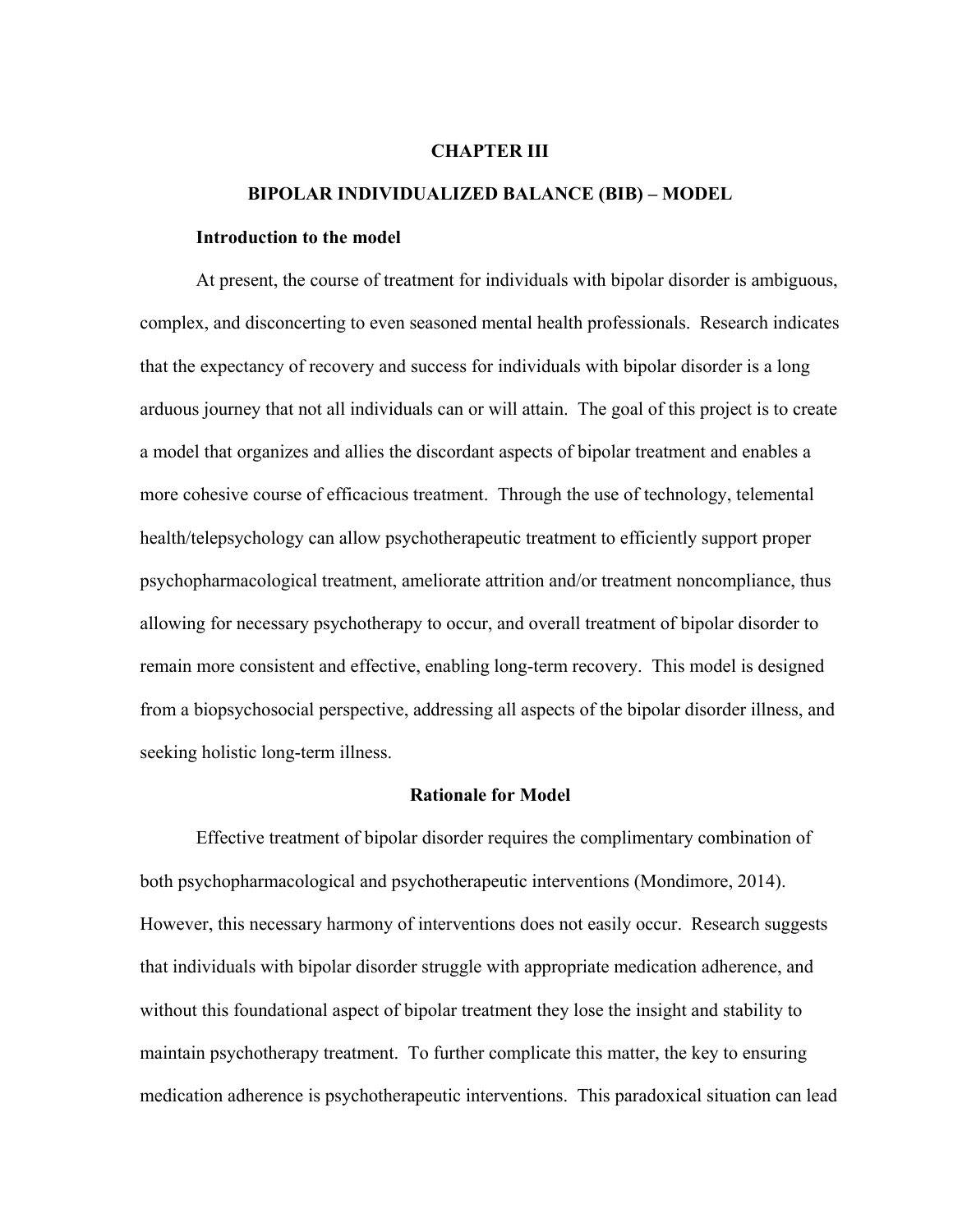to deleterious outcomes. Poor treatment of bipolar disorder can be life-threatening, leading to suicide, hospitalizations, and impaired quality of life for the individual and their loved ones. Neuroscience research suggests that failure to effectively treat bipolar disorder can lead to kindling, or a progression of more rapid and complex presentation of symptoms. A specifically designed treatment model, utilizing technology, for individuals with bipolar disorder could amend the present treatment dilemma.

There is presently no psychotherapeutic model that integrates efficacious researched treatment for bipolar disorder to provide a fully comprehensive, flexible, therapy for individuals. Furthermore, there is not treatment model designed to utilize telepsychology technology to maximize successful treatment outcomes in bipolar therapy.

# **Theoretical Foundations**

Bipolar is recognized as a mental illness with a biological foundation. The primary and foundational theoretical position of this treatment model is biopsychosocial. Treatment must encompass and account for all three domains of the biopsychosocial model: biological, psychological, and social. Biological components will be derived from clear standard of care and evidence-based information regarding pharmaceutical treatment and contraindications. The psychological and social domains will be an integration of the therapist's established psychotherapeutic orientation and the specific guidelines of the model designed to provide the bipolar client with a complete and effective psychotherapy treatment experience.

#### **Core Assumptions**

It is important to note that due to the nature of bipolar disorder as a biologically based illness that remains in many ways a mystery to modern scientists, and emergent research continues to present with new findings; as well as the technological component of this model,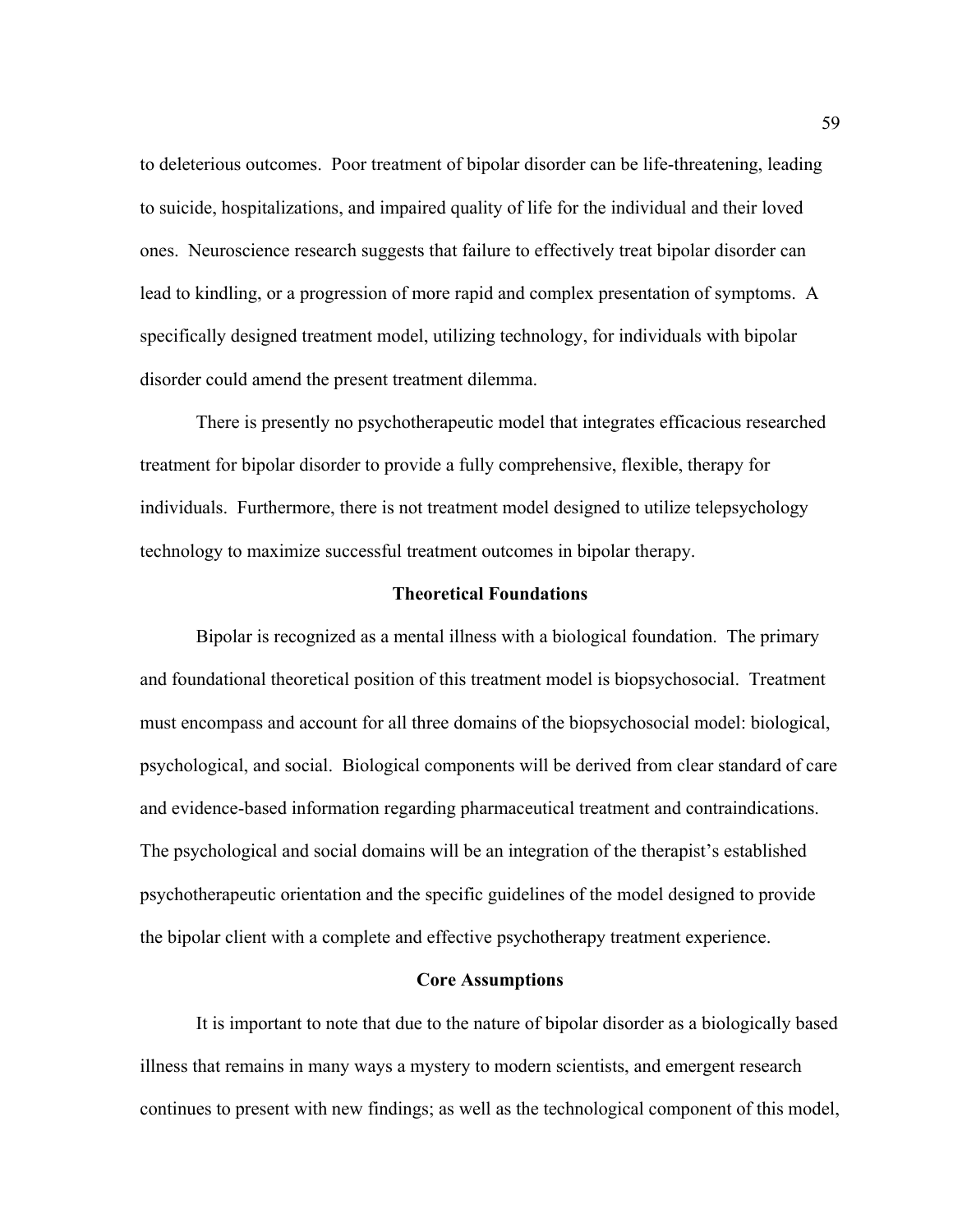from a similarly ever-changing arena, this model serves primarily as an outline to comprehensive treatment for the individual with bipolar disorder and is not intended as a recipe to be followed with precision.

This model focuses on establishing balance and overall wellness and quality of life for the individual with bipolar disorder. The model focuses on three primary elements of treatment to achieve ideal outcomes; these elements include physiology and prescription medication, personal psychotherapeutic treatment needs, and ideal interpersonal relationships. The overarching component of this model is utilizing technology to collect individualized data to aid in establishing patterns that will better guide treatment efforts in the three key elements.

The treatment team component of this model primarily indicates a need for a psychotherapist and a prescribing clinician. At present many prescribing clinicians are psychiatrists. However, nurse practitioners, and in some places, psychologists, can also prescribe psychotropic medications. The amount of time most prescribing clinicians spend meeting with patients does not permit appropriate time for in-depth psychoeducation/psychotherapy. These appointments are primarily focused on medication management (Milkowitz & Gitlin, 2014). The BIB Model addresses the psychotherapeutic treatment void that occurs due to the present standard of care practices for bipolar disorder in the medical community.

This model will function in a traditional psychotherapy treatment format beginning with and relying on face-to-face sessions to make up the bulk of the client's psychotherapy work. However, telepsychology technology will be an integral aspect of the model and serve to ensure comprehensive continuity of care. Client's will have consented early on to allow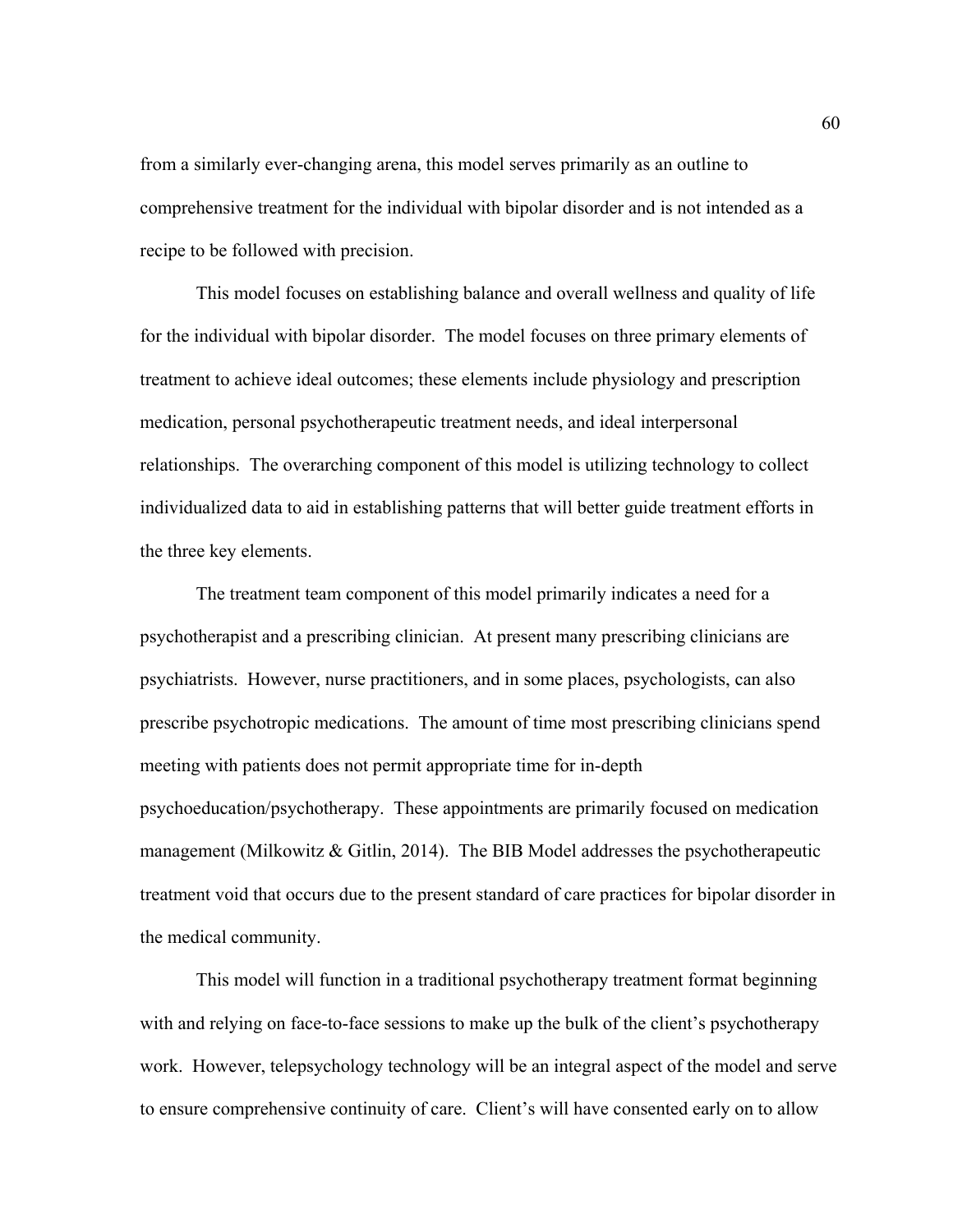the clinician access to various mediums designed to track and communicate information, i.e. video chat, telephone calls, texting, smartphone apps, fitness devices, web based shared documents, etc.; that will enable the clinician to evaluate the client's mental health and adjust treatment accordingly. Moreover, the client will need to consent for the psychotherapist to communicate with the prescribing clinician and support persons if deemed necessary.

# **Conceptualization of the Process of Change**

Balance and quality of life that extends for the longest possible amount of time between distressing symptoms, as determined by the client, will indicate change. Psychotherapeutic growth will be unique to each individual's background and their specific presentation of each of the domains of comprising the model's focus, i.e. biological, psychological, and social. Individuals will vary in symptoms, personality, insight, coping, etc. For some, growth and change in psychotherapy would be expected to move faster if the client arrived with less prior maladaptive mental circumstances before their diagnosis, and slower for those that may have more complicated illness presentation (biological), trauma history, or comorbid diagnoses.

This model recognizes that to achieve ideal balance an individual must have clear insight, awareness, and understanding of their diagnosis; and what it means for their unique intersection of biopsychosocial variables. Psychoeducation and recognizing personal patterns are the means in which this model proposes that this goal is achieved.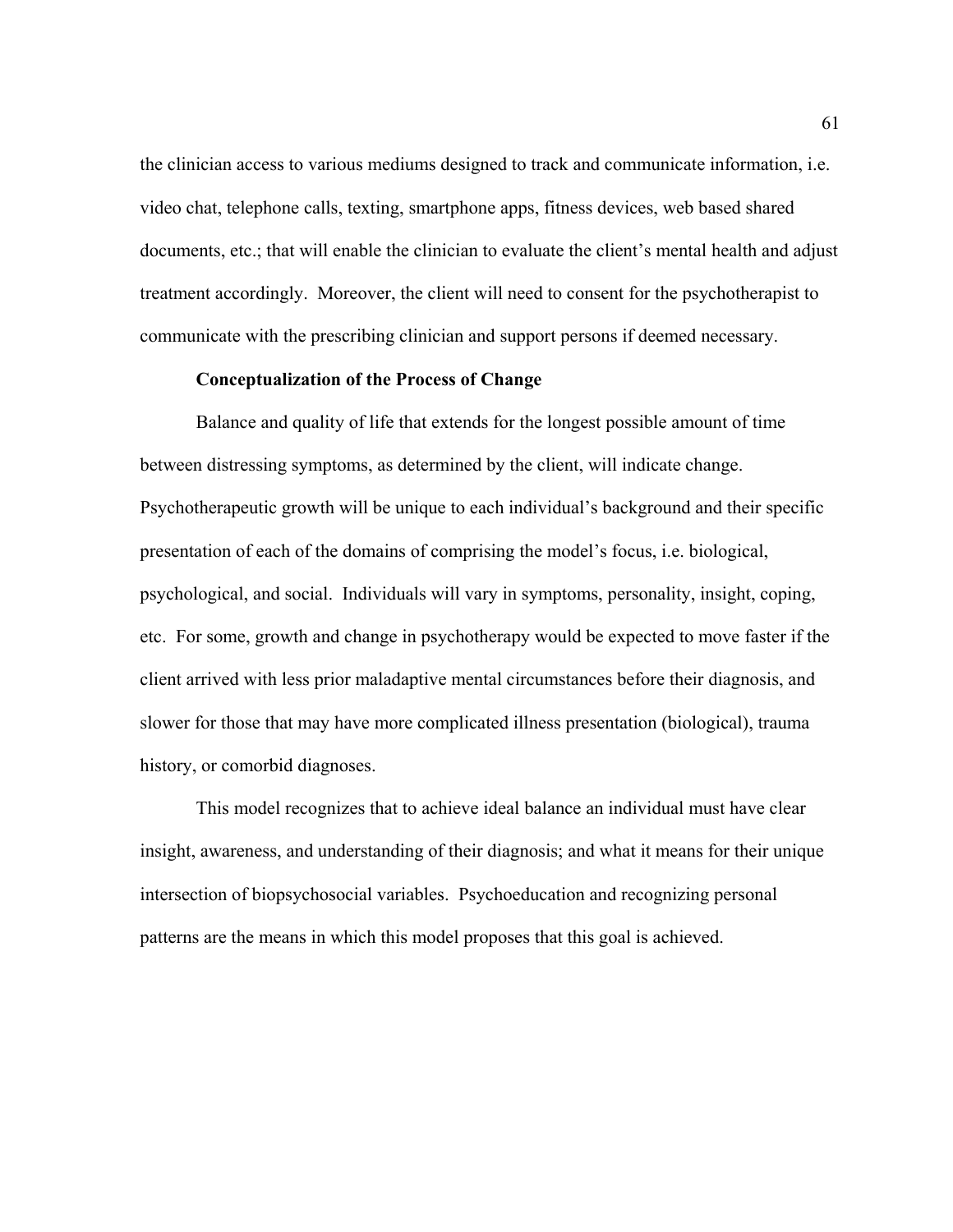#### **The Model: An Overview**

The BIB Model seeks to assist the client with bipolar disorder in sustainable longterm mental health stability, through fostering greater self-awareness, insight, and selfempowerment toward the ultimate goals of hope for the future and consistent overall highest quality of life.

The BIB Model is a customized, flexible guide for psychotherapists treating clients diagnosed with bipolar disorder. The model can be utilized for newly diagnosed clients or those with longer treatment histories. The use of telehealth to maintain treatment continuity, and individualized data tracking tools to obtain a client's unique presentation of physical and mental symptoms, behavior, emotions, and interpersonal interactions; is the key to the BIB Model's Primary Overarching Standard. The model consists of 10 treatment modules. The modules are organized into three main Domains, Rx-Physiology and Medication; Self-Individualized Treatment; and Others-Interpersonal Factors.

The domains help to organize and ensure holistic treatment, while the modules are intended to be used in the manner and order relevant to each unique client presentation.

# **For whom is model best suited**

Individuals with a bipolar disorder diagnosis that are seeking comprehensive treatment to improve overall quality of life. Client's must be open to medication treatment and willingness to work with a prescribing clinician.

# **Screening process**

Therapist (Clinical psychologist) initial diagnosis. Or prior diagnosis from psychiatrist or psychologist, history of treatment and diagnosis for bipolar.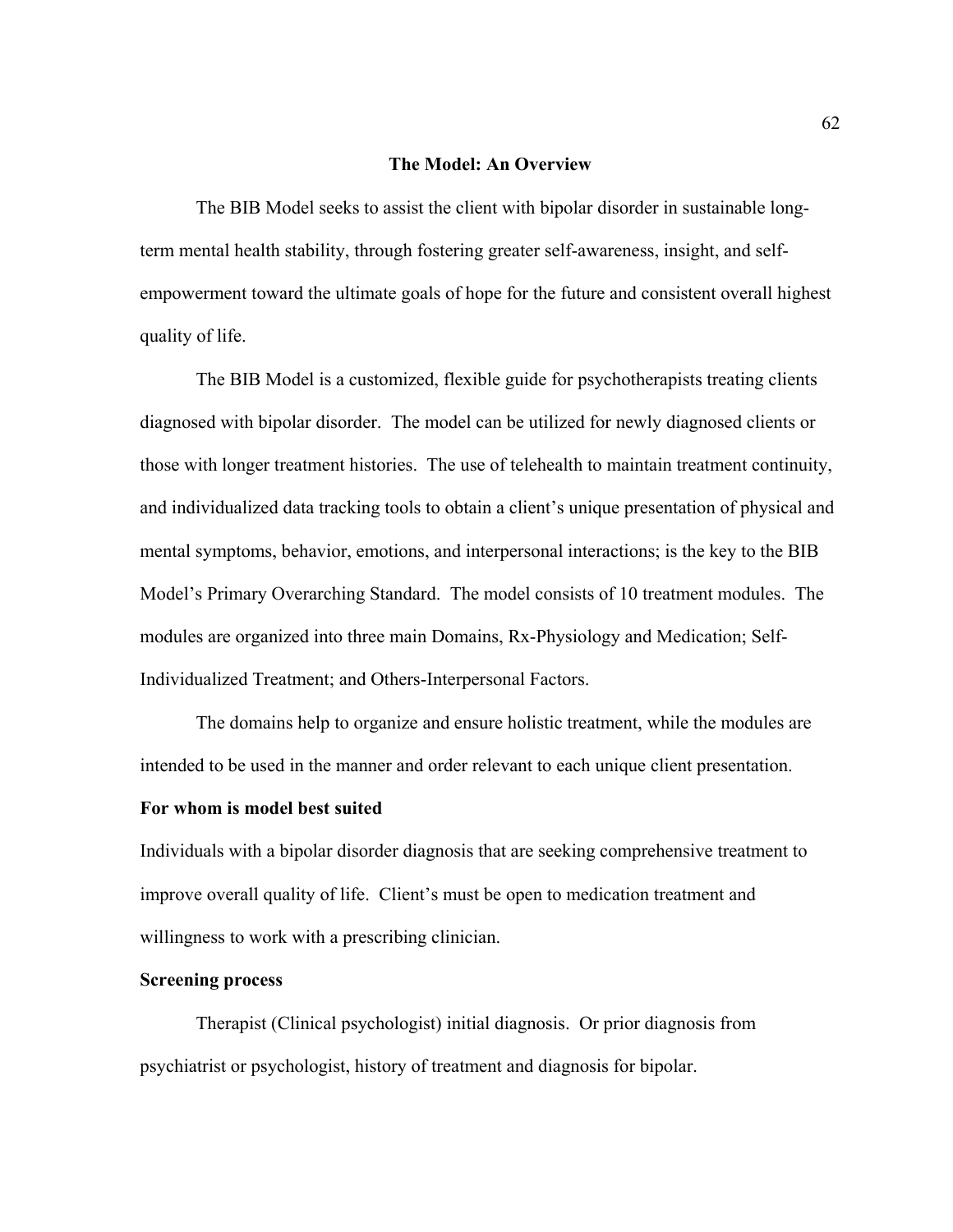#### **Role of Facilitator/Therapist**

The psychotherapist can and should function within their orientation or training, utilizing their own knowledge of psychotherapy techniques and treatment while incorporating the key components of this model into the treatment of the client with bipolar disorder.

# **Therapist Training**

This model is designed to be used by a trained psychotherapist. Additionally, for a clinician to work with an individual with bipolar disorder utilizing this comprehensive model, the clinician must be fully educated on the condition. Dense research into the long history of the disorder has been compiled into several well written books. Recommended are the writings of Francis Mark Mondimore, M.D., specifically the current edition of *Bipolar Disorder: A Guide for Patients and Families.* Additionally, David J. Milkowitz and Michael J. Gitlin's, *Clinicians Guide to Bipolar Disorder*; and also, highly informative is the current edition of David J. Milkowitz, PhD's writing of *The Bipolar Disorder Survival Guide: What You and Your Family Need to Know*. Due to the biological nature of bipolar disorder, and the regular emergent research into the brain and neuroscience findings, it is crucial that the clinician obtain the most current findings regarding the illness and evidence-based treatment for it. The clinician must have a thorough knowledge of the condition in order to effectively treat the individual with the diagnosis.

In regard to technology and applications to use with this model. As technology is ever advancing and changing, the best means of individual data collection will be relevant to the given time period of treatment. However, of the available sources of data collection at the time of practice, the clinician should have several options of tools (i.e. smartphone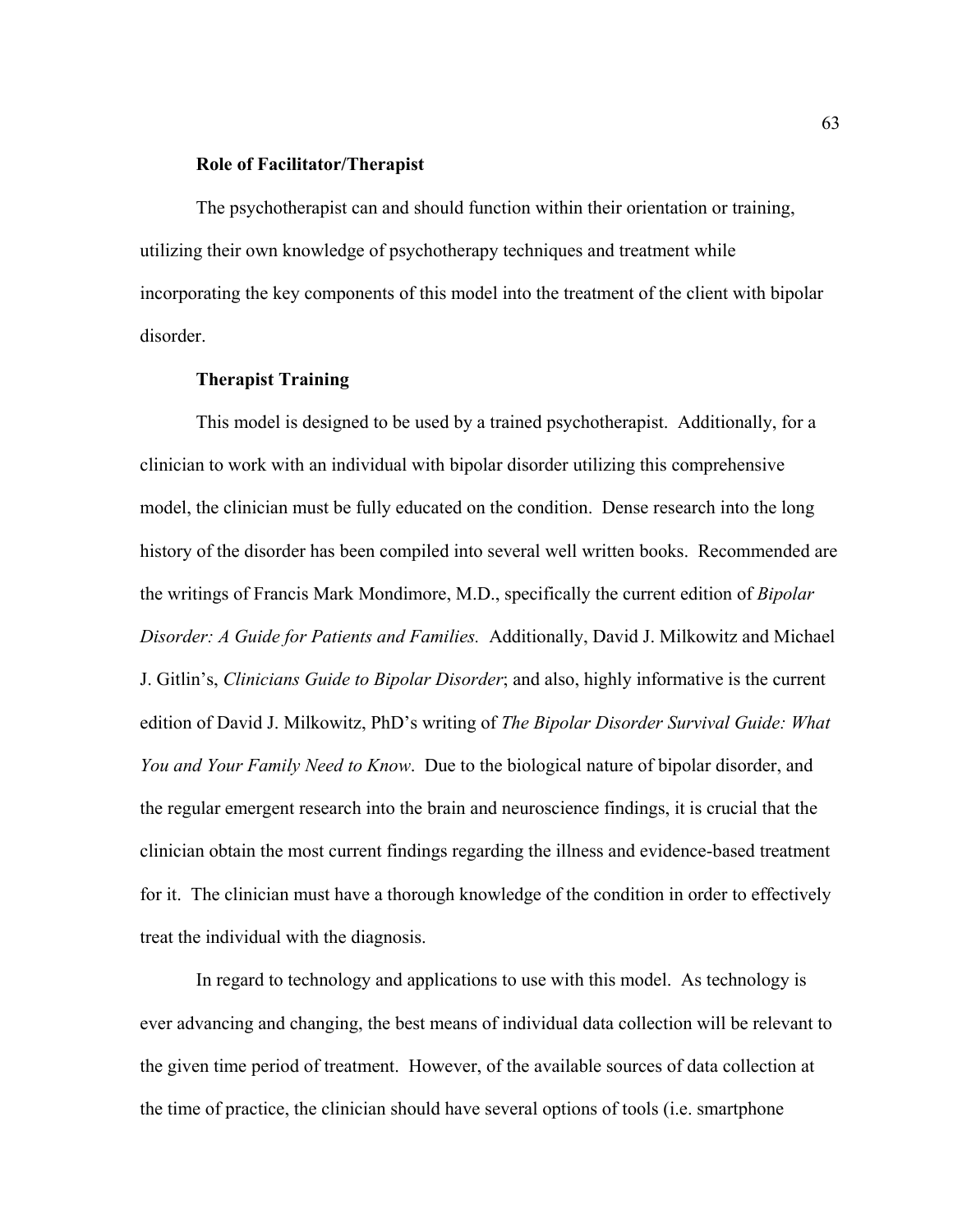applications, fitness trackers, partial paper charting, etc.) that they are familiar with and can recommend. The key features and the data collected by the tools are more important to the clinician than the tool itself. The data important to the model can be collected, if necessary, at its most basic, in a paper mood chart diary. Gathering the individual's unique data to establish the nuanced patterns relevant to that person, is the primary objective. However, the clinician chooses to work with the individual in regularly obtaining the data is subjective. Although, modern technological tools make charting and identifying trends much easier, and without such information long term treatment is likely to be less effective.

This model will serve to first educate the client about bipolar disorder through comprehensive psychoeducational information, and to enable the client to understand and recognize the unique presentation of bipolar illness in their lives. Various aspects of the psychoeducation may include, at therapist discretion, videos and or literature appropriate to the client's needs. The model will incorporate data collection (inventorying, charting, and tracking) through telepsychology mediums to inform the unique presentation of illness for each client.

Informed consent and privacy will be clearly established at start of treatment. Potential communication with prescribing clinician or support persons, the exchange of webbased client data, and safety protocols, will be included. Face-to-face and telepsychology sessions (video chat, telephone, text) will be utilized.

The model does not have a specific timeframe or a set number of sessions. The model encourages long-term treatment in alignment with the lifelong nature of bipolar illness. The clinician subjectively decides on the frequency of sessions based on the unique

64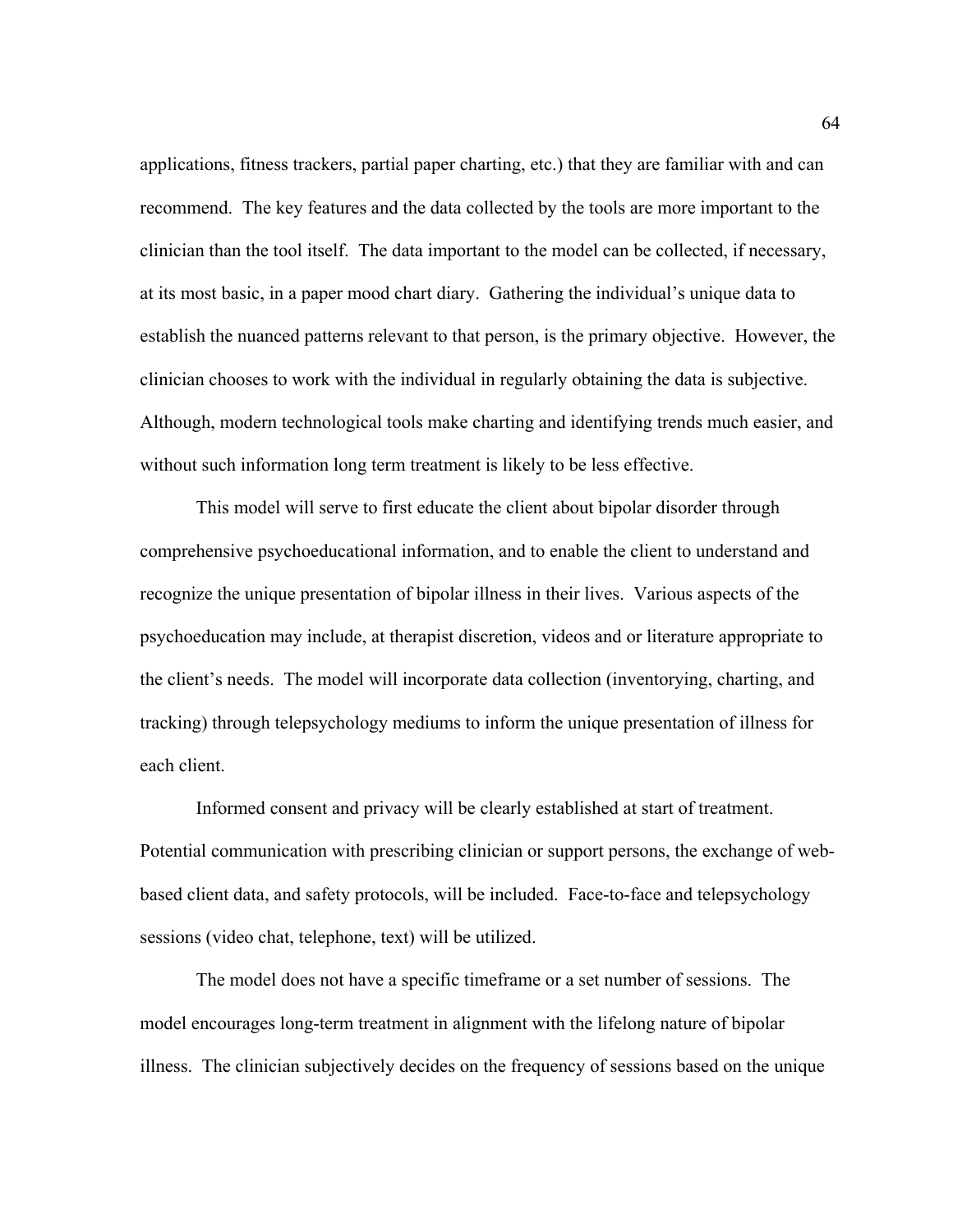factors that impact the client. The goal is to offer enough information and assist in relieving bipolar disorder illness related distress, to minimize early attrition.

# **Introduction to the Model**

This model serves as a guide for psychotherapists treating individuals diagnosed with bipolar disorder. This model is intended to be a guide for ensuring that treatment is comprehensive and designed to aid in long-term client holistic stability. The goals of the Model are to increase and develop client insight, awareness, self-empowerment, quality of life, consistency, and hope.

Much of the model is geared toward psychoeducation, however, it is not intended to teach the clinician the concepts or subject matter referenced, rather, it is simply a guide that requires the clinician obtain the sufficient understanding regarding each subject area.

The model is divided into three Domains, and within each Domain are specific Modules to be utilized in treating the client with bipolar disorder. The primary component to this model is the Overarching Standard, which utilizes technology to collect data and determine patterns unique to the individual client. This customized approach ensures that treatment is tailored to the client's unique needs as it relates to their bipolar illness and longterm mental health stability.

The model requires the Primary Overarching Standard, and the application of the three Domains. However, not every module will be necessary for every client, and so modules are utilized, as necessary. On the same note, modules can be utilized in any order that the clinician deems ideal for the client being served.

The Model recognizes that both the scientific understanding of bipolar disorder physiology and technological advancements, are fluid and developing. This is why the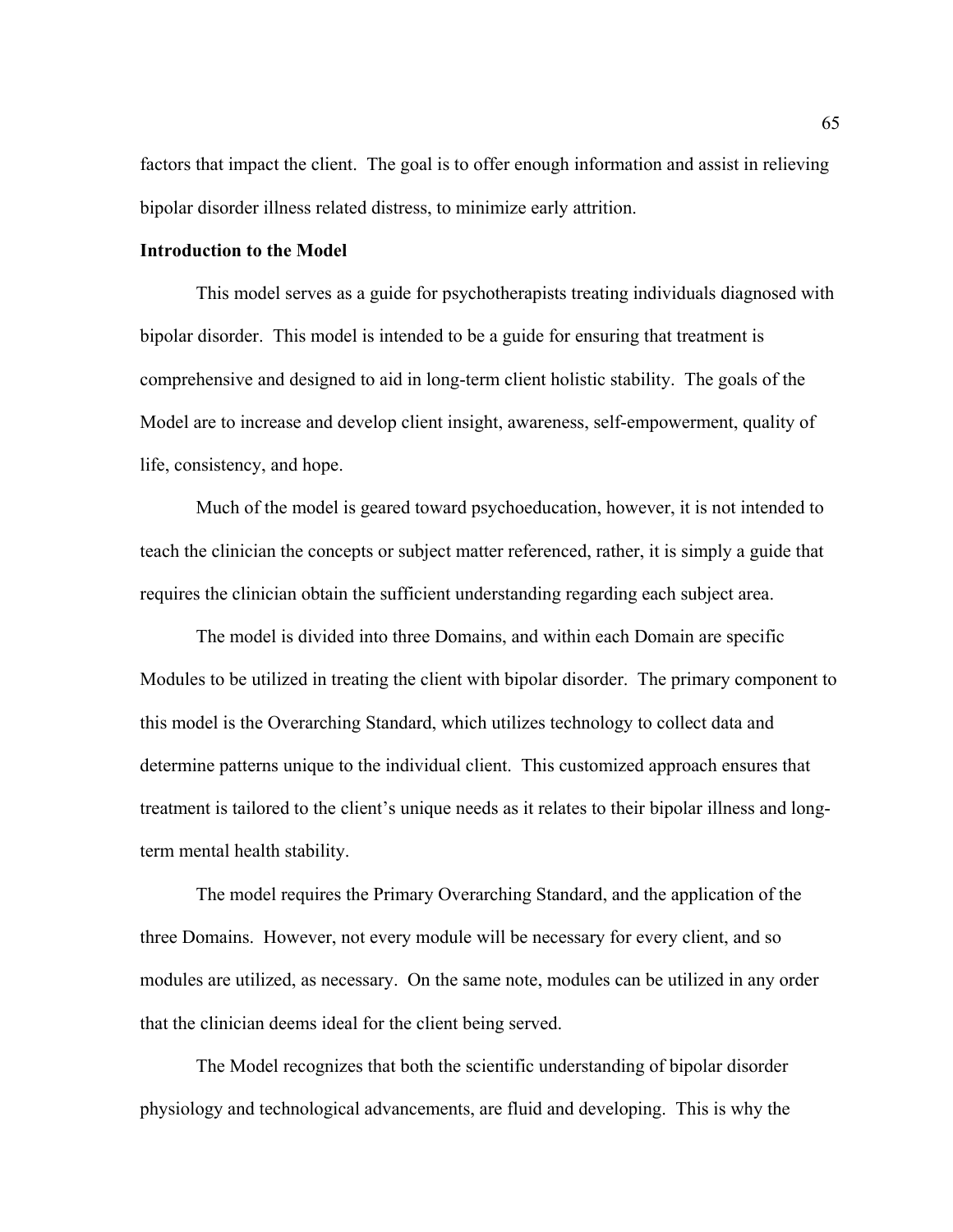Model serves only as a guide, accommodating for emergent treatments to be utilized as

needed, to maximize ideal outcomes.

# **Core Elements - Bipolar Individualized Balance (BIB)**

Model of psychotherapeutic treatment for Bipolar Disorder utilizing telepsychology

Table 1 - Model Organization

| <b>Primary Overarching</b><br><b>Standard</b>                                                               | <b>Domains</b>                                              | <b>Modules</b>                                                                                                                                                  |
|-------------------------------------------------------------------------------------------------------------|-------------------------------------------------------------|-----------------------------------------------------------------------------------------------------------------------------------------------------------------|
| <b>COMPONENT 1</b><br>Data collection for<br>customized individual<br>treatment (apps, devices,<br>$etc.$ ) | <b>RX</b><br>Physiology and Medication                      | <b>Bipolar Disorder basics-</b><br>illness presentation (onset -<br>progression)                                                                                |
| <b>COMPONENT 2</b><br>Telepsychology sessions for<br>treatment consistency and<br>continuity                |                                                             | $Etiology - Origins$<br><b>Medication and Treatment</b><br>types<br>How to be a smart patient                                                                   |
|                                                                                                             | <b>SELF</b><br>Individual personalized<br>treatment factors | 5<br>Self-Stigma and Diagnosis<br>Acceptance<br>Regular Assessment of<br>Personal Data<br><b>Brain and Mind Balance</b><br>8<br>Medication and Self<br>Advocacy |
|                                                                                                             | <b>OTHERS</b><br>Interpersonal factors                      | 9<br><b>Supportive Relationships</b><br>10<br><b>Client Patterns in Relation</b><br>to Others                                                                   |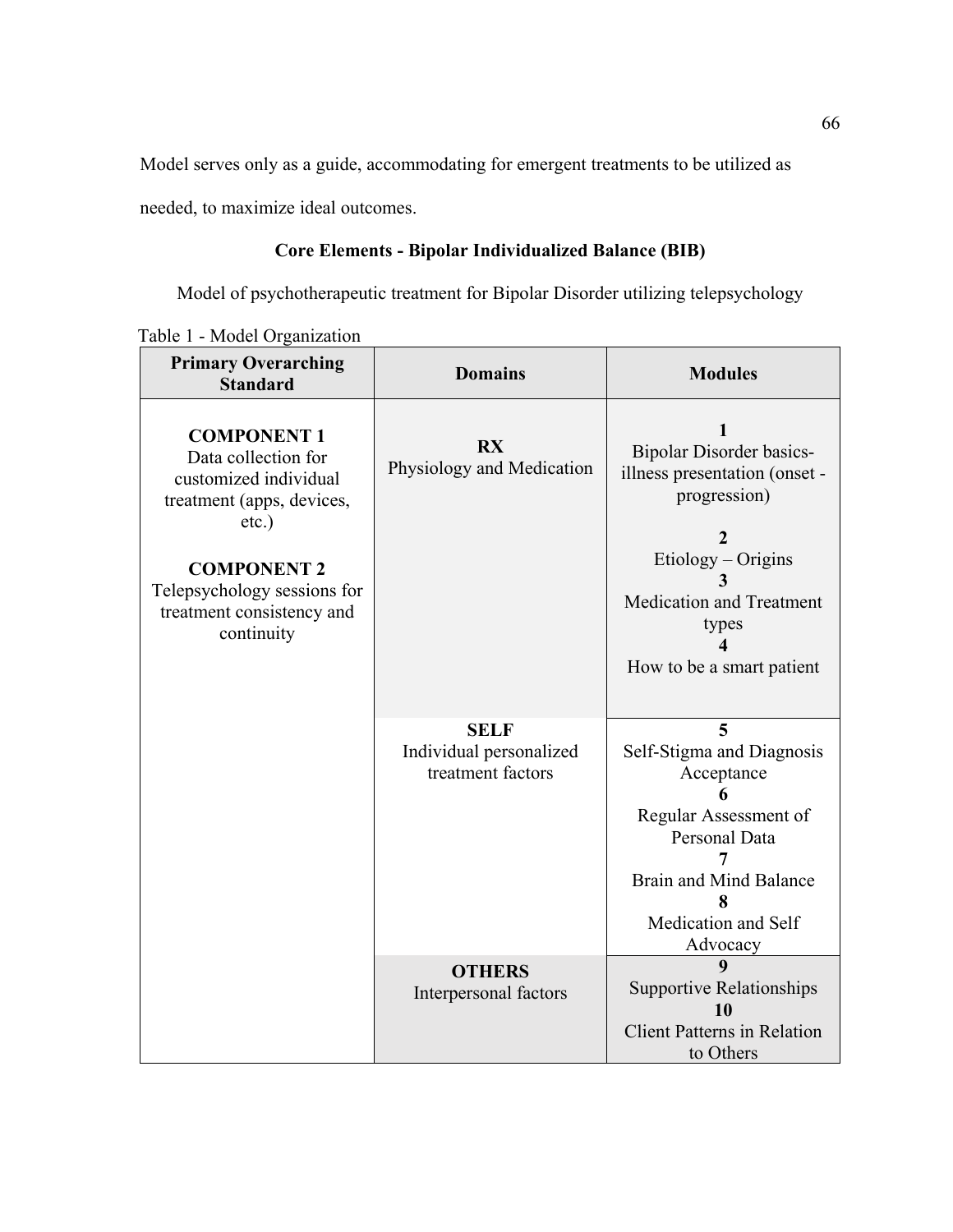#### **Primary Overarching Standard** - **Technology**

The use of technology is the primary and foundational standard to the BIB model, it consists of two components; data collection for customized individual treatment, utilizing apps, devices, etc.; and telepsychology sessions for consistency and continuity.

# **Data Collection**

The first component is a means of establishing key personal patterns and idiosyncratic nuances for each client and will utilize technological advancements that allow the clinician and client to collect data and tailor treatment to the individual and their needs.

This first component of the model's primary standard is utilization of the most effective technological means possible for collecting and obtain a client's unique relevant data. Researchers have found significant benefits in using digital mood tracking applications for individuals with bipolar disorder. Murnane, Cosely, and Chang et al. (2016), found that over sixty-three percent of participants reported self-monitoring in any capacity, i.e., paper charts, journals, or technological devices, was helpful to their overall mental health. However, eighty percent reported that technology could help them manage their bipolar disorder best. Digital tracking tools offer the greatest usability, requiring minimal effort, and enable consistency during the most unstable mood periods.

This model encourages specific collection of unique data using the latest effective technology possible for the individual. Technology is rapidly and ever-changing, the ideal data collection will be what is accessible, relevant, and realistically usable for the client. The goal of this component of the model is to obtain data that is relevant to the client that allows for the greatest understanding of the patterns that help to predict and manage mood changes. This may be obtained through worn devices, smartphone apps, or if necessary, can also be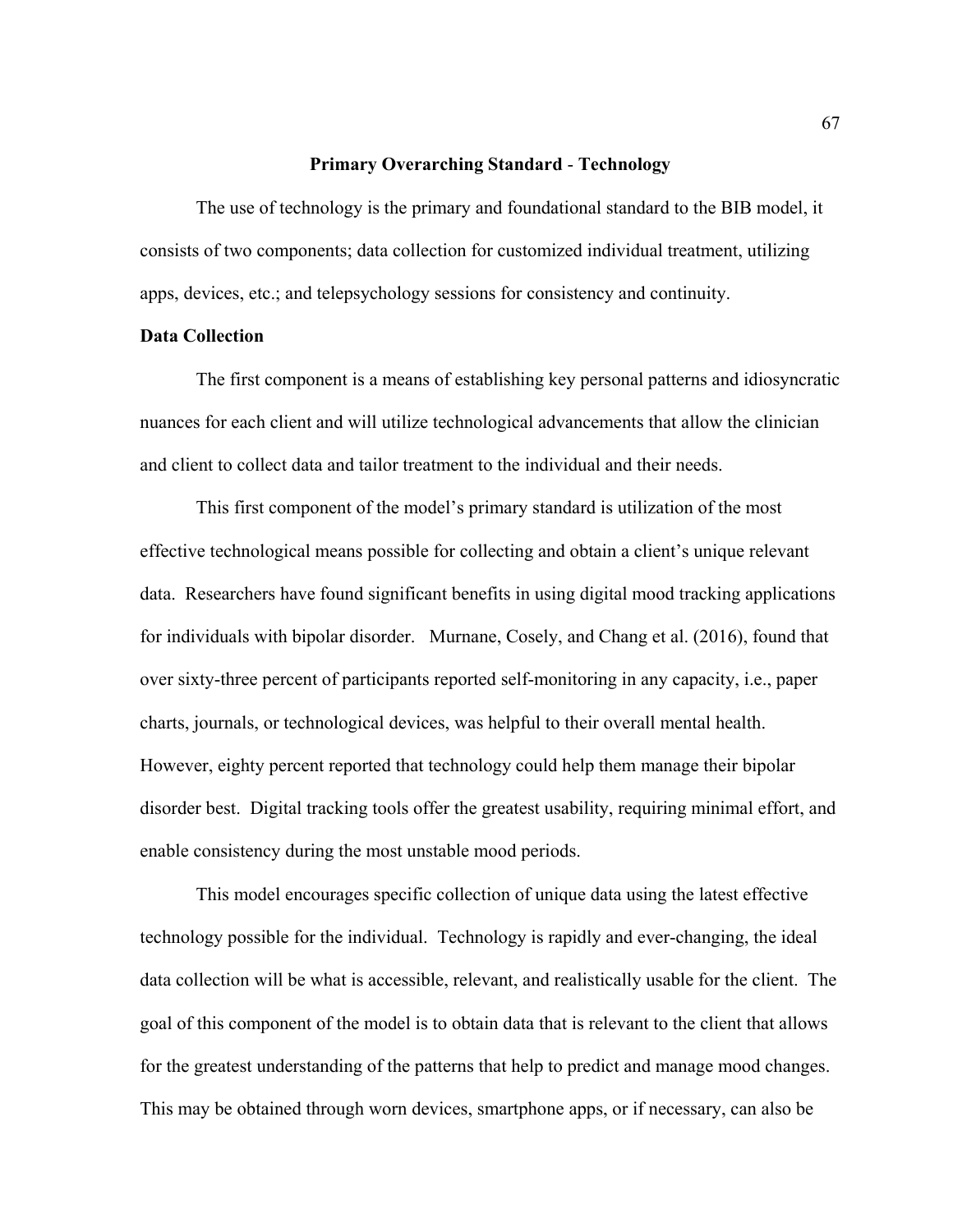obtained by the individual through diligent paper or digital charting of established factors

(i.e. sleep, Rx, stress, mood, substances, missed work, interpersonal experiences, etc.).

# **Key Data Collection Factors**

- MOOD/SX/COGNITIVE PSYCHOTIC ETC.
- SLEEP
- MEDICATION ADHERENCE
- WEIGHT
- EXERCISE
- DIET CHANGES
- MENSTURAL CYCLES
- STRESS
- WORK/SCHOOL
- INTERPERSONAL -social isolation/engagement
- LIBIDO
- FINANCES
- UNIQUE individual factors relevant to client's experience- i.e. caffeine intake, sexual behavior patterns, purchasing habits, calling/texting changes, etc.

Consistency and client desire for this level of care are crucial to success when using this model. The goal is life-long stability and quality of life for the client. By establishing the unique ways that their bipolar disorder diagnosis manifests and presents in their life, the client gains greater agency and self-efficacy toward personal goals and the quality of life they desire.

As technology advances, the types of self-monitoring, both passive monitoring of behavior via technology that does not require user input, or the self-reporting type of data collecting; both will likely continue to advance and fine tune to client needs and preferences.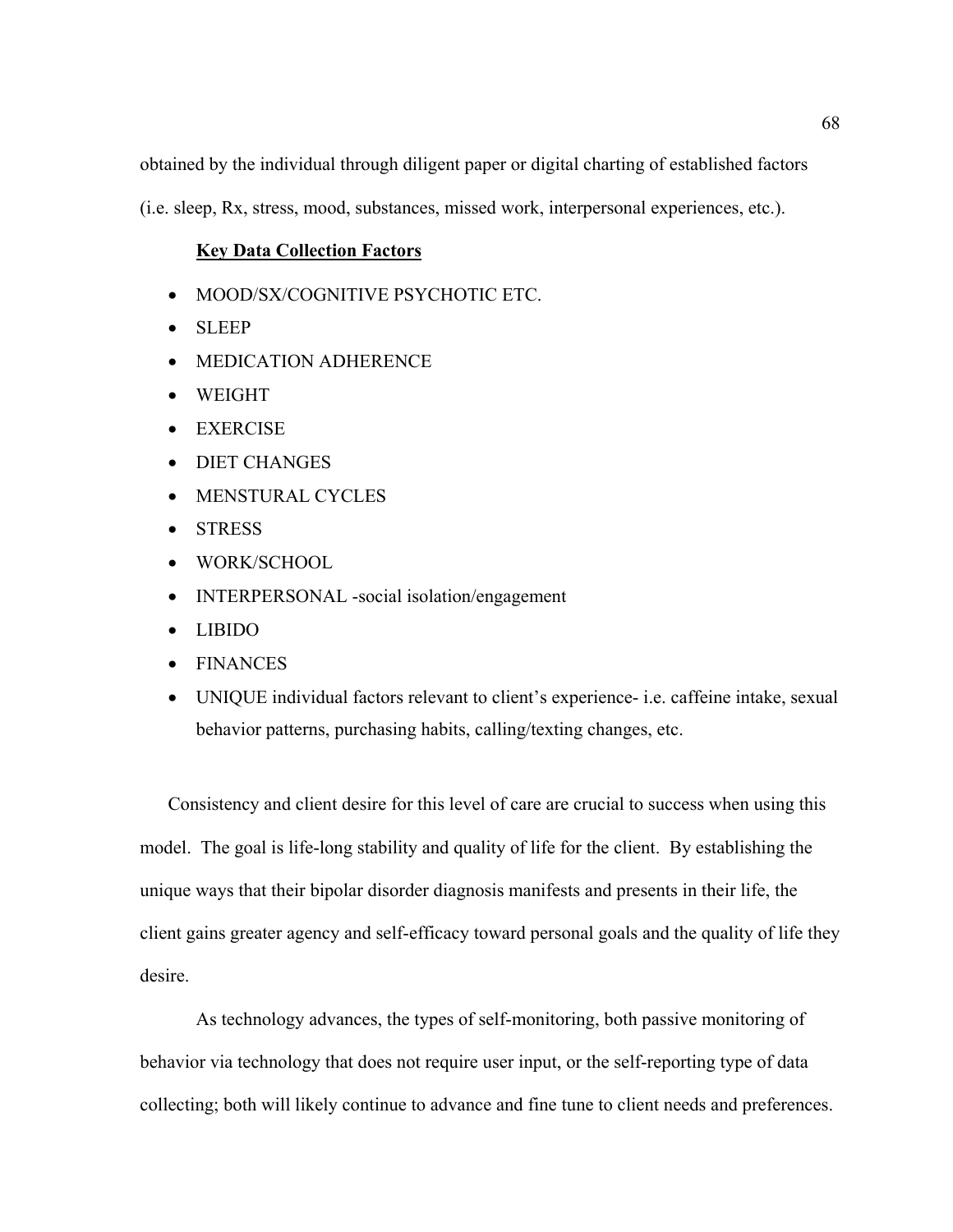Presently, smartphone features, applications, online websites, and wearable devices that can track sleep and physical activity are commonly used.

## **Treatment Continuity**

The second component in the overarching standard for this model is the use of technology to maintain client treatment continuity. The nature of bipolar illness presents the potential for treatment discontinuity due to missed appointments or complete treatment dropout. This is clearly detrimental to the individual diagnosed with a life-long chronic and serious mental illness. This model prioritizes in-person treatment sessions as the first order of care. However, with the understanding that instability and challenges to maintaining appointments are common in individuals, particularly those new to treatment or dealing with challenging symptoms, or when for any number of reasons the person is unable to make the session an alternate backup session medium is utilized to assist in treatment continuity. This can be a preestablished online video chat platform that is HIPAA compliant, or a telephone call session, or if necessary a text conversation session (text should be used sparingly and with pre-established privacy measures in place, such as passwords or codes to verify that the person on the other end of the text messaging is in fact the patient).

The desire to reach underserved populations, serve individuals with disabilities, those with specialized language or other needs, or simply convenience in scheduling has led to an increase in therapy services offered through a variety of technological modalities. This trend is called telepsychology or telemental health and is a branch of telemedicine. The types of technology most commonly used in telepsychology are phone, email, webcams, cellular mobile applications, webpages, or adaptive and assistive equipment (American Psychological Association [APA], 2018).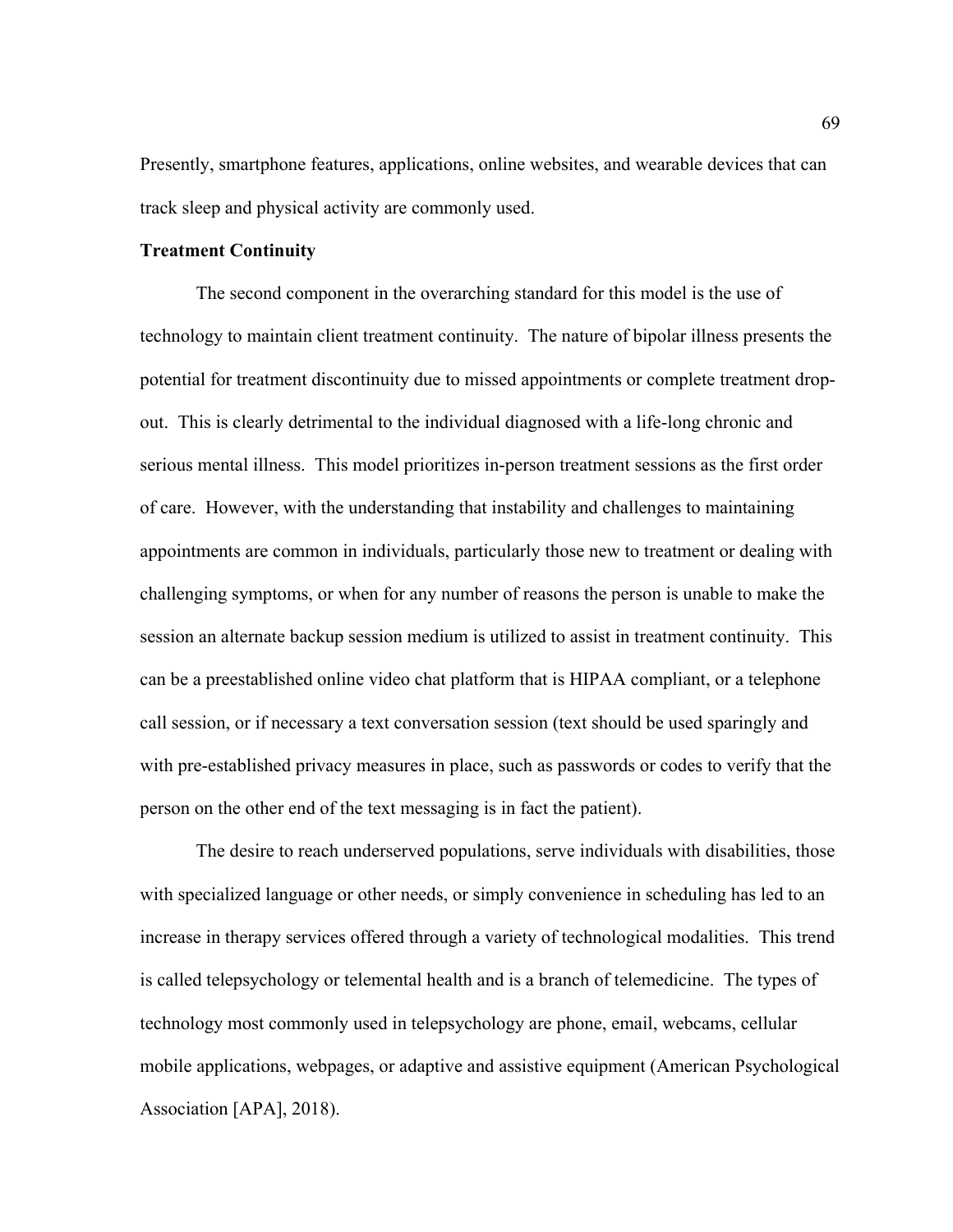Psychotherapy delivered via various technological modalities offer a range of established advantages for the client. For example, the earlier mentioned scheduling flexibility, accessibility to services; as well as a solution to transportation challenges, childcare concerns, and perceived stigma of receiving mental health treatment are reasons clients appreciate telepsychology services (Bee, Lovell, Lidbetter, Easton, & Gask, 2010; Mohr et al., 2005). Psychotherapy utilizing cognitive behavioral therapy (CBT), delivered via telepsychology, was well received by clients in a 2008 meta-analysis. That study found a mean attrition rate of about 8% for telephone delivered psychotherapy for depression (Mohr et al.). Those findings were considerably lower than the 47% attrition rate found by an earlier study of traditional face-to-face CBT psychotherapy (Wierzbicki & Pekarik, 1993).

While the cited research indicates that a majority of clients surveyed approve of telepsychology, what about the clinicians? One of the primary challenges of telepsychology for the clinician, is less control of the therapeutic environment. This detour from the traditional face-to-face in-clinic session can lead to privacy issues (Haas, Benedict, & Kobos, 1996). Of greater importance is the challenge to the therapeutic alliance when using nontraditional psychotherapy modalities. The low attrition rates indicated in the research literature would suggest that perhaps in the case of CBT, some form of effective therapeutic alliance is being formed. However, the therapist utilizing telepsychology, needs to adjust much of their training and preconceived notions of a therapeutic relationship (Brenes, Ingram, & Danhauer, 2011). Without the client sitting in front of the therapist interpreting nonauditory cues can be especially challenging (Haas et al., 1996).

The BIB model allows for the clinician to not only utilize these non-face-to-face sessions for maintaining continuity of treatment and thwarting attrition, but also to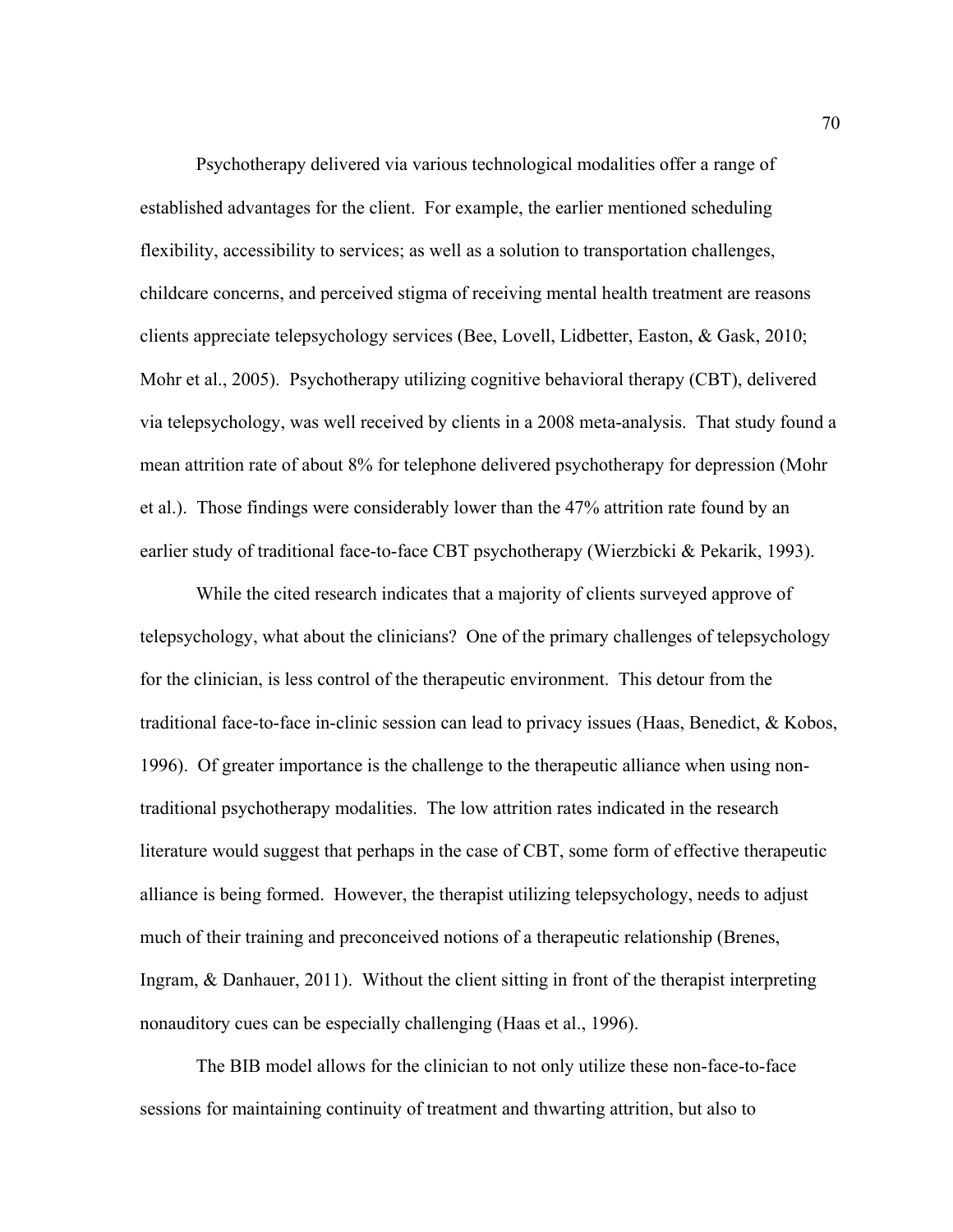intentionally focus on a specific and module relevant to the client's present circumstances. Furthermore, the first data collection component of this overarching component, allows the clinician to have other means of assessing the client, when the face-to-face elements are missing.



**The Three BIB Model Treatment Domains**

*Figure 1*

# **DOMAIN 1- Physiology and Medication - Rx**

This domain is somewhat introductory, and includes information that stands on its

own, and is not dependent upon the data from the client's personal patterns.

Treatment Psychoeducation **Modules** for this Domain (no specific order necessary)

**Module 1-**Bipolar Disorder basics- illness presentation (lifetime)

**Module 2-**Etiology

**Module 3-**Medication and treatment types

**Module 4**-How to be a Smart patient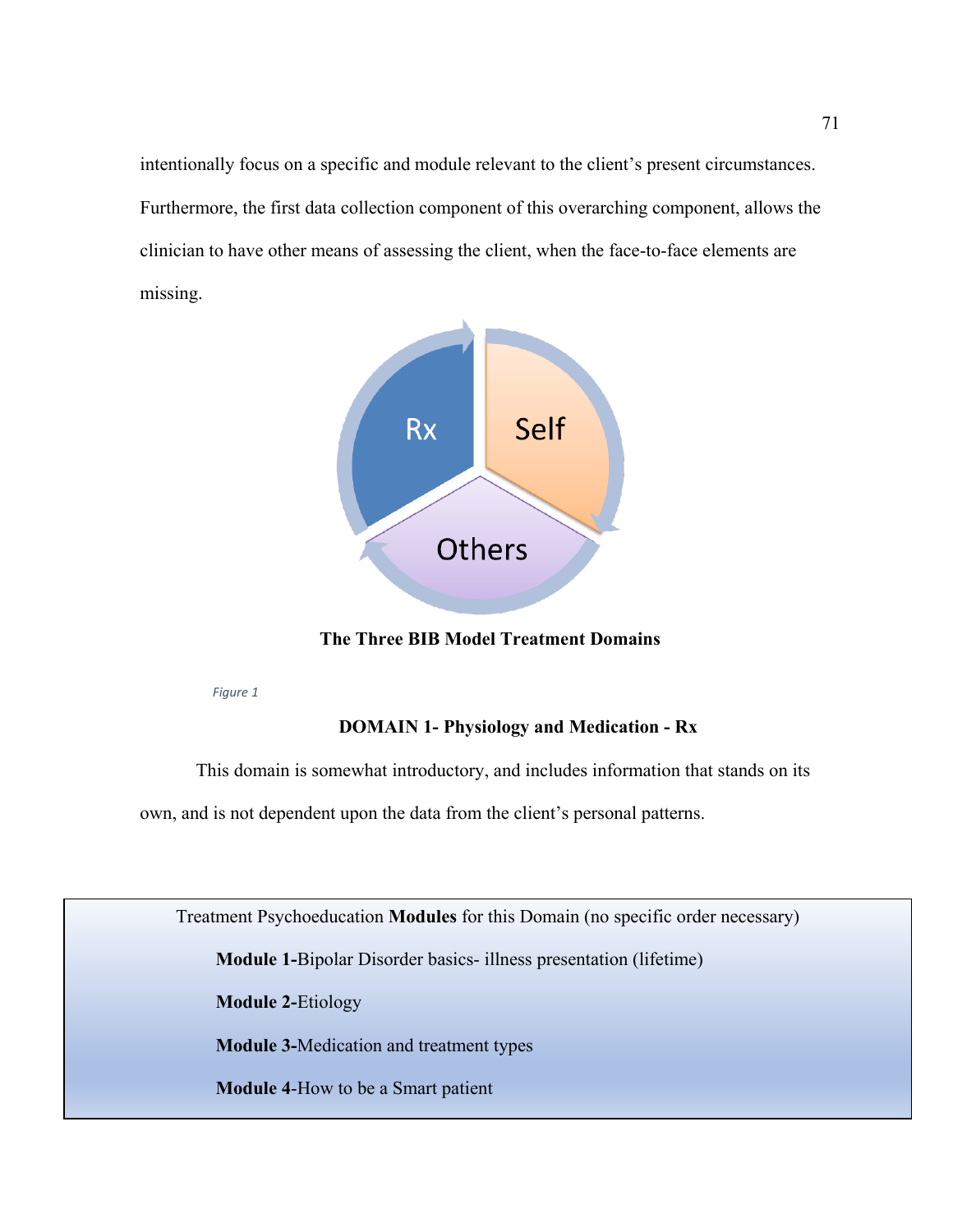This is a psychotherapeutic model of treatment; however, this model recognizes the considerable physiological roots of bipolar disorder as evidenced in research literature. The professional standard of care and evidence-based practice in treating bipolar disorder is first through prescription medication. This model adheres to this standard of care and the expectation that to achieve true and long-term mental health the individual with bipolar disorder must work with a prescribing clinician to obtain the ideal medication treatment for their unique needs, as decided by the collaborative relationship between the individual and the prescribing clinician.

# **Module 1-Bipolar Basics - What is Bipolar Disorder?**

Due to the prevalence of media and society to reference the term "bipolar" in the context of mental illness, and subsequently create a myriad of misinformation and misconception regarding the truth about bipolar disorder, an important component of treatment must include accurately teaching the facts of bipolar disorder.

# **Lifelong – Chronic illness**

First and foremost, client's need to be educated to understand that their diagnosis is a life-long mood disorder. (If a client appears to struggle with the idea of needed treatment for life, the Module- Red Flags from the Self-Domain should be utilized to help the client's understanding of potential dangers due to insufficient treatment.) This is especially important for those client's that go through significant symptom free periods. Periods that the client perceives as symptom free can be deceptive due to the client's lack of insight (anosognosia) , which is common during bipolar episodes. (For more on anosognosia and impaired perception see the Module on Theory of Mind (ToM) in the Interpersonal – Others Domain).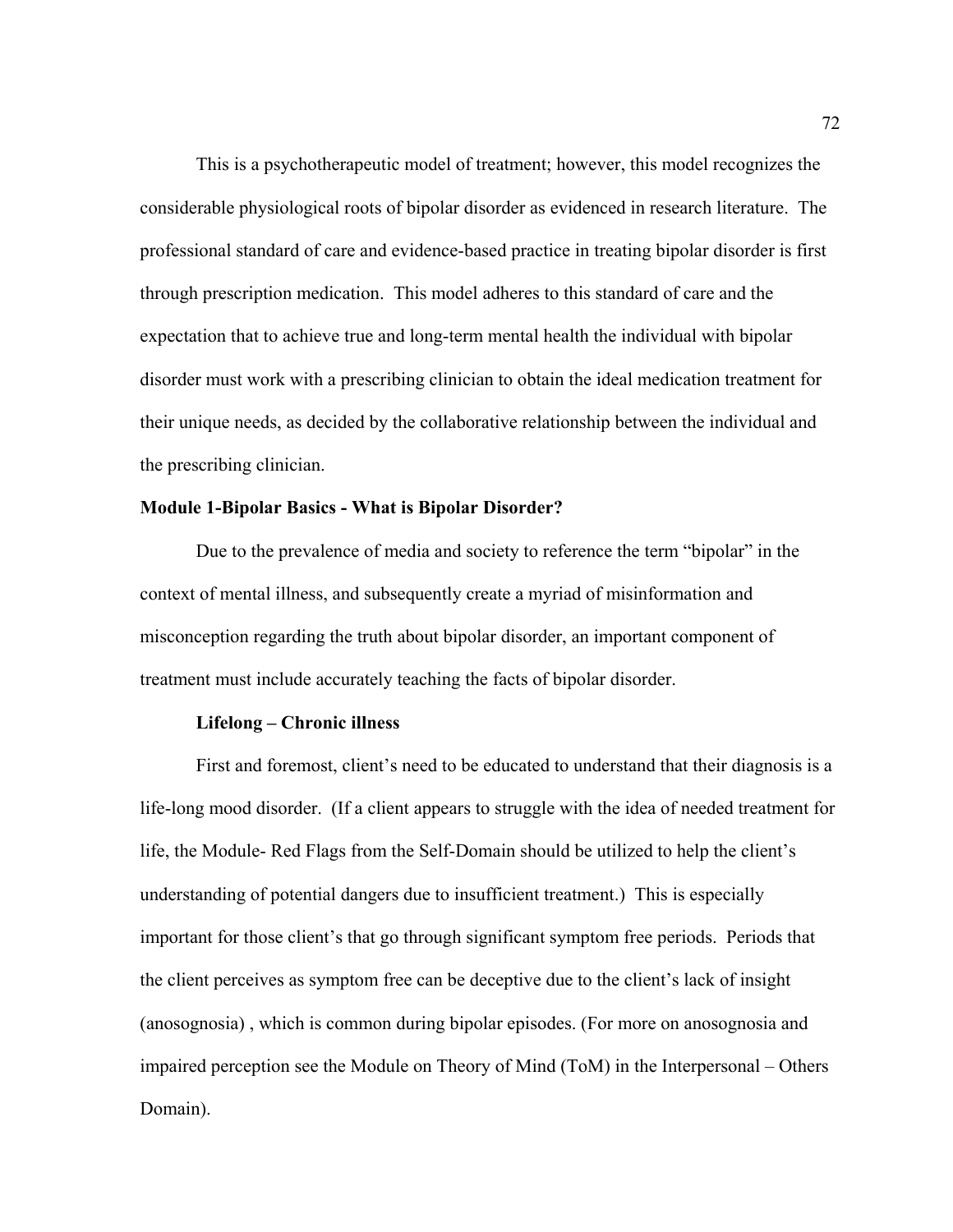#### **Moods - Episodes**

Clients should be informed about the ways in which bipolar disorder presents itself. This involves clarifying the difference between "normal" vs. "abnormal" moods. Helping the client to understand what is meant by "mood" is also important. Mood in relation to bipolar disorder involves more than just the way the client feels emotionally. Mood encompasses the client's overall holistic experience, including, emotions, cognitions, bodily experience, and perceptions. Bipolar disorder has clear mood types and while it is important that the client has a clear idea of what these are; this model seeks to focus on how the individual tends to present moods. As such, the unnecessary educating of a client to simply know bipolar mood types is not the goal ultimate goal of this model. However, a brief introduction *to mania, hypomania, depression, mixed states, rapid cycling, and psychosis*, should be reviewed. Just as a client's experience of each of the abnormal mood states, a client's subjective experience will also differ from that of another person as to what constitutes a "normal" mood.

#### **Symptom development- Presentation**

The border of each mood state is not usually clear, and treatment tends to find sufficiency in simply keeping an individual out of the extremes or more distressing depths of each mood, rather than fine tuning treatment to find a client's true normal. The ideal boundary that delineates healthy, sustainable, and desired quality of life for each person will vary. This is where the BIB model is most helpful in fine tuning a client's experience to their ideal outcome. For instance, it will be crucial for the clinician to help the client understand what each mood state looks like for them, rather than impose generalized and broad understandings. (The individualized understanding is developed in the Self-Domain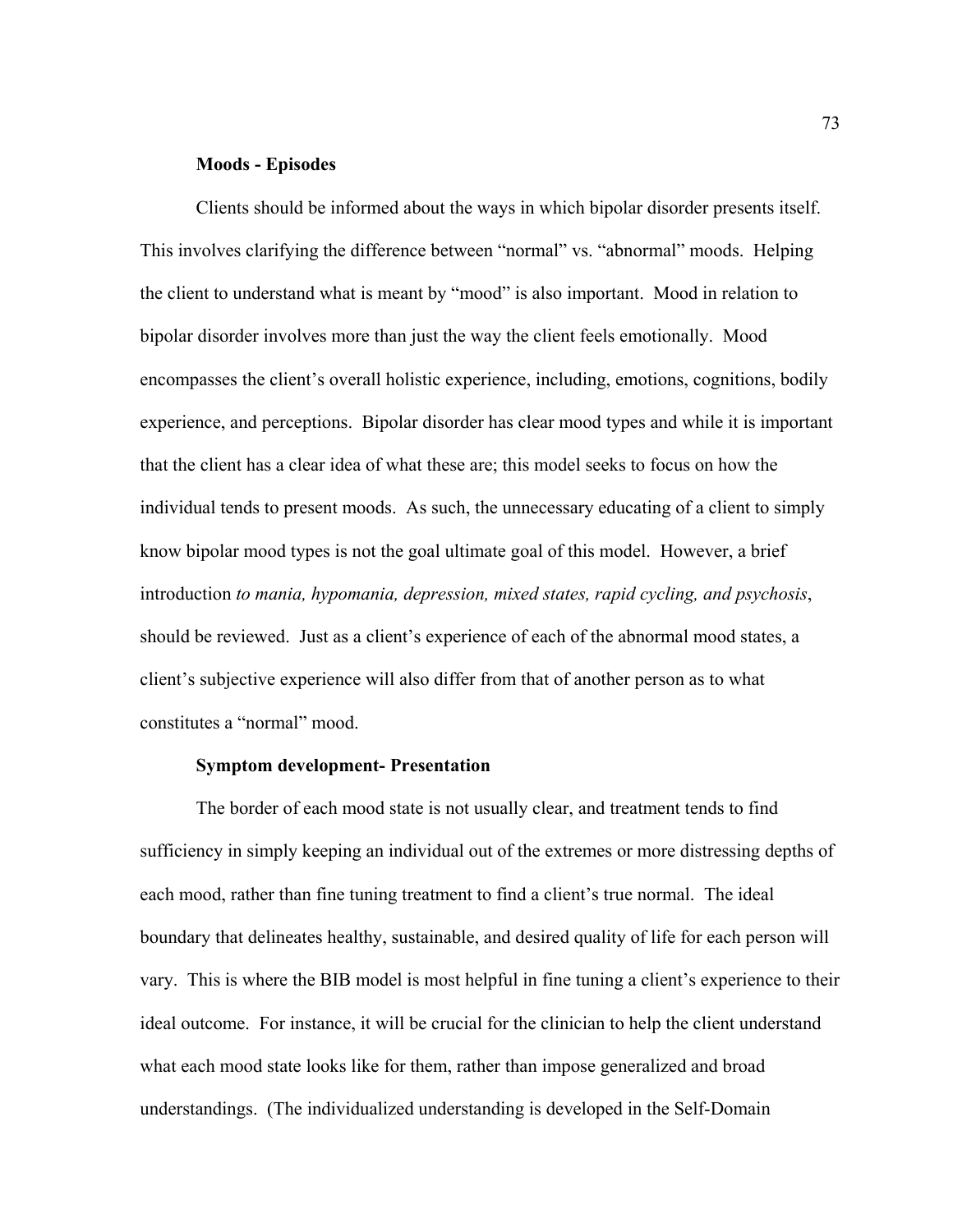modules). An individual that has experienced clear and extreme manic episodes, once medicated and no longer in acute crisis may not be in a "normal" state, simply because they are not in either a depressed or manic state. Similarly, an individual who has lived in the extremes of their mood states for a long time, even most of their adult life, will find balance or what may be "normal" for them, to be mundane or boring. This situation should be clarified from feelings of "numbness" from overmedication, or a form of depressed mood.

This module's goal is to provide a general understanding of the types of mood presentations possible for the client with bipolar disorder. Explanations should specify the unique way in which the illness presents in different people. Customized awareness is most beneficial. Not everyone with bipolar disorder will experience non-symptomatic periods. Some individuals will have primarily mixed states, some will experience depression that then leads to mania, or mania that leads to depression. The main idea is that the client understands the full range of potential places their mood experience could go.

#### **Moods on a gradient**

Moods should be explained as a fluid process that tend to be expressed in a developmental gradient, for instance a mood will often begin with subtle changes in the client's experience and can either develop slowly or rapidly to a stronger changing more intense experience. The early symptoms experienced by a client before a full-blown mood episode are considered prodromal symptoms (Reddy, 2012). Helping a client understand to look for and begin recognizing their own prodromal symptoms will help in proactive treatment. Treatment is more effective when moods can be recognized in the subtle symptom range, before intense symptoms can lead to often dangerous and serious life implications, such as hospitalization or suicide.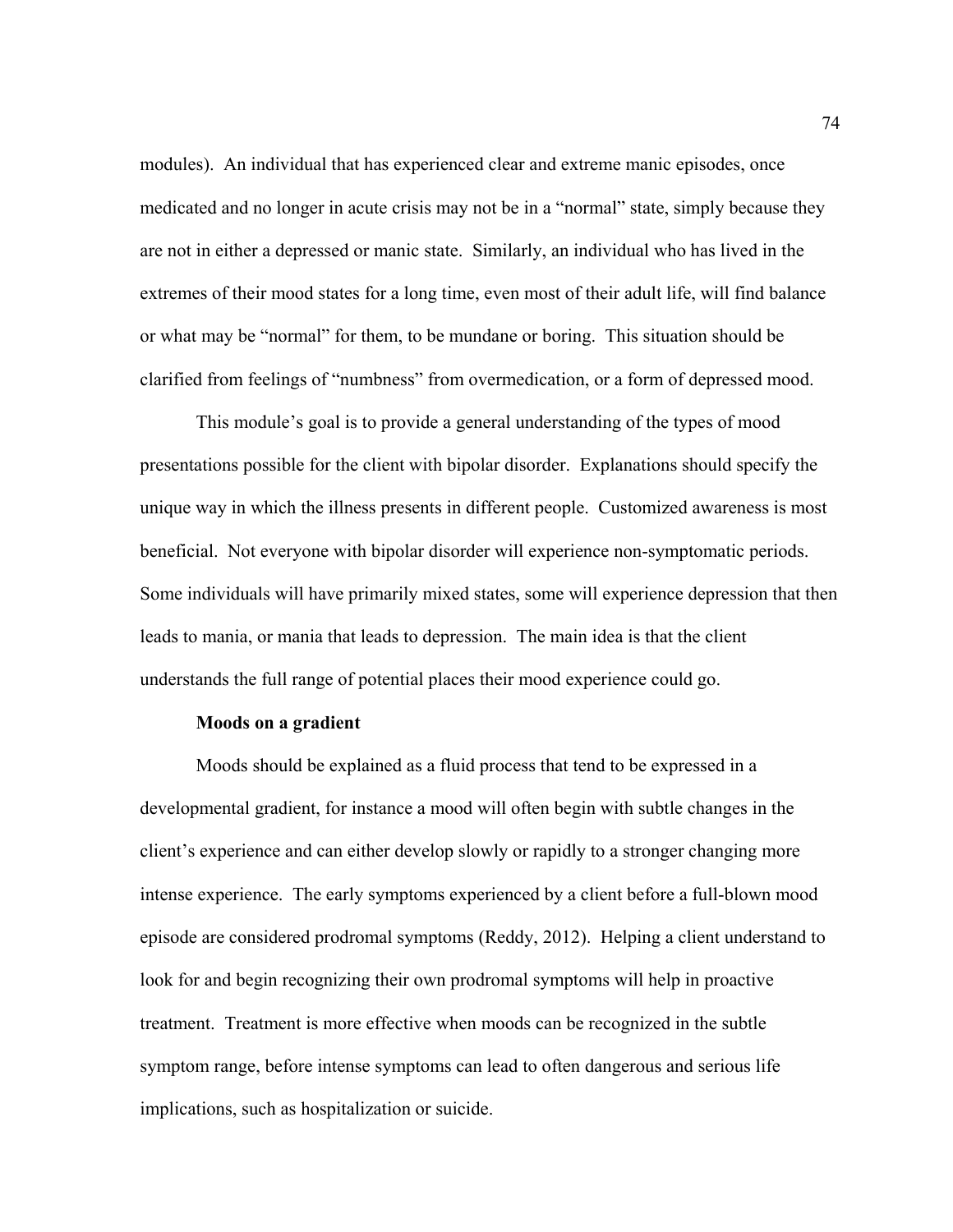#### **Symptom Presentation**

Each mood state should be explained from several symptom perspectives: *mood, cognitive, physical/bodily, and psychotic*. Explaining that moods manifest in one way, with subtle symptoms that then develop into stronger and more distorted experiences is important information for the client.

The clinician should understand the potential range of symptom presentations for each mood state and be aware that the client may have their own interpretations and idiosyncratic names for how they interpret and understand each mood as they have experienced it. For example, an individual may consider the times they have had a manic episode to be an alter ego or different part of self. Or they may have found a way to rationalize or make sense of the experience, such as, "it happened because I was exhausted."

The clinician will not only want to describe the various mood states, but also explain in understandable language and terms what each symptom can look like. For instance, when describing mania, it is important to note that not everyone will experience elated, euphoric, symptoms. The mood itself may be more dysphoric and irritable, with racing thoughts and little need for sleep for some clients. By discussing all potential aspects of a mood state, and

Figure 2**. Mania**: *Possible symptom presentation* (Mondimore, 2014). **Mood symptoms**: elated, euphoric, grandiose, or irritable, angry, rageful, dysphoric. **Cognitive symptoms**: feelings of heightened concentration, accelerated thinking (racing thoughts)

**Bodily symptoms**: increased energy, decreased need for sleep, erratic appetite, increased libido

**Psychotic symptoms**: Grandiose delusions, persecutory delusions, hallucinations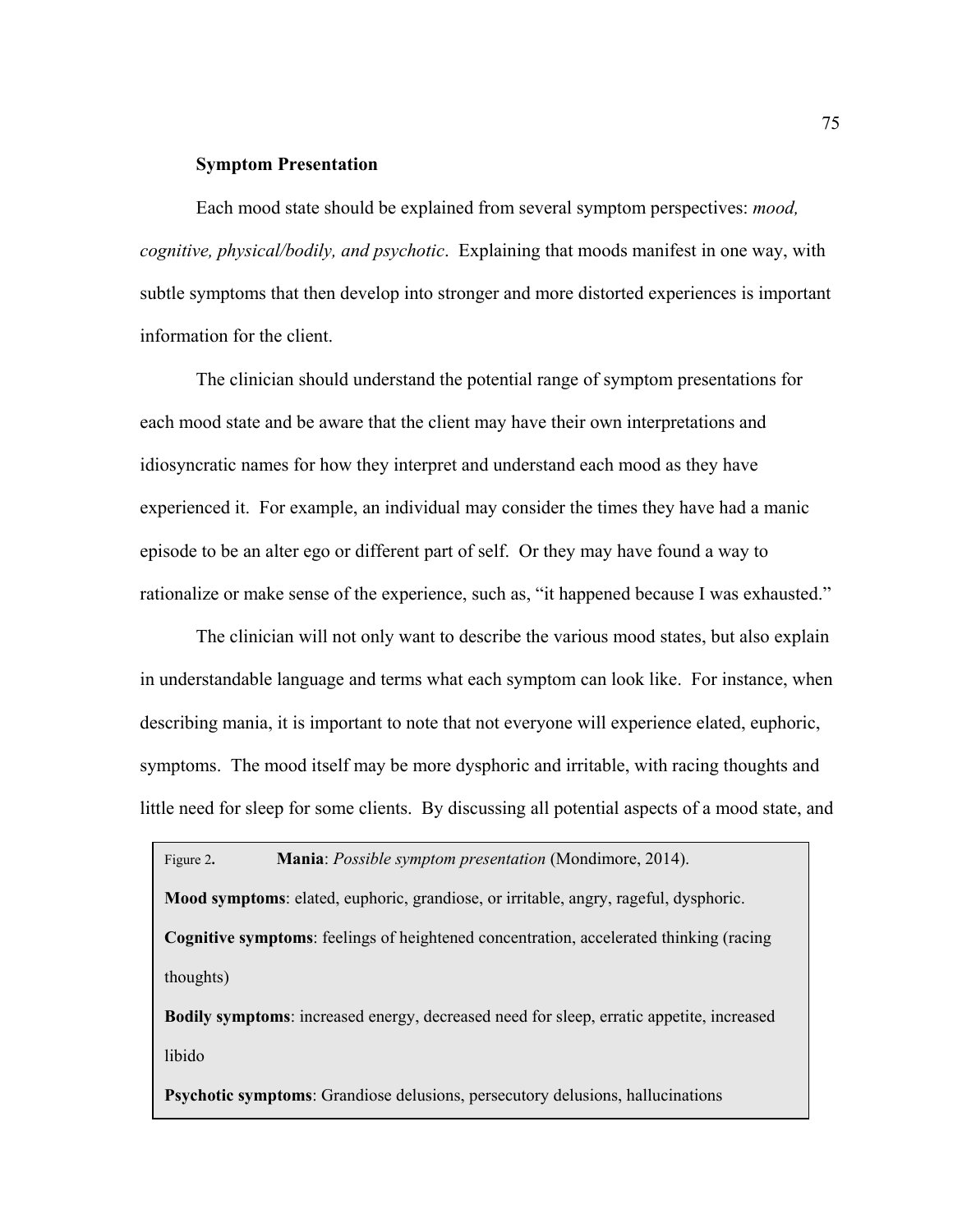the various symptom experiences one may have, the client can identify how they personally experience each mood. The clients should be presented with possible symptom presentation for all mood states. Figure 2. highlights some potential symptoms present during mania.

## **Module 2- Etiology - Origins**

This module seeks to help educate the client on the origins of their condition. This module may not be necessary for all clients. Receiving a bipolar disorder diagnosis can in many cases be a difficult thing to accept. Having an understanding as to how the person came to have this illness can be important for some clients to know. As with every module the importance of minimizing self-stigma and self-blame is very important. This may be especially true of individuals who have a history of substance abuse or other behaviors that they may believe caused them to have the condition.

The client should be aware that recognition of bipolar disorder dates to ancient times and yet science still has not found a clear picture of why some individuals develop bipolar disorder. However, explaining that genetic heritable links have been recognized as playing a significant part in why people develop bipolar disorder, is important to highlight. A client may want to process their family of origin and discuss where others may have also had mental illness.

# **The role of Stress**

The diathesis stress hypothesis suggests that individuals that already have a biological or genetic predisposition to developing bipolar disorder can have these vulnerabilities triggered through stressful life experiences. This understanding can help clients recognize where their genetic makeup and life experiences came together and lead to their diagnosis.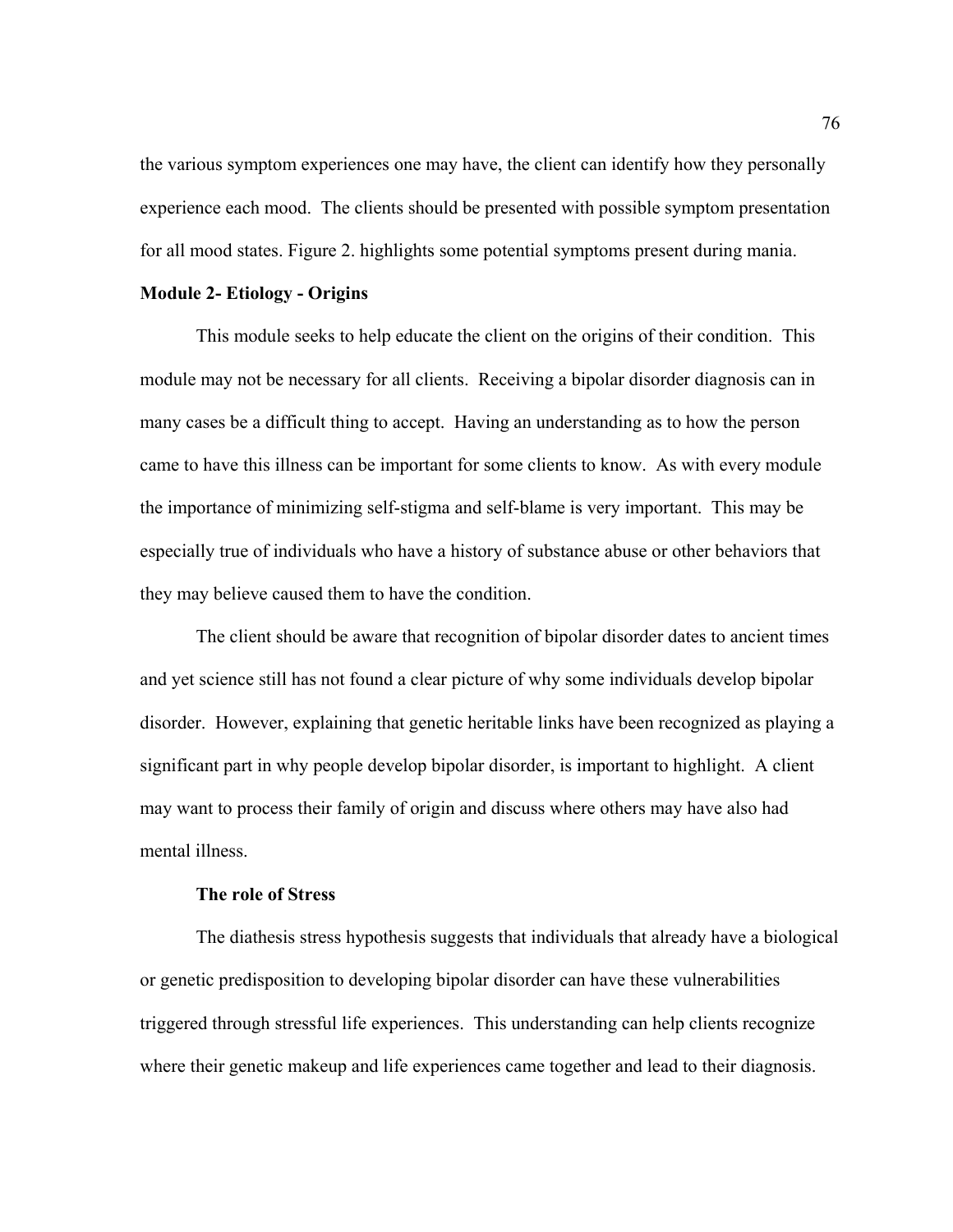#### **Mind – Brain - Body**

Helping clients understand the relationship between the mind, brain, and body can help in understanding why brain processes can cause behavioral consequences. This understanding can help minimize self-blame or shame, that can often contribute to further deleterious symptoms (for more on self-stigma see Module in Self-Domain). The mind brain relationship also helps the client appreciate the value of psychotherapeutic treatment for bipolar disorder. Some clients will appreciate basic brain structural and functional understanding.

The concept of "chemical imbalance" is often discussed when referring to mental illness. The clearer scientific explanation of brain cells- neurons communicating with each other through neurotransmitters, and the recognition that it is an abnormal functioning of this process that science believes contributes to the presentation of bipolar disorder may be helpful to some individuals.

Hormones and the effects of fluctuations on individuals with bipolar disorder should be reviewed when relevant, i.e. persons with thyroid conditions, or female clients that experience significant mood changes due to menstrual cycles.

# **Sleep and Circadian rhythm**

Clients should be informed that sleep plays a foundational role in bipolar disorder. Circadian rhythms are like a 24-hour internal clock within our brains that regulate various bodily functions on a schedule and determines our sleep- wake cycles. Light has an impact on this system, such as when we wake up to the sun, and grow tired when it is dark at night. Research has shown that when our internal clock, our circadian rhythm, is out of sync without sleep-wake patterns our mood is affected negatively. This negative impact on mood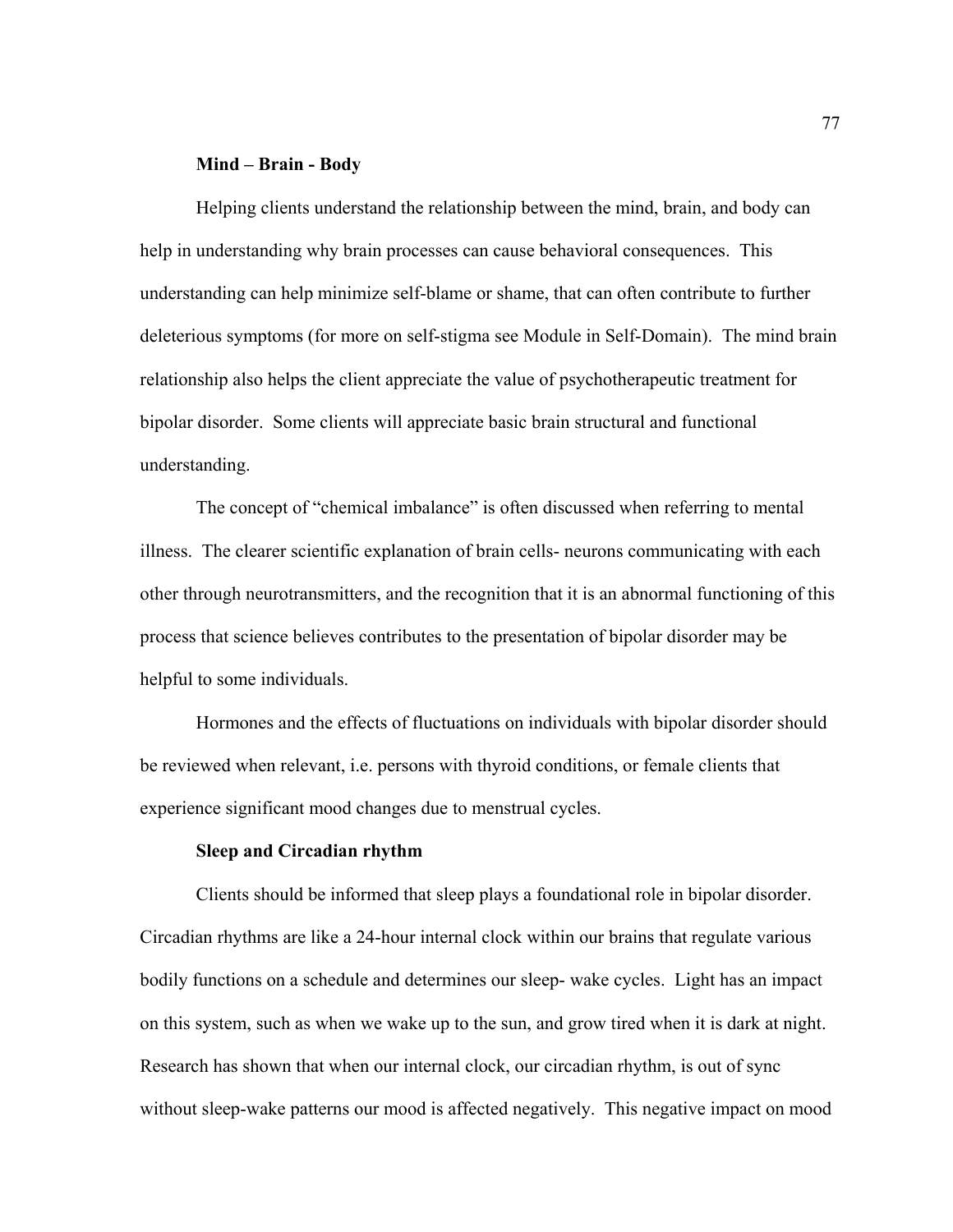occurs in individuals not diagnosed with a mood disorder and has significant symptom effects on those diagnosed with bipolar disorder. (Mondimore, 2006). Nearly all individuals diagnosed with a mood disorder have disruptions in circadian rhythms and the sleep-wake cycle, this is why it is a primary criterion in diagnosing bipolar disorder (McClung, 2013).

#### **Module 3- Treatment Types**

The biological focus of this treatment model will first and foremost address the standard of care for bipolar disorder which starts with necessary medications. The journey to find the appropriate medication or combination of medications, and dosage can be an arduous and long one. A sufficient education regarding medication is needed to ensure adherence, is crucial to bipolar disorder proactive psychoeducation.

The better informed a client is on their personal history, for example knowing that a family member also diagnosed with bipolar disorder has had success with a specific medication will be beneficial information to share with the prescribing clinician. Also, individuals with specific illness presentations such as mixed moods will often have greater success on one medication over another. This is similar for those with extensive substance abuse history (Mondimore, 2006).

### **Types of Medication**

The primary medications used to treat bipolar disorder at the present are moodstabilizers, antipsychotics, and antidepressants. Again, this model is a guide for treating a client with bipolar disorder, and not a replacement for thorough clinician education on each topic. The important goals for this module include encouraging the client to be aware of the medications they are taking, the dosage, the length of time they have taken the medication at that dose, and the side-effects they experience. This module coincides with Module 5 in this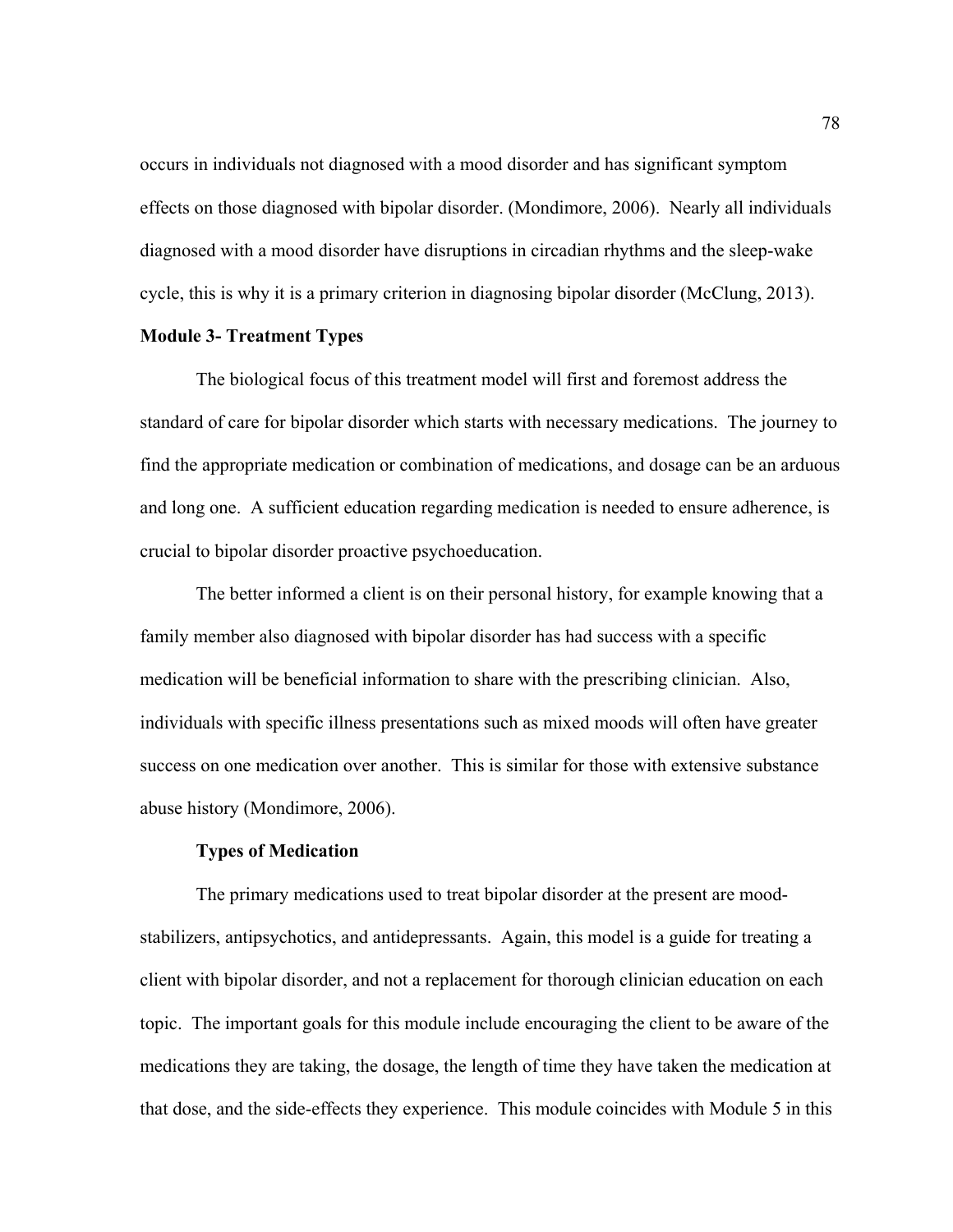Domain, the client should learn to effectively self-advocate and communicate with their prescribing clinician.

The client should be encouraged to follow their prescribing clinicians' instructions. Helping the client to recognize what being undermedicated indicates for their symptom presentation, and equally what overmedicated feels like, and report to their prescribing clinician these experiences. The client's family and friends can also help to contribute understanding when the client may have trouble with clear insight regarding their symptom presentation. This will be addressed further in the Interpersonal- Others Domain. The psychotherapist can help the client work through problematic experiences that may have less to do with medication and more with personal experiences, although the client may be inclined to use the medication as a scapegoat. These issues will be addressed in the Self-Domain.

The research literature identifies that prescription medication is the standard of care and first order of best practice treatment for bipolar disorder. The research also shows that medication adherence is a major problem in those with a bipolar diagnosis. The best means of assisting a client to adhere to medication treatment is through educating them about their condition in the most individualized manner possible. There are various pharmacological treatment categories that are used for bipolar disorder because a specific biological cause has yet to be identified, it can be challenging to determine which medication or combination of medications is ideal for each person. Research shows that it can take years of trial and error experiences with different medications before the ideal treatment is found. This process is especially stressful on the client and can make long-term treatment adherence more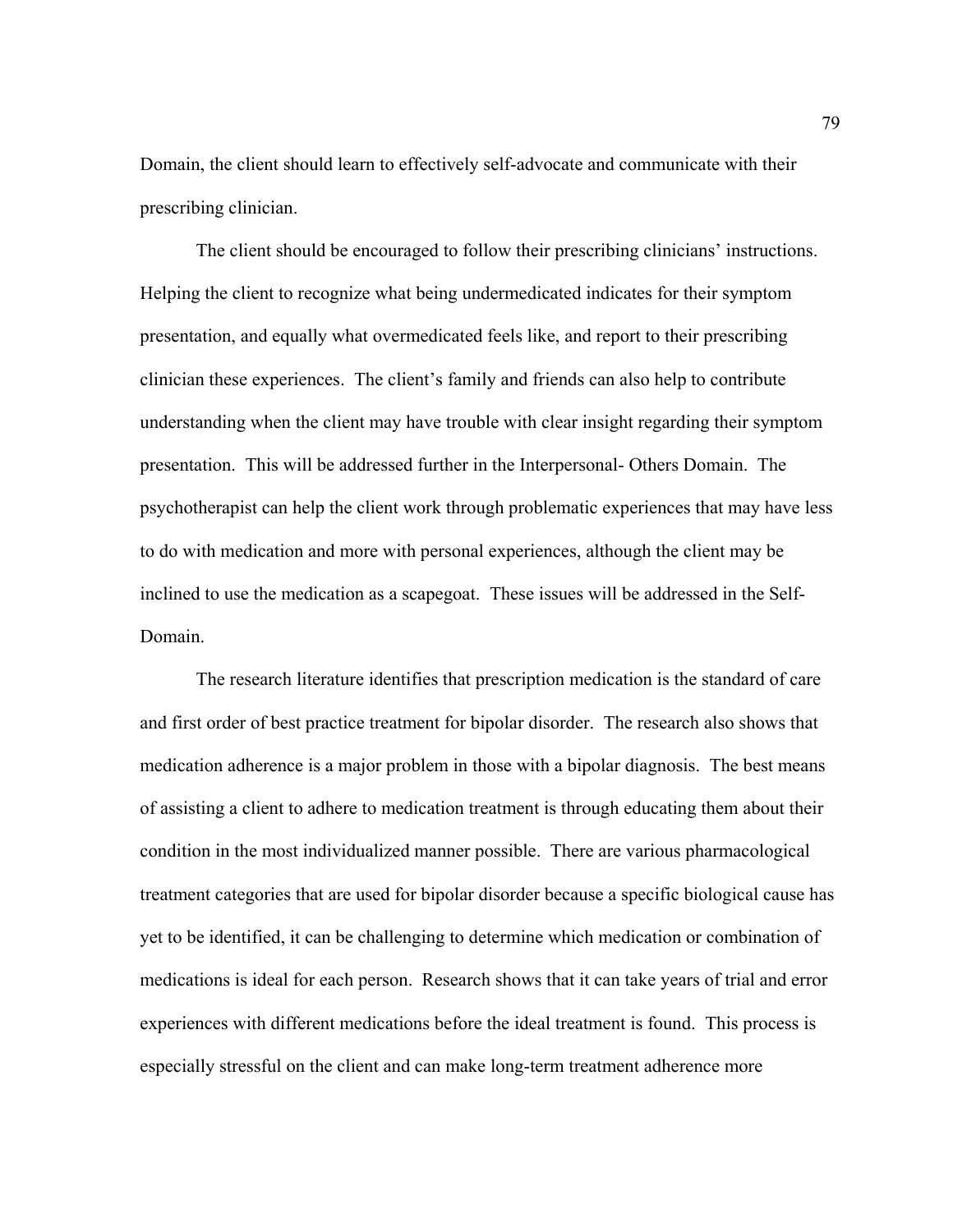challenging. The client should be encouraged toward a collaborative goal of finding their ideal treatment combination.

## **Emergent and non-Medication Treatments**

Non-medication treatments should also be briefly reviewed with the client. These at present include electroconvulsive therapy (ECT), blue light blocking glasses, light therapy, Transcranial magnetic stimulation, vagal nerve stimulation, deep brain stimulation, and transcranial direct current stimulation (Henrickson, Skrede, Fasmer, et al., 2016; Mondimore, 2006).

Providing the client with information and understanding about how to navigate this part of treatment can help to minimize confusion and assist in quicker effective treatment outcomes. This information should involve explaining the types of treatment available. This includes pharmaceuticals, and alternative evidence-based brain stimulation approaches.

## **Module 4- Smart Patient**

This module encourages assisting the client in ways they can better build a collaborative therapeutic relationship with their prescribing clinician. This involves helping the client to communicate their needs or concerns effectively. Understanding their rights and the role of the prescribing clinician. If a client is troubled by a medication's side-effects, teaching the client how to discuss this with their prescribing clinician will be invaluable. A client that feels empowered and in charge of their treatment will have a better chance of identifying the most effective treatment for themselves.

Keeping regular appointments with prescribing clinicians, refilling prescriptions in a timely manner, remembering to take medication, and taking medication as directed are some of the key aspects of this module. A client should be encouraged to find effective ways of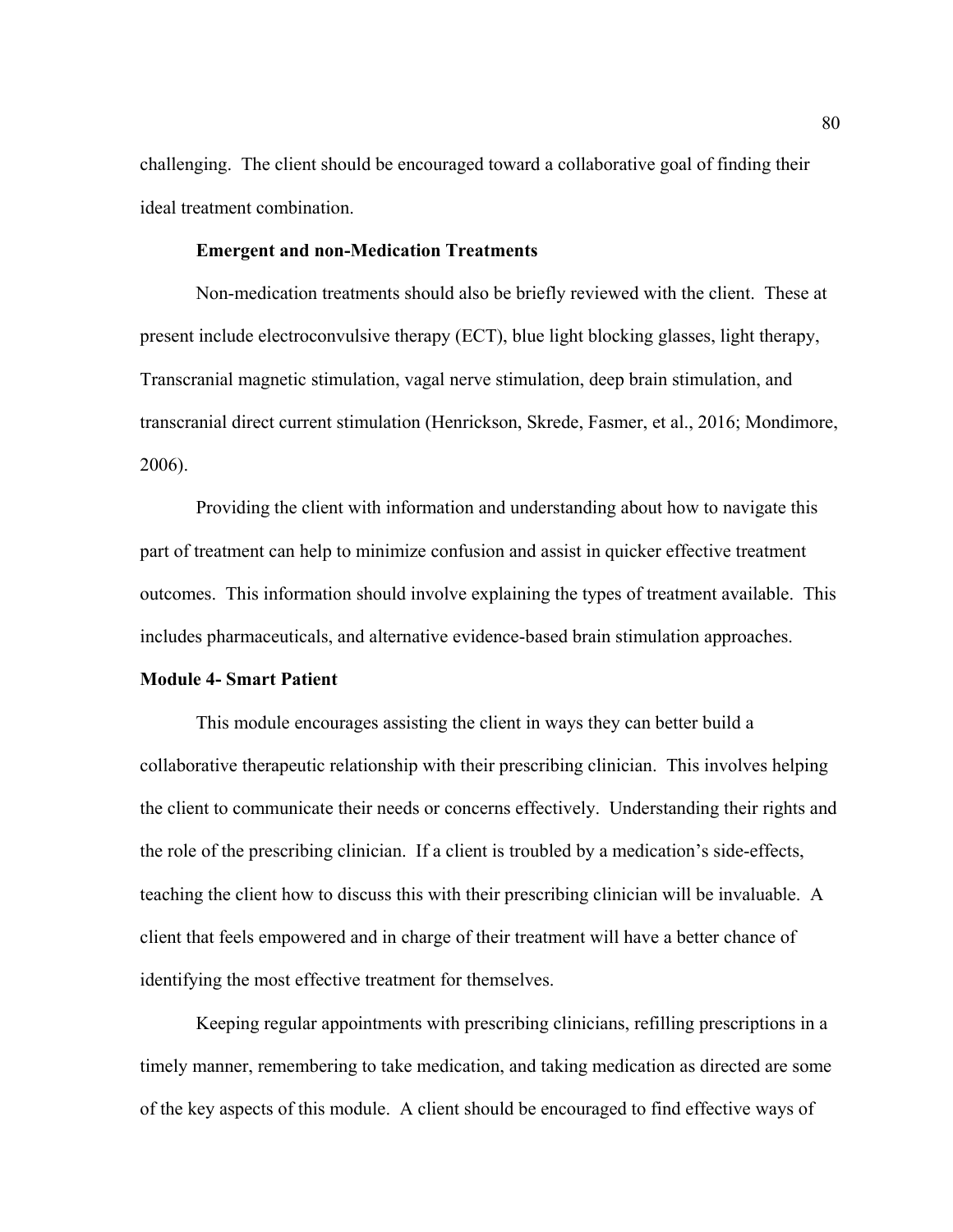remembering appointments. This can be through calendars, daily planners, smart phone reminders, or requesting reminder phone calls from the provider. Requesting when possible that the client's pharmacy set up automatic refilling of prescriptions and reminder correspondence when medication is ready to pick-up is also helpful in ensuring mediation continuity and proper adherence. Daily pill organizers, routine injectables, and other means can also be utilized to ensure that client's do not unintentional miss taking their medication. Reminding clients to document when they have missed medication or have not taken medication as prescribed is important. This information is valuable data to help the client gain a better understanding of their unique symptom presentation and overall mood experience. Even if the client chooses not to disclose (although, it is highly recommended they do so) to their prescribing clinician the truth of how they are consuming or not, the medication; it is important that the client themselves know. This will be discussed further in the Self-Domain.

## **Physiology and the Body**

The goal of this model is to assist the client in holistic balance. The tendency for individuals to seek out ways to achieve relief from distressing symptoms on their own, through self-medication can prove problematic to the ultimate goal for long-term balance. Alcohol and illicit drugs, dietary and herbal supplements, and even diet can impact the mood stability of a client with bipolar disorder. A thorough inventory of the client's consumption of these and other potential mood destabilizers, should be evaluated and discussed with the client, regarding the role they have on the client's stability and balance.

Rates of alcoholism and substance abuse have been found to be as high as 60 percent, in persons with bipolar disorder (Mondimore, 2014). The exact reason for this correlation is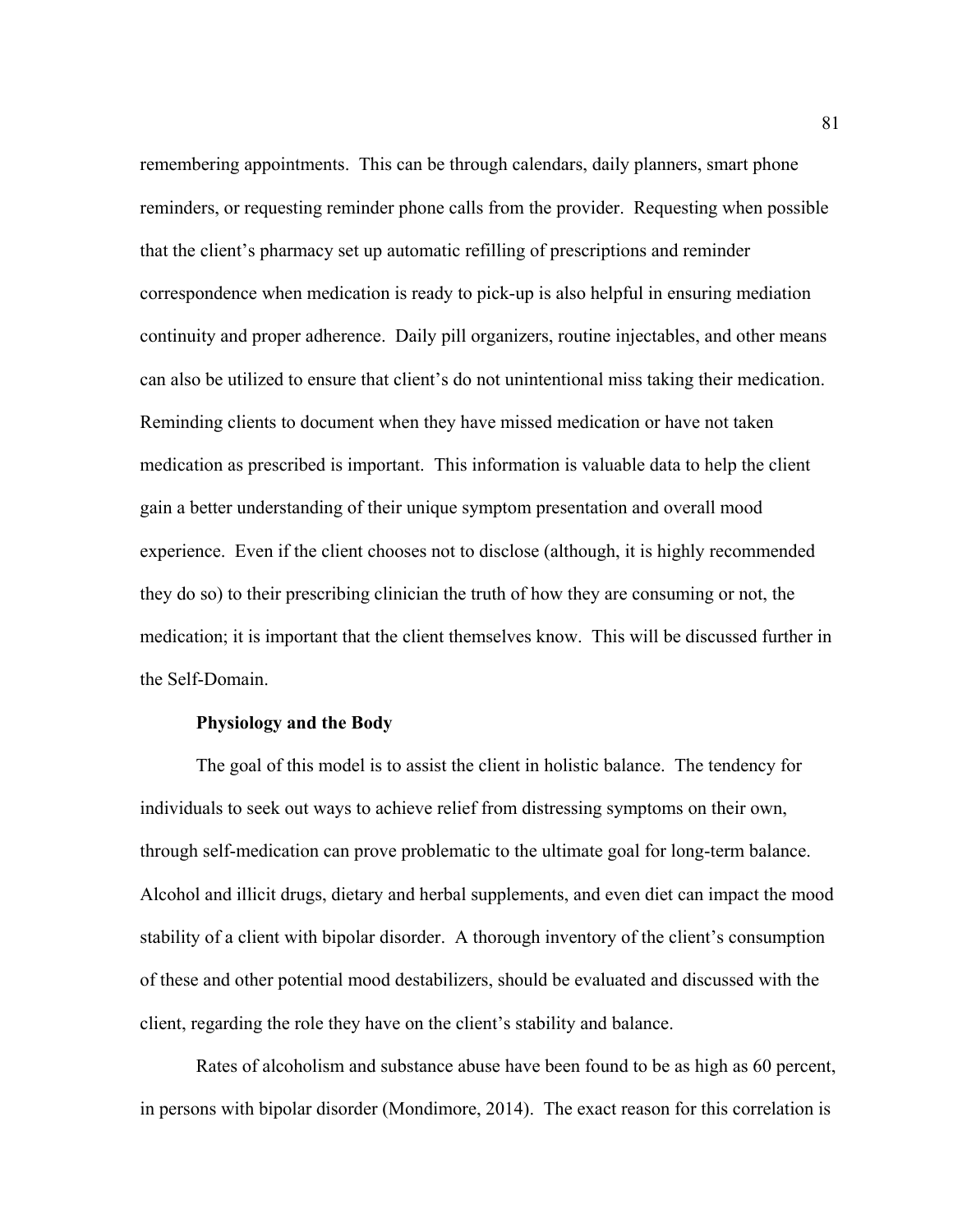not clear to researchers, however, the deleterious effects of alcohol and drugs on bipolar mood stability is also documented. Francis Mark Mondimore, MD (2014), explains that he recommends anyone with a bipolar diagnosis abstain from any intoxicating substance in any quantity. This is also the advice of this model. Research has found that nearly half of suicide victims that had a bipolar diagnosis, had also suffered from substance use (Henriksson, Aro, Marttunnen, et al.,1993). (This area of concern can be worked on more specifically based on individual needs and data results indicated in the Self-Domain.)

Clients should be informed of the impact that over-the-counter substances can have on their mood stability. Examples of substances that have been shown to have an effect on individuals with bipolar disorder include St. Johns Wort, ginseng, caffeine, etc. (Mondimore, 2014). Clients should be instructed to review all substances that they consume with their prescribing clinician to ensure that no complications or interactions may occur.

#### **Summary of Domain**

This Domain focuses on the introductory information necessary for the client with a bipolar disorder diagnosis. The information contained in the five modules of this domain are focused on established a foundation for proper medication adherence in the client. Proper medication adherence helps to ensure continuity of psychotherapeutic and overall treatment. The more the client has an awareness of their illness and the life-long nature of it, the goal is to develop a self-motivation within the client to seek holistic balance and long-term stability.

### **Domain 2 – Self**

#### **Individual Personalized Psychotherapeutic Focus**

This domain utilizes the personalized data collected in the primary standard component of the model to customize treatment. This domain focuses on the "psych," or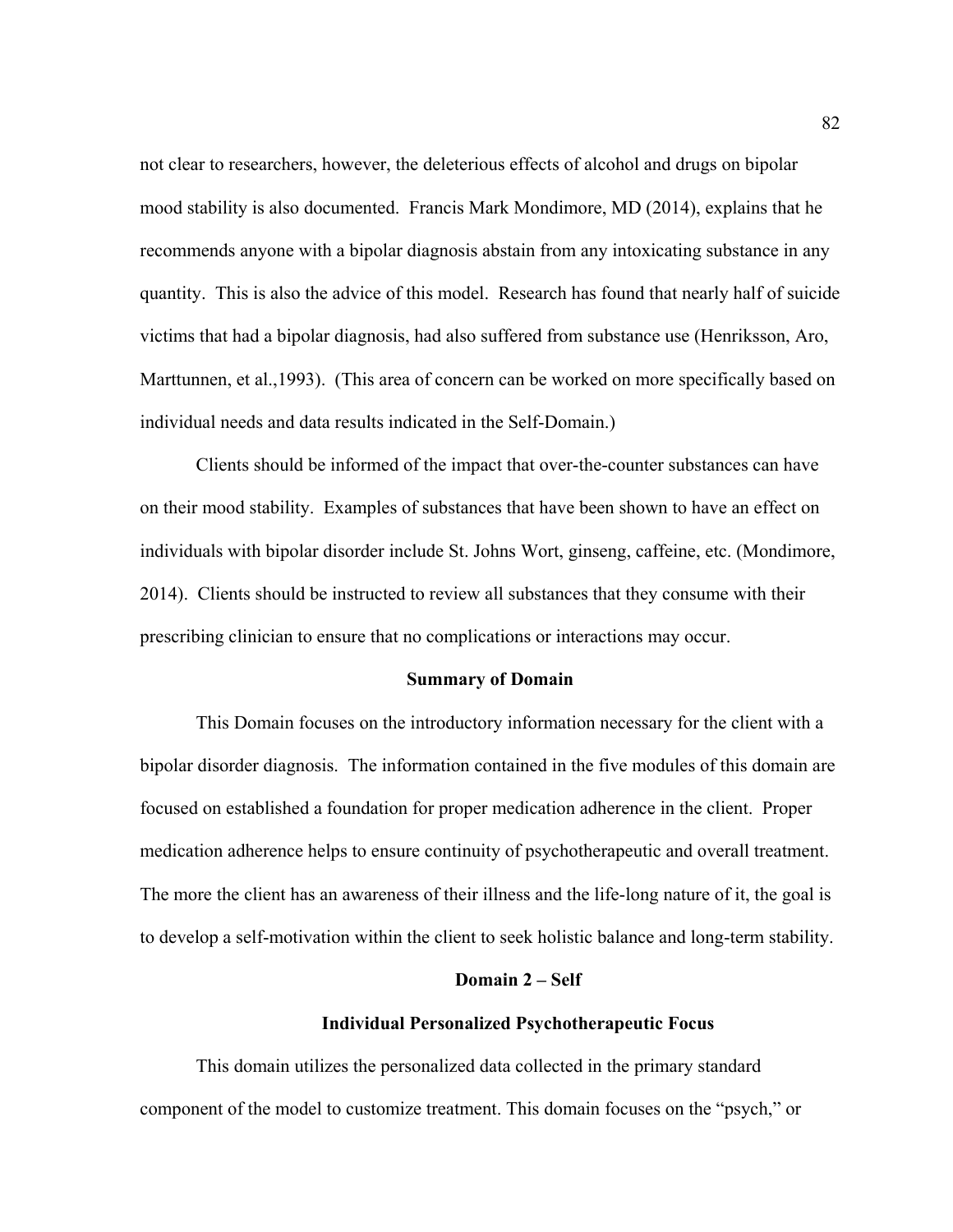psychological portion of the biopsychosocial model. Psychological components of the model will address the unique characteristics of the client as a person. Their determined strengths and weaknesses, and areas identified by data and clinician as priority to begin working on. Therapy includes concurrent psychopharmacological treatment, and psychoeducation as it applies to the specific client and their needs. Therapy should be long-term and be ongoing. As to the clinician's preferred psychotherapeutic theoretical orientation style, this model is compatible with all forms of psychotherapy. The clinician must simply modify treatment to incorporate the model's primary Domains, as necessary for each client.

Psychotherapeutic **Modules** for Self- Domain (no specific order necessary) **Module 5**- Self-Stigma and Initial Diagnosis Acceptance **Module 6**- Regular Assessment of Personal Data **Module 7**- Brain and Mind Balance **Module 8**- Medication and Self-Advocacy

# **Module 5- Self-Stigma and Initial Diagnosis**

Addressing self-stigma is an important area to cover in psychotherapy. First, for some client's just receiving a bipolar disorder diagnosis may be to work with the individual to accept the implications of diagnosis and the self-stigma of having a severe life-long mental illness. The clinician will have to navigate and seek to understand the ideal ways to address these needs based on the individual client and the presenting concerns.

## **Module 6 -Regular Assessment of Data**

It is crucial for the clinician to assist the client in identifying through the collected individual data, what unique patterns emerge. For instance, how does various bipolar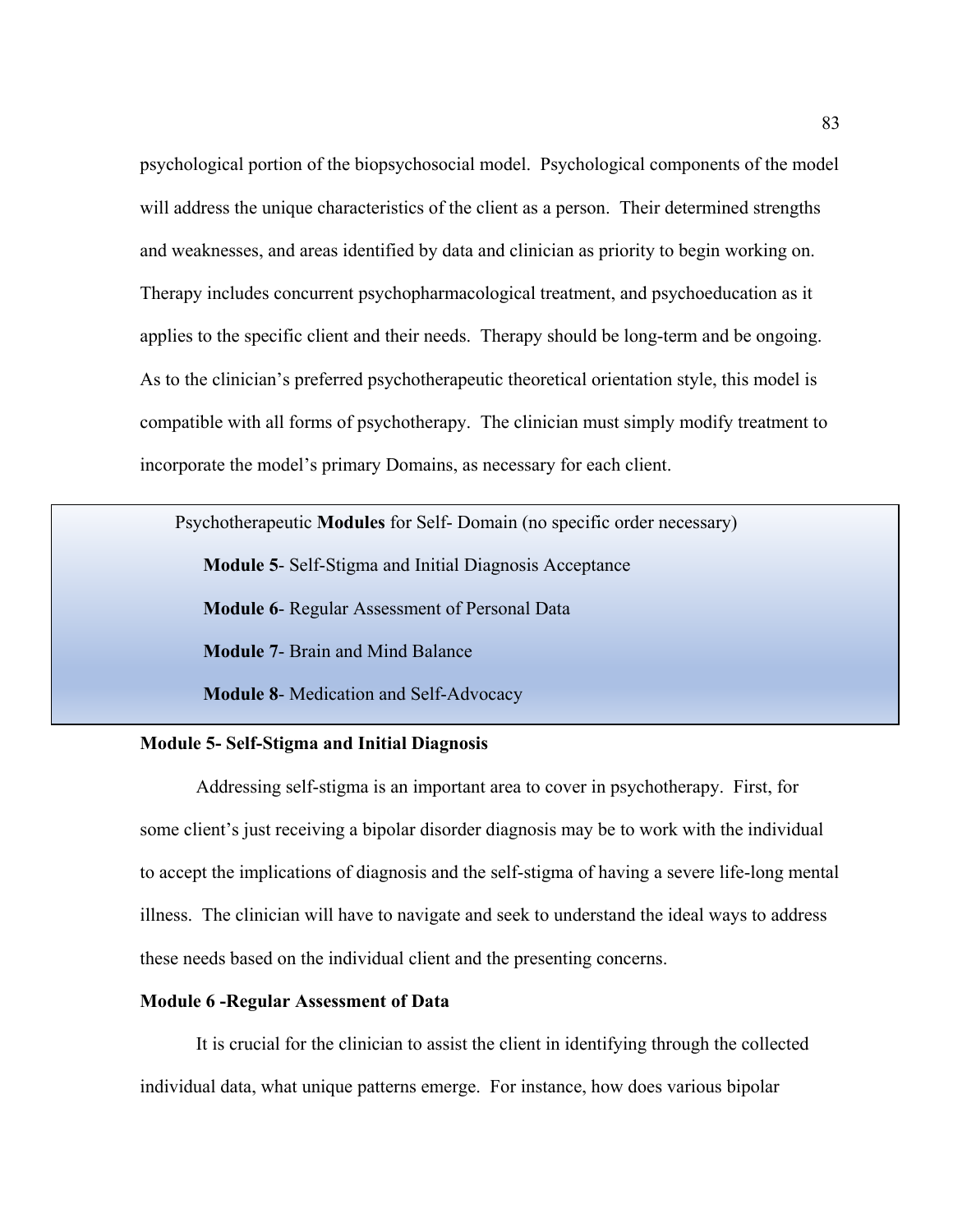symptoms present uniquely and impact this client? What changes in the client's experience internally, cognitively, interpersonally as the illness presents in its various ways? What is the client like when depressed, hypomanic, manic, in a mixed mood state, etc.? How are their thoughts, behavior, feelings, insight, coping, etc. different when not symptomatic? When do subsyndromal symptoms occur and how can they be identified to enable proactive strategies to prevent full blown episode presentations?

It is important to help a client recognize the need to observe, be aware, note, and document how they exist. Also, what factors change and why, in order to aid in the development of self-awareness. Areas to observe for patterns include:

## *Key Data Collection Factors* (list taken from Primary Overarching Standard section)

- *1. MOOD/SX/COGNITIVE PSYCHOTIC ETC.*
- *2. SLEEP*
- *3. MEDICATION ADHERENCE*
- *4. WEIGHT*
- *5. MENSTURAL CYCLES*
- *6. STRESS*
- *7. WORK/SCHOOL*
- *8. INTERPERSONAL*
- *9. FINANCES*
- *10. UNIQUE individual factors- ie. sexual bx patterns, purchasing habits, calling/texting changes, etc.*

Research has shown that clients that are diligent in data collection regarding their symptoms and experience with bipolar disorder, become discouraged when treating clinicians failed to accept or value the client's unique self-tracked data, leaving clients feeling rejected, resentful, and impeded future tracking efforts (Murane, et al., 2016).

While the assessment of the client's data is important, how the clinician and client decide to review and evaluate the data, as well as how often, will be determined by the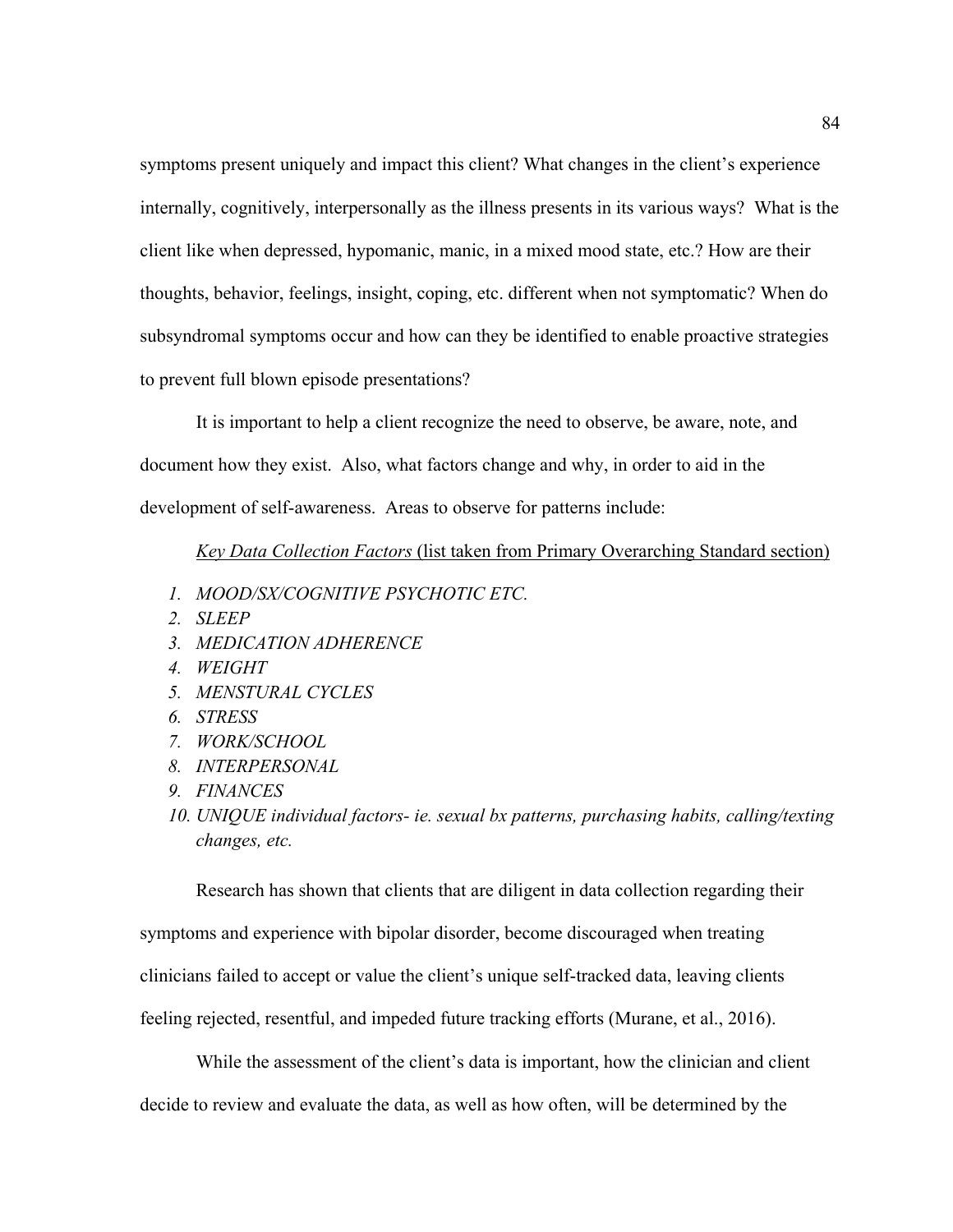clinician, and ideally a collaborative decision. The key objective is to identify the patterns in the client's unique illness presentation, in an effort to develop the client's self-awareness.

## **Clinician Documentation for Referencing**

A thorough intake form that covers information from the various domains and modules in the BIB Model, can help to save considerable time and help direct how and to which modules in the BIB Model to begin working with a new client.

The clinician should note in a readily accessible client file or treatment plan, any major mood episodes, significant symptoms, and clear idiosyncratic patterns recognized. How the clinician chooses to note these observations is determined by the clinician. The notes should be clear enough and organized enough for the clinician to identify annual or seasonal patterns. Specifically, a key personality and illness characteristics unique to the individual should be noted in a **Red Flags** section of the client's treatment plan, that is readily accessible to the clinician. For instance, does the client or the client's loved ones report seasonal patterns when dysfunction has been noticed? An example of this might look like, a client saying,

- "It seems that every Halloween, I end up in a fight with my wife."
- "September is always a bad month for me."
- "I have never had a good Christmas."
- "I never make it to Easter service with my family."

These examples are especially important early in the therapy relationship before the clinician has an opportunity to see and identify these patterns firsthand. Preparation for these times are valuable and can minimize the client's overall negative experience.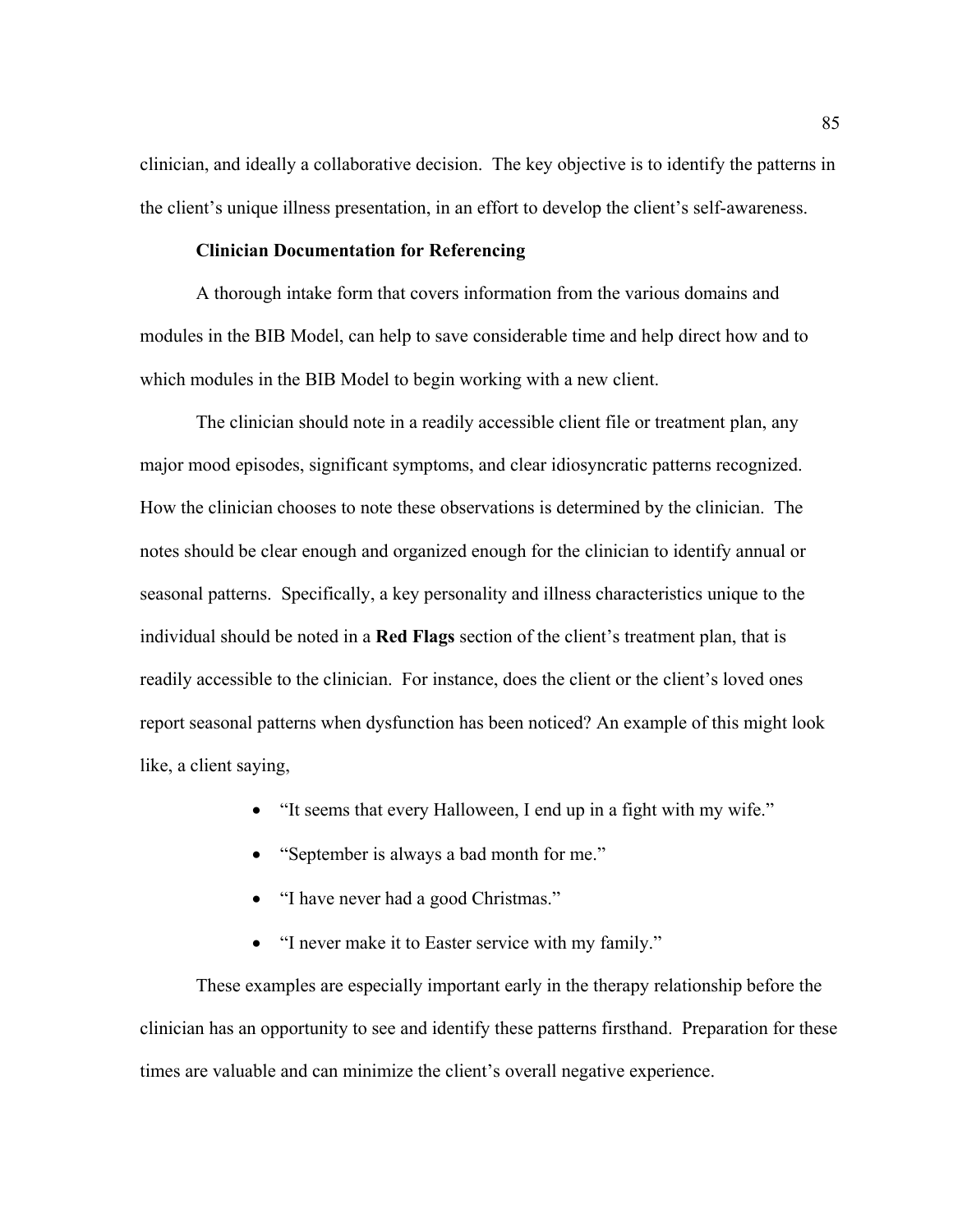#### **Developing a Plan for Dealing with Red Flags**

Due to the nature of bipolar illness, and the lack of insight that can accompany symptomatic episodes (Swartz & Swanson, 2014), helping the client develop a specific plan that identifies clear subjective markers to recognize to help identify Red Flags and subsequent protocols are valuable. Safety should be the highest priority in the Red Flag plan. Upon intake, a BIB therapist should assess the client's history of hospitalizations, suicide attempts, and potential for future incidents. A clear discussed safety plan should be addressed in the first session and subsequently at all relevant occurrences. Equally, any history of violence or criminal behavior should be assessed and the potential for future incidents accounted for. Limits to confidentiality should be addressed as early as possible, as well as written consent to discuss relevant and agreed upon information with support persons and the prescribing clinician.

Medication adjustments and increases may be necessary and discussing a plan early on when the client is well, will help to lessen the complications that can occur if one waits to address and formulate a plan when the individual is already symptomatic. An example of this may be, when the client calls out of work sick but is not in fact physically ill, and simply feels overwhelmed or unable to go in, the client has this as a Red Flag and has indicated that in the past this is evidence of a depressive episode. The client would have a clear protocol in place to contact their prescribing clinician or inform a loved one, of the potential mood change and need for additional support. Besides the primary goal of preserving safety of the client and the safety of others, assisting clients in maintaining their overall quality of life, with little interruption is also a priority. Devastating behavior due to illness symptoms, can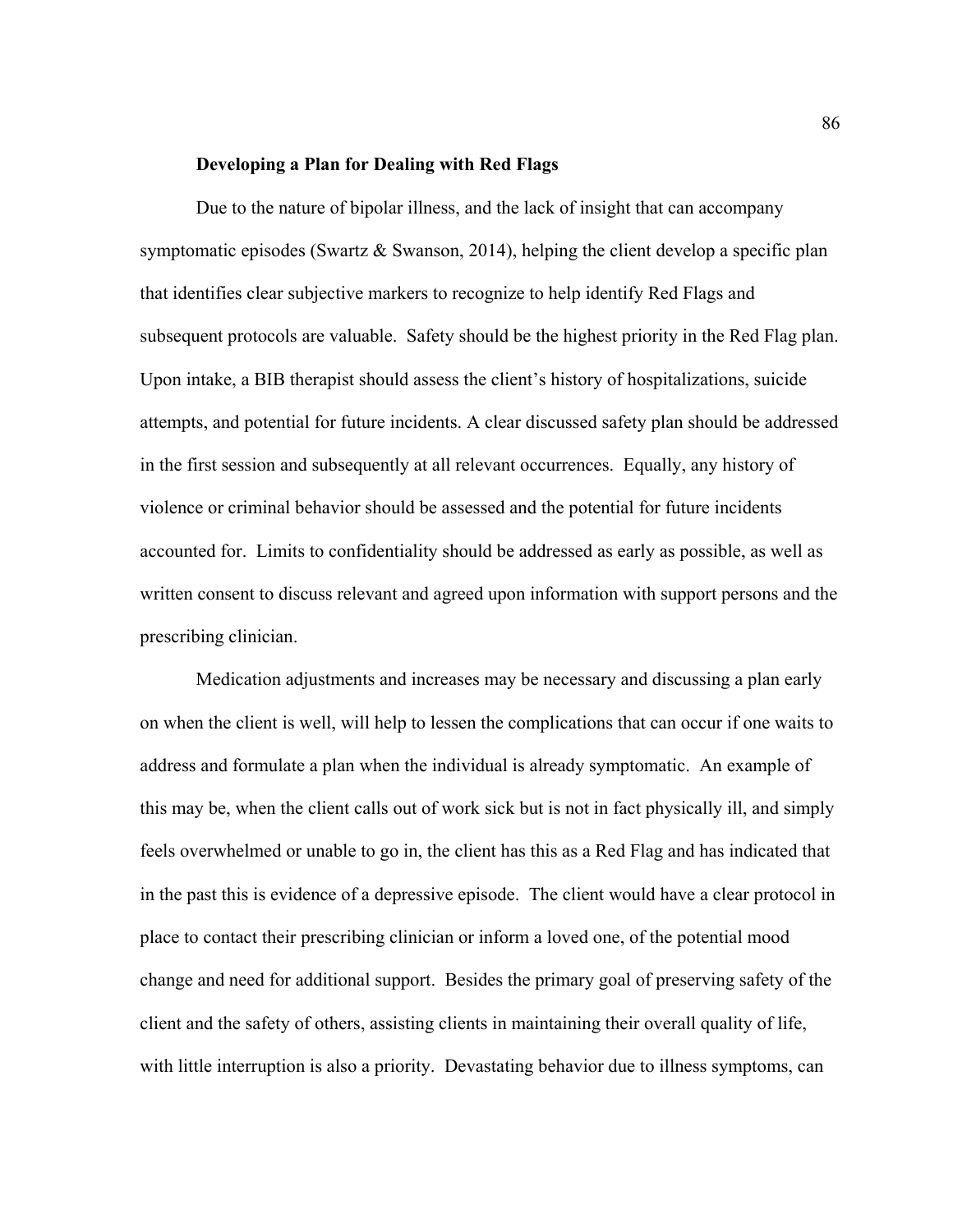have lasting implications on an individual's financial, interpersonal, or professional areas of life.

## **Long Term Treatment**

For the long term management of the client with bipolar disorder, once the client is stable, ego strength is well developed, allowing for the greatest degree of insight and proactive illness management, and if trustworthy loved ones are actively assisting monitor client's recovery, and client has mastery in all domain modules; only then should in person therapy sessions be spaced further apart and check-ins via telepsychology platforms can be utilized more exclusively. Red flag plans should be well established when future episodes do present and require acute care.

### **Module 7 - Brain and Mind**

# **Top down and Bottom up processing**

One of the most challenging aspects of working with an individual with bipolar disorder is that the boundary in which the brain as an organ, and the mind in all its unique personalized characteristics, is so hard to distinguish. Where does the neurochemical imbalance of the brain end and the mind and will of the individual begin? This is the question that fuels much of the self-stigma and social stigma surrounding bipolar disorder and other mental illnesses. Helping a client understand that when the brain as an organ does not function well, it is the mind that gets altered, can be helpful. Often it is the organ's physiological change (bottom up) that sets off the mind's attempt to compensate (top down).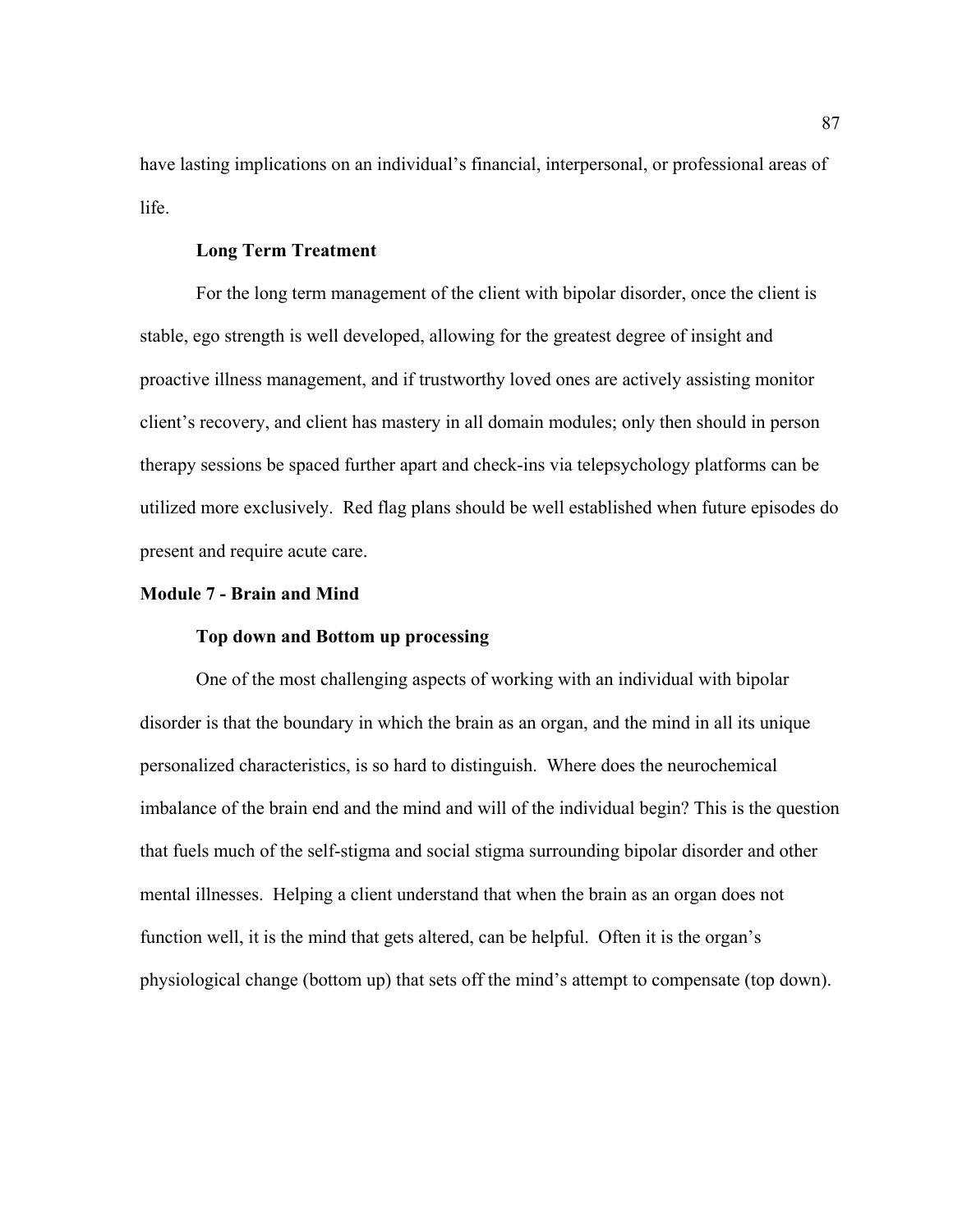

*Figure 2*

Utilizing the analogy of an actual two plated balance scale (see figure 3) can help clients to grasp the need to effectively care for both brain/body (one side of the scale) and mind (the other side of the scale) to maintain overall mental health balance.

The client's influence over the bottom up, physiological, brain part of this equations is an important part of psychoeducation in this model. The client can influence this part through appropriate holistic self-care, such as good sleep habits, diet and exercise, stress management, avoidance of alcohol and substances, and above all medication adherence.

Each of these facets is a trove of material to address in therapy with the client as is needed. Some clients may need more assistance than others in understanding and establishing ideal holistic self-care.

Stress management is an especially important focus for therapy in this model, Life stressors were identified to be the most common cause of relapse (43.2% of relapses) (Hajda, Prasko, Latalova, et.al., 2016).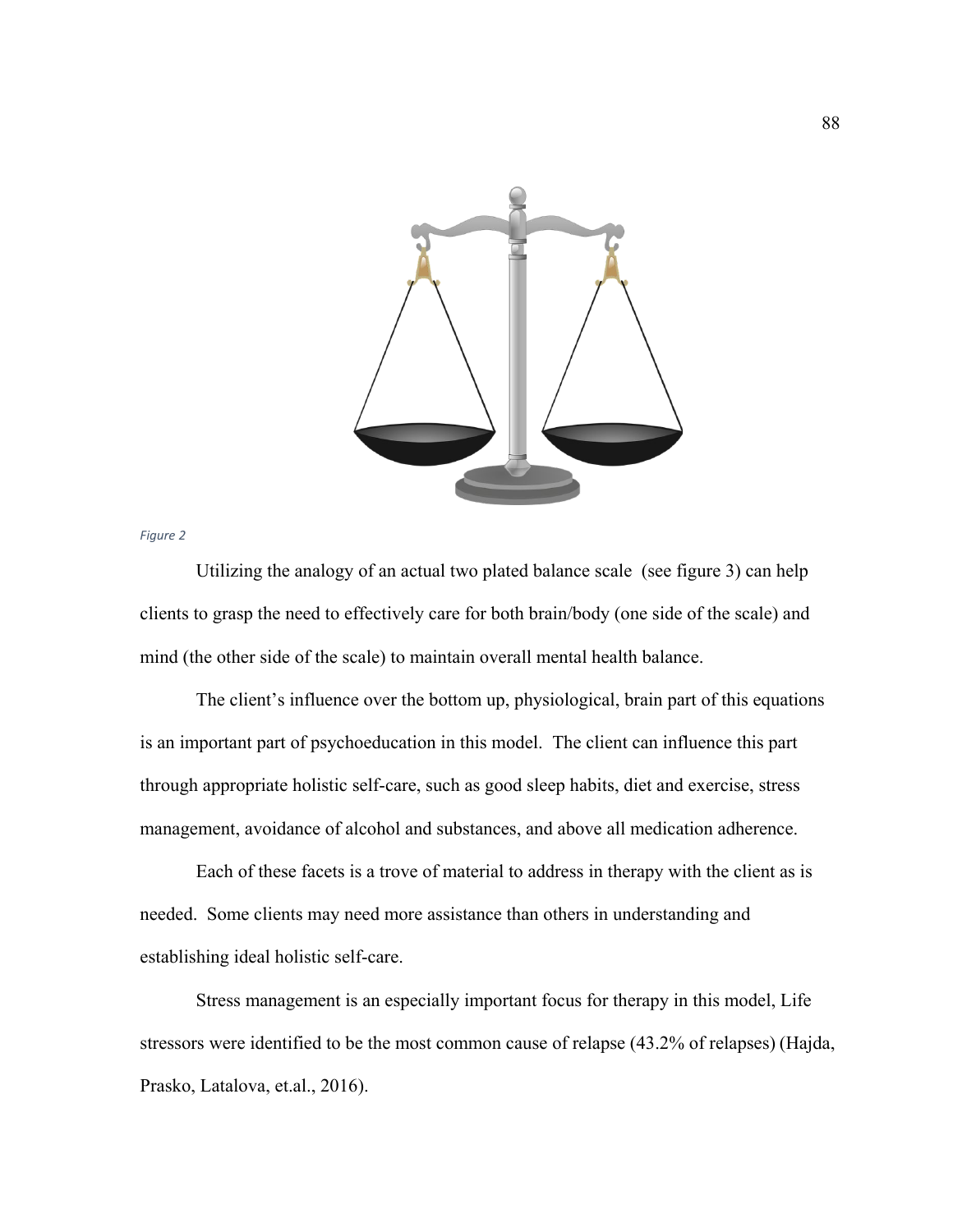The top down component of treatment addresses the specific and unique schemas that the individual has developed, that will become highlighted and glaring at times of illness, and when defenses are weakened due to the top down, brain/body physiological nature of bipolar illness. The clients cognitive and emotional errors will become heightened during mood episodes and also during subsyndromal symptom breakthroughs, when symptoms do not meet criteria for a full symptom. It is good for the clinician to help identify these personal patterns also. Does the client become more easily offended, paranoid, angry, self-defeating, or other behaviors during episodes? Exploring the related thinking and feeling and the origins can assist in minimizing future episodes.

### **Module 8 - Medication and Self-advocacy**

Having a clear and concise means of helping the client to organize and clarify their experience with the various medicines is invaluable to assisting in the individual's overall balance and long-term treatment for bipolar disorder. Documenting the medicine the client is on, and charting the experience the client is having with the medication will help to establish if a true reaction is occurring due to the medication or if it is another aspect of the client's experience (mood, personality, independent factors, etc.) is affecting their experience with the medication. A client may need to determine if various side-effects are worth the benefits specific medications afford them.

#### **Empowerment**

Self-empowerment and helping to establish a sense of agency is crucial for clients. The individual must believe they have a choice, and the freedom to take medication if they chose too. Reviewing past occurrences of not being properly medicated, or potential future complications, could prove beneficial in assisting a client to decide how to manage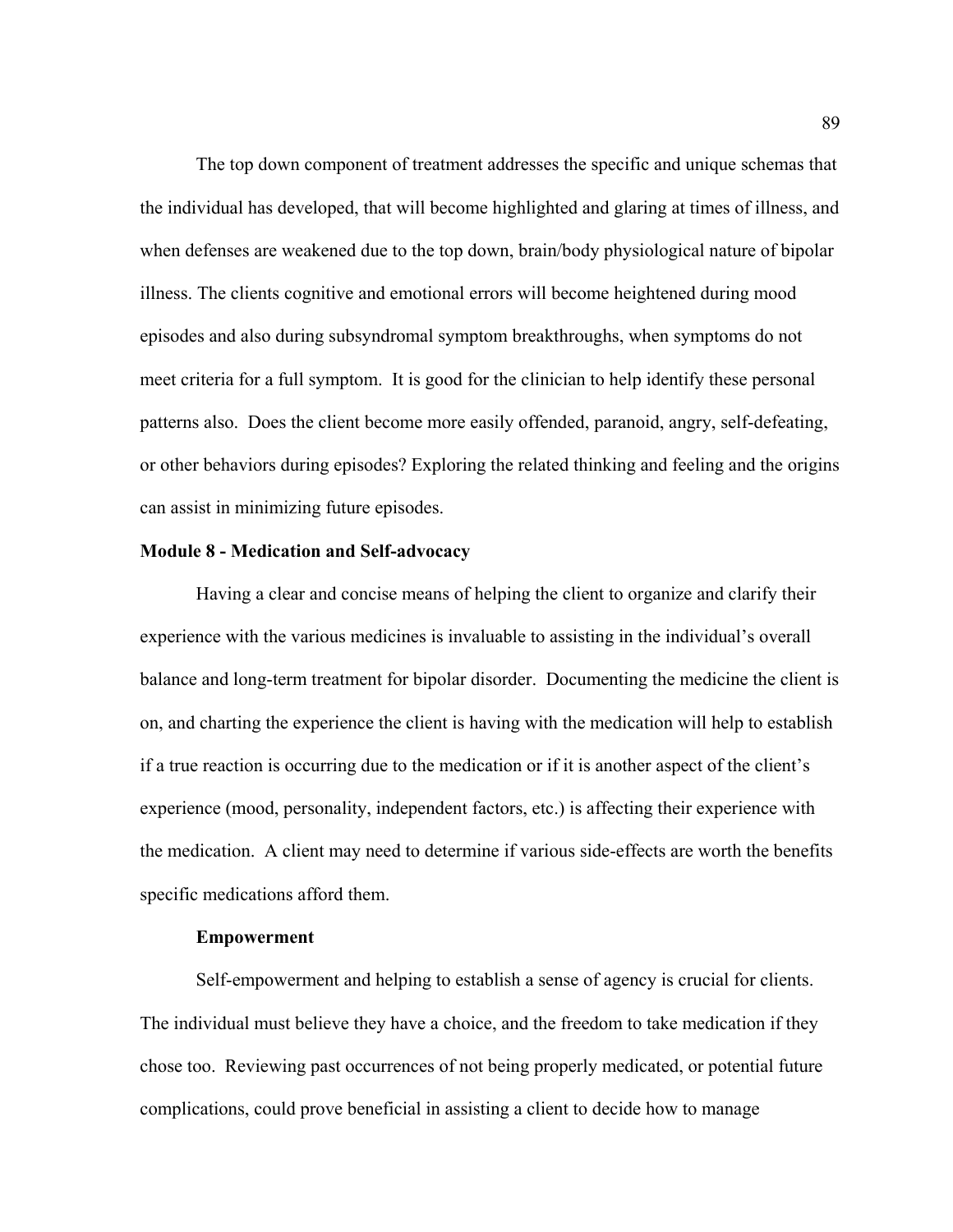medication decisions. Having a thorough knowledge of illness progression and the possibility of losing valuable insight to make good decisions should also be reviewed. Clients that do not feel empowered may have a more difficult time being honest with their prescribing clinician.

Clients should be encouraged to have honest and open discussions with their prescribing clinician. The goal should be for the client to feel that a collaborative relationship exists with the prescribing clinician for the client's greatest possible quality of life.

*[taken from Rx – Domain] Reminding clients to document when they have missed medication or have not taken medication as prescribed is important. This information is valuable data to help the client gain a better understanding of their unique symptom presentation and overall mood experience. Even if the client chooses not to disclose (although, it is highly recommended they do so) to their prescribing clinician the truth of how they are consuming or not, the medication; it is important that the client themselves know.* 

### **Summary of Domain**

This psychotherapeutic treatment domain is a guide for the clinician to ensure that necessary treatment aspects are addressed to enable balance and highest quality of life for the client with bipolar disorder. Modules include a focus on addressing self-stigma and the challenges of accepting one's diagnosis; a need for regular assessment of data gathered through various technological sources (addressed in the Primary Overarching Standard section of the model); also how the clinician will document important information and collaborate with the client in planning for emergencies (i.e. Red Flags); how the brain and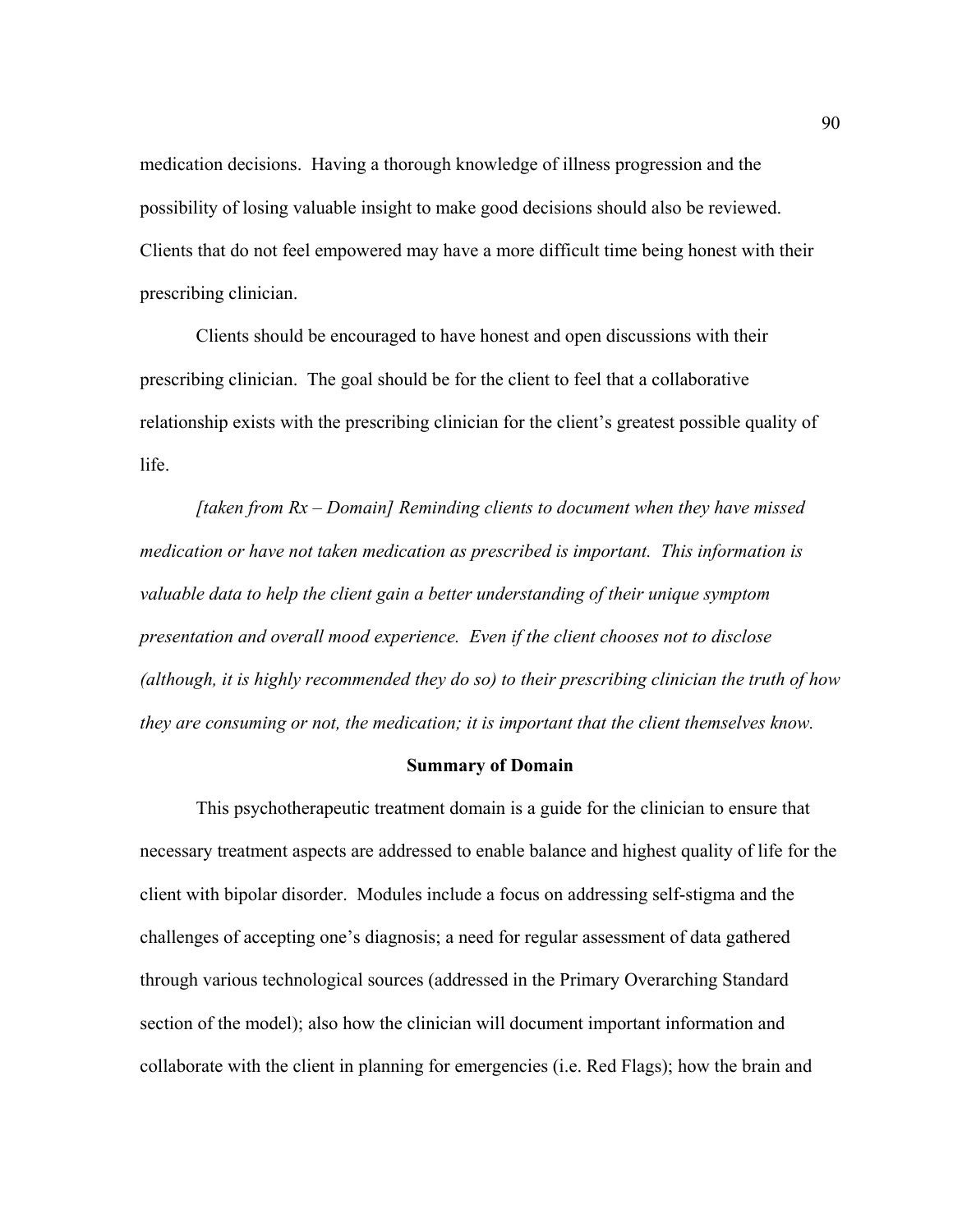mind should be addressed in treatment; and how to ensure self-empowerment and selfadvocacy in medication management.

# **Domain 3 – Others**

#### **Interpersonal Focus**

This Domain contains two main objectives. First, is to identify and encourage healthy relationships to serve as support for the client. The second objective focuses on assisting the client to look specifically at how they interact with others and how these interactions change with the various presentations of their illness. This part of the domain utilizes the client's personal data patterns and subsequent psychotherapeutic needs in relation to their interpersonal experiences. These variations in interpersonal interacting can be valuable data markers to help the client recognize early mood shifts. These objectives work together to maximize treatment outcomes and assist in long-term quality of life for the individual.

Treatment **Modules** for Others - Domain (no specific order necessary)

**Module 9-** Supportive Relationships

**Module 10-** Client patterns in relation to others

## **Module 9 – Supportive Relationships**

Having healthy supportive relationships is especially important for individuals with bipolar disorder. The client should be able to count at least one trustworthy individual to whom they can contact if in need. Need could be someone to discuss their experience with and aid in reality checking. A support person can also serve as a contact for Red Flag events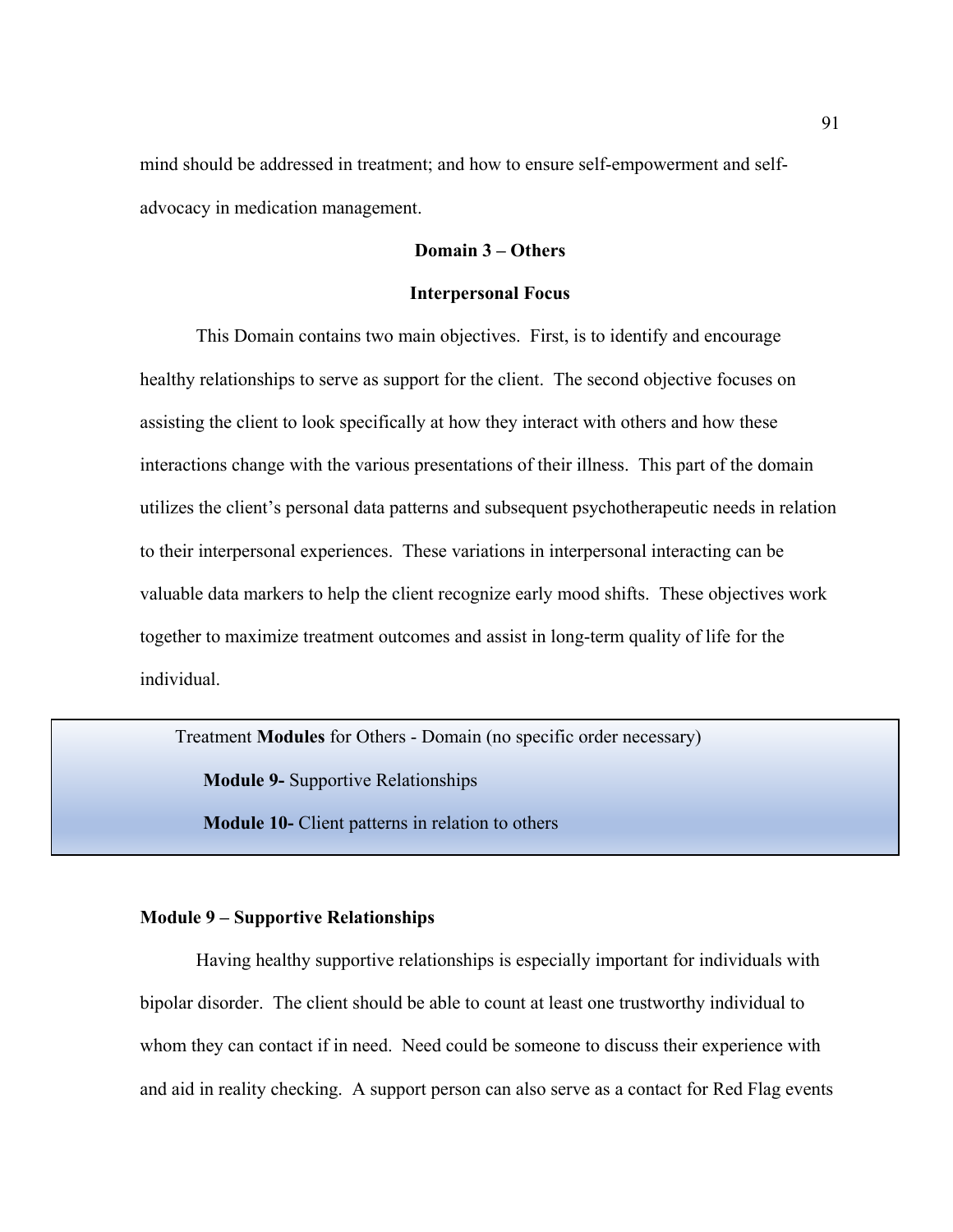and serve to help guide client in preplanned protocols if the client becomes too symptomatic to act in ways they would like to be behaving.

## **Identify and Strengthen Support Persons**

The first step in this process is to identify individuals that may already be functioning in this role in the client's life. This may be a romantic partner, family member, or close friend. If the client already has such a person, the goal is to lay out ways in which the person can be better informed of the client's needs. Helping the client with information and ideas to better educate their loved ones about their illness can be helpful in strengthening these supports.

For clients without clearly established support persons, but who are able to recognize caring people that may be interested in serving in this important role, these clients can consider discussing the role and its expectations. Expectations would include learning about bipolar disorder, particularly how the client presents symptoms, what proactive plans the client needs in in the case of Red Flag events or mood episodes, and how they can help the client as part of those plans.

This model first considers the clients that have relatively healthy interpersonal lives and seeks to cultivate those that already exist into ideal supports. In some cases, a client may choose to share access to collected data with their support individual/s. For example, a client may allow their spouse access to the data collection smartphone application used. This decision should be at the client's discretion and for privacy purposes not promoted by the clinician. The model is designed to also work well with individuals that do not have healthy or established supportive interpersonal relationships. The model's focus on data collection creates greater client independence, self-awareness, insight into symptoms, and proactive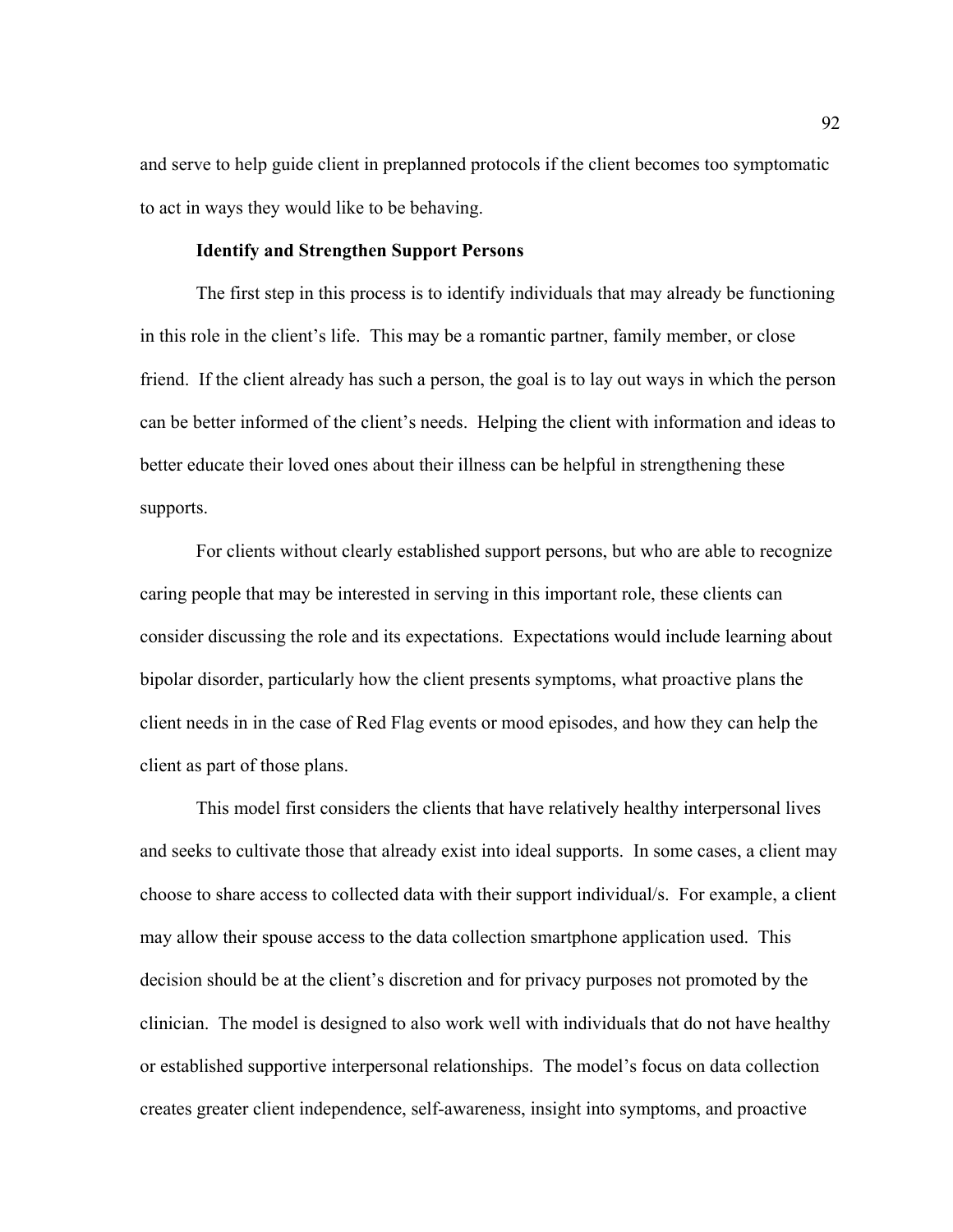steps to minimize major illness disruptions. The therapist's relationship to the client can include protocols for serving in a more supportive capacity, such as including in the Red Flags plan the role of the therapist. The ultimate goal of the model is to enable the client to be the strongest possible self-advocate through greater understanding of themselves with clear data to assist in this endeavor.

This module allows for the clinician to establish, explore, and treat any individual interpersonal needs that present uniquely to the individual in the normal treatment approach preferred by the clinician. Examples of such needs may include individual attachment styles, personality characteristics, dependency patterns, cultural factors, and any other variable unique to the relevant client.

## **Module 10 – Client in Relation to Others**

In this module the focus is on how the client interacts and perceives others in general. Regardless of the degree to which the client has interactions with others; some will have regular consistent contact with others in society and some clients will have very little, however, it is likely that with mood changes and bipolar symptom changes these interactions will alter from the client's norm. The use of data collection is beneficial to this module in that the client can learn to trust the data when their feelings become less stable and reliable.

Understanding how the client's individual data patterns may help them with reality testing and gauging where their mood is at, begins with recognizing that the insidious indications of an upcoming mood are often subsyndromal. If a client can be trained to recognize, when insight is still intact, these early indicators of the onset of a mood episode, the client can respond in a proactive manner to subvert a full-blown episode. What these interpersonal changes may look like in the data collected, is a change in time spent on the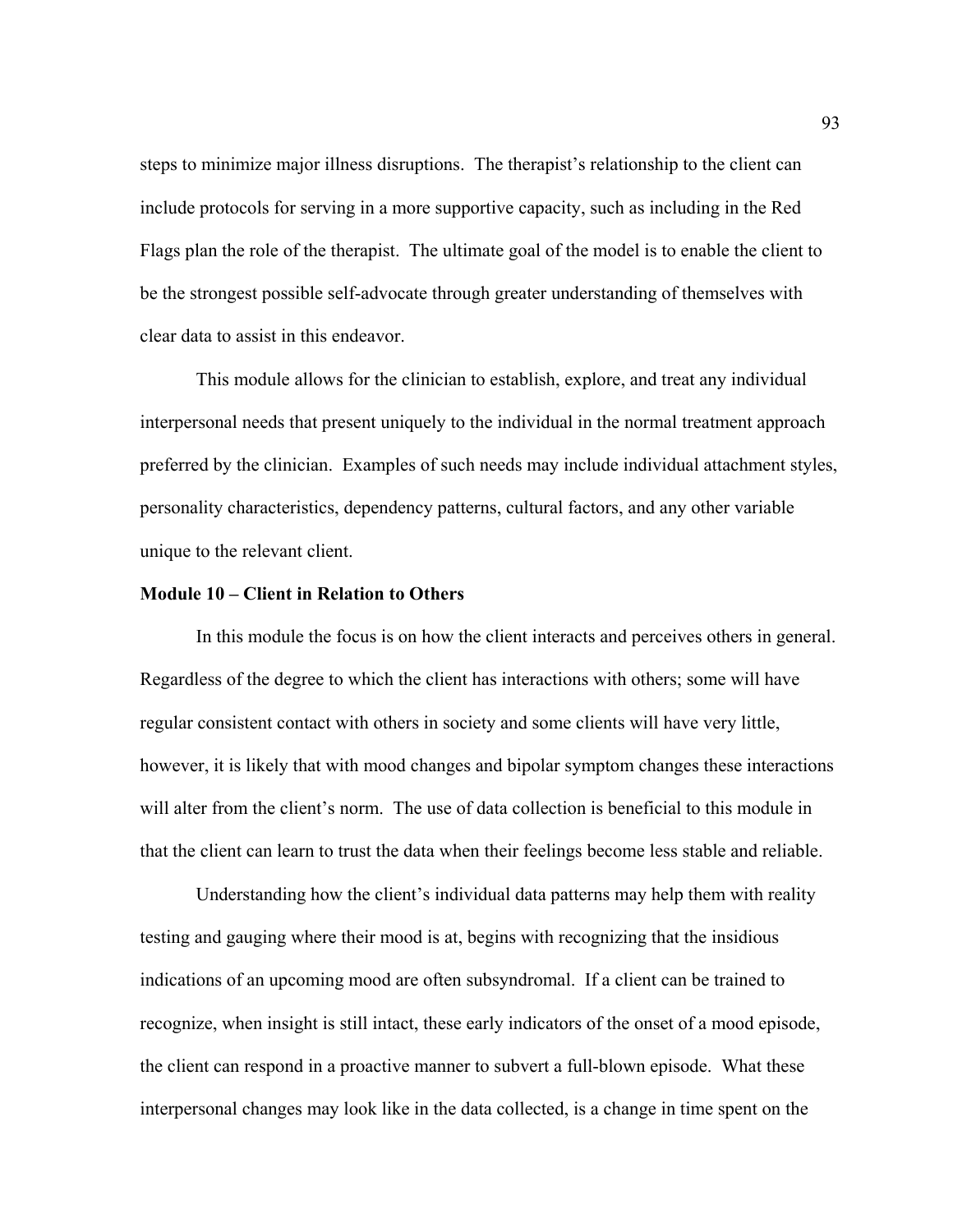phone, texting, skipping regular social events, or doing more socializing than normal. Patterns of conflicts with loved ones may coincide with mood episodes and offer Red Flag clues to loved ones. Changes in the people a client interacts with may also be indicative of bipolar symptomology.

For example, a client in the early stages of a manic episode may seek out people that are likely to keep pace with the energy and behavior that come with manic symptoms. In another example, a client may identify that preceding the onset of a depressive episode they find themselves sensing that their loved ones are angry, disappointed, or avoiding them; this leads to a pattern of the client confronting and questioning these loved ones, in an attempt to resolve this internal nagging distress. The client may find that the loved ones' responses are unable to quell the internal distress and they isolate.

The clinician can use the relevant data and recognized patterns identified with others to help foster greater self-awareness and insight for the client. These patterns allow for psychoeducation on the impairment of Theory of Mind, or the ability to accurately understand the thinking of others, during bipolar illness episodes and even subsyndromal periods. Helping the client to navigate the delicate balance of assessing facts along with their feelings is also a key lesson for this module.

Stigma is a necessary subject to address with clients. How the client understands others and society as a whole to perceive individuals with serious mental illness, is an important area to process in therapy. Clients may report fears that all their behavior is scrutinized as being potentially related to their diagnosis. Researchers Hajda, Prasko, Latalova, et.al. (2016), have identified that stigmatization itself usually takes the form of interpersonal coldness or distance toward the client. This distancing is often realized in close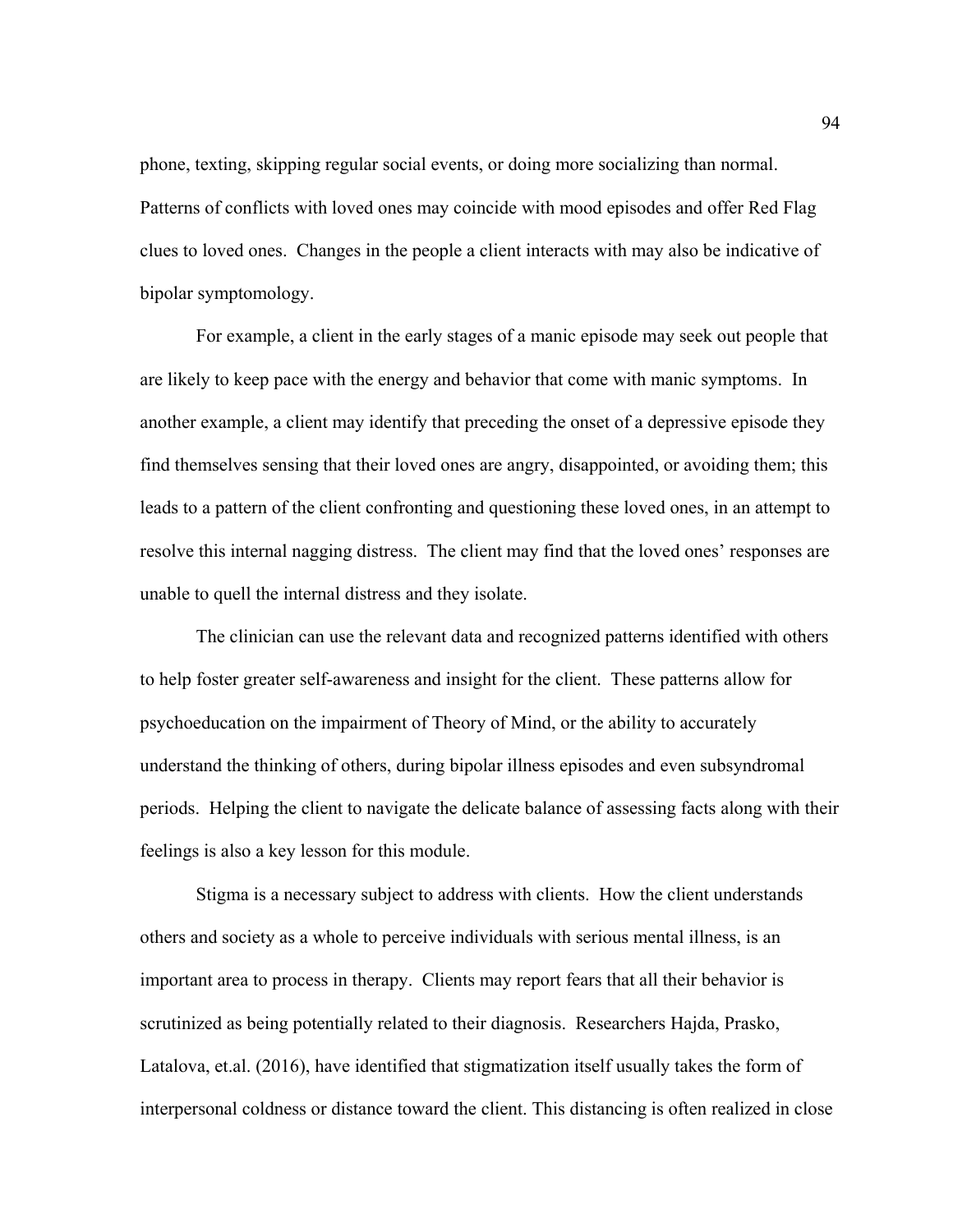intimate relationships (spouse, family, and friends) and job relationships. How a client should address this real or perceived stigma is an important area to practice and prepare for in therapy. Support groups, family therapy, and/or providing loved ones with reading material on bipolar disorder could prove beneficial. Helping the client to accept what can be done and what cannot be is important. Ensuring a client that the healthier and more empowered they are, the greater ability they will have to appropriately assert themselves and manage challenging interpersonal situations.

#### **Summary of Domain**

This domain focuses on how a clinician can utilize a client's interpersonal relationships, patterns, and experiences to help guide their psychotherapeutic treatment. Modules include a focus on developing new or established supportive relationships in the client's life as well as identifying how data gathered contributes to proactive intervention and insight. The data highlights the client's unique social and interpersonal patterns, allowing for greater understanding of early indicators of mood changes and symptoms.

### **Summary of BIB Model**

The BIB Model is a psychotherapeutic guide for the treatment of bipolar disorder. The model utilizes a client's individual patterns, identified through daily tracking of specific factors such as mood characteristics, behaviors, and interactions with others. These factors are used to customize and address psychotherapeutic treatment in a customized and comprehensive manner. The model endeavors to increase and develop client insight, awareness, self-empowerment, quality of life, consistency, and hope. The BIB Model has a Primary Overarching Standard, three Domains, and ten treatment Modules. The Primary Overarching Standard focuses on utilizing technology to collect individual daily client data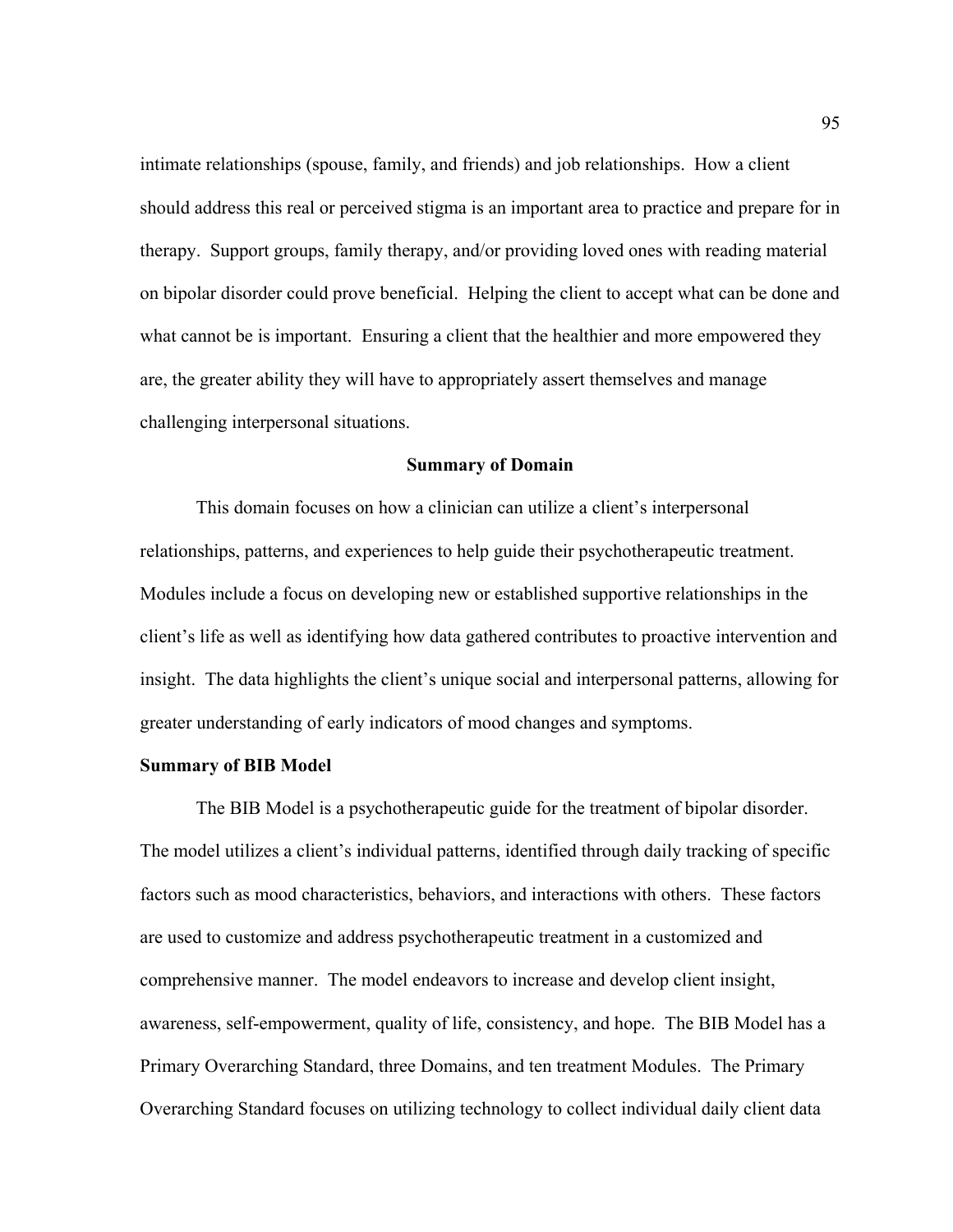and maintain treatment continuity. The three Domains and corresponding ten Modules, focus on the physiological aspects of treatment, including medication; the specific treatment factors unique to the client's experience, from both life and illness presentation; and lastly the relationships the client has with others, and how these relationships can support and inform better outcomes in treatment.

### **Clinical Model Application**

A clinician begins by reviewing the model's Primary Overarching Standard and the two Components that make up that section. Then the three Domains; Rx, SELF, and OTHERS with all accompanying 10 total Modules should be reviewed also, before beginning treatment using the BIB Model. The clinician would benefit from creating an intake form to be filled out by new clients or used as a semi-structured intake interview. The necessary starting elements of the model are the Primary Overarching Standard, and Module 6, from Domain 2 -Self: Regular Assessment of Data. All remaining domain modules should be evaluated by individual client needs, as determined by the clinician.

## **Clinical Vignette**

Client Information:

Mr. Vignette is a married, 32-year-old, Caucasian male, diagnosed with bipolar I disorder by his current psychiatrist 7 years ago. Mr. Vignette has been working with BIB Model Therapist for 2 years to assist in maintaining the client's overall mental stability and goal of ideal overall quality of life, . Mr. Vignette is employed full-time in construction management. He has been married for 10 years and has 2 elementary school aged children. **Prepared Intake and Documentation:**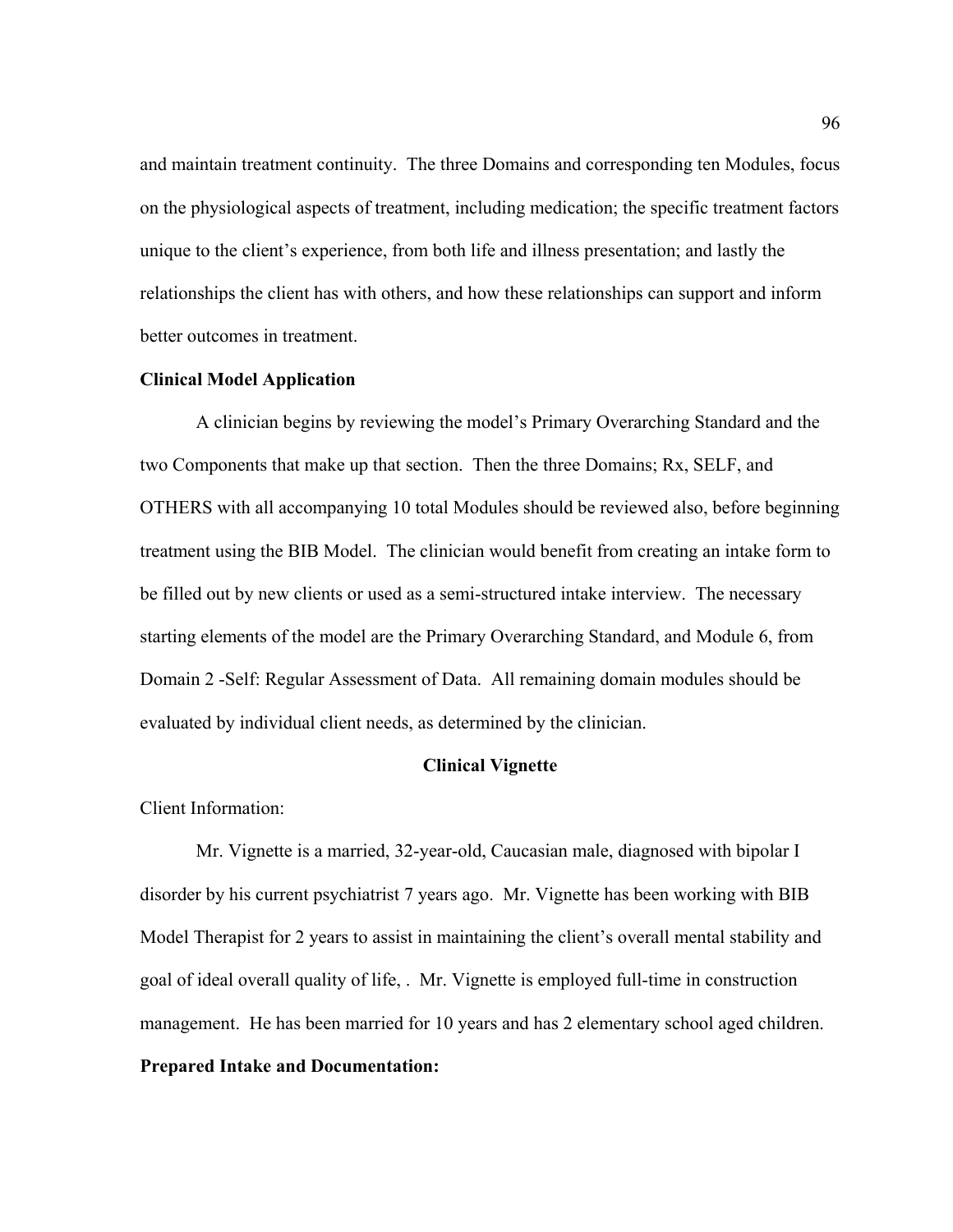The BIB Therapist begins with a premade thorough New Client intake form that addresses key areas from the BIB Model modules. The therapist reviews the information to quickly assess the new client's treatment history and current understanding of bipolar disorder.

# **Informed Consent**

The BIB Therapist reviews the new client's past safety concerns and discusses the limits of Confidentiality as they apply to the new client. Mr. Vignette consents to allow BIB Therapist to discuss relevant information with his psychiatrist. Therapist explains that a discussion with Mr. Vignette will occur first, when possible, before correspondence with psychiatrist takes place. The reasons for potential communications should be clearly laid out in a collaborative Red Flags plan.

## **Primary Overarching Standard**

The client has a cellular smartphone that is used for all of his data collection and management. The client and therapist have collaborated to utilize telehealth video conferencing and text messaging to maintain treatment continuity.

The client has the smartphone application eMoods™ downloaded on his cell phone. This app allows him to keep track of his daily mood and energy highs and lows, sleep, medications, and other symptoms related to his mental health. Specifically, Mr. Vignette's list of tracked information include:

- 1. Sleep (hours per night)
- 2. Weight (lbs)

**All the following Data indicated in 4 point Likert Scale- (***None, Mild, Moderate, Severe***)**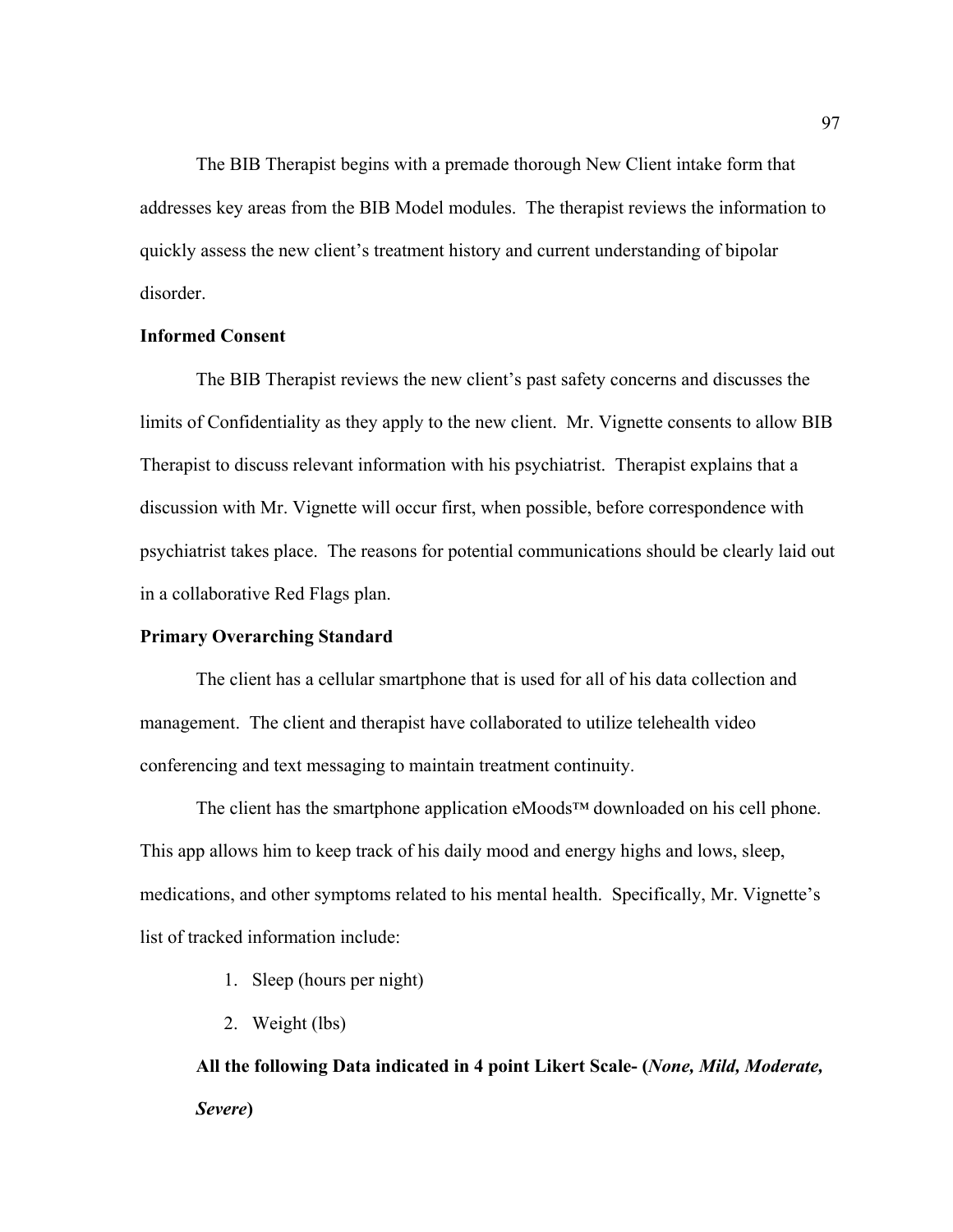- 3. Daily Most Depressed mood
- 4. Daily Most Elevated mood
- 5. Daily Most Extreme irritability
- 6. Daily Most Extreme anxiety
- 7. Sensitivity to interpersonal offenses
- 8. Cognitive challenges (see notes for specifics)
- 9. Daily Caffeine Consumption
- 10. Daily Sugar Consumption
- 11. Television watching Bx
- 12. Time with spent with children
- 13. Adherence to regular daily schedule

# **All the following Data indicated as Yes or No**

- 14. Psychotic symptoms
- 15. Substance or Alcohol use
- 16. Talked on phone with family
- 17. Sex
- 18. Shopping
- 19. Exercise
- 20. Prayer
- 21. Digestive problems
- 22. Physical Pain
- 23. Missed/Cancelled appointments
- 24. Missed medications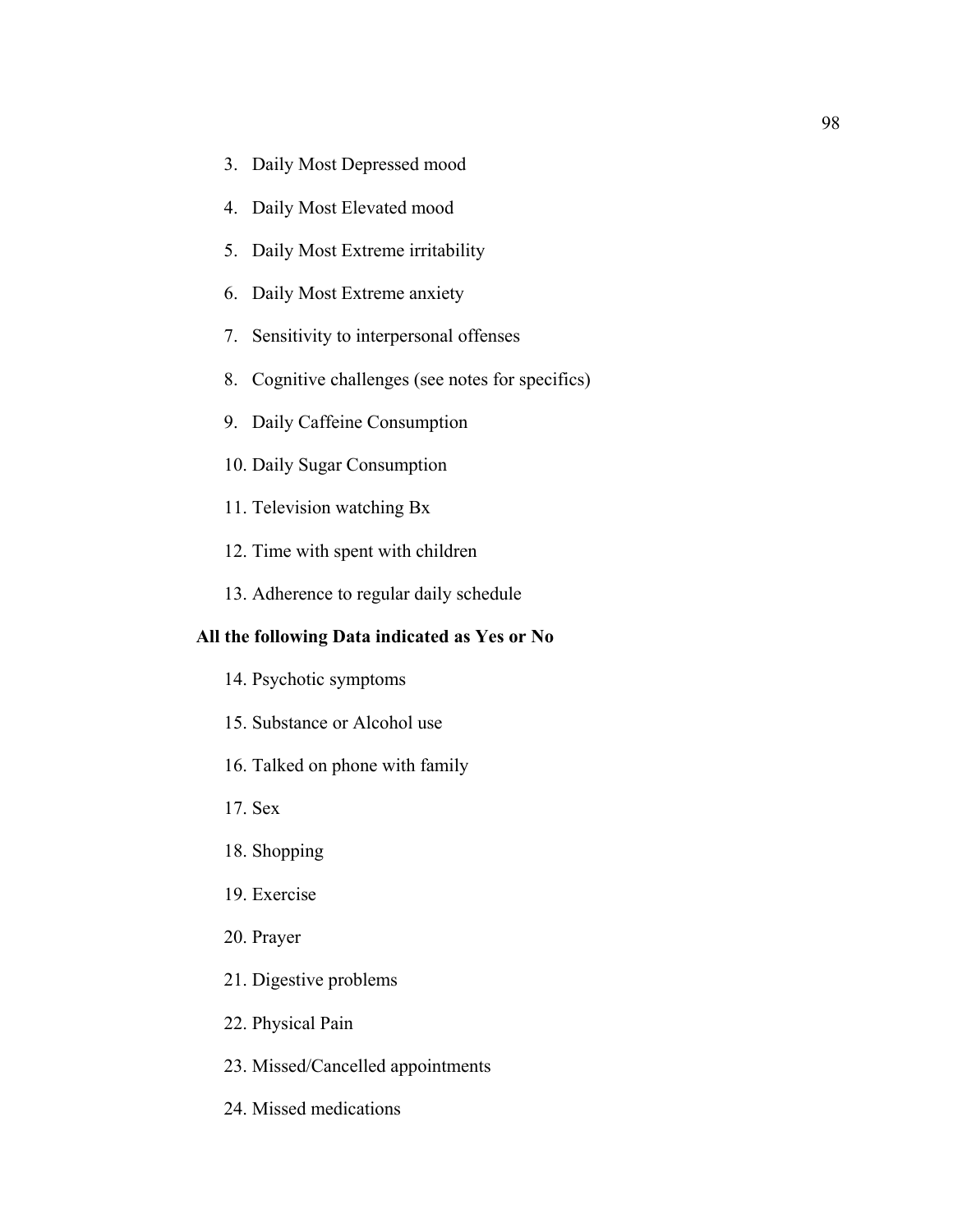Mr. Vignette additionally uses the notes section of the app, to document significant occurrences or events as an "as-needed" mood diary. As significant happenings take place or become relevant throughout the day, he makes note of them in his app by simply clicking the specific item from the list. At the end of the day it takes him less than 10 minutes to go through the remaining items and answer each one. His wife and therapist receive automatic monthly reports sent directly from the app.

The second component of the Primary Overarching Standard is the use of telehealth mediums to maintain psychotherapeutic continuity. Mr. Vignette and BIB Therapist have arranged that the client will purpose to attend the in-person weekly therapy session at the therapist's office. However, if this is not possible for any reason Mr. Vignette will text the therapist and a video conference session will be used. During a depressive episode, Mr. Vignette had 3 video online sessions over the course of 3 weeks.

#### **Domains of BIB Model Treatment**

#### **RX – Physiology and Medication**

## **Rx-Module 1-Bipolar Disorder basics- illness presentation (onset through progression)**

Mr. Vignette had a fairly good understanding of his diagnosis when he began receiving psychotherapy, from reading various books and 5 years with a minimum of monthly appointments with his psychiatrist. However, at the onset of therapy BIB Therapist asked Mr. Vignette to review his understanding of bipolar disorder and his specific diagnosis. Specifically, they discussed the ways in which Mr. Vignette's illness presents. Mr. Vignette explained the onset of his illness as occurring when he was 25 years old. This experience included a weeklong hypomanic episode that developed into a 10-day manic episode. During that episode, he had frivolously spent the majority of his savings, and caused significant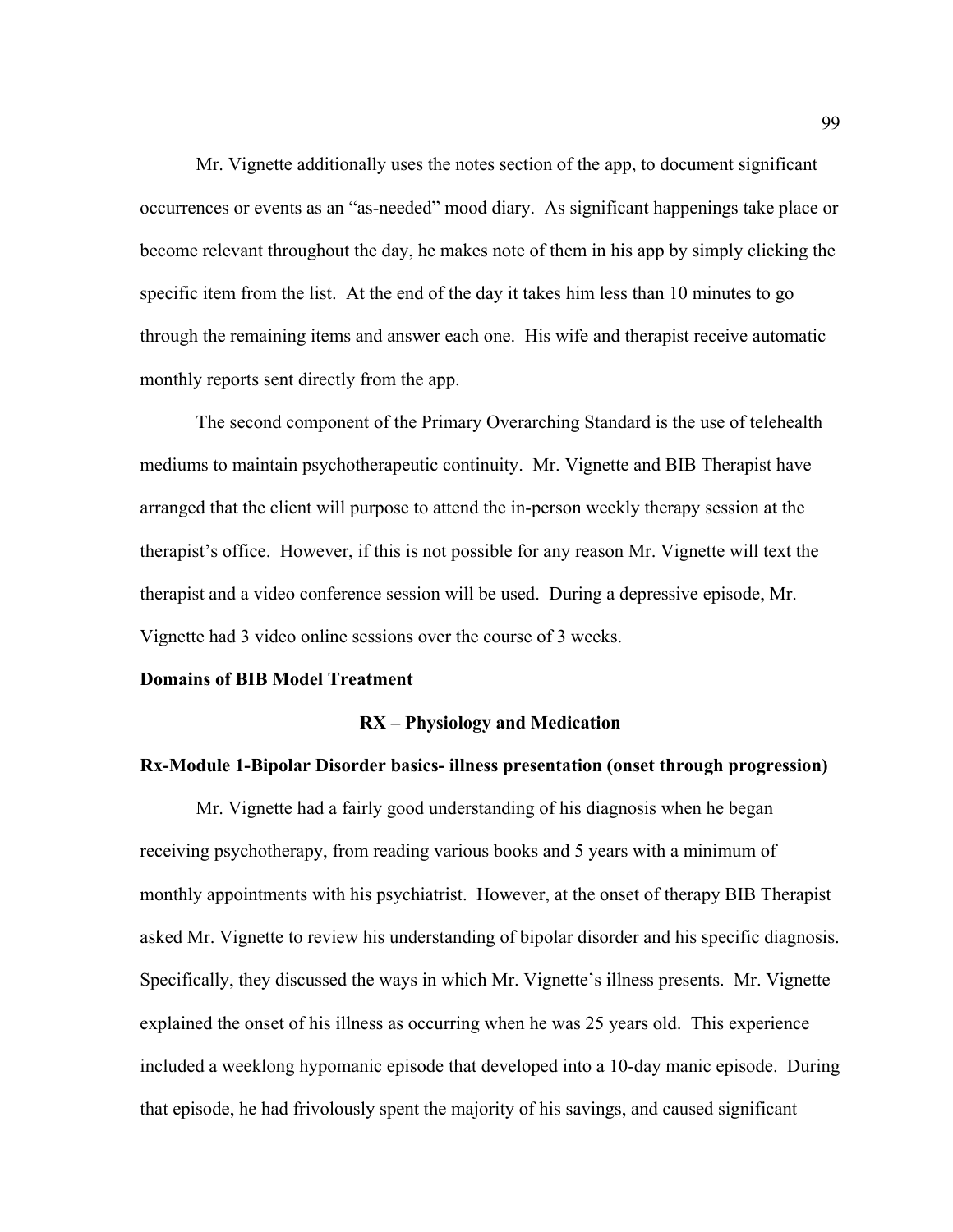damage to his marriage. It was during the depressive episode that followed this initial manic episode that he received the diagnosis of bipolar I. Mr. Vignette had been able to identify his unique illness presentation over the years as a pattern of mania followed by depression. Since being in treatment using the BIB Model, this pattern was able to be confirmed with the collected data. A discussion regarding what each episode looks like for Mr. Vignette was covered early on in therapy. For instance, he has very brief euphoric hypomanic symptoms before becoming irritable and agitated and often angry during mania. During depression, he isolates and experiences anhedonia.

## **Rx-Module 2-Etiology**

Mr. Vignette and BIB Therapist briefly discussed his understanding of the origins of his diagnosis in his first session, with similar topics reviewed at times in various other sessions over the course of his psychotherapy. Mr. Vignette expressed an understanding of how both stress and poor sleep influence his initial illness onset. Moreover, after conversing with his family, he learned that his maternal aunt, and grandfather were both diagnosed with manic depressive illness in their 20's also.

#### **Rx-Module 3-Medication and treatment types**

For this medication related module, the clinician had Mr. Vignette fill out the prescription medication he was taking in his intake forms, and a history of his prescriptions with any experienced side-effects. During the initial session Mr. Vignette had expressed the challenges he experienced in the first few years of his prescription medication treatment, most notably his experience with distressing side-effects. After a year of treatment with BIB Therapist, Mr. Vignette had a medication change. During this period the client and therapist were diligent in reviewing the data collected on a weekly basis to assist in determining the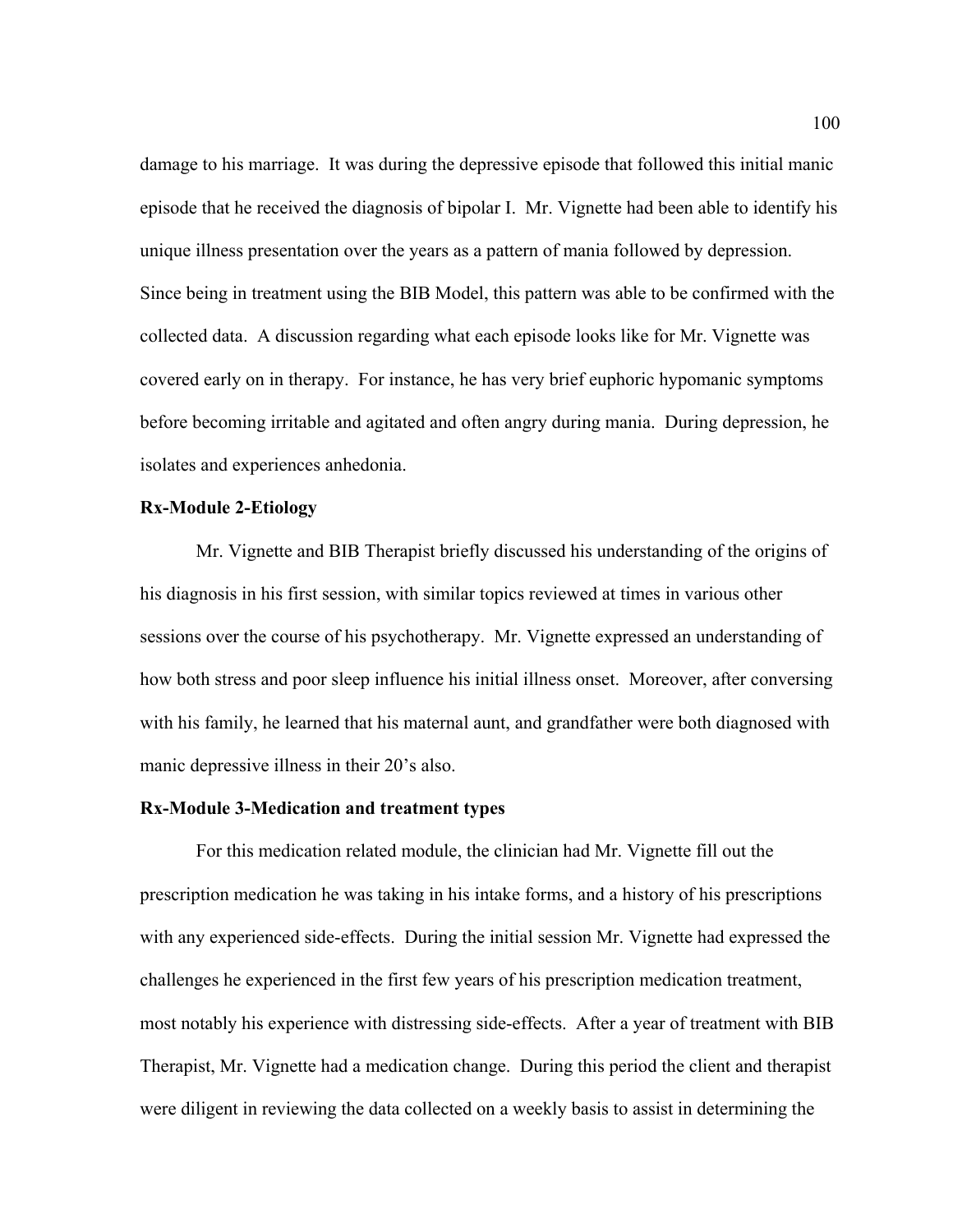effectiveness of the medication and dosage. Data indicated that after two weeks, Mr. Vignette was experiencing subsyndromal irritability. When the client shared this information with his prescribing clinician the dosage was adjusted, and the distressing symptoms subsided.

Additionally, intake forms addressed the client's alcohol and substance use history. Mr. Vignette expressed difficulty abstaining from alcohol use during the year following his diagnosis, however, after several distressing binge drinking episodes and the marital distress it caused, he had decided to abstain from drinking alcohol. His periodic desire to drink alcohol is discussed in his sessions as those times present. The effects of caffeine on his symptoms became evident throughout his therapy and collaboratively client and therapist decided to add caffeine intake to the list of tracked information in his plan.

## **Rx-Module 4-How to be a Smart patient**

Mr. Vignette expressed difficulty remembering to take his medication at the recommended times. In session a variety of ideas to remedy this were brainstormed and using his smartphone's reminder alarms was the solution that helped to resolve this challenge. To further address this module of the BIB Model the therapist inquired, early on in therapy, and made periodic check-ins to see how Mr. Vignette was getting along with his psychiatrist. Several opportunities presented in session where the BIB Therapist was able to explore concerns the client had, and ways Mr. Vignette could better communicate with his psychiatrist.

## **Self – Domain**

**Module 5**- Self-Stigma and Initial Diagnosis Acceptance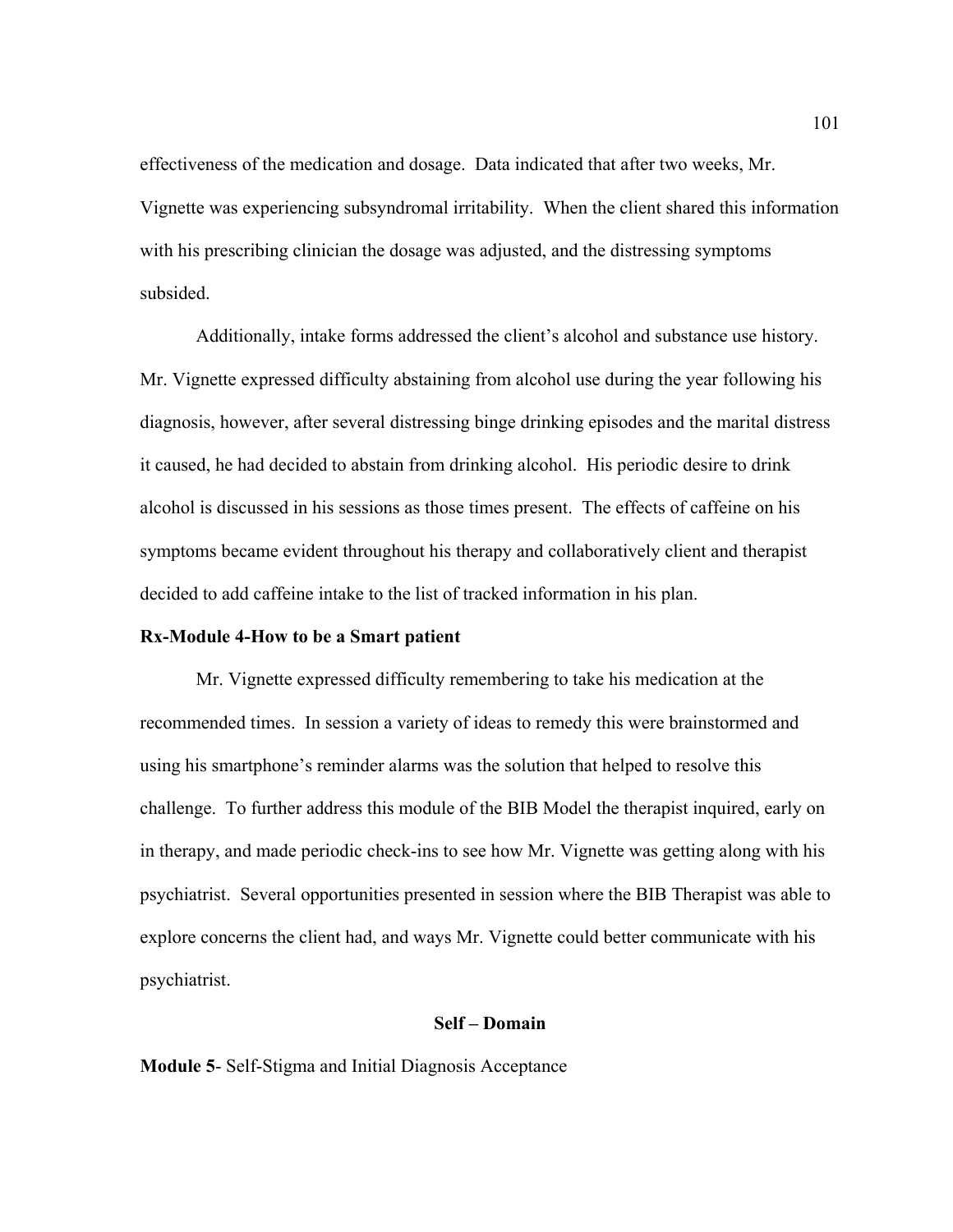For this module, the BIB therapist was able to get a good feel in the first few sessions for how Mr. Vignette accepted and processed his bipolar diagnosis. Having a clear understanding of the heritable and biological nature of his diagnosis, staying informed about the details of his illness, and recognizing how to best manage his symptoms helped Mr. Vignette feel more empowered and able to influence the outcomes in his life. However, the therapist made a point to listen for and recognize subtle fears and concerns that Mr. Vignette had regarding his self-worth and self-efficacy at times when his illness symptoms were more present and creating conflict in his life.

## **Module 6**- **Regular Assessment of Personal Data**

Collaboratively, Mr. Vignette and the BIB Therapist decided to review his collected data on a routine monthly basis, and also whenever notable occurrences presented. Analyzing his personalized data, he and his therapist were able to identify early indicators of a potential manic episode, such as more frequent phone conversations with family on the mainland and a tendency to become easily offended by others. Furthermore, his data showed that clear markers of difficulty with memory and concentration, and digestive problems would indicate early onset of a depressive episode. As variables became relevant, client and therapist would discuss adding that to the information to be tracked. For example, his earlier mentioned caffeine use.

The BIB Therapist working with Mr. Vignette used a self-created intake form that asked pertinent questions from all ten BIB Model modules. This intake form was filled out by Mr. Vignette prior to his first session and then reviewed by the BIB Therapist and used as a guide for directing treatment to necessary modules. The Therapist could have used the intake form as a semi-structured interview for the first session also.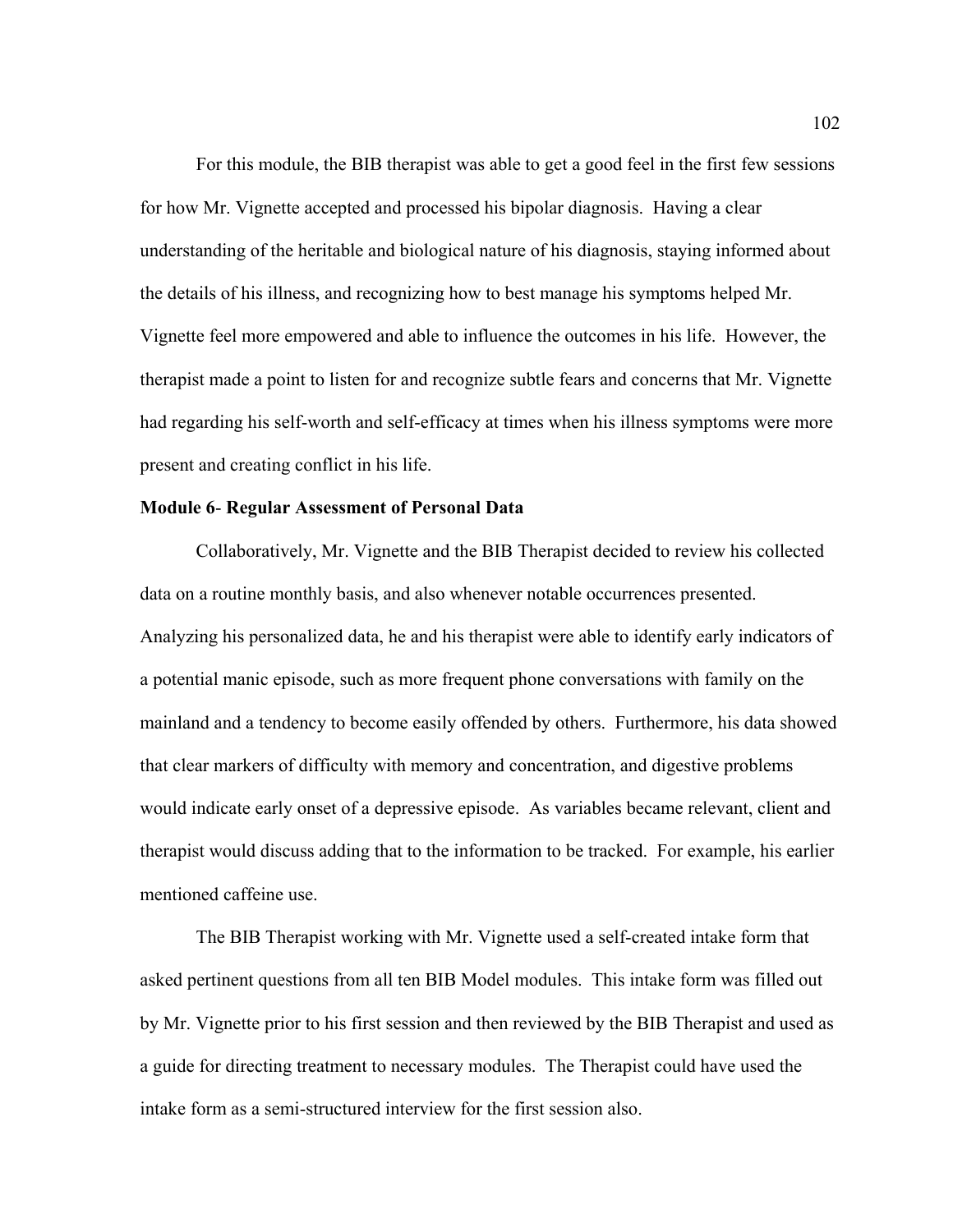The Red Flag plan for Mr. Vignette first assessed safety concerns. Mr. Vignette had no history of suicide attempts, but he did describe significant suicidal ideation during his first depressive episode. Mr. Vignette identified his Christian faith, his wife and children, and close extended family as protective factors. A plan was created for the client to alert the BIB Therapist, prescribing clinician, and Mr. Vignette's wife, if identified risk factors within his data list indicate that safety is a problem. Mr. Vignette had no prior criminal or history of violence. However, he recognized that his anger, during more elevated moods, had created problems in his relationships with his wife and children in the past. To address this concern, Mr. Vignette explained that his prescribing clinician instructed him to increase one of his medications, on an as needed basis, when his irritability and mood become elevated and a risk of irrational anger may occur.

An intentional review of Mr. Vignette's data on a monthly basis, in his session with BIB Therapist, has helped to identify seasonal mood patterns. At the change of seasons, in the Fall and in the Spring, when daylight hours change, it was recognized that a shift in Mr. Vignette's mood would take place. This pattern and the role of circadian rhythms in the presentation of bipolar symptoms was discussed in session, as part of the Module 2 psychoeducation. This information further allowed the client and therapist to plan for Mr. Vignette to discuss his increased sensitivity with his wife, identify coping strategies to use, and inform his psychiatrist who could also adjust his medication to allow for a more balanced seasonal transition.

## **Module 7- Brain and Mind Balance**

Mr. Vignette has been working on identifying and adjusting various aspects of his understanding of himself, and how he perceives his experiences. He has been able to recognize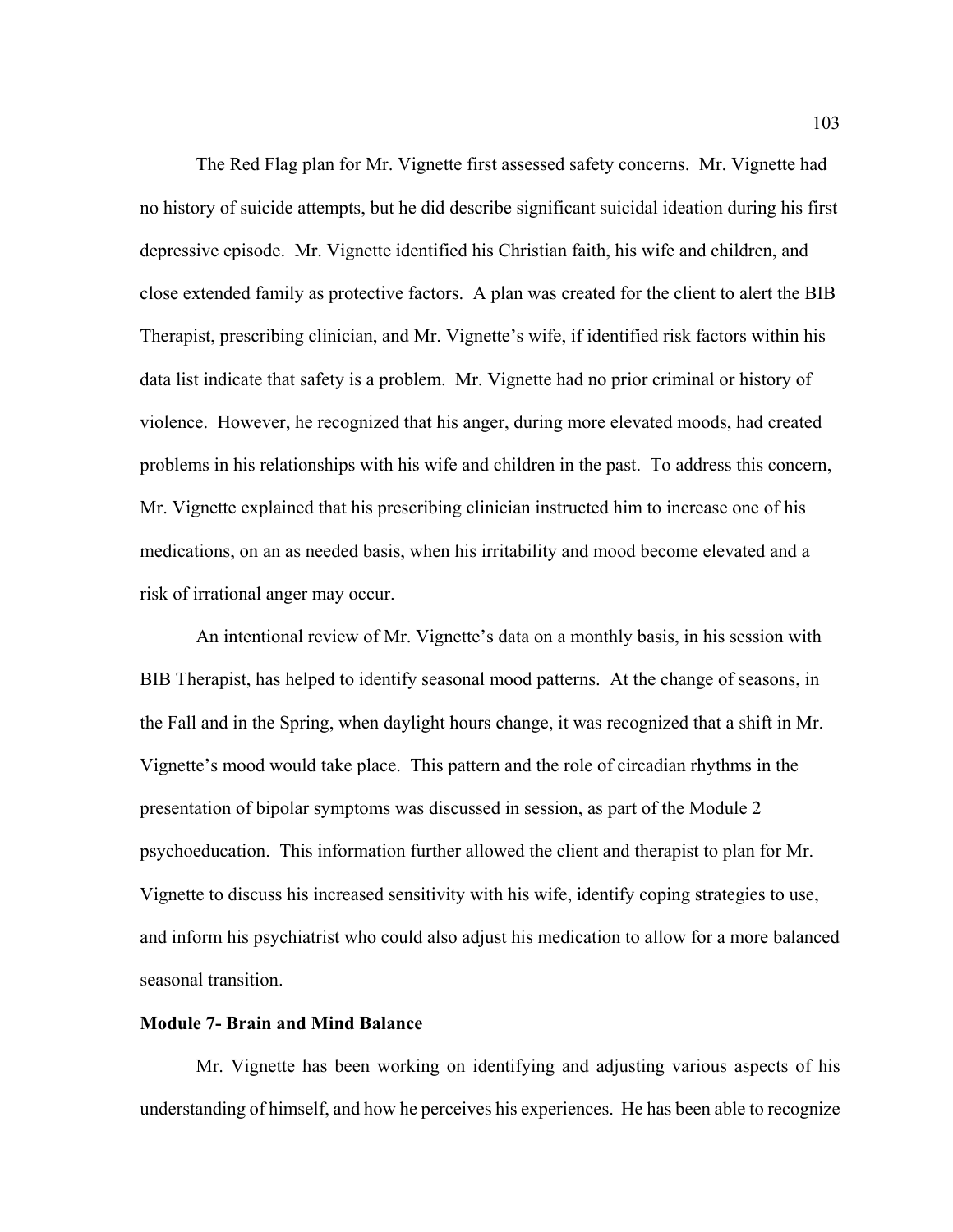that his bipolar disorder can make whatever understanding is present and established, more intense or amplified. By remaining open and exploring in therapy his various schemas and how to have healthier thinking, feeling, and experiencing even during times in which his illness increases the intensity of his world, he is a better healthier version of himself to aid in lessening the negative outcomes of the bipolar disorder's influence. For instance, by recognizing through his psychotherapeutic work with his BIB Therapist, his core negative belief of, "I'm a failure" and the early life experiences that shaped this belief, as well as the way in which he responds when this belief is triggered has helped him to become more self-aware. Processing his past and reframing his present has helped him find overall greater inner peace. The overall greater sense of self-awareness that he works on in psychotherapy has also assisted in his ability to better identify whether or not his internal experiencing is due to a physiological influence (poor sleep, mood symptoms, hunger, etc.) or a dysfunctional emotional or cognitive schema.

## **Module 8- Medication and Self-Advocacy**

Through his work in psychotherapy with his BIB Model Therapist, Mr. Vignette has become more comfortable discussing his thoughts regarding his medication with his psychiatrist. Early on, he explained that he thought he was just supposed to do what the psychiatrist told him to and not question or complain. He has realized that in asking questions, sharing the data he tracks and discussing his medication experience in greater detail with his psychiatrist, he has had more satisfying and successful treatment outcomes in that clinical relationship also.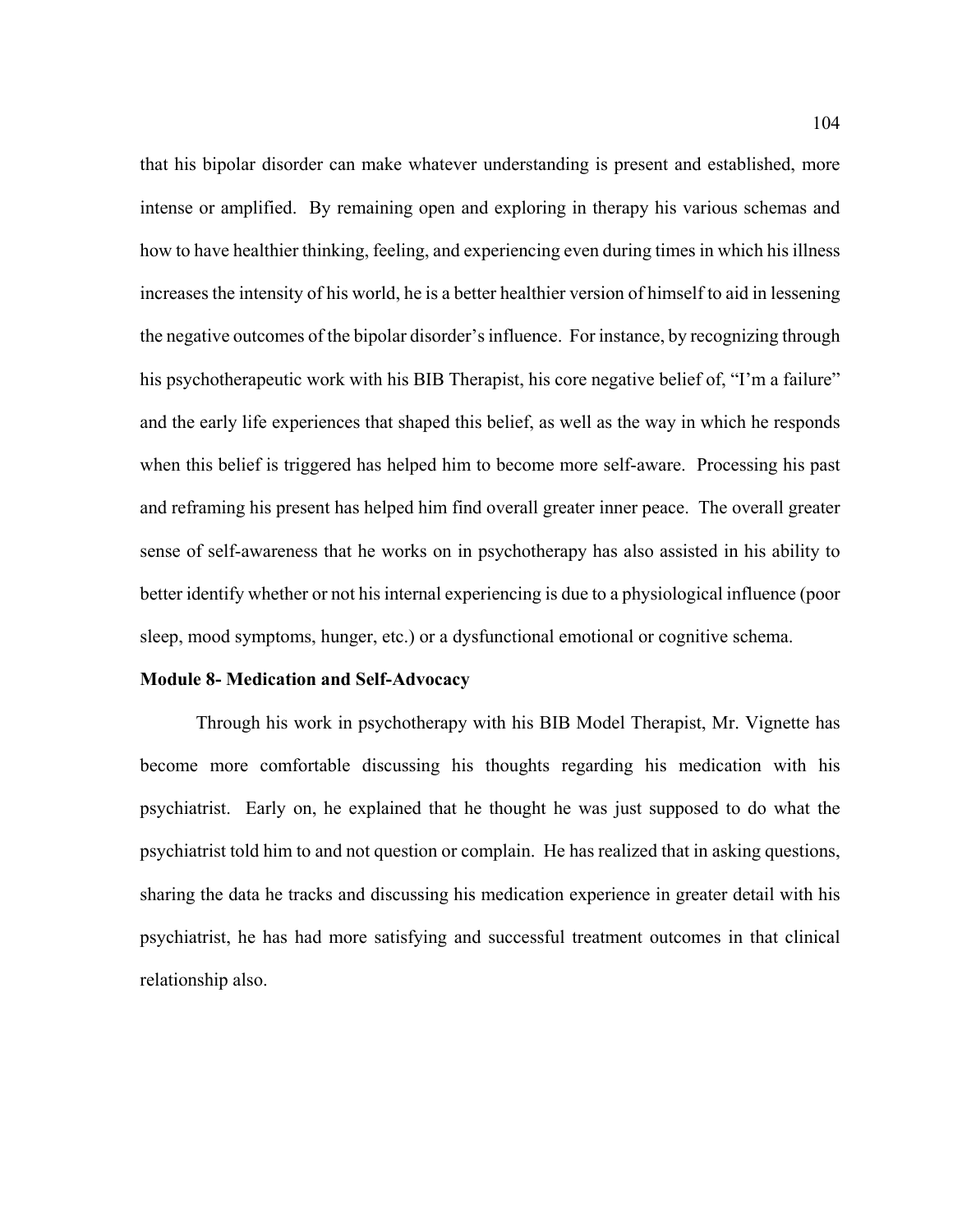#### **Domain – Others**

#### **Others-Module 9- Supportive Relationships**

Mr. Vignette presented initially with fairly well established and supportive relationships. Specifically, his wife and parents, each whom had clearly expressed a desire to support him in his mental health treatment. He reported having two close friends that he considered dependable supports, but who did not know a lot about bipolar disorder. The BIB Therapist worked with Mr. Vignette first to identify ways to build and strengthen his relationship with his wife as a support in his treatment. This was primarily how to establish what were realistic and unrealistic expectations for her in this capacity. Much of the focus involved how Mr. Vignette could communicate more clearly his needs at any given moment, and help his wife understand what he was experiencing so that she could make the wisest and healthiest decisions for herself and the children at those times. For example, when Mr. Vignette realized that he should probably minimize his activities over the weekend and focus on rest. He had to cancel his prescheduled all-day beach outing with his wife and children. Rather than just telling his wife that he was no longer going with them, he kindly explained that due to having had an extra stressful week at work, and several nights of poor sleep, he was concerned that pushing himself would result in negative mood repercussions. His wife understood and agreed with his concern and encouraged Mr. Vignette to rest and relax. This thwarted potential conflict not only assisted in maintain harmony in the client's marriage, but also assisted in restoring Mr. Vignette's mental health balance because he could regroup physically and mentally from a tough week, but he could experience the interpersonal support of his wife in this much needed endeavor.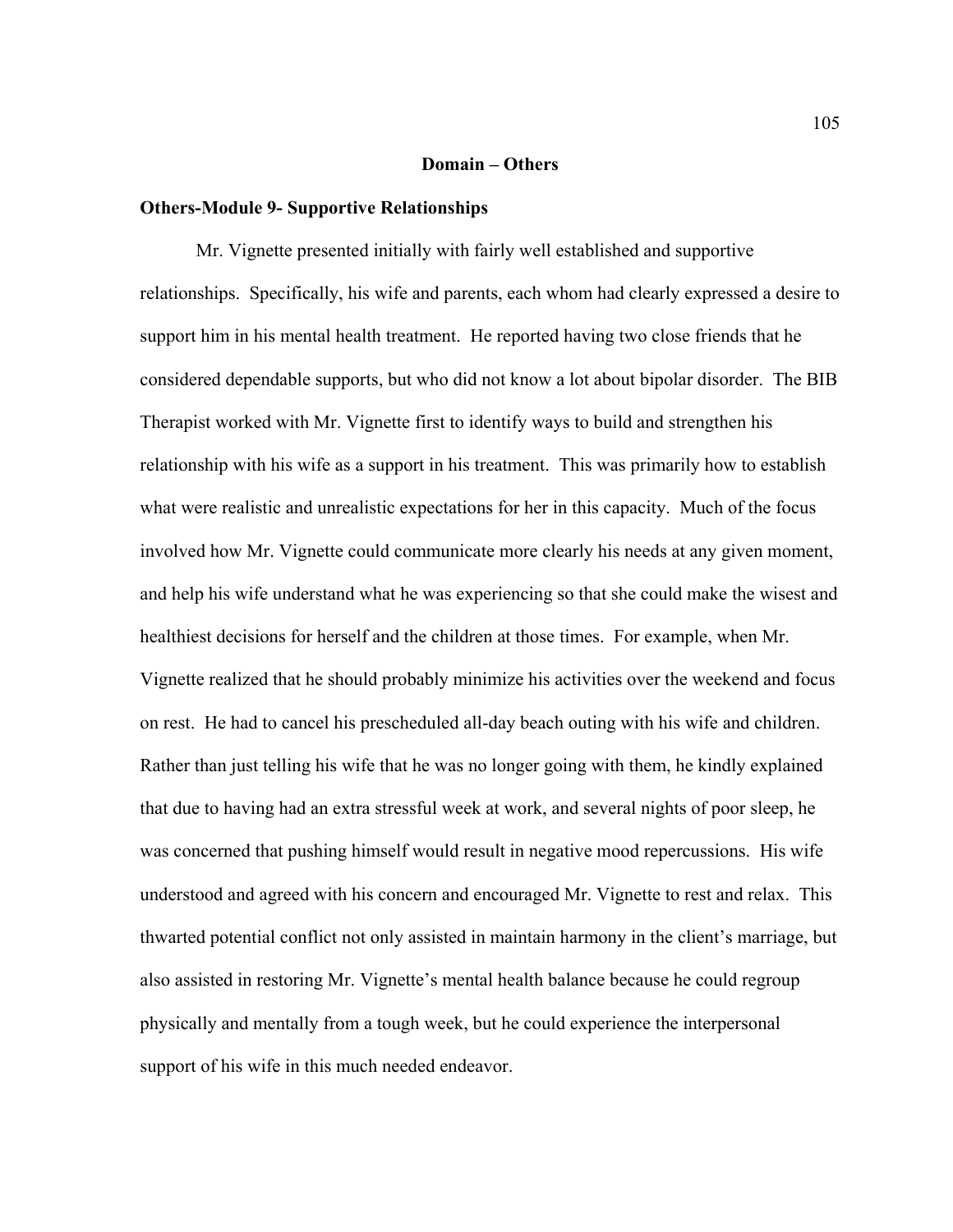#### **Others- Module 10- Client patterns in relation to others**

In this module Mr. Vignette's individualized patterns in his interactions with others helped to inform him and the BIB Therapist regarding his mood and symptoms. When it became evident that as his mood elevated toward hypomania, Mr. Vignette would begin calling his family on the mainland and having longer telephone conversations; the client and BIB Therapist decided that adding this variable into his list of tracked behavior would be a helpful indicator. The data eventually helped the client and therapist to recognize that when Mr. Vignette's telephone conversations increased with anyone, it was likely a marker of mood elevation.

Furthermore, Mr. Vignette would report feeling offended more readily during the onset of agitated manic mood episodes. This variable was also added to his list of tracked data. It became clear by looking at the data, that Mr. Vignette almost never experienced feelings of offense in his interactions with others during symptom free times. This was a very helpful insight in assisting the client to increase his "as needed" medication when he became offended on more than one occasion in a short span of time.

## **Conclusion**

Mr. Vignette and BIB Model Therapist continue to meet weekly in-person and via telehealth mediums, as needed. The BIB Model has allowed Mr. Vignette greater understanding about himself and how his bipolar disorder symptoms present and affect various aspects of his life, including physically, mentally, emotionally, and interpersonally. Through greater understanding, and increased communication with his psychiatrist, he has no difficulty with medication adherence. Having customized information regarding how his illness uniquely presents in his life, aids Mr. Vignette in maintaining mood stability and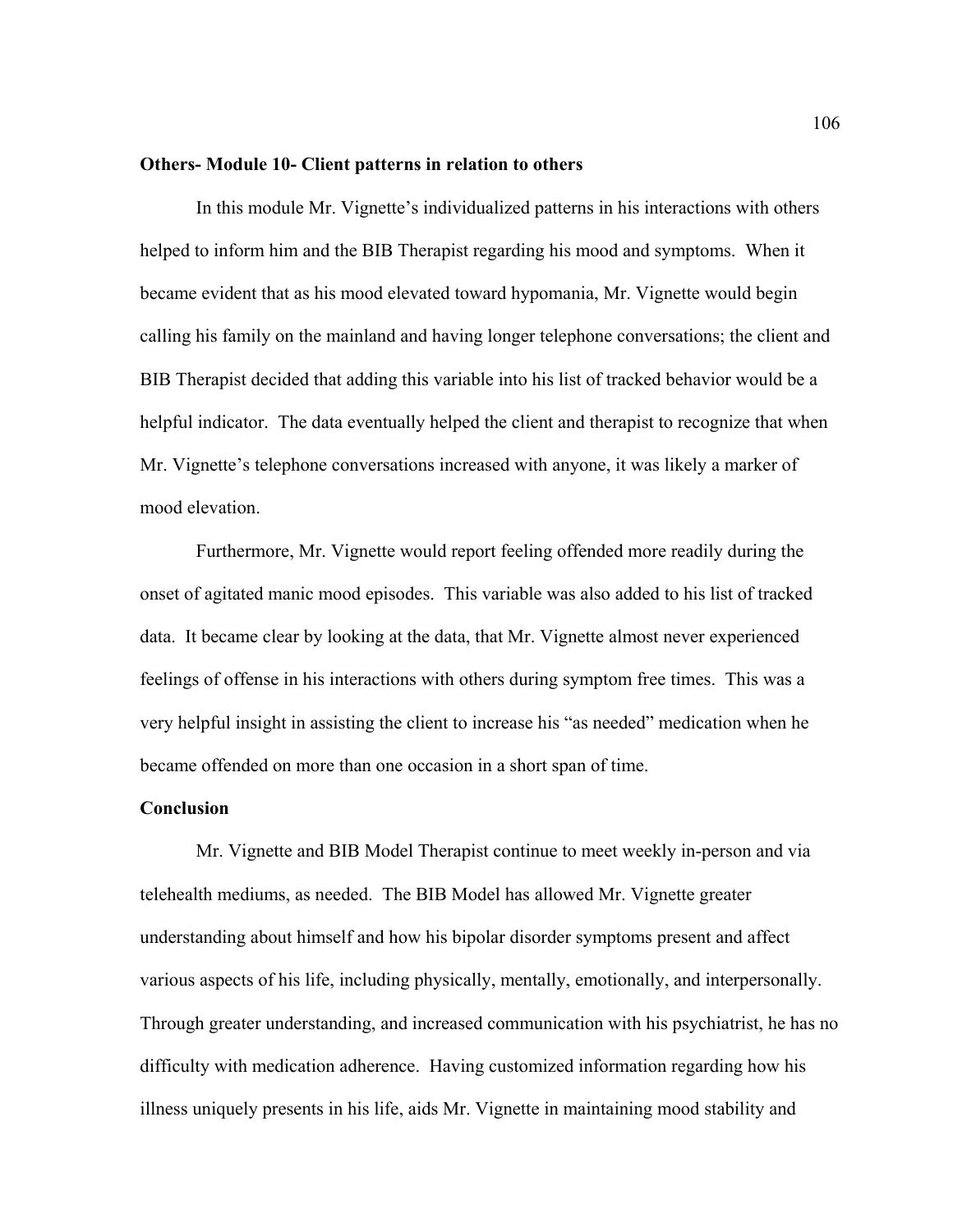overall mental balance, this contributes to his goal of working toward the highest quality of life possible living with a lifelong bipolar disorder diagnosis.

## **Strengths and Limitations of the Model**

## **Strengths of the BIB Model**

The BIB Model offers strengths from both the clinician's perspective and the client's perspective.

Clinicians using the BIB Model are able to adapt their current theoretical orientation and psychotherapeutic treatment approach to the model. The model allows for working with individuals at any stage in their bipolar disorder experience, initial diagnosis, or years of treatment experience. The model provides a flexible but comprehensive guide that can assist clinicians that had not previously worked with bipolar clients, to broaden their client base. The model is designed to allow for long term treatment as is needed with this client population. The customized tracking of a client's individual data allows for clarification of a client's needs and assists in guiding treatment objectives and goals. The model is designed to enhance client and therapist collaboration and can contribute to strengthening therapeutic alliance.

Individuals diagnosed with bipolar disorder benefit from the BIB Model's focus on tracking the unique ways in which bipolar disorder presents in their life, this accounts for a range of cultural and diversity factors. The combination of tracking their experiences and having that data collaboratively shared with a competent mental health clinician that can help them to process and utilize the information for better outcomes is a considerable strength of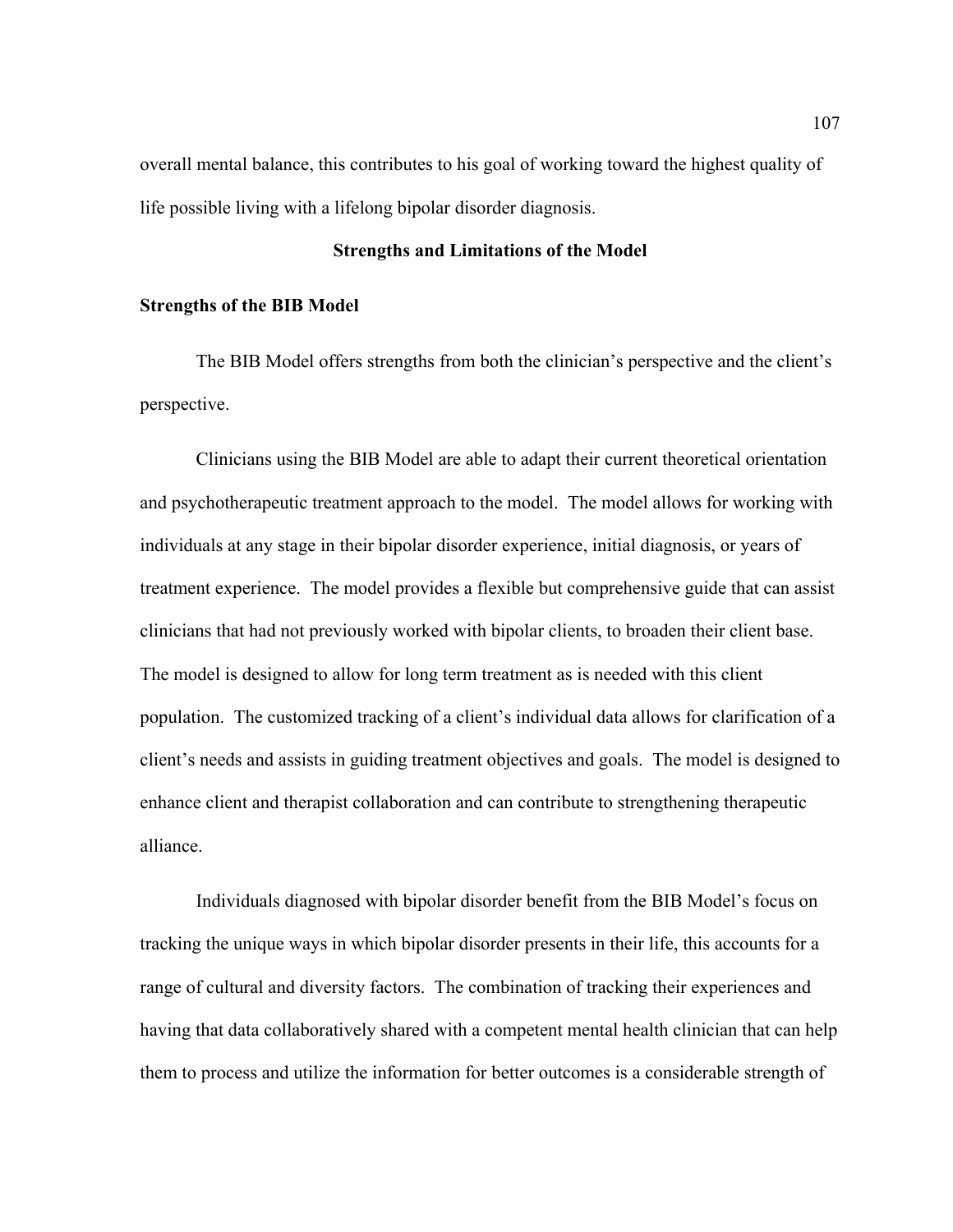the model. Having a greater understanding of themselves, their diagnosis, how their diagnosis impacts and presents itself uniquely in that client's life aids in self-empowerment, insight, agency, and hope for the healthiest and highest quality of life.

## **Limitations of the BIB Model**

The model also has limitations from both the clinician and client perspectives. The model serves as a broad guide for a clinician. The model does not educate the clinician about bipolar disorder, it simply organizes the areas of necessary psychotherapeutic treatment. A clinician must already have or develop a thorough knowledge of bipolar disorder. Additionally, working with clients diagnosed with bipolar disorder requires additional safety considerations. Split care with a prescribing clinician means additional ethical measures be taken also. Moreover, the model requires that clients have a prescribing clinician and working with individuals that do not yet have a prescribing clinician could present additional challenges.

The literature review identified that bipolar disorder is often is accompanied by additional comorbid conditions. Substance use disorder is a common co-occurring diagnosis with bipolar disorder. The model does recognize the need to address substance use as a tracking factor and psychoeducation discussion point. However, this model does not address the treatment of psychiatric or medical comorbid diagnoses.

The model relies on the use of technological tools to assist in tracking client data, a clinician using the BIB Model would be required to have a reasonable understanding of the current data tracking tools available (i.e. smartphone features, online software applications,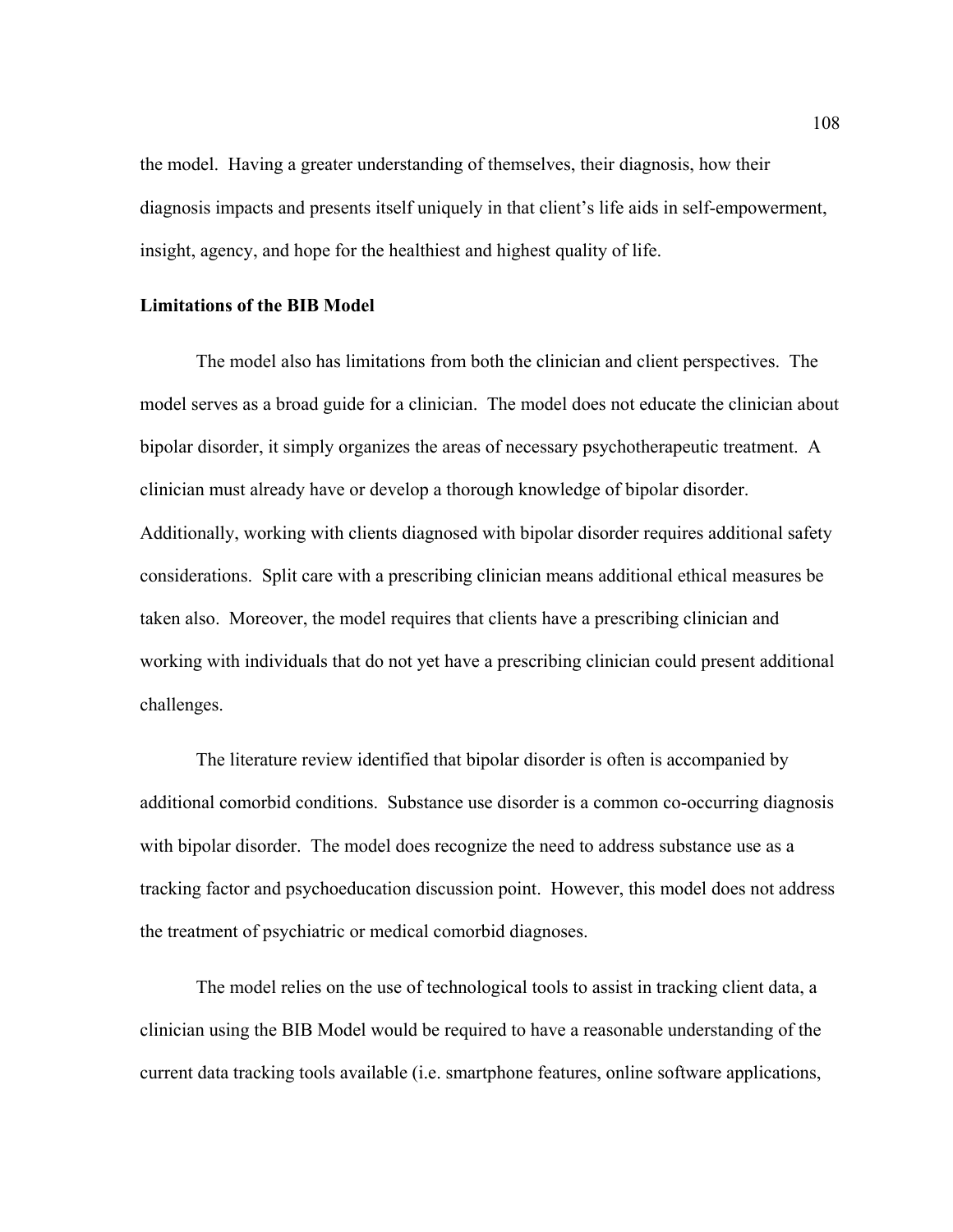etc.) Furthermore, the model uses telehealth mediums and would require that the clinician have access and competency in practicing through telehealth. The model necessitates that the clinician create, maintain, and organize documentation for each client. This step could prove challenging for clinicians that would prefer predesigned forms, rather than having to design their own. Finally, because the model is designed to work with a client on a long-term basis, in accord with the chronic nature of bipolar disorder, clients with limited session restrictions may not be ideal for this model.

Clients unable to use or access technological tools may find the daily tracking requirements of the model too challenging and be unable to engage in specific telehealth sessions. This relevant diversity factor could limit use of the treatment model with individuals of lower socioeconomic status, older clients, and those with limited cognitive abilities.

The model is designed to be a long term, regular, and collaborative form of therapy, and clients with various forms of lifestyle instability (i.e. homelessness, etc.) will be challenged to maintain the model's necessary treatment requirements. Lastly, the model is a psychotherapeutic guide that requires the client have a prescribing clinician, establishing this additional professional relationship is the responsibility of the client, and could prove problematic.

## **Ethical Considerations**

The BIB Model requires special ethical consideration in the area of informed consent. Specifically, clients being treated with the BIB Model should be informed, as early as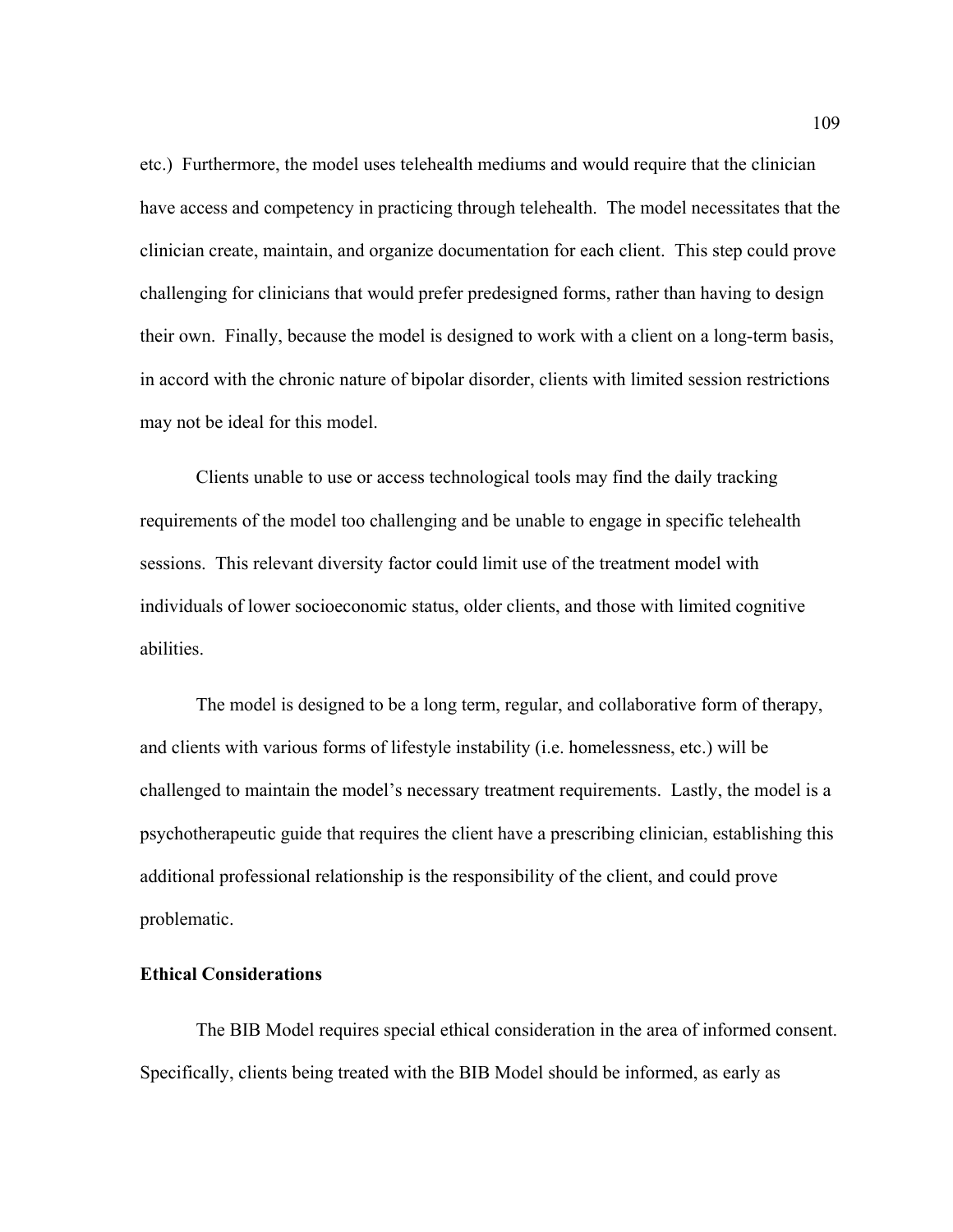possible, regarding the limits of confidentiality and the risks of various telehealth electronic transmissions to privacy. If collaboratively agreed upon outside parties (i.e. spouse, psychiatrist, etc.) will be part the client's treatment and emergency plans, the client should sign all necessary consent forms as required by legal and ethical standards where treatment is taking place.

#### **Summary of Chapter III**

Chapter three of this research project addressed the Rationale, Theoretical Foundations, and Core assumptions of the BIB Model. The goal of this model was to create a psychotherapeutic treatment guide that would enable a clinician treating an individual with bipolar disorder, to ensure comprehensive, consistent, and efficacious treatment outcomes. Effective treatment of bipolar disorder requires combined psychopharmacological and psychotherapeutic intervention. A number of factors identified in the research literature contribute to complications integrating both necessary treatment components. High attrition rates and medication non-adherence have far reaching negative effects for bipolar clients. Improper treatment can lead to distressing symptoms, strained or damaged personal lives and interpersonal relationships, legal troubles, and death.

Recognized in the literature review was a need for psychotherapeutic model that effectively integrated the discordant bipolar treatment components. In response to the recognized treatment niche, the Bipolar Individualized Balance (BIB) Model was designed. The model serves as a guide for treating psychotherapists, and accounts for the key necessary intervention factors identified in the literature review as essential to long-term successful bipolar disorder treatment. Relying on the relevant and unique biological, psychological, and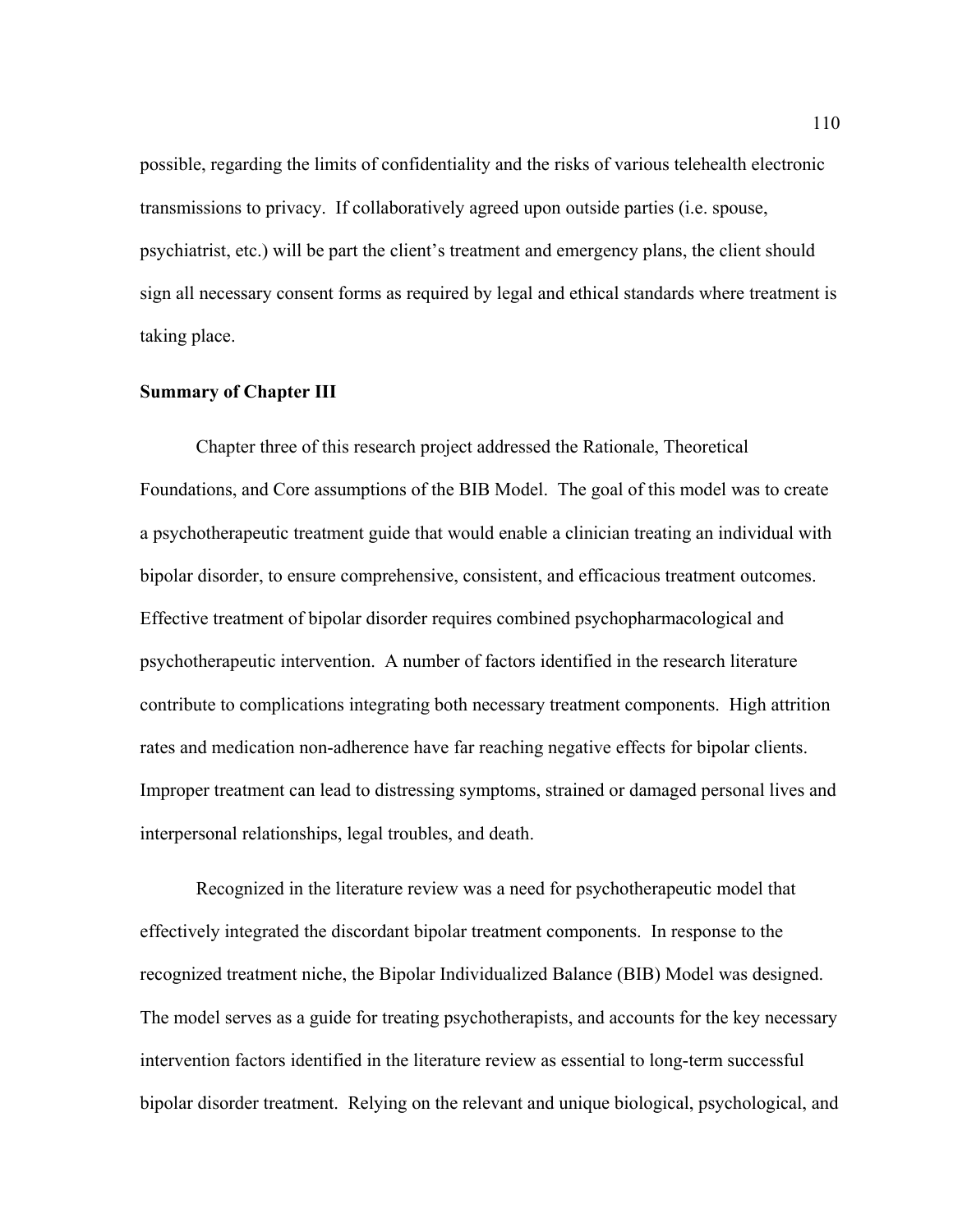social factors using a biopsychosocial theoretical frame to organize treatment, and technology to assist in customizing and maintaining treatment continuity, the model endeavors to assist in long-term treatment success. The BIB Model is organized into a twopart primary overarching technology component, 3 broad treatment domains, and 10 specific treatment modules.

A vignette was presented to exhibit the model's clinical use, and highlighted the collaborative psychotherapeutic experience aimed at increasing client self-empowerment, self-awareness, insight, agency, and hope. The model has strengths and limitations from the perspective of both the clinician and the client, and the specialized ethical considerations are also reviewed in chapter three.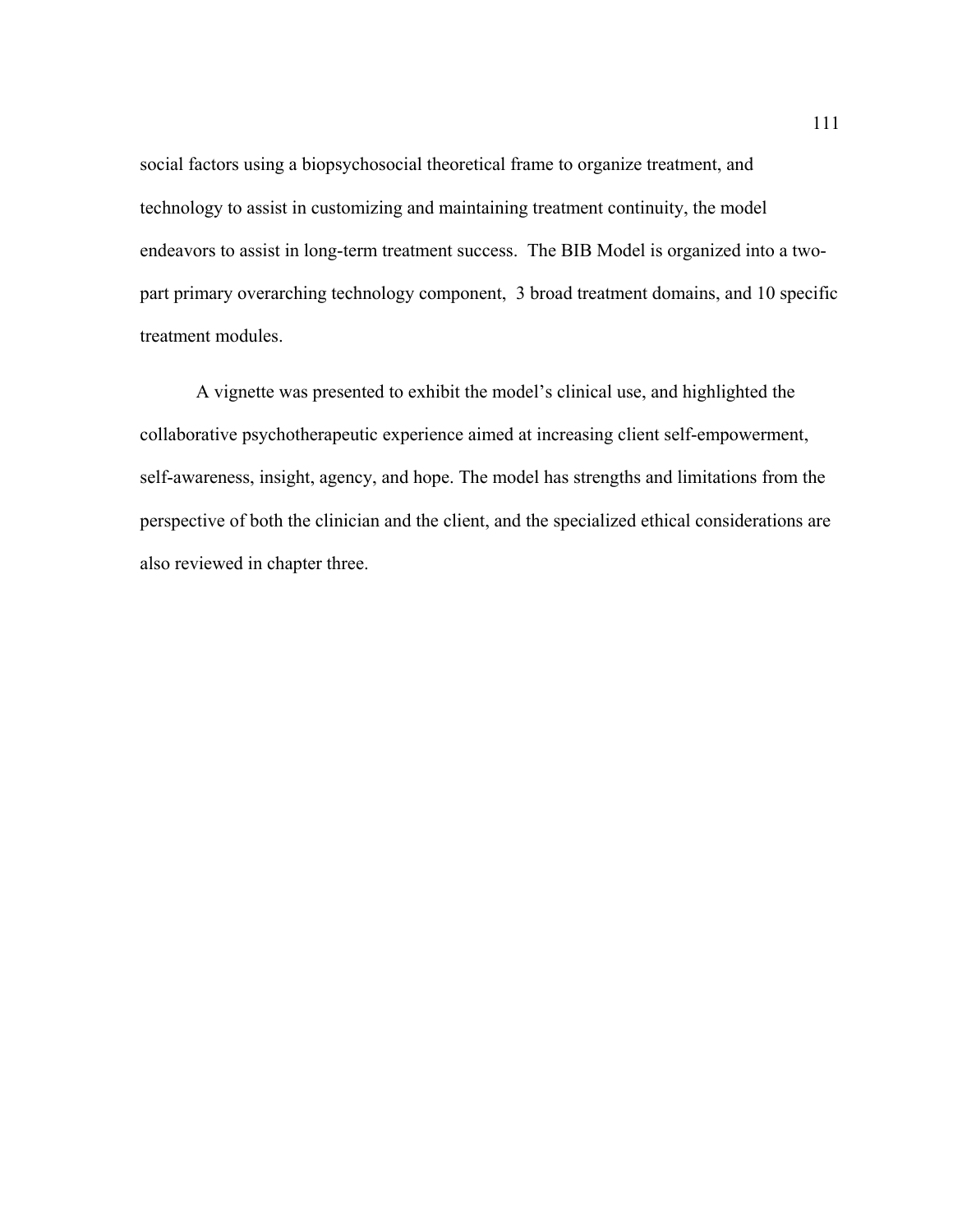#### **CHAPTER IV**

#### **DISCUSSION**

#### **Discussion of Findings as they relate to original questions**

This research project sought to address several main questions including, what is bipolar illness and how is it effectively treated?; what are the reasons why individuals diagnosed with bipolar disorder are not adhering to the medications they are prescribed?; What variables/factors contribute to medication adherence?; what psychotherapeutic interventions are effective in treating bipolar disorder?; How can telemental health supplement traditional psychotherapeutic interventions for bipolar disorder and ameliorate attrition and/or treatment noncompliance? And lastly, what elements are necessary to design a holistic long-term psychotherapeutic treatment model for bipolar disorder.

The extensive literature review identified substantial research to support the reasoning that bipolar illness is a biologically based illness that is shaped by an individual's unique psychosocial experiences into individualized symptom presentation. First order standard of care treatment for bipolar disorder is psychopharmacological intervention with corresponding psychotherapeutic care. Research literature identified medication adherence as a primary problem in successful treatment of individuals with bipolar disorder. Ineffective medication adherence is linked to poor psychotherapeutic treatment and overall long-term prognosis. Interventions aimed at psychoeducation and increased client self-awareness were recognized as key treatment foci to ensure better medication adherence. However, the present treatment dilemma requires medication stabilization in order for an individual with bipolar disorder to effectively engage in and remain committed to psychotherapy. Present psychotherapies are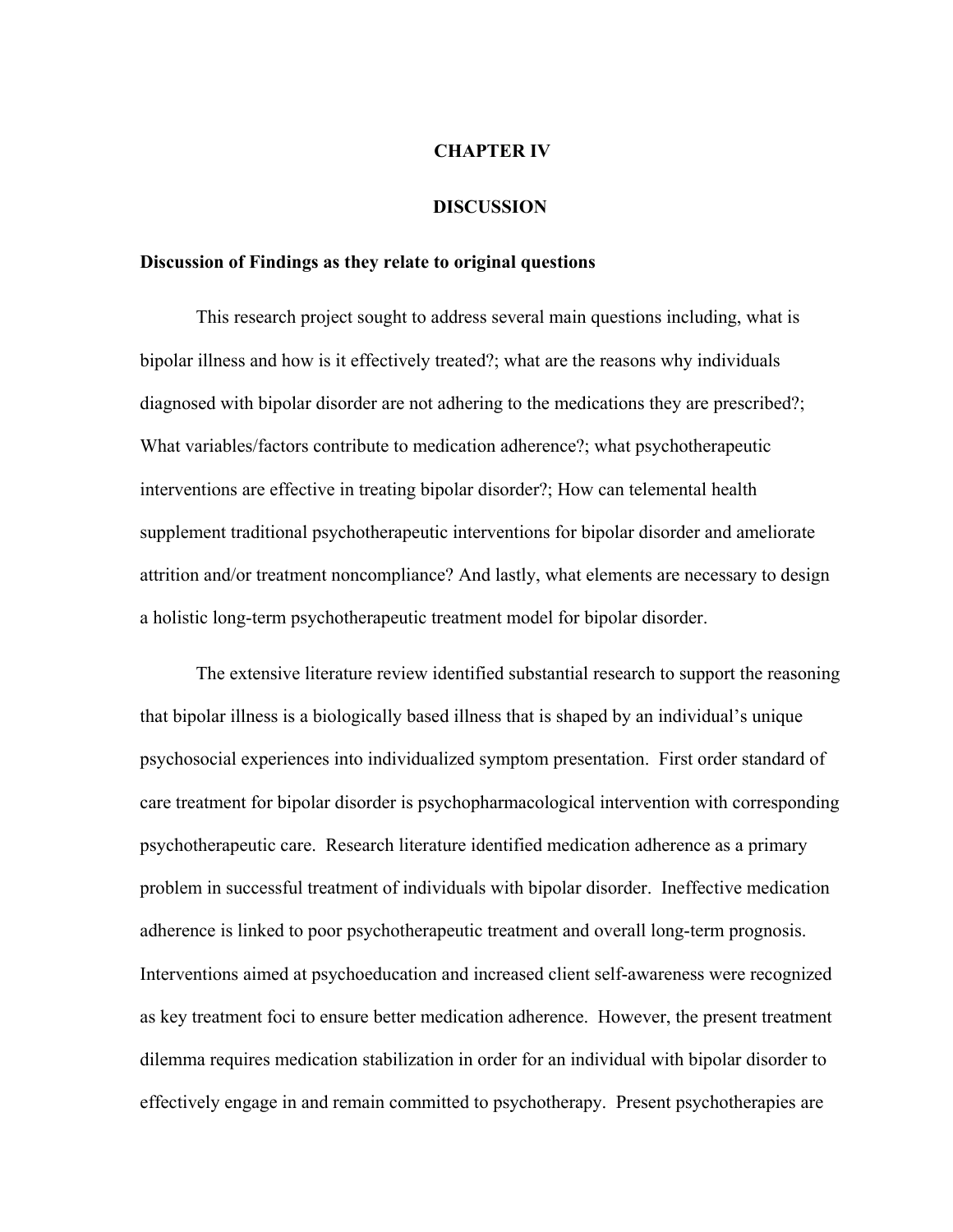only considered empirically supported treatment, and they are not comprehensive, only addressing separate aspects of a person's life. The effort to integrate the discordant interventions necessary for effective, comprehensive, long-term bipolar disorder treatment, was the aim of this research project. The advent of technological tools capable of easily collecting, organizing, and even charting an individual's unique experiential data, coupled with telepsychology mediums, offered the adhesive to unite the presenting treatment predicament. The BIB Model, founded in a biopsychosocial framework, was the proposed resolution to assisting in providing comprehensive, individualized, consistent, and long-term treatment for bipolar disorder. The model's technological requirements can create limitations for both clients and clinicians, furthermore, the model is a guide and not a training manual for the treatment of bipolar disorder. The customized nature of the model accounts for a range of diversity and cultural factors to be incorporated.

## **Clinical Implications**

At present a significant shortage in psychiatrists in the United States has led to substantial mental health treatment complications for many individuals with serious mental illness that require psychotropic medication to maintain mental wellness, including bipolar disorder (Harrar, 2020). Psychotherapy for bipolar disorder has been largely relegated to several limited manualized treatment approaches, each approach focusing on only part of the individual's experience (i.e. family, cognitive, etc.) This model identifies a niche in the present treatment of bipolar disorder and seeks to address and adequately fulfill the therapeutic need for a comprehensive model of treatment, that accounts for the unique variations in illness presentation. This model creates greater opportunity for more clinicians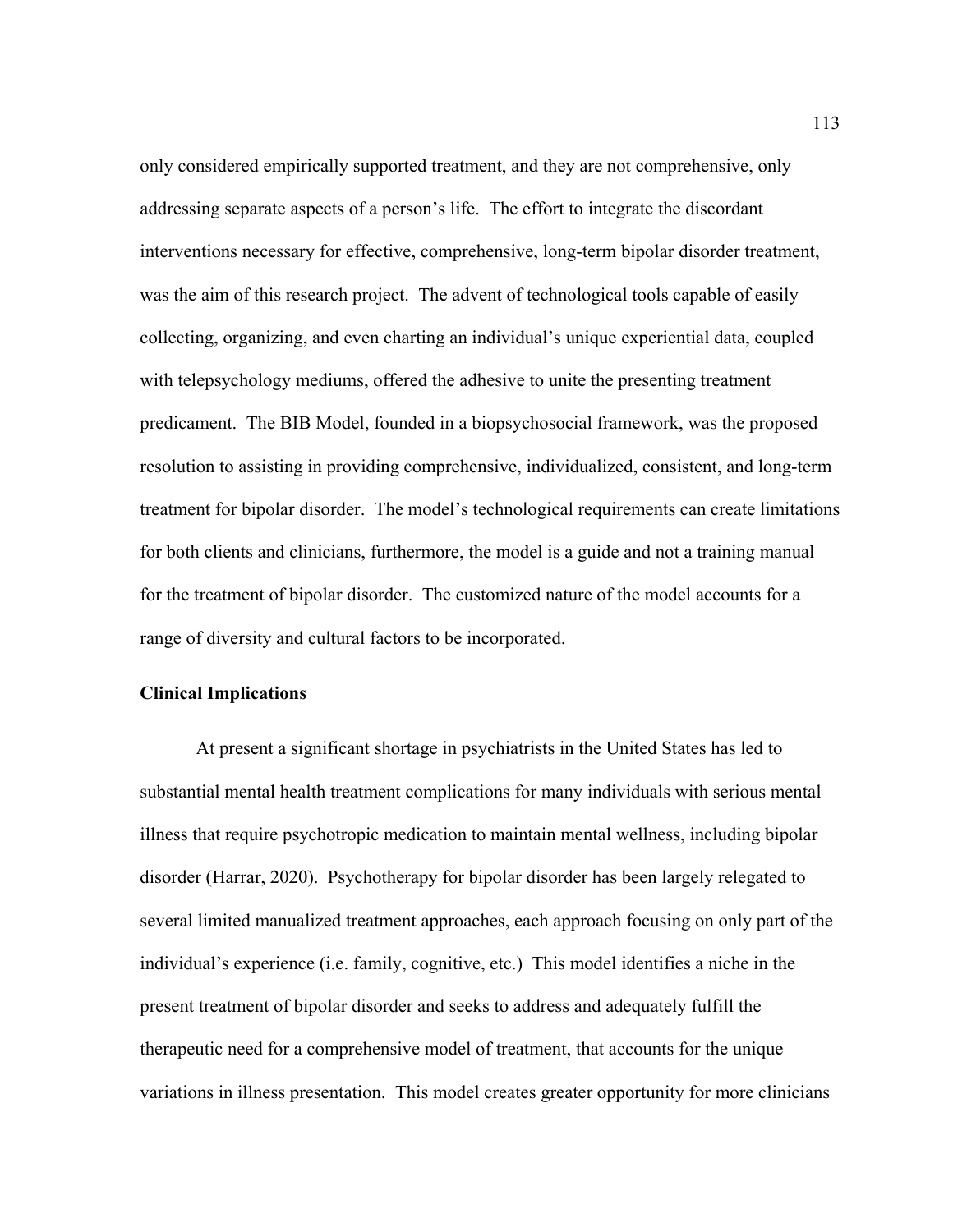to treat bipolar clients from a personalized rather than manualized perspective. The model allows for individuals with bipolar disorder to receive long-term, comprehensive, individualized psychotherapeutic treatment.

## **Recommendations for Future Research**

Quantitative and qualitative research into applied use of the BIB Model could assist in determining its value as an empirically supported or evidence-based treatment model and help to inform future revisions of the model design.

The advancement of scientific research into the root causes and biological variations of bipolar disorder, and its differing symptom presentations, will likely lead to greater clarity in future psychopharmacological and psychotherapeutic treatment efficacy. Technological advancements will allow individualized data collection to be a more automatic and effortless, creating personalized treatment opportunities for individuals cognitively or otherwise unable to track data on their own.

Variations of the BIB model could be explored to be used for online and in-person group psychotherapy. Modified versions of the BIB Model could be adapted for other severe and persistent mental illnesses or psychiatric conditions (i.e. schizophrenia, schizoaffective disorder, borderline personality disorder, etc.)

#### **Conclusion**

In the second century A.D., Greeks first identified bipolar disorder. From that time until today, great thinkers of each time period sought to identify the root cause and effective treatment of its unique presentation.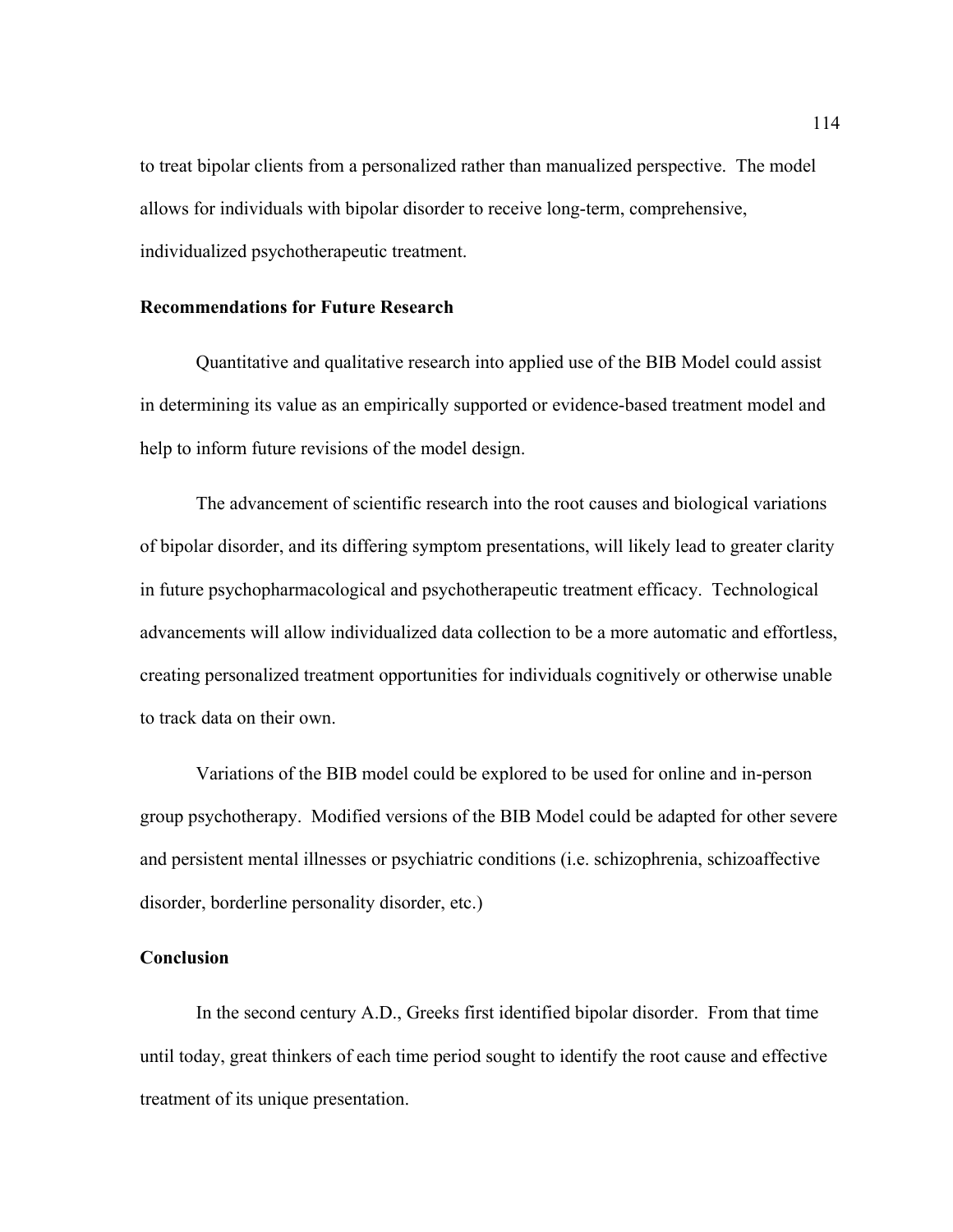Research literature recognizes the biopsychosocial nature of bipolar disorder. The most efficacious treatment is two-fold, requiring both psychopharmacological and psychotherapeutic interventions. Due to the present organization of the varying scientific fields that professionally manage these two needs, long-term treatment outcomes are problematic.

The BIB Model is a psychotherapeutic model that integrates the customized treatment needs of the individual with bipolar disorder to provide a fully comprehensive, flexible, therapy guide for psychotherapists. The treatment model is designed to utilize technology and telepsychology to maximize successful treatment outcomes in bipolar therapy, by assisting a client toward greater insight, awareness, self-empowerment, consistency, quality of life, and hope for long-term holistic wellness.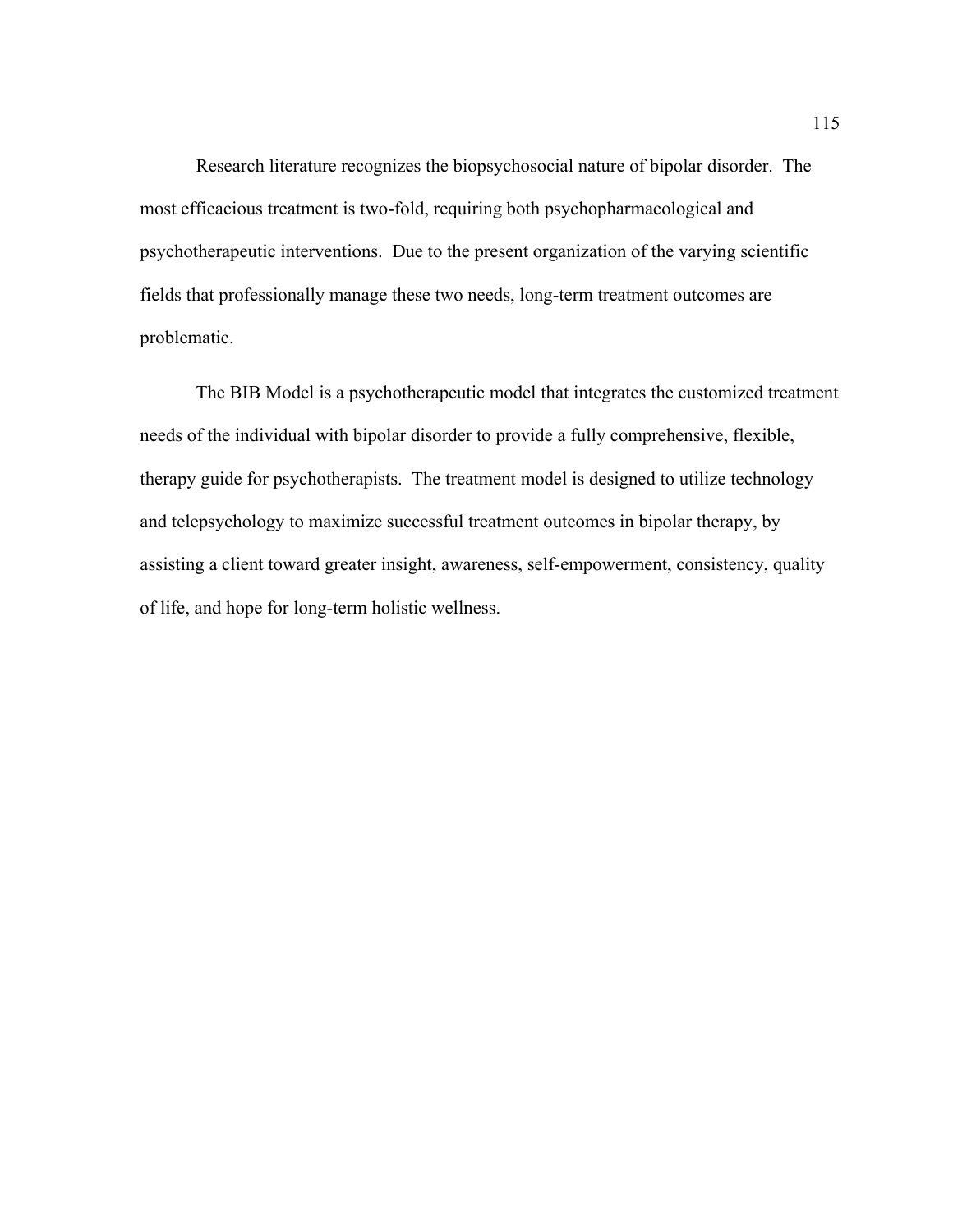#### **References**

- American Psychological Association. (2012, October). Myths and realities about bipolar disorder; Five questions for bipolar disorder expert Eric Youngstrom, PhD. Retrieved from https://www.apa.org/news/press/releases/2012/10/bipolar-disorder
- American Psychological Association. (2018, October 5). What are telehealth and telepsychology? Retrieved from https://www.apa.org/pi/disability/resources/ publications/telepsychology.aspx?tab=3
- Arvilommi, P., Suominen, K., Mantere, O., Leppämäki, S., Valtonen, H., & Isometsä, E. (2014). Predictors of adherence to psychopharmacological and psychosocial treatment in bipolar I or II disorders - an 18-month prospective study. *Journal of Affective Disorders, 155*, 110-117.
- Avery, S., Williams, L., Woolard, A., & Heckers, S. (2014). Relational memory and hippocampal function in psychotic bipolar disorder. *European Archives of Psychiatry & Clinical Neuroscience, 264*, 199-211.
- Baldessarini, R.J., Perry, R., & Pike, J. (2008). Factors associated with treatment nonadherence among US bipolar disorder patients. *Human Psychopharmacology Clinical,23*, 95–105.
- Baxter, L.R., Phelps, M.E., Mazziotta, J.C., Schwartz, J.M., Gerner, R.H., Selin, C.E., & Sumida, R.M. (1985). Cerebral metabolic rates for glucose in mood disorders studied with positron emission tomography (PET) and (F-18)-fluoro2-deoxglucose (FDG). *Archives of General Psychiatry, 42,* 441-447.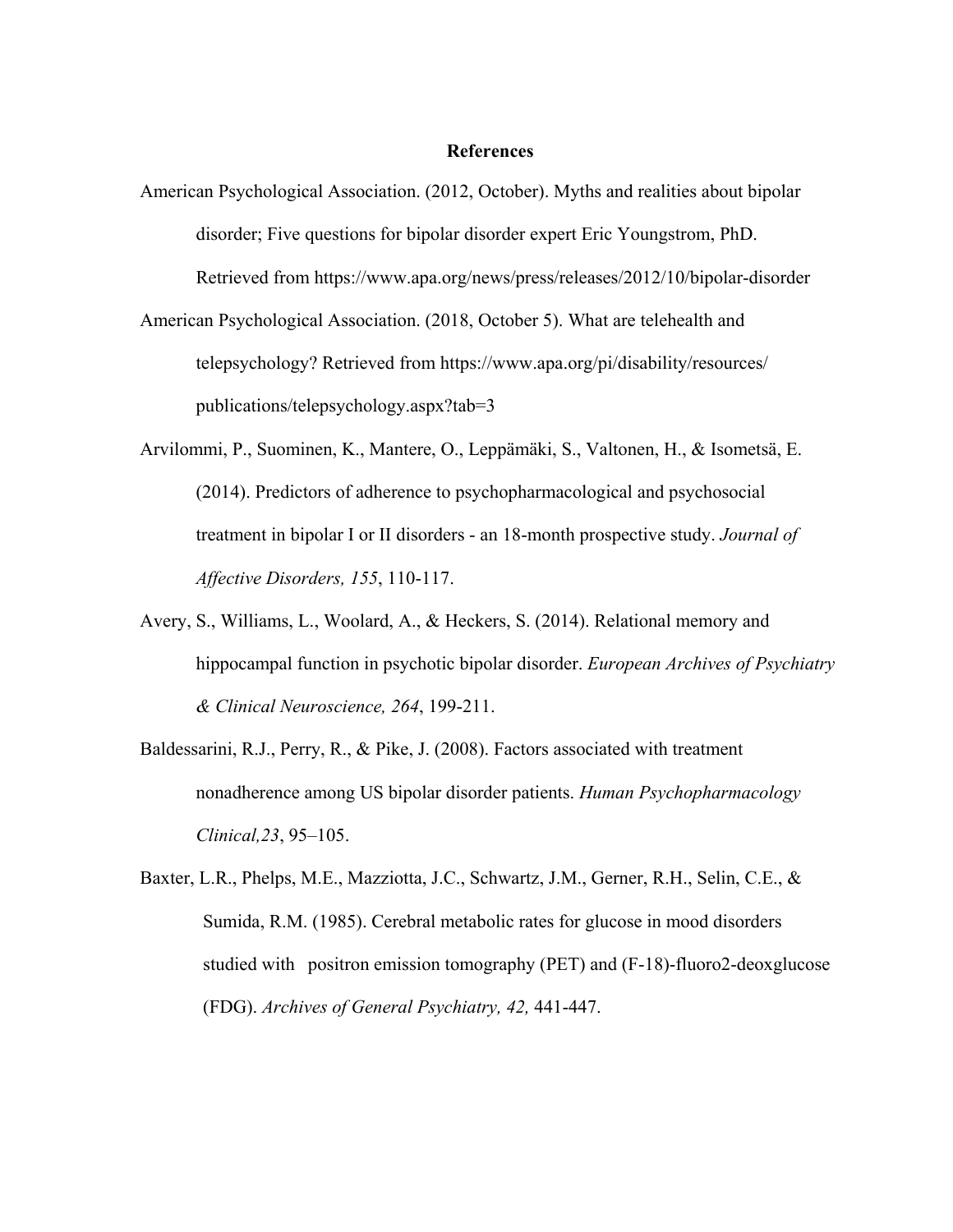- Bee, P. E, Lovell, K., Lidbetter, N., Easton, K., & Gask, L. (2010). You can't get anything perfect: User perspectives on the delivery of cognitive behavioural therapy by telephone. *Social Science & Medicine*, *71*, 1308-1315. doi:10.1016/j.socscimed.2010.06.031.
- Belzeaux, R., Boyer, L., Mazzola-Pomietto, P., Michel, P., Correard, N., Aubin, V., ... FACE-BD., &. (2015). Adherence to medication is associated with non-planning impulsivity in euthymic bipolar disorder patients. *Journal of Affective disorders, 184*, 60-66.
- Bender, R., & Alloy, L. (2011). Life Stress and Kindling in Bipolar Disorder: Review of the Evidence and Integration with Emerging Biopsychosocial. *Clinical Psychology Review, 31*(3), 383–398.
- Berk, M., Kapczinski, F., Andreazza, A.C., Dean, O.M., Giorlando, F., Maes, M., Yucel, M., Gama, C.S., Dodd, S., Dean, B., Magalhaes, P.V.S., Amminger, P., McGorry, P., & Malhi, G.S. (2011). Pathways underlying neuroprogression in bipolar disorder: focus on inflammation, oxidative stress and neurotrophic factors. *Neuroscience and Behavioral Reviews, 35,* 804–817.
- Berns, G., & Nemeroff, C. (2003). The neurobiology of bipolar disorder. *American Journal of Medical Genetics Part C, 123*, 76-84.
- Blixen, C., Perzynski, A.T., Bukach, A., Howland, M. & Sajatovic, M. (2016). Patients' perceptions of barriers to self-managing bipolar disorder: A qualitative study. *International Journal of Social Psychiatry, 62*(7) 635–644.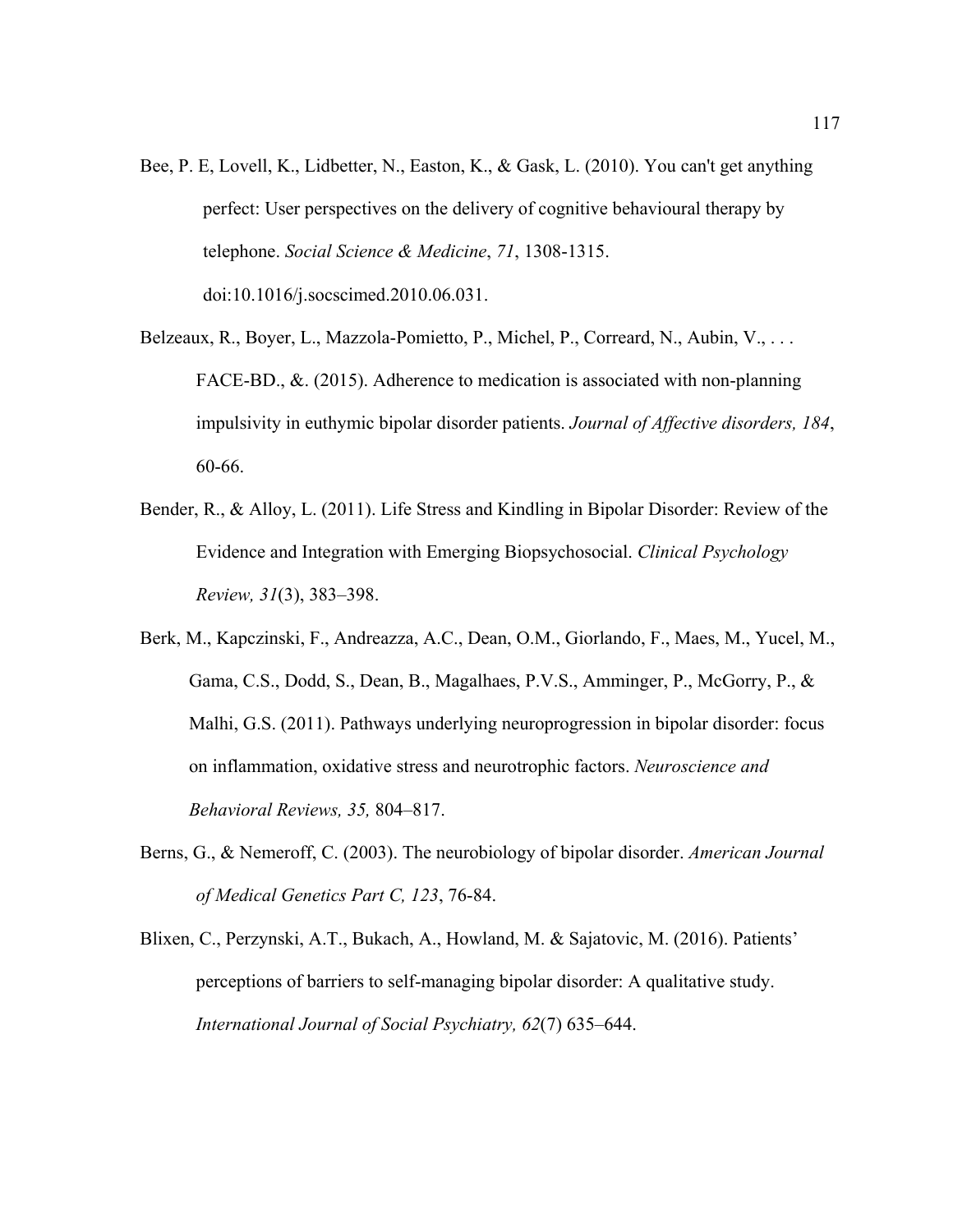- Bora, E., Bartholomeusz, C., & Pantelis, C. (2015). Meta-analysis of theory of mind (tom) impairment in bipolar disorder. *Psychological Medicine, 46*, 253-264.
- Boss, P. (2002). Family stress management: A contextual approach. (2nd ed.). Thousand Oaks, CA: Sage Publications
- Broadbent, E., Petrie, K.J., Main, J., & Weinman, J., (2006). The brief illness perception questionnaire. *Journal of Psychosomatic Research 60* (6), 631–637.
- Buchsbaum, M., Someya, T., Wu, J., Tang, C., & Bunney, W. (1997). Neuroimaging bipolar illness with positron emission tomography and magnetic resonance imaging. *Psychiatric Annals, 27*, 480-495.
- Buchsbaum, M.S., Wu, J., Delisi, L.E., Holcomb, H., Langston, K., & Post, R.M. (1986). Frontal cortex and basal ganglia metabolic rates assessed by positron emission tomography with F 2-deoxyglucose in affective illness. *Journal of Affective Disorders, 10,* 137-152.
- Bhugra, D., & Flick, G.R. (2005). Pathways to care for patients with bipolar disorder. *Bipolar Disorders 7* (3), 236–245
- Cascade, E.F., Reites, J., & Kalali, A.H. (2006). Antidepressants in bipolar disorder. *Psychiatry, 4*(3), 56-58.
- Cao, B., Bauer, I., Sharma, A., Mwangi, B., Frazier, T., Lavagnino, L., . . . Soares, J. (2016). Reduced hippocampus volume and memory performance in bipolar disorder patients carrying the BDNF val66met met allele. *Journal of Affective Disorders, 198*, 198- 205.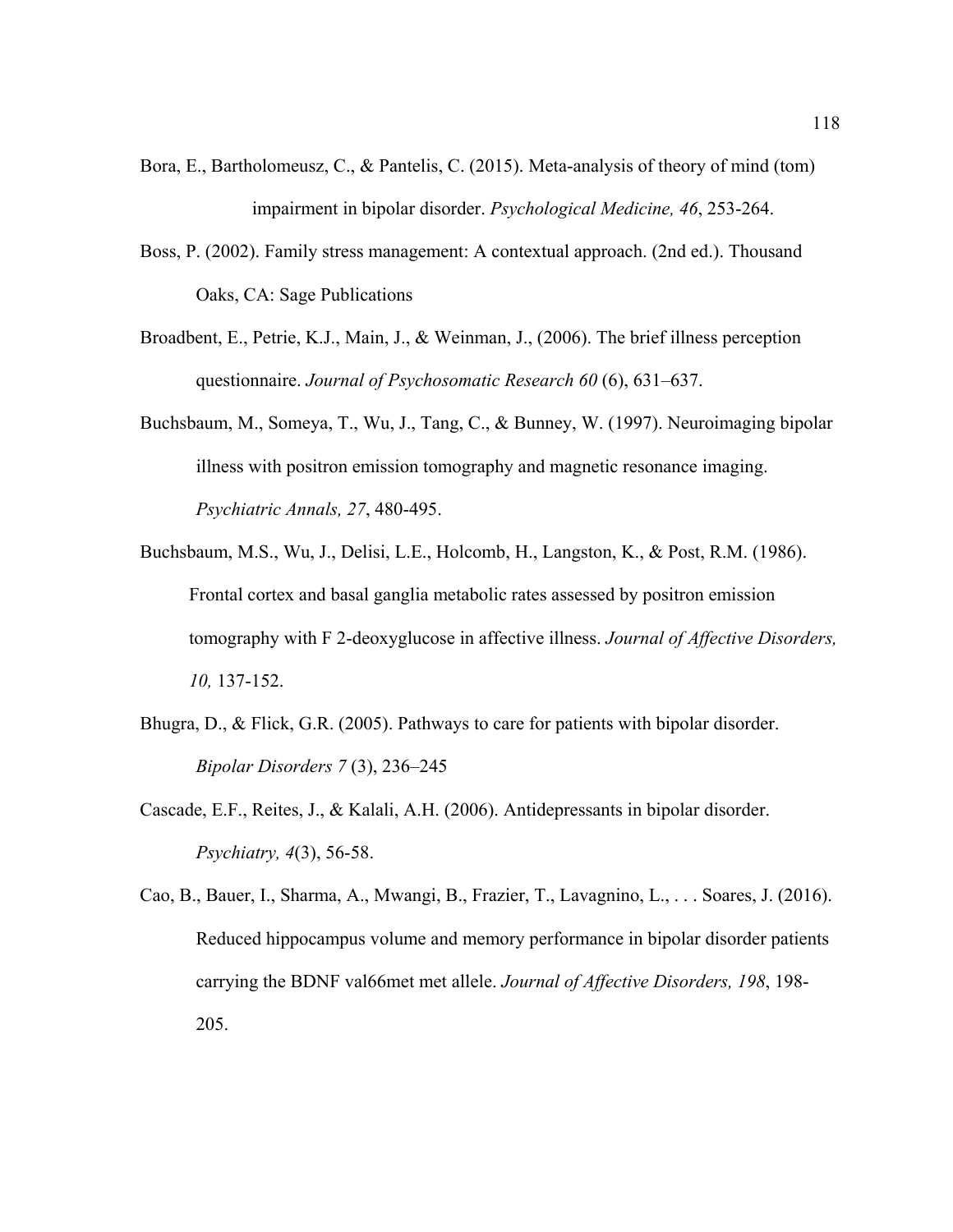- Cao, B., Passos, I., Mwangi, B., Bauer, I., Zunta-Soares, G., Kapczinski, F., & Soares, J. (2016). Hippocampal volume and verbal memory performance in late-stage bipolar disorder. *Journal of Psychiatric Research, 73*, 102-107.
- Chaing, K., Tsai, J., Doresses, L., Lin, C., Chiu, H., & Chou, K. (2017). Efficacy of cognitive behavioral therapy in patients with bipolar disorder: a meta-analysis of randomized controlled trials. *PloS One, 12*(5), 1-19.
- Clary, C., Dever, A., & Schweizer, E. (1992). Psychiatric inpatients' knowledge of medication at hospital discharge. *Hospital Community Psychiatry, 43*(2),140-144.
- Clatworthy, J., Bowskill, R., Parham, R., Rank, T., Scott, J., & Horne, R., (2009). Understanding medication non-adherence in bipolar disorders using a Necessity-Concerns Framework. *Journal of Affective Disorders 116*, 51–55.
- Colom, F., Vieta, E., Martinez-Aran, A., Reinares, M., Benabarre, A., & Gasto, C. (2000). Clinical factors associated with treatment noncompliance in euthymic bipolar patients. *Journal of Clinical Psychiatry, 61*, 549–555.
- Colom, F., Vieta, E., Martinez-Aran, A., Reinares, M., Goikolea, J. M., Benabarre, A., et al. (2003). A randomized trial on the efficacy of group psychoeducation in the prophylaxis of recurrences in bipolar patients whose disease is in remission. *Archives of Gen Psychiatry, 60*, 402-407.
- Connolly, K. R., & Thase, M. E. (2011). The clinical management of bipolar disorder: a review of evidence-based guidelines. *The primary care companion for CNS disorders*, *13*(4), PCC.10r01097. doi:10.4088/PCC.10r01097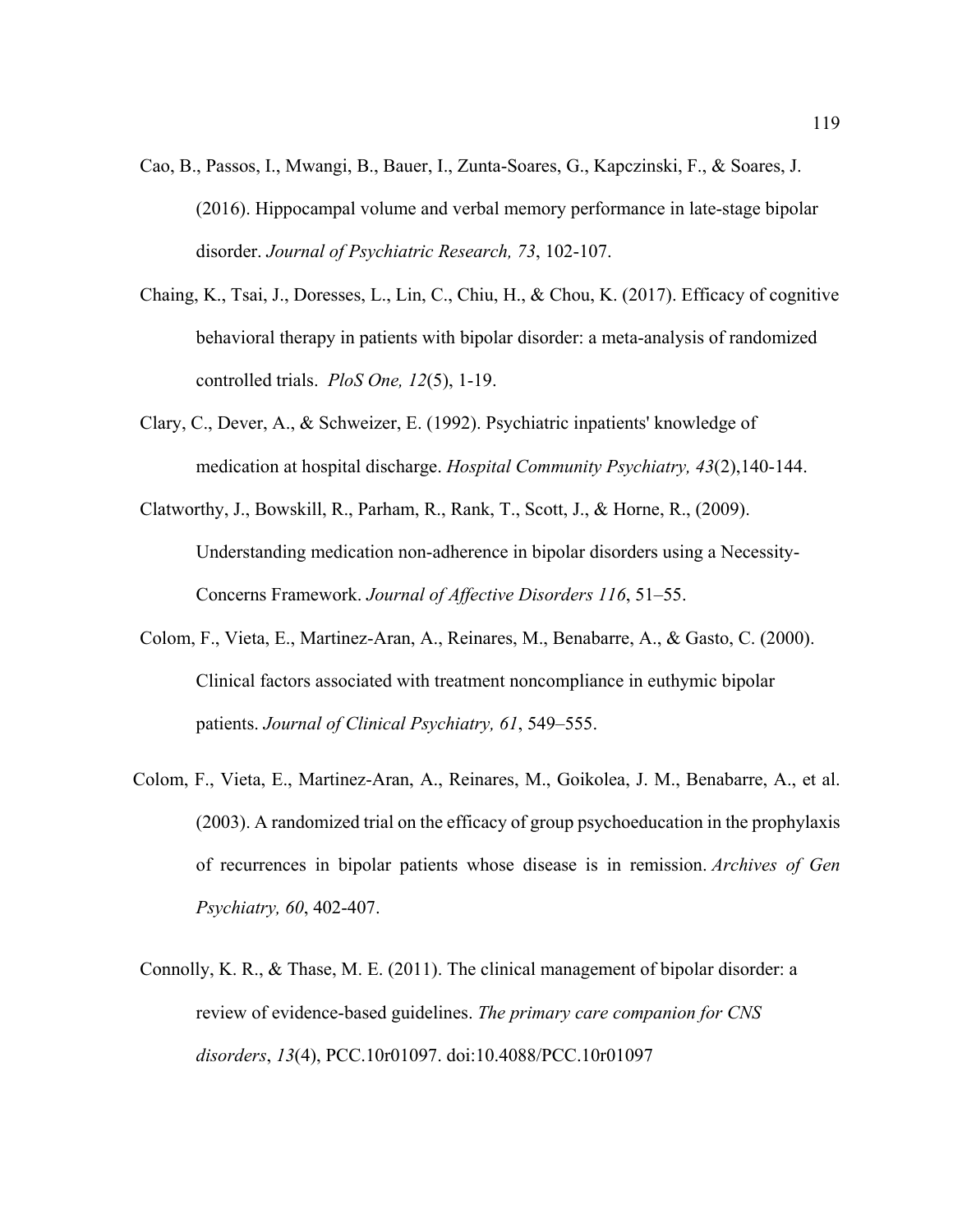- Crowe, M., Wilson, L., & Inder, M. (2011). Patients' reports of the factors influencing medication adherence in bipolar disorder – An integrative review of the literature. International *Journal of Nursing Studies, 48*, 894-903.
- Cummings, J., & Mendez, M. (1984). Secondary mania with focal cerebrovascular lesions. *American Journal of Psychiatry, 141*, 1084-1087.
- Darling, C.A., Olmstead, S.B., Lund, V.E. & Fairclough, J.F. (2008). Bipolar disorder: medication adherence and life contentment. *Archives of Psychiatric Nursing, 22*(3), 113-126.
- Demertzi, A., Liew, C., Ledoux, D., Bruno, M., Sharpe, M., et al. (2009). Dualism persists in the science of mind. *Disorders of Consciousness: Annals of the New York Academy of Sciences, 1157,* 1-9*.*
- Dewan, M., Haldipur, C., Lane, E., Ispahani, A., Boucher, M., & Major, L. (1988). Bipolar affective disorder. i. comprehensive quantitative computed tomography. *Acta Psychiatrica Scandinavica, 77*, 670-676.
- Eker, F., & Harkin, S. (2012). Effectiveness of six-week psychoeducation program on adherence of patients with bipolar affective disorder. *Journal of Affective Disorders 138*(3),409–416.
- Forbes, E. (2015, January). Frontiers of Knowledge. Bipolar Research: Advances in Neuroscience and Genetics. *Bp Magazine*. Retrieved from http://www.bphope.com/frontiers-of-knowledge/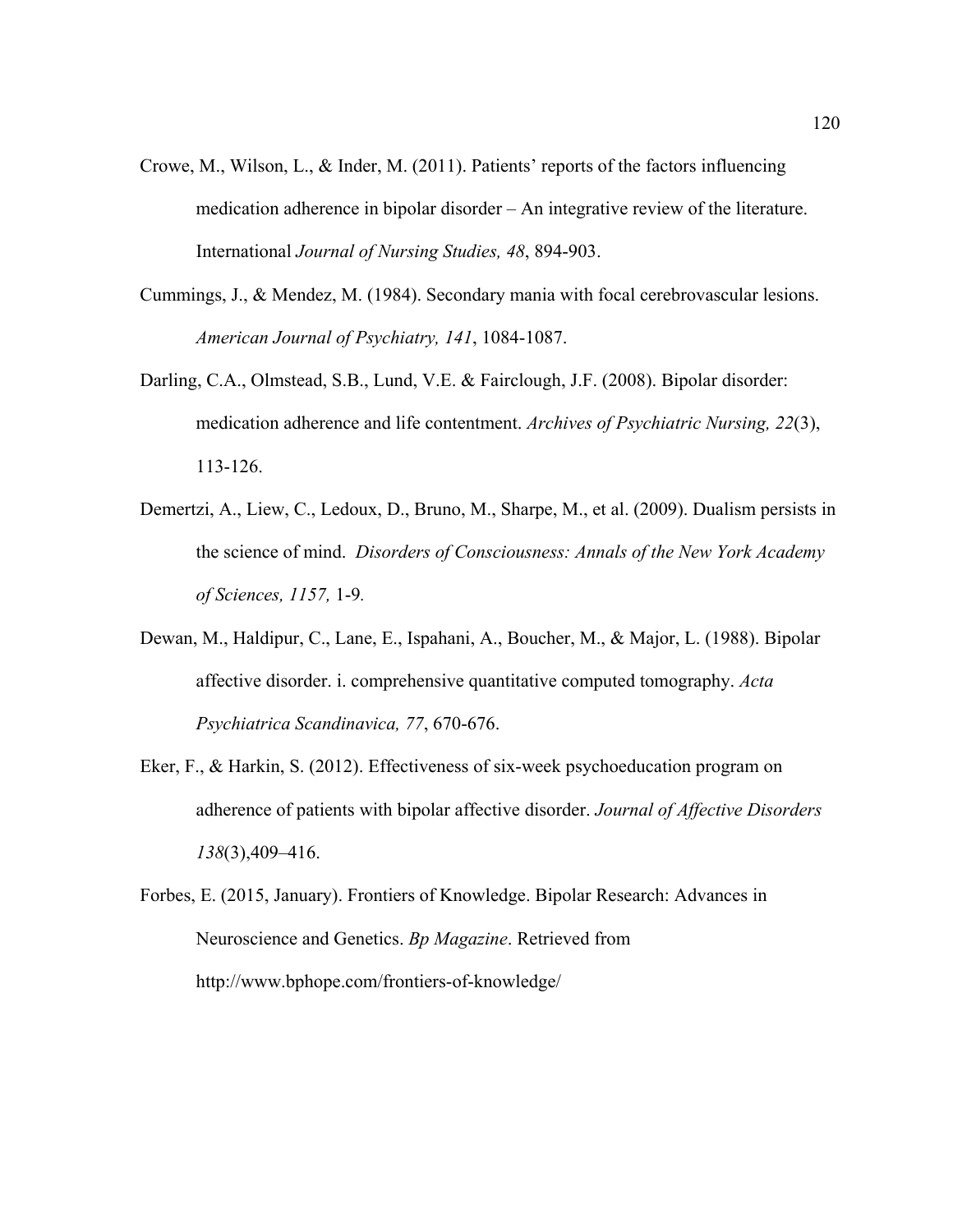- Frank, E., Kupfer, D. J., Thase, M. E., Mallinger, A. G., Swartz, H. A., Fagiolini, A. M., et al. (2005). Two-year outcomes for interpersonal and social rhythm therapy in individuals with bipolar I disorder. *Archives of General Psychiatry, 62*, 996-1004.
- Frey, B.N., Andreazza, A.C., Kunz, M., Gomes, F.A., Quevedo, J., Salvador, M., Goncalves, C.A., & Kapczinski, F. (2007). Increased oxidative stress and DNA damage in bipolar disorder: a twin case report. *Progress in Neuro-Psychopharmacology & Biological Psychiatry*, *31,* 283-285.
- Feske, U., Frank, E., Mallinger, A.G., Houck, P.R., Fagiolini, A., Shear, M.K., Grochocinski,V.J., & Kupfer, D.J. (2000). Anxiety as a correlate of response to the acute treatment of bipolar I disorder. *American Journal of Psychiatry, 157*, 956–962.
- Frye, M.A., Ryu, E., Nassan, M., Jenkins, Andreazza, A.C., Evans, M.J., McElroy, S.L., Oglesbee, D., Jr., Highsmith, E.W., & Biernacka, J.M. (2017). Mitochondrial DNA sequence data reveals association of haplogroup u with psychosis in bipolar disorder. *Journal of Psychiatric Research, 84,* 221-226.
- Gitlin, M., Swendsen, J., Heller, T.L., & Hammen, C. (1995). Relapse and impairment in bipolar disorder. *American Journal of Psychiatry, 152*, 1635–1640
- Goldstein, M. J., & Miklowitz, D. J. (1995). The effectiveness of psychoeducational family therapy in the treatment of schizophrenic disorders. *Journal of Martial and Family Therapy, 21*, 361-376.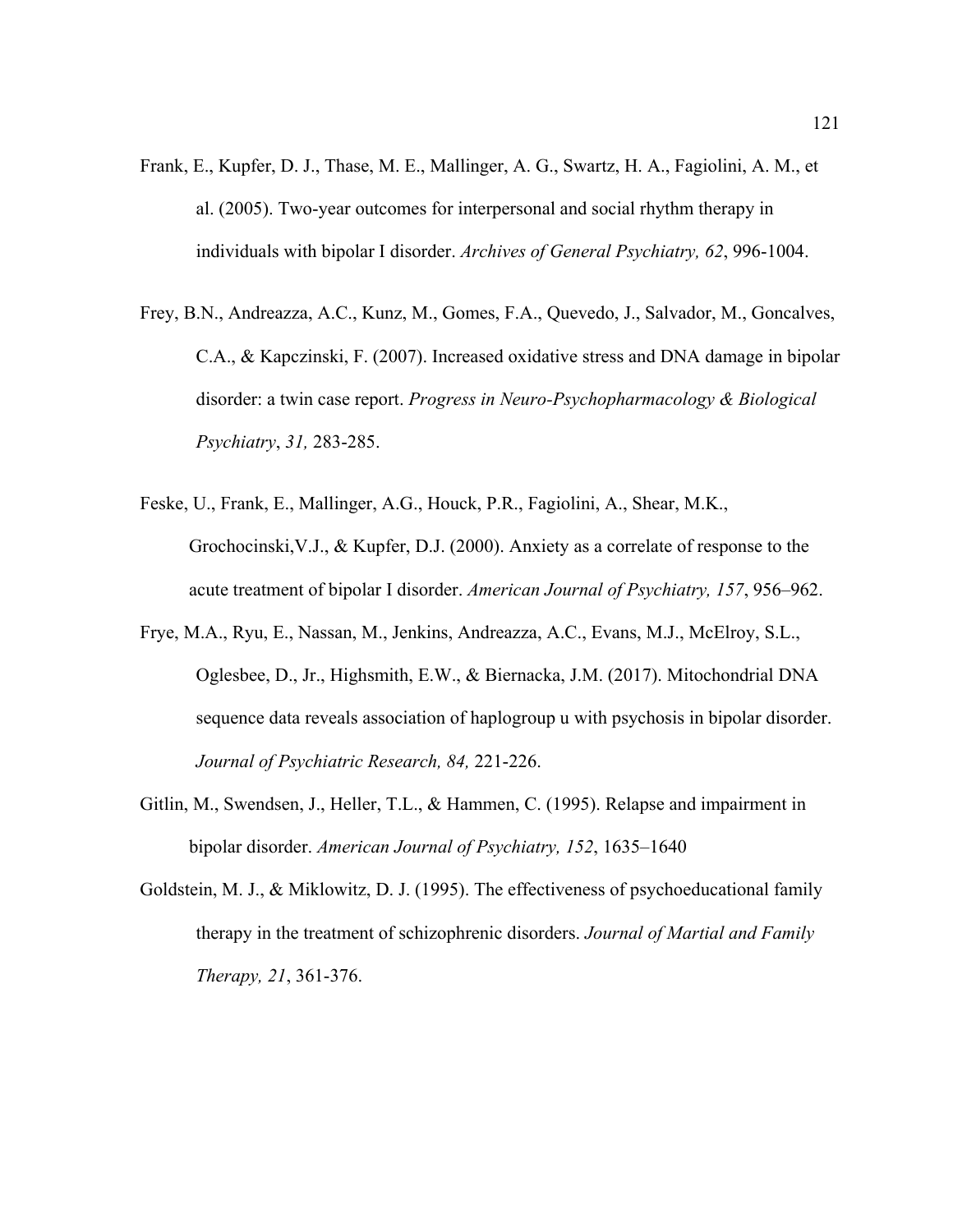- Gómez Sánchez-Lafuente, C., Reina Gonzalez, R., & Hernandez Abellán, M. (2017) Sexual dysfunction and mood stabilizers in bipolar disorder: A review. *European Psychiatry, 41*, 849. https://doi.org/10.1016/j.eurpsy.2017.01.1682
- Gomory, T. (2013). The limits of evidence-based medicine and its application to mental health evidence-based practice: Part one. *Ethical Human Psychology and Psychiatry, 15*(1), 18-34.
- Gonzalez-Pinto, A., Mosquera, F., Alonso, M., Lopez, P., Ramirez, F., Vieta, E., Baldessarini, R.J. (2006). Suicidal risk in bipolar I disorder patients and adherence to long-term lithium treatment. *Bipolar Disorders 8*(2), 618–624.
- Gonzalez-Pinto, A., Reed, C., Novick, D., Bertsch, J., Haro, J.M. (2010). Assessment of medication adherence in a cohort of patients with bipolar disorder. *Pharmacopsychiatry 43*(7). 263–270.
- Goodwin, F., & Jamison, K. (2007). *Manic-depressive illness: Bipolar disorders and recurrent depression.* New York: Oxford University Press.
- Hajda, M., Prasko, J., Latalova, K., Hruby, R., Ociskova, M., Holubova, M., Kamaradova, D., & Mainerova, B. (2016). Unmet needs of bipolar disorder patients. *Neuropsychiatric disease and treatment*, *12*, 1561–1570. doi:10.2147/NDT.S105728
- Harrar, S. (2020, March 13). *Inside America's Psychiatrist Shortage*. Psycom. https://www.psycom.net/inside-americas-psychiatrist-shortage/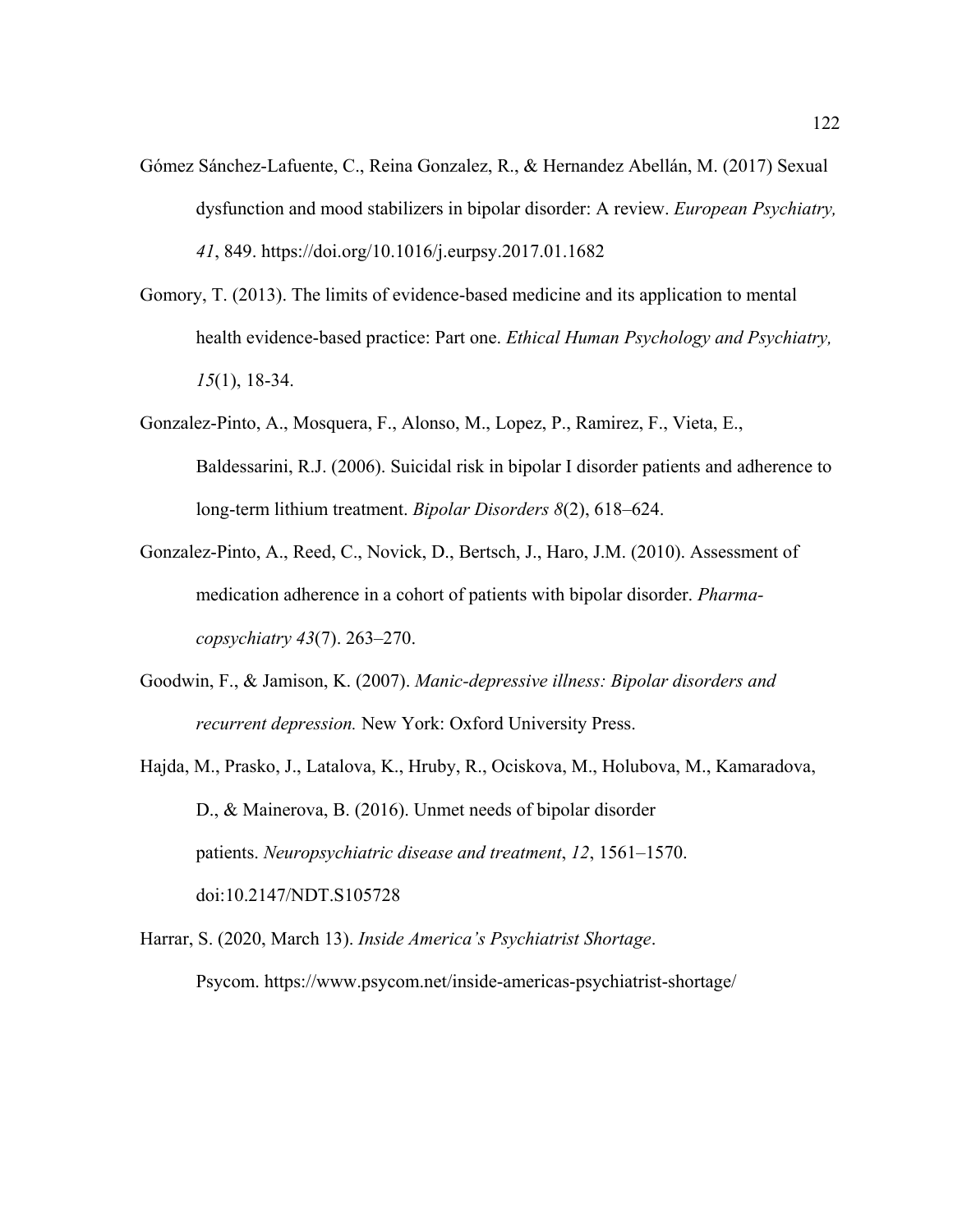- Henriksson, M., Aro, H., Marttunnen, M., Heikkinen, M., Isometsa, E., Kuoppasalmi, K., & Lonnqvist, J. (1993). *Mental disorders and comorbidity in suicide. American Journal of Psychiatry, 150*, 935-940.
- Henriksen T.E.G., Skrede, S., Fasmer, O.B., Schoeyen, H., Leskauskaite, I., Bjørke-Bertheussen, J., Assmus, J., Hamre, B., Grønli, J., Lund, A. (2016). Blue-blocking glasses as additive treatment for mania: a randomized placebo-controlled trial. *Bipolar Disorders, 18*, 221–232.
- Howland, M., Levin, J., Blixen, C., Tatsuoka, C., & Sajatovic, M. (2016). Mixed-methods analysis of internalized stigma correlates in poorly adherent individuals with bipolar disorder. *Comprehensive Psychiatry. 70*, 174-180.
- Hunsley, J. (2007). Addressing the key challenges in evidence-based practice in psychology. *Professional Psychology: Research and Practice, 38* (2), 113-121.
- Inder, M.L., Crowe, M.T., Moor, S., Luty, S.E., Carter, J.D., & Joyce, P.R. (2008). ''I actually don't know who I am'': the impact of bipolar disorder on the development of self. *Psychiatry: Interpersonal and Biological Processes 71* (2), 123–133.
- Janardhan Reddy Y. C. (2012). Prodromal symptoms of recurrences of mood episodes in bipolar disorder. *The Indian journal of medical research*, *135*(2), 154–156.
- Javadpour, A., Hedayati, A., Dehbozorgi, G., & Azizi, A. (2013). The impact of a simple individual psycho-education program on quality of life, rate of relapse and medication adherence in bipolar disorder patients. *Asian Journal of Psychiatry, 6*(3), 208-213.

Johnson, F.R., Ozdemir, S., Manjunath, R., Hauber, A.B., Burch, S.P., Thompson,T.R.,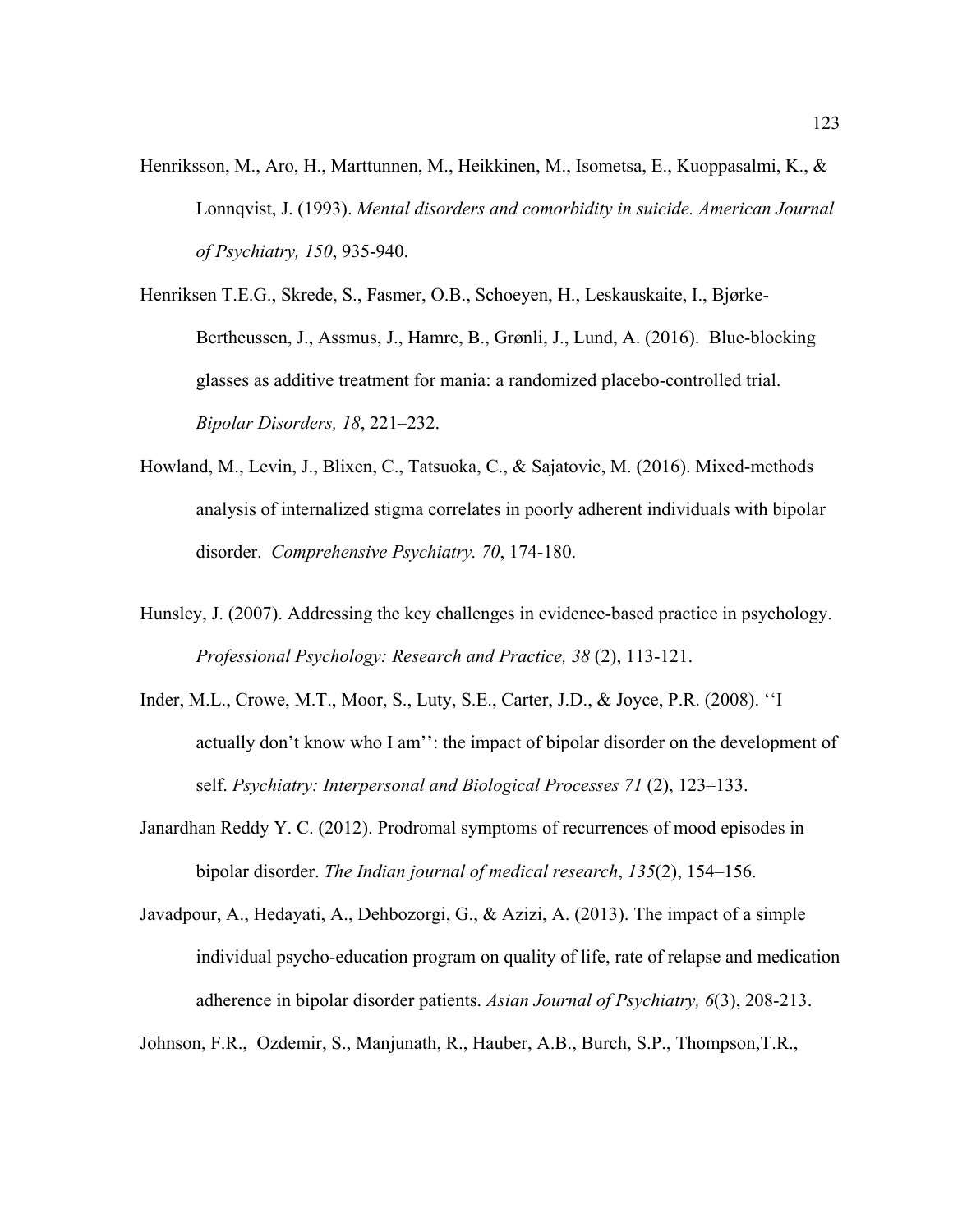2007. Factors that affect adherence to bipolar disorder treatments: a stated- preference approach. *Medical Care 45*(6), 545–552.

Jonsdottir, H., Opjordsmoen, S., Birkenaes, A.B., Simonsen, C., Engh, J.A., Ringen, P.A.,

Vaskinn, A., Friis, S., Sundet, K. & Andreassen, O.A. (2012). Predictors of medication adherence inpatients with schizophrenia and bipolar disorder. *Acta Psychiatrica Scandinavica, 127*(1), 23-33.

- Kamaradova, D., Latalova, K., Prasko, J., Kubinek, R., Vrbova K., Mainerova, B., Cinculova, A., Ociskova, M., Holubova, M., Smokdasova, J., & Tichakova, A. (2016) Connection between self-stigma, adherence to treatment, and discontinuation of medication. *Patient Preference and Adherence. 10,* 1289-1298.
- Kapur, S. (2003). Psychosis as a state of aberrant salience: A framework linking biology, phenomenology, and pharmacology in schizophrenia. *American Journal of Psychiatry, 160*, 13-23.
- Kazdin, A. E. (2008). Evidence-based treatment and practice new opportunities to bridge clinical research and practice, enhance the knowledge base, and improve patient care. *American Psychologist, 63* (3), 146-159.

Kessler, R.C., Crum, R.M., Warner, L.A., Nelson, C.B., Schulenberg, J., & Anthony, J.C. (1997). Lifetime co-occurrence of DSM-III-R alcohol abuse and dependence with other psychiatric disorders in the National Comorbidity Survey. *Archives of General Psychiatry, 54*, 313-321.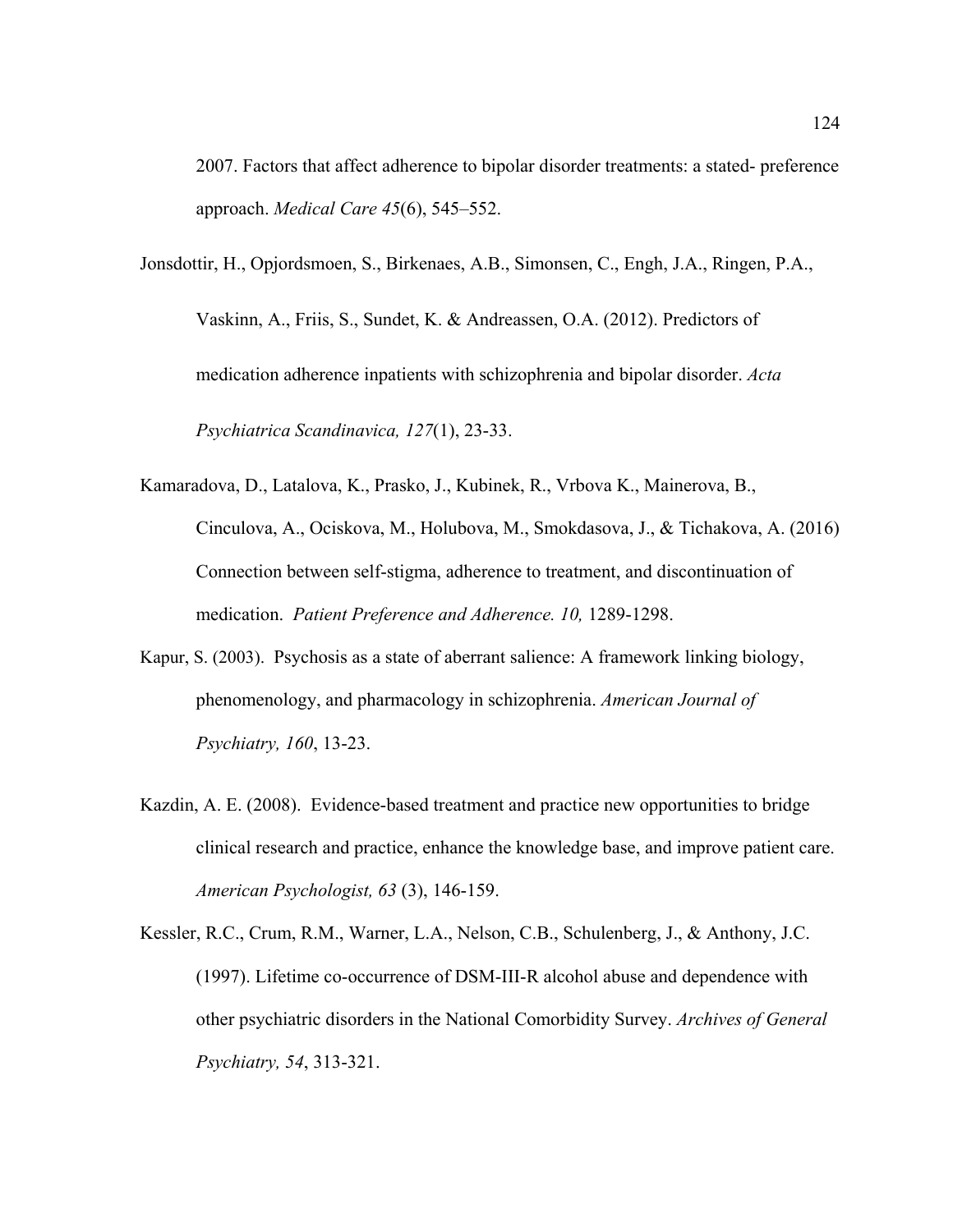- Kirmayer, L.J. (2012). Cultural competence and evidence-based practice in mental health: Epistemic communities and the politics of pluralism. *Social Science & Medicine, 75*, 249-256.
- Klerman, G. L., & Weissman, M. M. (1994). Interpersonal psychotherapy of depression: A brief, focused, specific strategy. Jason Aronson, Incorporated.
- Kolb, B. & Whishaw, I.Q. (2015). *Fundamentals of Human Neuropsychology* (7<sup>th</sup> ed). New York, NY: Worth Publishers.
- La Roche, M.J. & Christopher, M.S. (2009). Changing paradigms from empirically supported treatment to evidence-based practice: A cultural perspective. *Professional Psychology: Research and Practice, 40* (4), 396-402.
- Lavee, Y., McCubbin, H. I., & Olson, D. H. (1987). The effects of stressful life events and transitions on family functioning and well-being. *Journal of Marriage and the Family, 49*, 857–873.
- Leclerc, E., Mansur, R.B., & Brietzke, E. (2013). Determinants of adherence to treatment in bipolar disorder: a comprehensive review. *Journal of Affective Disorders, 149*, 247- 252.
- Levin, J. B., Krivenko, A., Howland, M. S., & Sajatovic, M. (2016). Medication adherence in patients with bipolar disorder: a comprehensive review. *CNS Drugs*, 819-835.
- Livingston, J. D., & Boyd, J. E. (2010). Correlates and consequences of internalized stigma for people living with mental illness: A systematic review and meta-analysis. *Social Science & Medicine, 71*, 2150–2161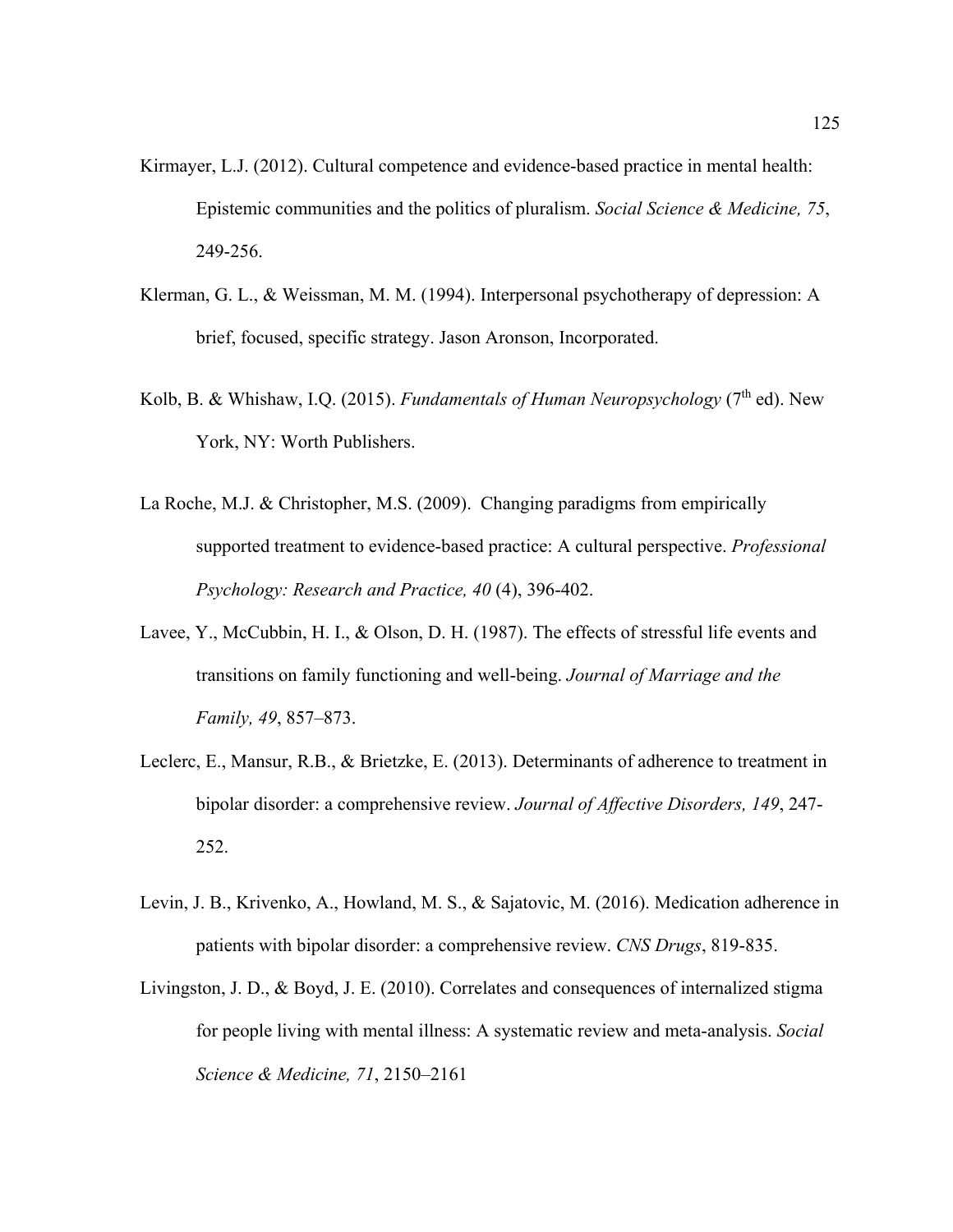- MacDonald, L., Chapman, S., Syrett, M., Bowskill, R., & Horne, R. (2016). Improving medication adherence in bipolar disorder: A systematic review and meta-analysis of 30 years of intervention trials. *Journal of Affective Disorders, 194*, 202-221.
- Malhi, G.S., Adams, D., Cahill, C.M., Dodd, S., & Berk, M. (2009). The management of individuals with bipolar disorder. a review of the evidence and its integration into clinical practice. *Drugs, 69*(15), 2063-2101.
- McLeod, S. A. (2018, Feb 05). *Mind body debate*. Simply Psychology. https://www.simplypsychology.org/mindbodydebate.html
- McClung, C.A. (2013) How might circadian rhythms control mood? Let me count the ways... *Biological Psychiatry, 74*(4), 242-249. DOI: 10.1016/j.biopsych.2013.02.019.
- Mehta N. (2011). Mind-body Dualism: A critique from a Health Perspective. *Mens sana monographs*, *9*(1), 202–209. doi:10.4103/0973-1229.77436
- Miklowitz, D.J. (2002). *The Bipolar Disorder Survival Guide. What you and your family need to know*. New York: The Guilford Press.
- Miklowitz, D.J., George, E.L., Richards, J.A., Simoneau, T.L., & Suddath, R.L. (2003) A randomized study of family-focused psychoeducation and pharmacotherapy in the outpatient management of bipolar disorder. *Archives of General Psychiatry*, *60*, 904– 12.
- Miklowitz, D. J., Otto, M. W., Frank, E., Reilly-Harrington, N. A., Kogan, J. N., Sachs, G. S., et al. (2007). Intensive psychosocial intervention enhances functioning in patients with bipolar depression: Results from a 9-month randomized controlled trial. *American Journal of Psychiatry, 164*, 1340-1347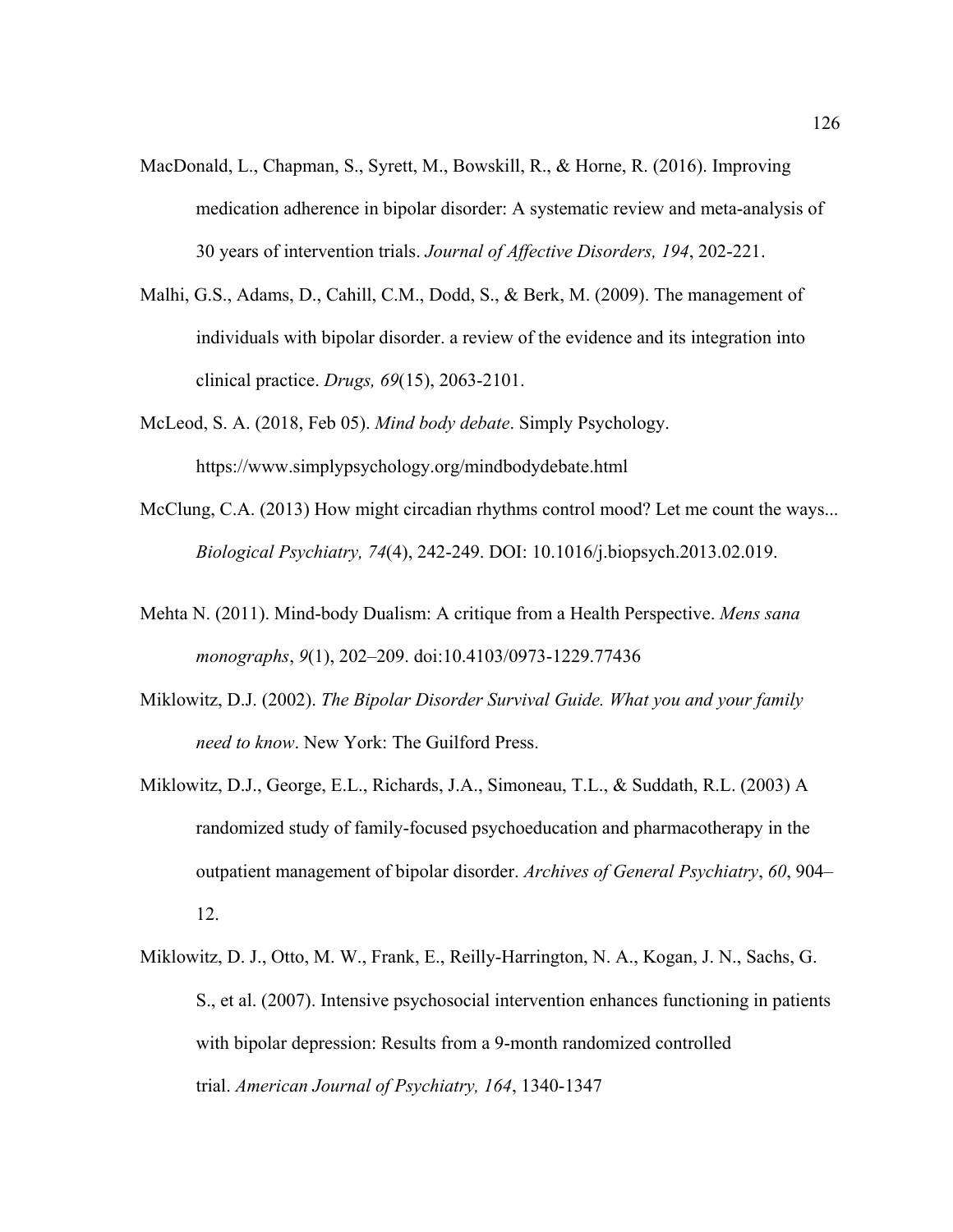- Miklowitz, D.J., & Gitlin, M.J. (2014) *Clinician's Guide to Bipolar Disorder.* New York: The Guilford Press.
- Miresco, M., & Kirmayer, L. (2006). The persistence of mind-brain dualism in psychiatric reasoning about clinical scenarios. *American Journal of Psychiatry, 163*, 913-918.
- Mondimore, F. (2006). *Bipolar Disorder, a guide for patients and families* (2 ed.). Baltimore: The John Hopkins University Press.
- Mohr, D. C., Vella, L., Hart, S., Heckman, T., & Simon, G. (2008) The effect of telephoneadministered psychotherapy on symptoms of depression and attrition: A metaanalysis. *Clinical Psychology: Science and Practice, 15,* 243-253. doi: 10.1111/j.1468-2850.2008.00134.x
- Murnane, Cosely, and Chang et al. (2016) Self-monitoring practices, attitudes, and needs of individuals with bipolar disorder: implications for the design of technologies to manage mental health**.** *The Journal of the American Medical Informatics Association, 23*(3)*,*477-84.
- Nash, L. (2007). *Inescapable Ecologies: A History of Environment, Disease, and Knowledge*. Los Angeles, CA: University of California Press.
- Nasrallah, H. (2013). Let's tear down the silos and reunify psychiatry and neurology! *Current Psychiatry, 12* (8), 8-10.
- National Institute of Mental Health. (2018, April 7). *National Institute of Mental Health*. Retrieved from National Institute of Mental Health:

https://www.nimh.nih.gov/health/topics/bipolar-disorder/index.shtml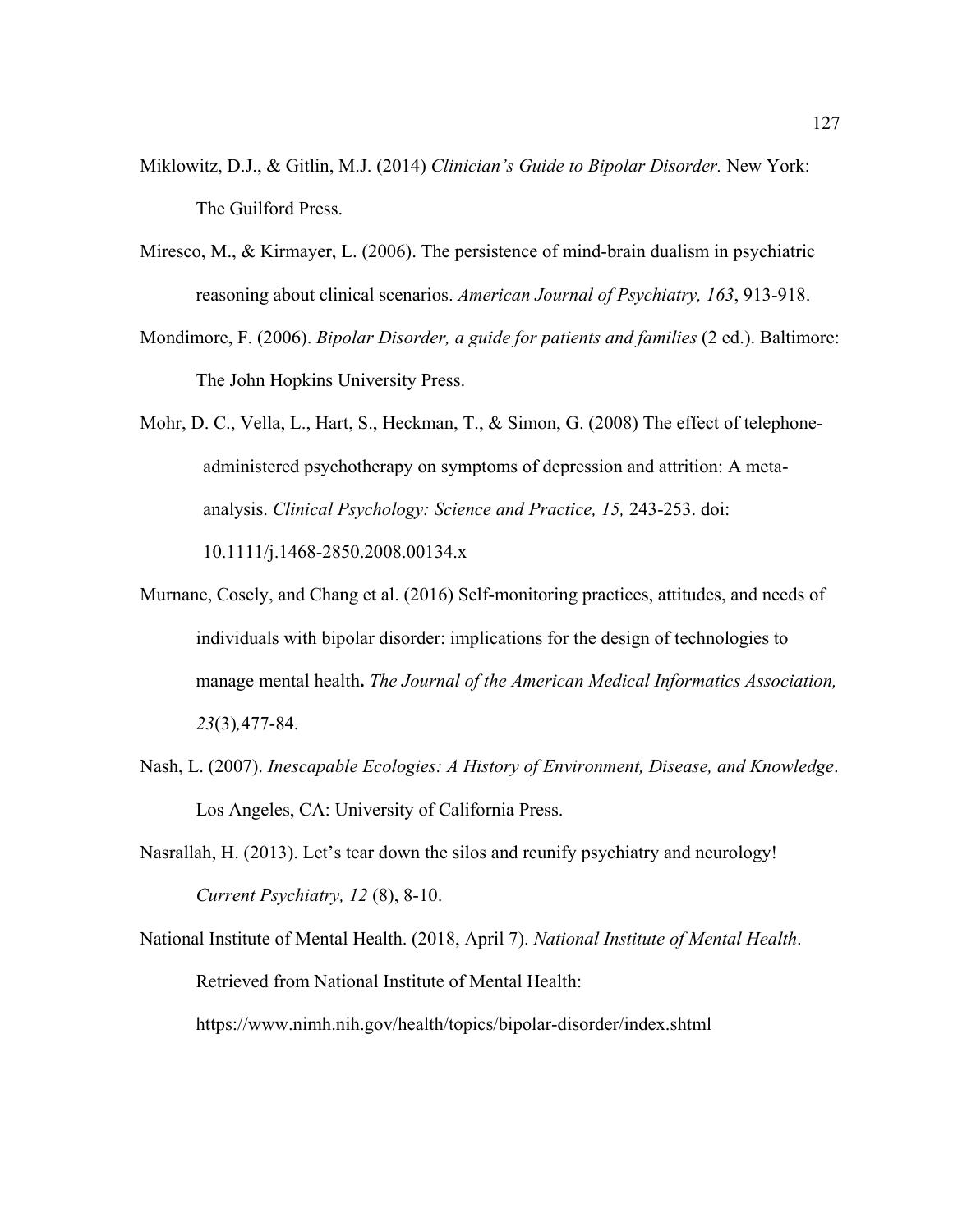- Nicholas, J., Proudfoot, J., Parker, G., Gillis, I., Burckhardt, R., Manicavasagar, V., Smith, M. (2010). The ins and outs of an online bipolar education program: a study of program attrition. *Journal of Medical Internet Research*,*12*(5), e57
- Perlis, R.H., Ostacher, M.J., Miklowitz, D.J., Hay, A., Nierenberg, A.A., Thase, M.E., & Sachs, G.S. (2010). Clinical features associated with poor pharmacologic adherence in bipolar disorder: results from the STEP-BDstudy. *Journal of Clinical Psychiatry*, *71*,
	- 296–303.
- Pescosolido, B. A., Monahan, J., Link, B. G., Stueve, A., & Kikuzawa, S. (1999). The public's view of the competence, dangerousness, and need for legal coercion of persons with mental health problems. *American Journal of Public Health, 89,* 1339– 1345.
- Raese, J. (2015). The pernicious effect of mind/body dualism in psychiatry. *Journal of Psychiatry, 18*(1), 1-8.
- Rea, M.M., Tompson, M.C., Miklowitz, D.J., Goldstein, M.J., Hwang, S., & Mintz, J. (2003). Family-focused treatment versus individual treatment for bipolar disorder: results of a randomized clinical trial. *Journal of Consulting and Clinical Psychology, 71*, 482–92.
- Regier, D.A., Farmer, M.E., Rae, D.S., Locke, B.Z., Keith, S.J., Judd, L.L., et al. (1990). Comorbidity of mental disorders with alcohol and other drug abuse Results from the Epidemiologic Catchment Area (ECA) Study. *JAMA, 264*, 2511-2580.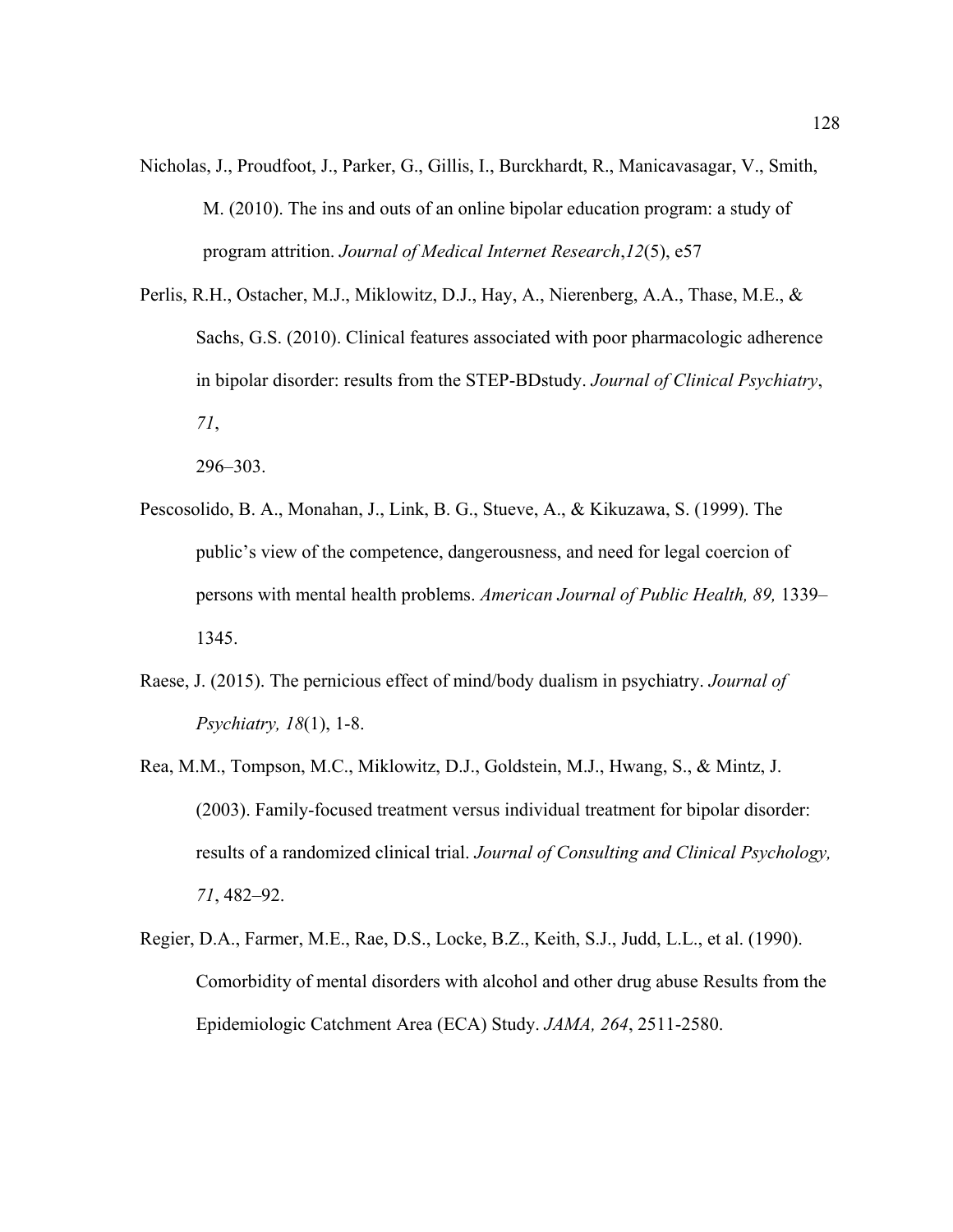- Royal Australian and New Zealand College of Psychiatrists Clinical Practice Guidelines Team for Bipolar Disorder. (2004). Australian and New Zealand clinical practice guidelines for the treatment of bipolar disorder. *Australian and New Zealand Journal of Psychiatry, 38*, 280–305.
- Sachs, G.S. (2000, December 6). *Barriers to concordance*. Paper presented at the Bipolar Disorder Thoughtleader Summit, Ortho-McNeil Pharmaceutical, Boston, MA.
- Sajatovic, M., Ignacio, R.V., West, J.A., Cassidy, K.A., Safavi, R., Kilbourne, A.M., & Blow, F.C. (2009). Predictors of nonadherence among individuals with bipolar disorder receiving treatment in a community mental health clinic. *Comprehensive Psychiatry, 50*, 100-107.
- Sajatovic, M., & Jenkins, J. (2007). Is antipsychotic medication stigmatizing for people with mental illness? *International Review of Psychiatry, 19*(2), 107-112.
- Sajatovic, M., Levin, J., Fuentes-Casiano, E., Cassidy, K.A., Tatusoka, C., & Jenkins, J.H. (2011). Illness experience and reasons for nonadherence among individuals with bipolar disorder who are poorly adherent with medication. *Comprehensive Psychiatry 52*, 280-287.
- Sajatovic, M., Levin, J., Tatusoka, C., Fuentes-Casiano, E., [Micula-Gondek,](https://www.ncbi.nlm.nih.gov/pubmed/?term=Micula-Gondek%20W%5BAuthor%5D&cauthor=true&cauthor_uid=22548902) W., Bialko, C.S., & Cassidy, K.A.(2012). Six-month outcomes of customized adherence enhancement (CAE) therapy in bipolar disorder. *Bipolar Disorder, 14*(3), 291-300.
- Salloum, I.M., Cornelius, J.R., Daley, D.C., Kirisci, L., & Spotts, C.R. (1999). Differential pattern of alcohol use profile among bipolar alcoholics. Paper presented at the 10th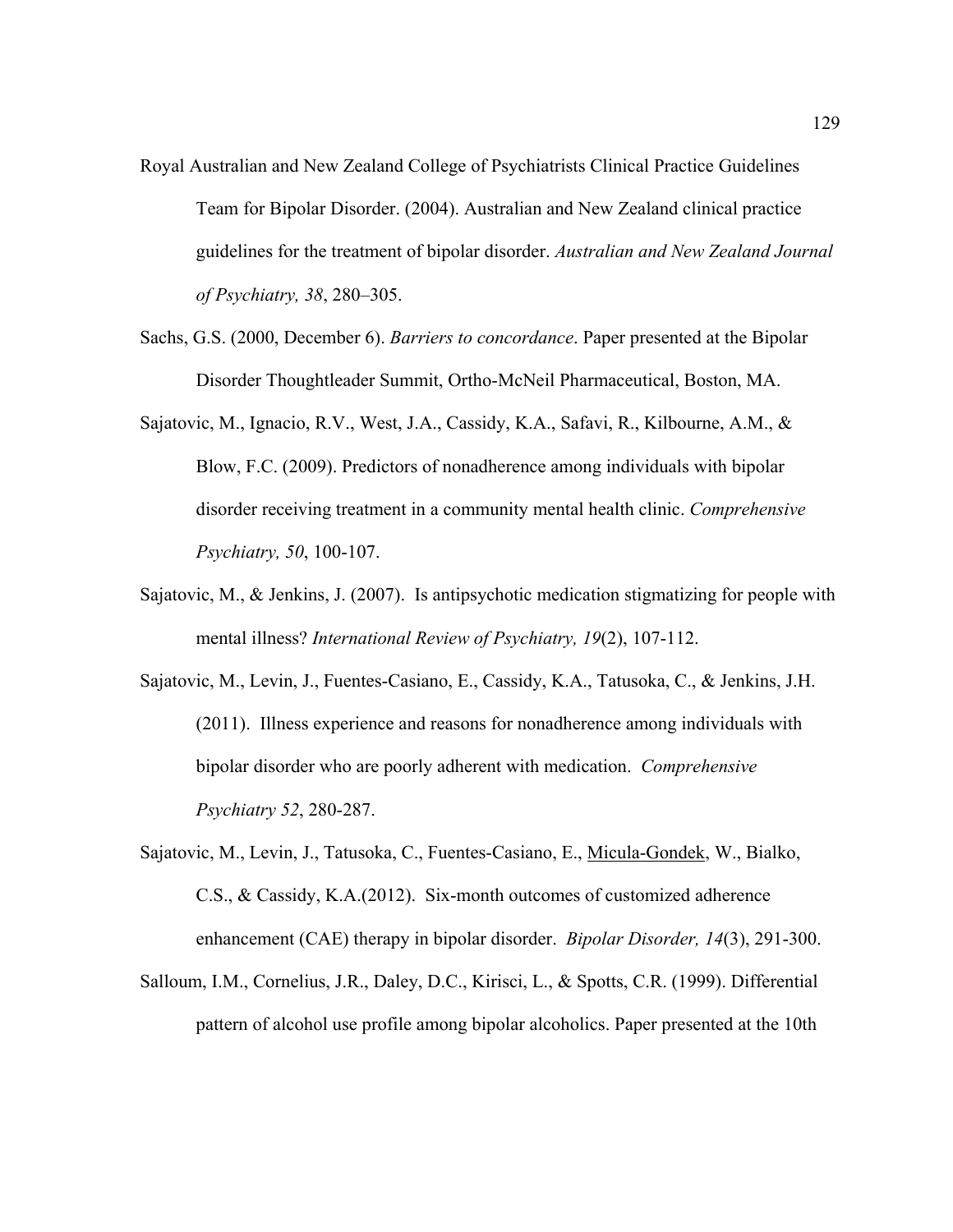Annual meeting of the American Academy of Addiction Psychiatry. Nassau, Bahamas

- Salloum, I.M., & Thase, M.E. (2000). Impact of substance abuse on the course and treatment of bipolar disorder. *Bipolar Disorder, 2*, 269-80.
- Schildkraut, J.J. (1965). The catecholamine hypothesis of affective disorders: a review of supporting evidence. *American Journal of Psychiatry, 122,* 509-522.
- Schlegel, S., & Krtezschmar, K. (1987). Computed tomography in affective disorders. Part 1. ventricular and sulcal measurements. *Biological Psychiatry, 22*, 4-14.
- Scott, J. (1995). Psychotherapy for bipolar disorder. *British Journal of Psychiatry, 167*, 581- 588.
- Silverstone, T., McPherson, H., Hunt, N., & Romans, S. (1998). How effective is lithium in the prevention of relapse in bipolar disorder? A prospective naturalistic follow-up study. *Australian and New Zealand Journal of Psychiatry, 32*(1), 61-66.
- Simon, G. E., Ludman, E. J., Bauer, M. S., Unutzer, J., & Operskalski, B. (2006). Long-term effectiveness and cost of a systematic care program for bipolar disorder. *Archives of General Psychiatry, 63*, 500-508.
- Society of Clinical Psychology. (2018, April 7). Psychoeducation for bipolar disorder. Retrieved from https://www.div12.org/?s=psychoeducation+bipolar
- Society of Clinical Psychology. (n.d.). *Treatment Target : Bipolar Disorder.*  https://www.div12.org/diagnosis/bipolar-disorder/
- Starkstein, S., Fedoroff, P., Berthier, M., & Robinson, R. (1991). Manic-depressive and pure manic states after brain lesions. *Biological Psychiatry, 29*, 149-158.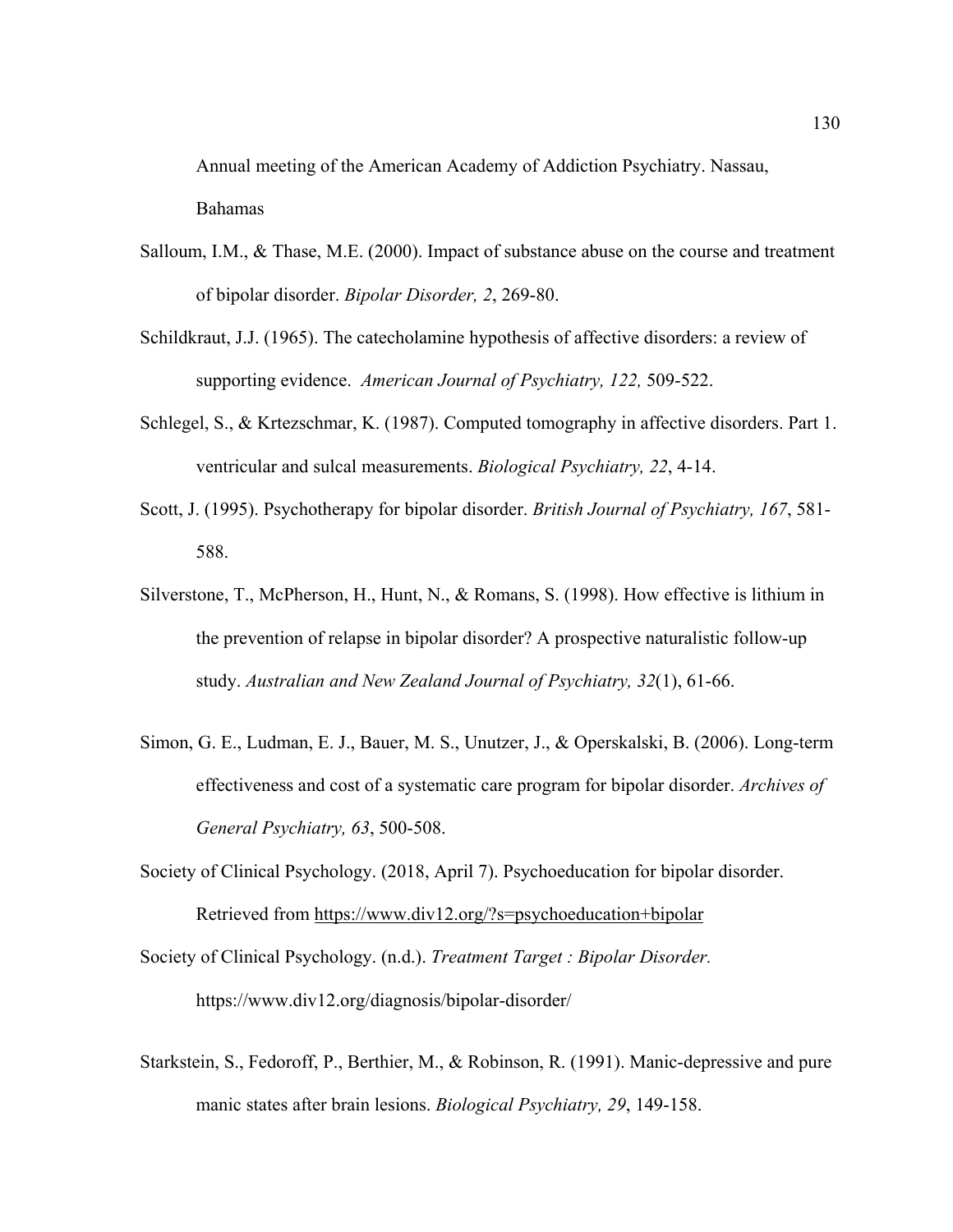- Stroup, A. L. & Manderscheid, R. W. (1988). The development of the state mental hospital system in the united states. *Journal of the Washington Academy of Sciences, 78*(1), 59–68.
- Stuart, R. B. (2007). The evidence missing from evidence-based practice. *American Psychologist, 62* (6), 615-616.
- Swartz, H. A., & Swanson, J. (2014). Psychotherapy for Bipolar Disorder in Adults: A Review of the Evidence. *Focus (American Psychiatric Publishing)*, *12*(3), 251–266. doi:10.1176/appi.focus.12.3.251
- Swayze, V., Andreasen, N., Alliger, R., Ehrhardt, J., & Yuh, W. (1990). Structural brain abnormalities in bipolar affective disorder. ventricular enlargement and focal signal hyperintensities. *Archives of General Psychiatry, 47*, 1054-1059.
- Tacchi, M.J., & Scott, J. (2005). Improving medication adherence in schizophrenia and bipolar disorders. John Wiley & Sons, Chichester.
- Todd, N.J., Jones, S.H., & Lobban, F.A. (2013). What do users with bipolar disorder want from a web-based self-management intervention? A qualitative focus group study. *Clinical Psychology and Psychotherapy, 20*, 531-543.
- Velligan, D.I., Sajatovic, M., Hatch, A., Kramata, P., & Docherty, J.P. (2017). Why do psychiatric patients stop antipsychotic medication? a systematic review of reasons for nonadherence to medication in patients with serious mental illness. *Patient Preference and Adherence, 11*, 449-468.
- Vilhauer, R.P. (2015) Depictions of auditory verbal hallucinations in news media. *Social Psychiatry, 61*(1), 58-63.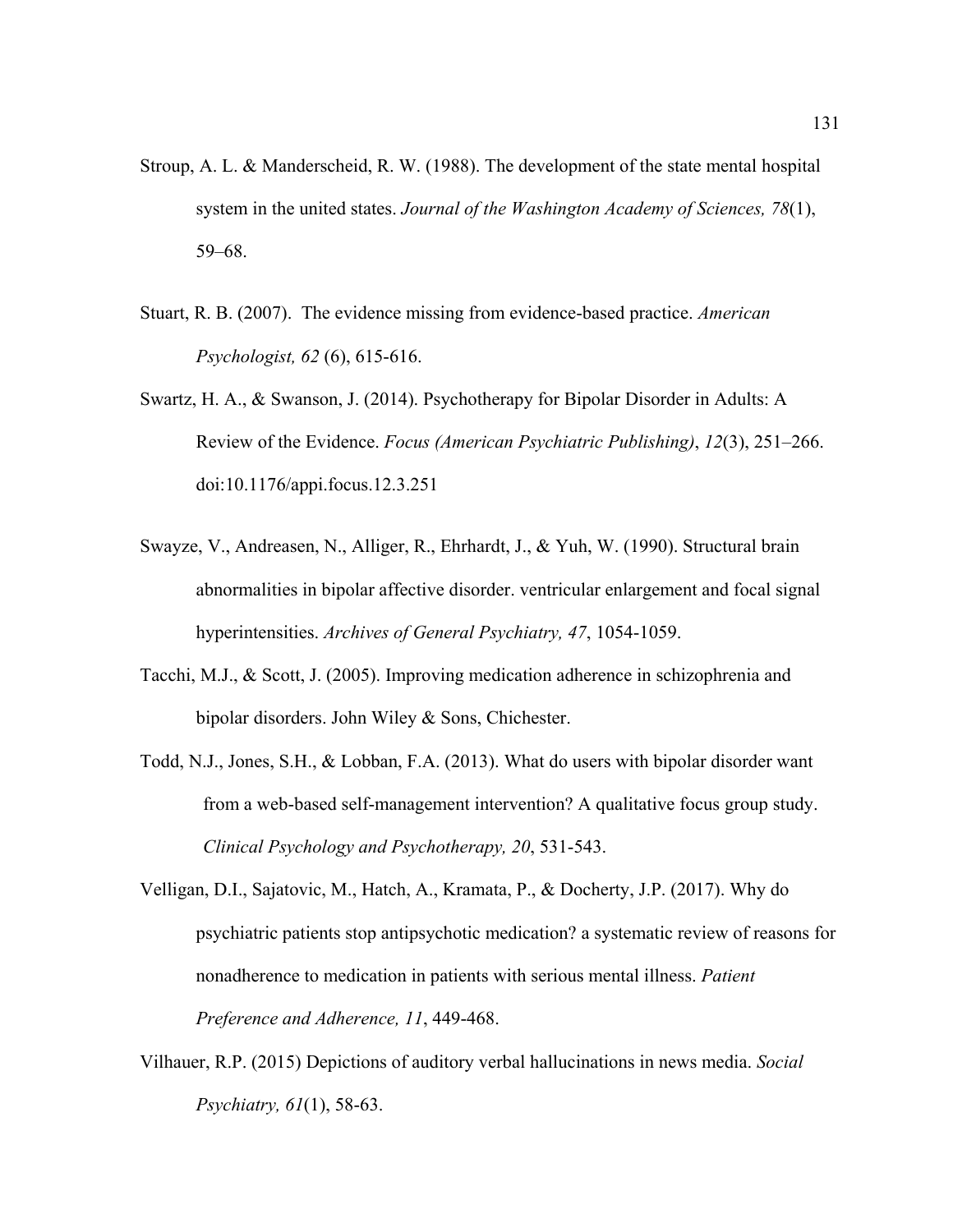- Wampold, B.E. & Bhati, K.S. (2004). Attending to the omissions: A historical examination of evidence-based practice movements. *Professional Psychology: Research and Practice, 35* (6), 563-570.
- Watzlawick, P., Beavin, J. B., &Jackson, D. D. (1967). Pragmatics of human communication. New York, NY: Norton.
- Weiss, R.D., Greenfield, S.F., Najavits, L.M., Soto, J.A., Wyner, D., Tohen, M., et al. (1998) Medication compliance among patients with bipolar disorder and substance use disorder. *Journal of Clinical Psychiatry*, 59, 172-174.
- Wierzbicki, M., & Pekarik, G. (1993). A meta-analysis of psychotherapy dropout. *Professional Psychology: Research and Practice, 24*, 190-195. doi: 10.1037/0735- 7028.24.2.190
- Zeber, J.E., Miller, A.L., Copeland, L.A., McCarthy, J.F, Zivin, K., Valenstein, M., Greenwald, D., & Kilbourne, A.M. (2011) Medication adherence, ethnicity, and the influence of multiple psychosocial and financial barriers. *Administration and Policy in Mental Health and Mental Health Services Research, 38*(2), 86–95